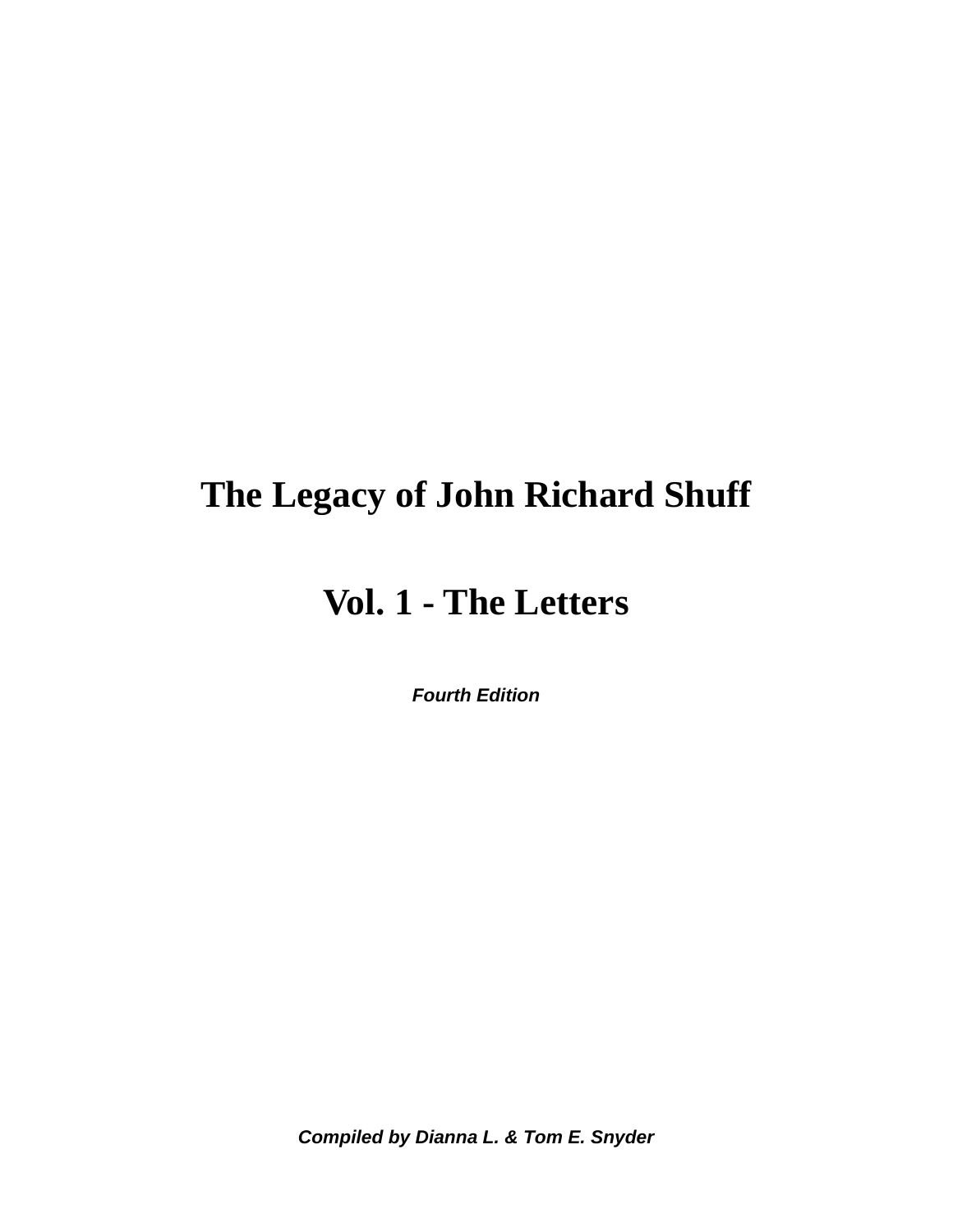## *Table Of Contents:*

- From Jesse Lindsay to John & Angelina Shuff (Aug 22, 1840)
- From John Richard Shuff to Elizabeth Ann Artt (May 14, 1860)
- From John W Shuff to John Richard Shuff (Dec 24, 1860)
- From John Richard Shuff to Elizabeth Ann Artt (Jan 12, 1861)
- From Carrie Armstrong to John Richard Shuff (May 14, 1861)
- From Carrie Armstrong to John Richard Shuff (Jun 1, 1861)
- From Angelina Shuff to John Richard Shuff (Mar 18, 1888)
- From John Artt Shuff to Ervin Allison Shuff (Apr 3, 1888)
- From John Richard Shuff to Ervin Allison Shuff (Dec 9, 1888)
- From John Richard Shuff to Ervin Allison Shuff (Dec 25, 1888)
- From John Artt Shuff & John Richard Shuff to Ervin Allison Shuff (Feb 20, 1889)
- From John Richard Shuff to Ervin Allison Shuff (Mar 29, 1889)
- From J.R. Shuff family to Ervin Allison Shuff (Apr 7, 1889)
- From John Rchard Shuff to Ervin Allison Shuff (Apr 30, 1889)
- From Armilda A. Shuff to David E. & Harvey O. Shuff (May 19, 1889)
- From Mollie Angelina Shuff to David Edwin Shuff (May 19, 1889)
- From J.R. & E.A. Shuff to David Edwin Shuff (May 19, 1889)
- From J.R. & E.A. Shuff to Ervin Allison Shuff (Sep 1, 1889)
- From J.R. Shuff to Ervin Allison Shuff (Oct 11, 1889)
- From J.R. Shuff to David Edwin Shuff (Oct 21, 1889)
- From Aunt Mollie Oneal to Ervin Allison Shuff (Nov 25, 1889)
- From J.R. Shuff to David Edwin Shuff (Dec 24, 1889)
- From J.R. & Mollie Angelina Shuff to Ervin Allison Shuff (Jan 3, 1890)
- From J.R. & Mollie Angelina Shuff to J.A. & D.E. Shuff (Dec 21, 1890 & Jan 2, 1891)
- From Armilda & Laura Euzetta Shuff to E. Allison Shuff (1891)
- From Armilda, Lizzie Luella & Elizabeth Ann Shuff to E. Allison Shuff (Feb 27, 1891)
- From Mollie Angelina Shuff to Ervin Allison Shuff (Mar 23, 1891)
- From John Richard Shuff to Ervin Allison Shuff (Apr 9, 1891)
- From Elizabeth Ann Shuff to Ervin Allison Shuff (Apr 10, 1891)
- From John Richard Shuff to Ervin Allison Shuff (Jun 28, 1891)
- From John Richard Shuff to Ervin Allison Shuff (Jun 29, 1891)
- From David Edwin Shuff to Ervin Allison Shuff (Oct 29, 1891)
- From J.H. Daniels to John Richard Shuff (Dec 25, 1891)
- From John Richard Shuff to Ervin Allison Shuff (Jan 7, 1892)
- From E.A. & J.R. Shuff to Ervin Allison Shuff (Mar 31, 1892)
- From E.A. & J.R. Shuff to Ervin Allison Shuff (Jul 6, 1892)
- From John Richard Shuff to Ervin Allison Shuff (Aug 2, 1892)
- From Mollie Angelina Shuff to Ervin Allison Shuff (Aug 28, 1892)
- From John Richard Shuff to Ervin Allison Shuff (Oct 2, 1892)
- From Charles J. Hunter to Lizzie Luella Shuff (Oct 15, 1892)
- From Charles J. Hunter to Lizzie Luella Shuff (Nov 15, 1892)
- From Charles J. Hunter to Lizzie Luella Shuff (Jan 9, 1893)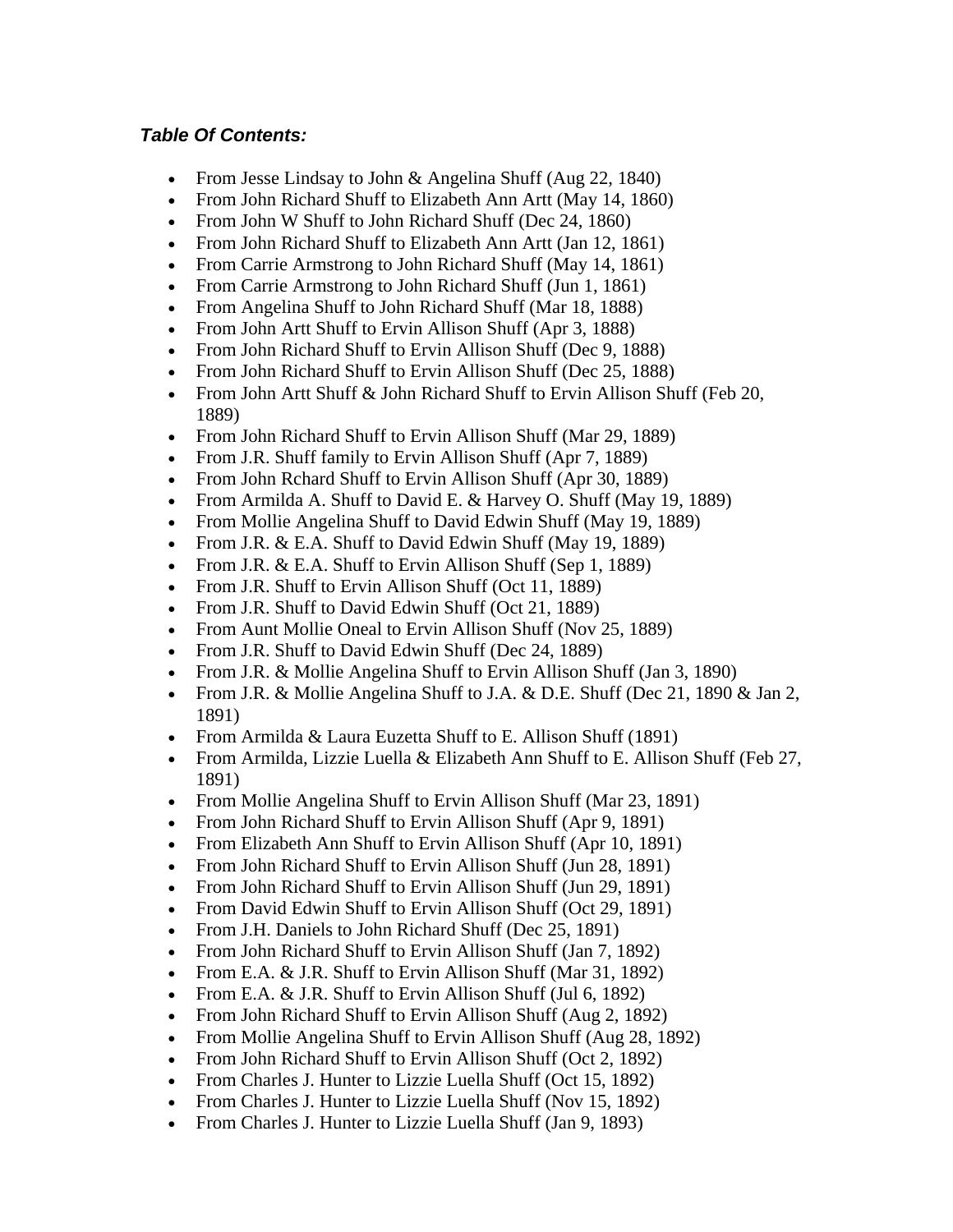- From Ervin Allison Shuff to Mollie Angelina Shuff (Jan 13, 1893)
- From Charles J. Hunter to Lizzie Luella Shuff (Jan 24, 1893)
- From Ervin Allison Shuff to Unknown (Jan 27, 1893)
- From Ervin Allison Shuff to Mollie Angelina Shuff (Apr 6, 1893)
- From Nell ? to Mollie Angelina Shuff (Aug 11, 1893)
- From Jessie ? to John Richard Shuff (after Oct 18, 1893) [death of J.R.'s mother]
- From Laura Euzetta Shuff to John Artt Shuff family (Dec 18, 1893)
- From A.A. Werner to David Edwin Shuff (Jan 4, 1894)
- From Mollie Angelina Shuff to David Edwin Shuff (Sep 21, 1894?)
- From Mollie Angelina Shuff to David Edwin Shuff (Nov 21, 1894)
- From Mollie Angelina Shuff to David Edwin Shuff (Dec 5, 1894)
- From Aunt Mollie Oneal to David Edwin Shuff (Mar 22, 1895)
- From Laura Euzetta Shuff to Angie Shuff & Mollie Oneal (Dec 18, 1895)
- From friends to the Shuff family (Jan 12, 1896)
- From Mollie Angelina Shuff to John Artt Shuff (Jan 16, 1896)
- From J.R. & E.A. Shuff to Kansas Children (Apr 18, 1896)
- From Mary E. Russell to J.R. Shuff Family (May 15, 1896)
- From Minnie Trask Coleman to Elizabeth Ann Shuff (Feb 27, 1897)
- From Armilda Ann Shuff to David Edwin Shuff (May 10, 1897)
- From Armilda Ann Shuff to David Edwin Shuff (Feb 4, 1900)
- From David Edwin Shuff to J.R. Shuff Family (Oct 9, 1900)
- From Benjamin Franklin Shuff to J.R. Shuff Family (Oct 10, 1900)
- From Armilda Ann Shuff to David Edwin Shuff (Oct 20, 1900)
- From Albert Werner to David Edwin Shuff (Nov. 25, 1900)
- From Armilda Ann Shuff to James & Elda Shuff (Oct 10, 1901)
- From J.R.  $& E.A.$  Shuff to Ed  $&$  Frances Shuff (Nov 11, 1901)
- From A.A. Werner to David Edwin Shuff (May 8, 1902)
- From Harvey Oliver Shuff to David Edwin Shuff (Dec 6, 1902)
- From A.A. Werner to David Edwin Shuff (Dec. 27, 1903)
- From J.R.  $& E.A.$  Shuff to Ed  $&$  Frances Shuff (Jan 8, 1904)
- From David Edwin Shuff to Alice Frances Kinnamon Shuff (Feb. 8, 1904)
- From David Edwin Shuff to Alice Frances Kinnamon Shuff (Feb. 10, 1904)
- From David Edwin Shuff to Alice Frances Kinnamon Shuff (Feb. 10, 1904)
- From Alice Frances Kinnamon Shuff to David Edwin Shuff (Feb. 11, 1904)
- From Armilda Ann Shuff Jackson to Mr. & Mrs. David Edwin Shuff (Mar. 22, 1906)
- From Armilda Ann Shuff Jackson to David Edwin Shuff and family (Aug. 24, 1906)
- From Armilda Ann Shuff Jackson to David Edwin Shuff and family (Jun. 8, 1909)
- From Alice Frances Kinnamon Shuff to Mrs. A.E. Harper (Apr. 3, 1914)
- From Armilda Ann Shuff Jackson to David Edwin Shuff and family (Aug. 2, 1914)
- From Armilda Ann Shuff Jackson to David Edwin & Alice Frances Shuff (Nov. 13, 1914)
- From Frances Shuff to Elizabeth Shuff (Mar 3, 1918)
- From Armilda Shuff Jackson to Ed & Frances Shuff (Dec 24, 1918)
- From Armilda Shuff Jackson to Ed & Frances Shuff (Mar 13, 1919)
- From Armilda Shuff Jackson to Ed & Frances Shuff (Dec 9, 1919)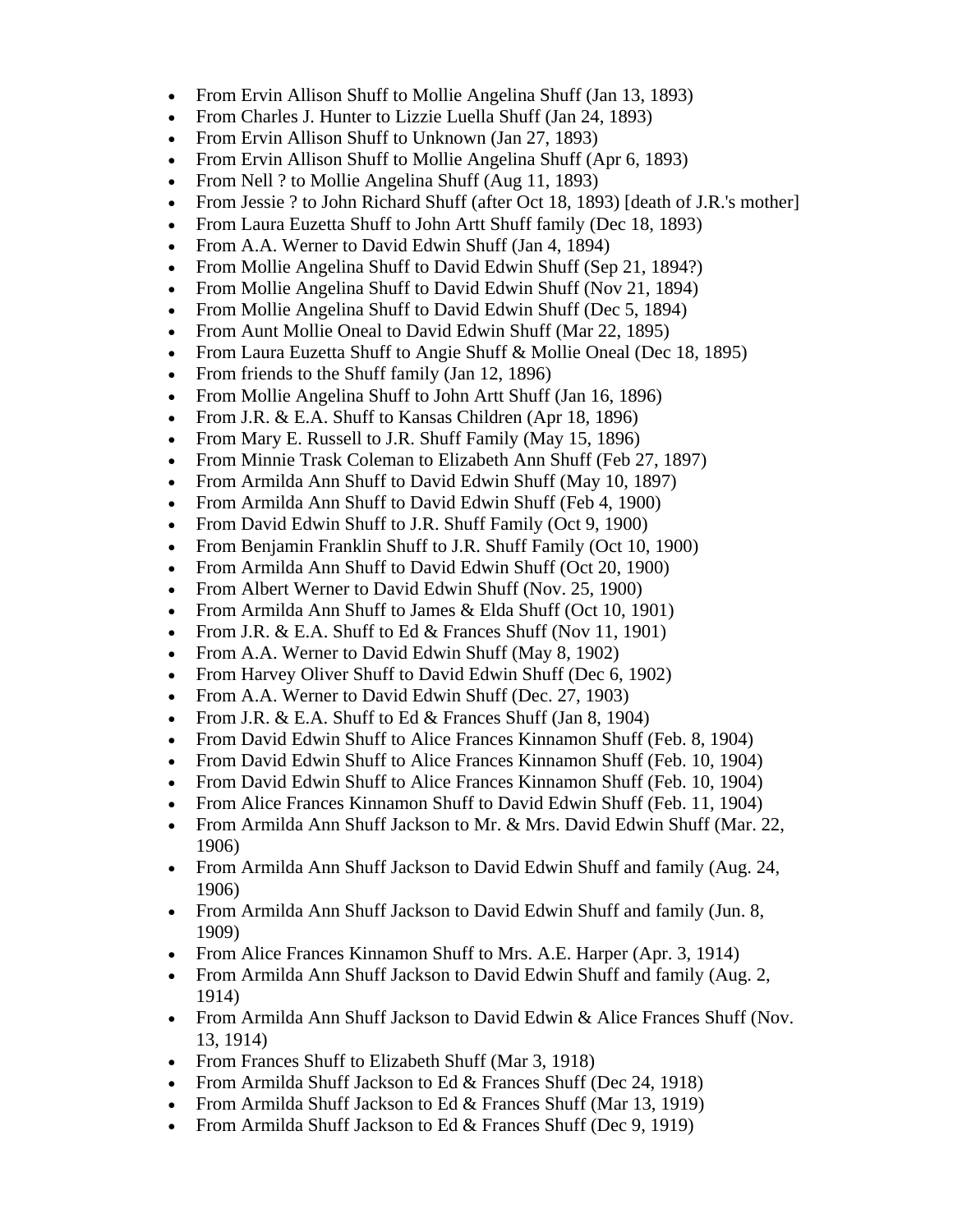- From Armilda Shuff Jackson to Harvey Oliver Shuff (Mar 22, 1920)
- From Armilda Shuff Jackson to Ed & Frances Shuff (Jun 22, 1920)
- From Armilda Ann Shuff Jackson to David Edwin Shuff and family (Sep. 29, 1922)
- From Armilda Ann Shuff Jackson to Alice Frances Kinnamon Shuff (Oct. 31, 1922)
- From Armilda Ann Shuff Jackson to David Edwin Shuff (Oct. 1922)
- From John Jackson to Ed & Frances Shuff (Dec 7, 1922)
- From Minnie Boston Myers to Ed & Frances Shuff (Apr 29, 1940)
- From Olive Logan Shuff to Alice Frances Kinnamon Shuff (Dec. 15, 1940)
- From Olive Logan Shuff to Alice Frances Kinnamon Shuff (Jun. 25, 1941)
- From Dorothy Shuff Gilbert to Alice Frances & David Edwin Shuff (Dec. 14, 1941)
- From Flora S. Newman to Frances Shuff (Dec 17, 1941)
- From Dorothy Shuff Timmons to David Edwin & Alice Frances Shuff (Jun. 22, 1954)
- From Arthur Richard Jackson to Alice Frances Shuff (May 29, 1966)
- From Marvin C. Shuff to Geneva Shuff Meridith (Sep. 7, 1976)
- From Joy & Cleo Shuff to Geneva Shuff Meridith (Sep. 13, 1976)

# **(The courtship of David Edwin Shuff and Alice Frances Kinnamon)**

- From David to Alice (Apr 12, 1899)
- From Alice to David (Apr 16, 1899)
- From David to Alice (May 3, 1899)
- From David to Alice (May 7, 1899)
- From Alice to David (May 12, 1899)
- From David to Alice (May 15, 1899)
- From Alice to David (May 21, 1899)
- From David to Alice (May 27, 1899)
- From Alice to David (Jun 4, 1899)
- From David to Alice (Jun 8, 1899)
- From David to Alice (Jun 21, 1899)
- From Alice to David (Jun 29, 1899)
- From Alice to David (Jan 20, 1900)
- From David to Alice (Jan 20, 1900)
- From Alice to David (Feb 13, 1900)
- From David to Alice (Feb 13, 1900)
- From David to Alice (Mar 8, 1900)
- From Alice to David (Mar 9, 1900)
- From David to Alice (May 10, 1900)
- From Alice to David (May 26, 1900)
- From David to Alice (Jun 3, 1900)
- From Alice to David (Jun 5, 1900)
- From David to Alice (Jun 10, 1900)
- From Alice to David (Jun 12, 1900)
- From David to Alice (Jun 13, 1900)
- From Alice to David (Jun 15, 1900)
- From David to Alice (Jun 24, 1900)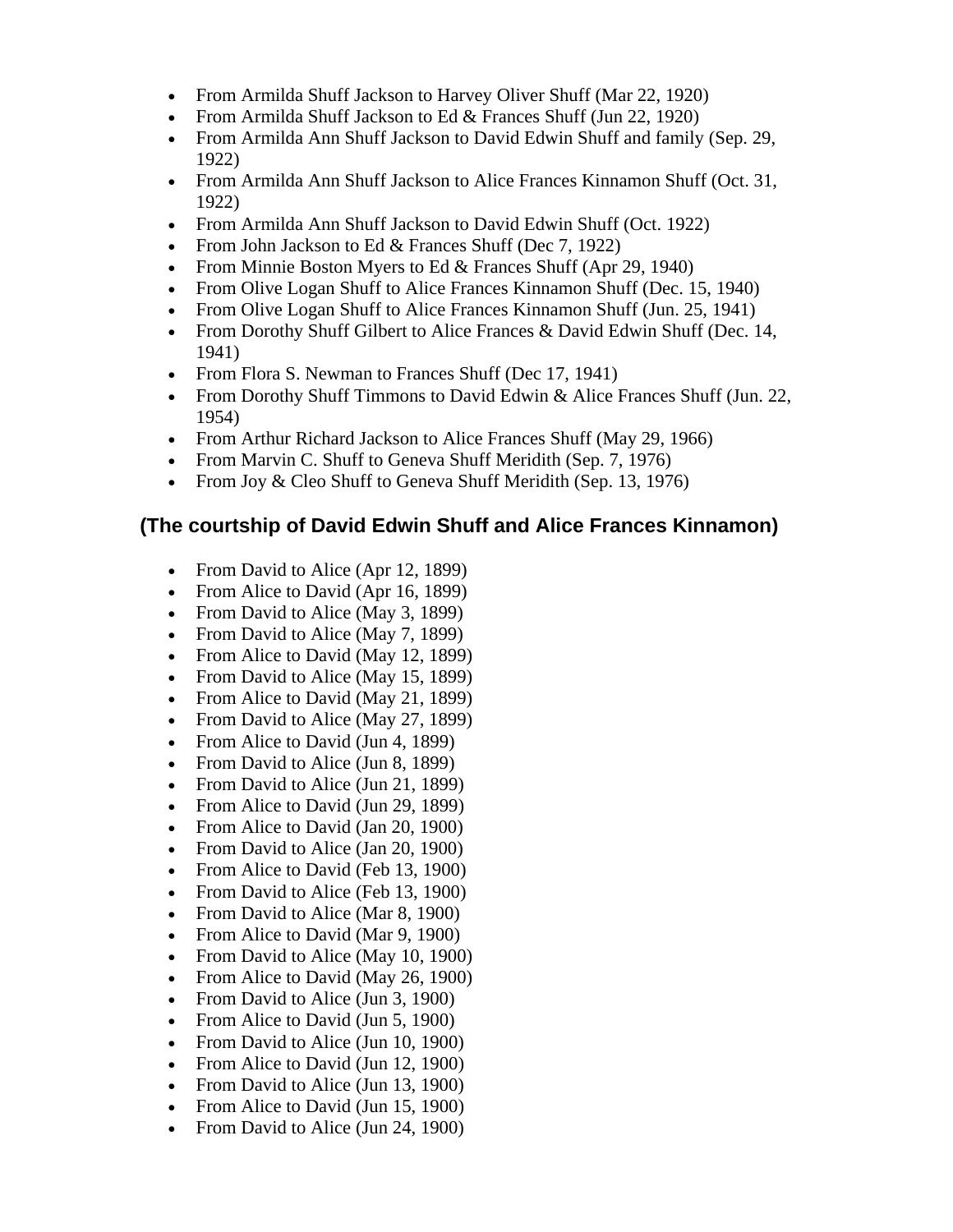- From Alice to David (Jun 26, 1900)
- From Alice to David (Jun 29, 1900)
- From David to Alice (Jul 1, 1900)
- Newspaper clipping "Kinnamon-Shuff" wedding (Nov 29, 1900)

## **BIOGRAPHICAL SKETCHES & OBITS OF JOHN RICHARD SHUFF**

- From The Christian Leader, February 25, 1896
- From Portrait and Biographical Record of Oklahomans, 1901, pages 222 & 223
- From Christian Worker, May 1977
- Death of Bro. J. R. Shuff
- Another Obituary (*Okarche Times*)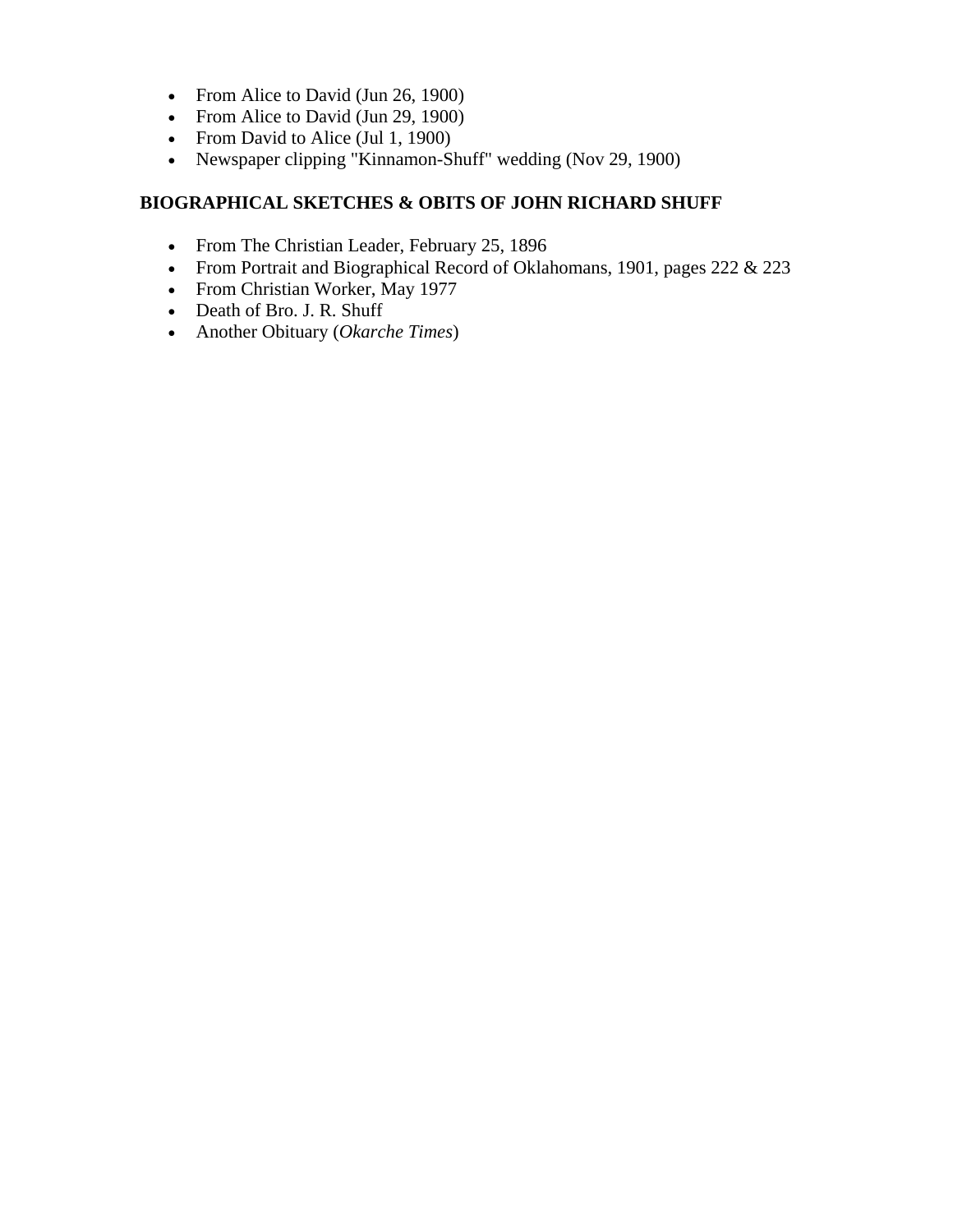## **From Jesse Lindsay to John & Angelina Shuff**

Ghent Carroll Cty., Ky August 22nd 1840

## Dear Children

I have one time more commenced riteing a letter to you I received one from you some five weeks hince which I have not answered yet and now see one to Richard of the 2nd Inst in which you say you are all well and have fine crops and plenty of every thing but money and that is scarce well we are injoying helth except my wife she has bin in bad helth since last winter she is better now, and we have plenty of every thing but money and plenty of that for every body that is not in Debt., we should be very thankful to our Heavenly father for the many blessings confered on us. for we have at this time the best goverment in the world and the plentifulest cuntry and yet pride and ambition is sutch that it Seemes that all has to be Sacrificed for the Sake of money nothing will do but a US Bank in the establishment of which Instution I have no Doubt but you will in part forge rgal chaines to bind yourselfs or at least your children. you may yet live to see your cuntry Drenched in human gore or carnily submiting to a monied aristocricy. well so be it I have used my best indeviours to prevent it but I am now pretty well Done with that business I wish to spend the ballence of my time to attend to the better part as did Mary of old for we want but little hear below and nor want that little long. the common order of the Day is with most of people to Spend there life in trying to make a fortune and often neglect there own Salvation and the instruction of there children in the one thing needful; this in part has bin the case with your unfortunate Father. I say unfortunate because I think that is the reason I now see some of my children the willing and anxious Slaves of Sectarianism; and the reason of my long oposition to religion was founded in this one thing I thought that Sectarianism was christianity and that having bin all that I ever heard tought I doubted the reality of it; but now that I know that all other Sistems and rules except those laid down by Christ & his apostles are the invention of men and not the reaveled will of our Hevenly father I see ?? ? Religion. all sistems would vanish and all be one if all the creeds invented by man was laid Down I know many profeser in my aquaintance that has bin sutch for 20 years that cannot cote one single verse in the bible now you know that sutch are entirely governed by what there caled and sent says. no more at this time on that subject. - we have fine crops in this cuntry except wheet that is now selling at 50 cents but will soon rise. we have \$4 per hundred offered for large pork meet the same for good beef on foot. - our relations are all well at present in this part of the cuntry the last letter from Susan and John Anthony was in July in which thay sayd they would be hear in Sept. but Susan then had the ague there has bin a good many Detha in this cuntry lately by flux.

I have thought I would be to see you this fall (but) the situation of my family is uncertain. I have had good helth since may in April I have taken a list of taxable property and cinces this year worth to me about \$250- I thought I might spend part of that visiting. Dont you think so Richard is well and says he will not rite at present he took the cencis in Gallatin and made his Return in five weeks I must come to a close God Bless you with helth and a Disposition read and believe his revealed word in preference to what any person may Say or think about it. your affectionate Father J. Lindsay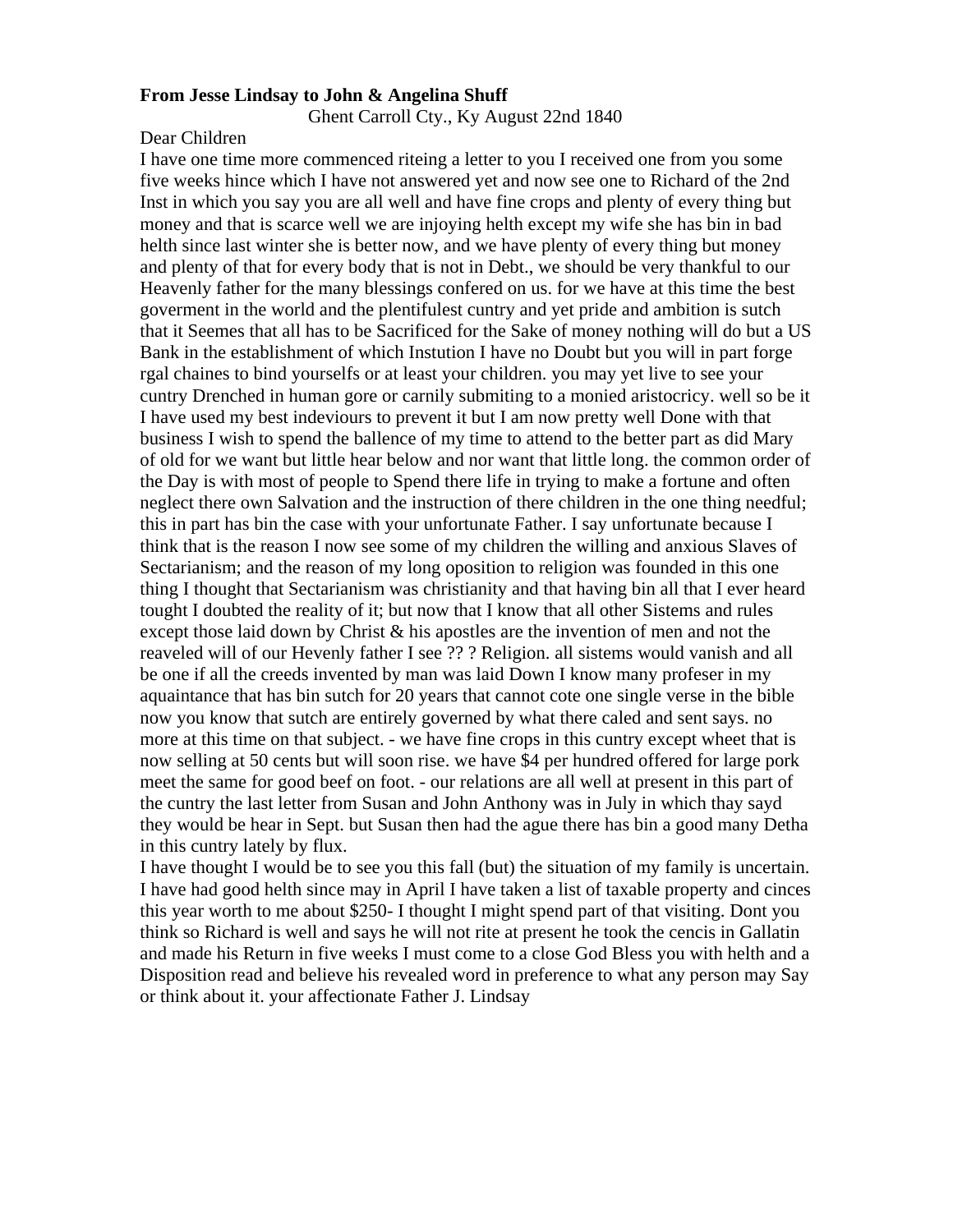### **From John Richard Shuff to Elizabeth Ann Artt**

Bethany Va May 14th 1860

#### Dear Sister Lizzie:

This is Monday after dinner. Your kind letter was gladly received on the evening of the 10th i.e. on Thursday. Carrie's came to hand upon the 5th. But being very busy I never answered it until Saturday night the (I suppose) ever to be remembered 12th of May 1860. If you had not a more favorable evening for CONCERTING than was here I cannot say that it was unnecessarily auspicious. Hope however that you had your concert - that you all succeeded far beyound your most sanguine ex[ectations before a large - intelligent and orderly "Ordinance". I must confess however that I utterly failed to hear any one of you, but I did not much expect to hear, from this great distance. No doubt but that you sang loudly enough. I am quite confident that I did not wish myself there less then '0'(zero) times nor oftener than (infinity). I DO LOVE GOOD MUSIC AND GOOD GIRLS. (That's So) No wonder therefore that I much desired and longed to be THERE. I suppose moreover that you all now feel much relieved? Yes I hope you WILL write a "NEXT" and give me quite a detailed account of the Concert - &c. And you have been to Antioch AND to the upper Schoolhouse? Sorry I was not there to go with you. But perhaps I could not have had so great a privilege had I been there? I remember, very distinctly, however, some good old times in days gone by I used very much to enjoy in your company to and from both the above named places. And I am inclined to flatter myself with the joyful hope that I soon shall be permitted to reap similar blessings, intensified by a long year's ABSENCE. But I perceive I am bankrupt for language to express my thoughts now, so I will quote you a piece of poetry which expresses very well my sentiments and feelings and may I say especially on your account - only that I have not perhaps been guilty of WANDERING, in the same way as the author. "I long to return to the home of my childhood, To dwell with the friends that I loved when a boy, And often I wander alone in the wildwood, And dreamingly ponder on past years of joy. Each face that I loved in my memory dwelleth, AND TIME ACNNOT SHADOW THE JOYS THAT WERE THEN; A something within me my yearning sould telleth That soon I shall be with those dear ones again. Each kindly word spoken in accents so cheering, As hoping I sprang in the broad stream of life, Comes vividly back when in Sorrow & fearing I shrink from the world and its ne'er ceasing strife. I ask not for glory - my only ambition To know that I'm loved by the friends of my youth, To feel that they gladly accept the contrition The wanderer offers in sould-feeling truth. The oftspoken proverb that absence is chilling To love of those dear ones we leave far away, Is surely but FALSE-HOOD, for through my soul thrilling, REMEMBRANCE DOTH MAKE MY LOVE DEARER TODAY. Recalling those forms as I saw them at PARTING, HOW LOVING AND HAPPY THE VISION DOTH SEEM, The pangs shall soon cease that are through my soul darting, Reality breaking the wanderer's dream." Yes I long to return to my old Morgan home, To meet with all friends who my coming await, And may the glad day auspiciously come When soon, very soon, I may reap such a fate. But I must come back and down to PROSE. I don't know however even yet whether I shall be able to get home this year or not. But I hope I shall. At any rate the day of Judgment (Examination) will soon be around when I shall have to answer for every "idle" hour and every lesson "good or bad". But by good degree of dilligence upon my own part and great grace and mercy upon th part of my teachers I hop to hear the plandit [?] (at lease) "pretty well done thou good and faithful student - Enter thou into the joys of they LABORS." But if it should be my fate to hear those awful words "Depart &c" I don't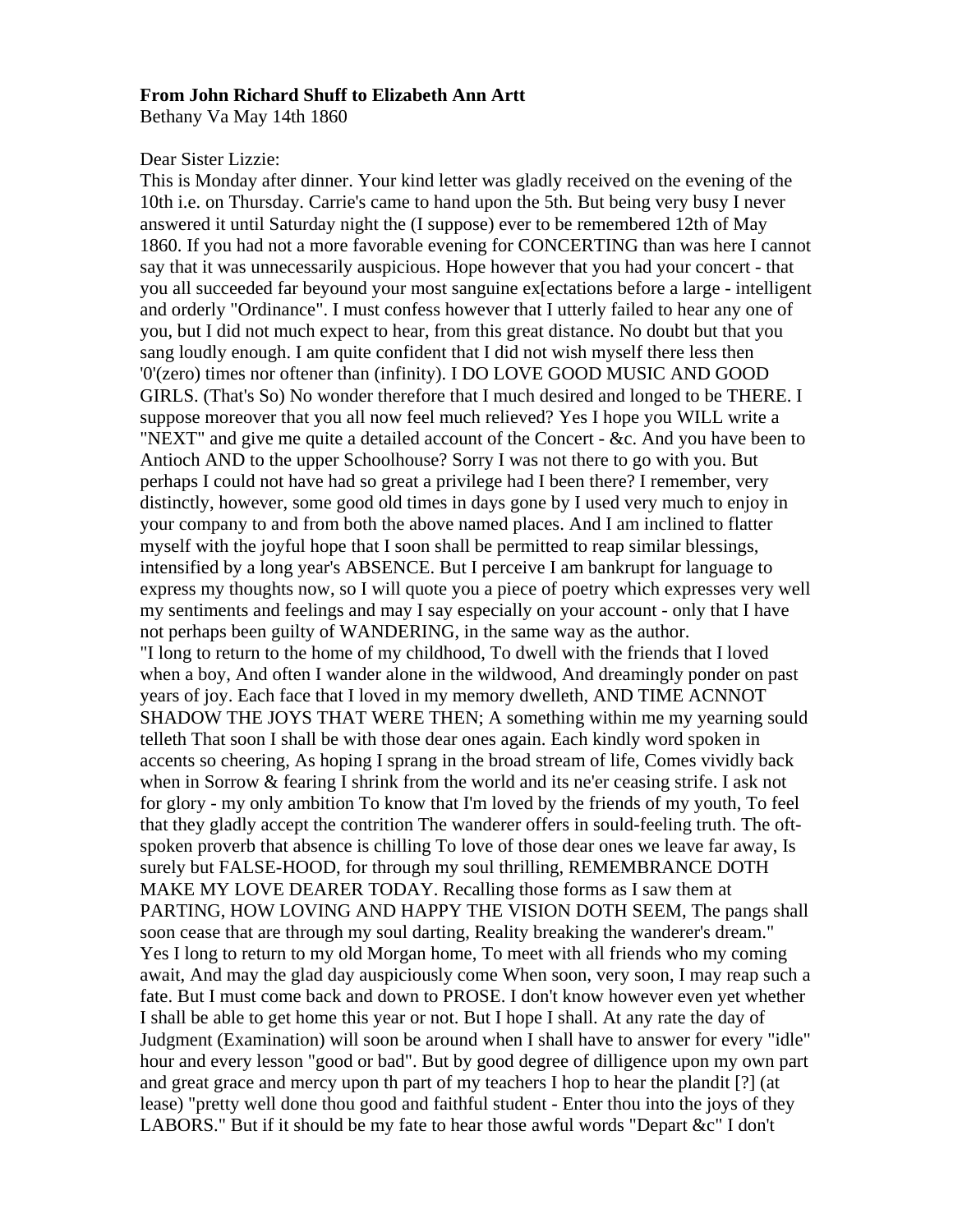think I would feel much like departing home but rather some other direction. Time however will reveal all this. Alas "cooked" are they? Sorry - Sorry - Hope they were not all cooked. I tell you I shared in a couple of CANS of nice peaches lately with the other Darnell house boys through the kind hospitality of Bro Frazier of Ky (one of the same) They were fine. Certainly all such blots are nothing. I hadn't seen it until you spoke of it. I think, however, that your fancy of my singing must have been far more enchanting than the reality. Mistaken was I? Very well be it "negligence" then I reckon it is very well for I havn't time to write frequently to more than one in a family. And I am sure I would much rather write to you than him. (ha, ha, ha &c.) But now as regards the Antioch S.S. I think, if it has not been reorganized that it is high time it was. I am very anxious for my part that it sould go on. Here they have S.S. the year round. You have too, a very good, new library. But alas little Eddie (Osborne) will not be with you. Above all however I want that S.S. to go on and prosper.

Yes Bro Samuel Brockman tells me that Julia is bound to be married and probably Dan too. Yes I was aware that Dan was erecting a "cage" some time ago. Dan is a good fellow. I like him, but I LOVE MOLLIE his "bird". I say "success to him" too. It is an event in the life of any Gentleman or Lady - which I think well worthy of many a sober thought much profound reasoning - the exercise of most candid and unimpassioned judgment and - if Christians - most ardent - sincere and importunate prayer. But enough now. I think - if I mistake not you sent me a "Johnie jump up" - "Heart's-ease" "Forgetme-not" or what every you would call it. Did you not? At any rate I will not forget you. You didn't tell me whether Sallie read her letter or not. I therefore suppose of course she did not. (Ha, ha, ha, he, he, he.) You say I would not say I know if only I knew how bad you are. Well I was only speaking relatively. Compared with myself no doubt you are VERY GOOD. I did not suppose however that you were perfect for I know well that none of us are. If we were we shoudl not then be fallen beings. I will not so deceive myself as to suppose that any - no not even any - angel Lady is perfect. I want none of them to deveive themselves by thinking I am for then should they be sadly deceived. Would I were much yes much better and purer than I am. No, - close acquaintance always reveals more or less flaws of character. And we should never expect anything else. But let us strive onward and upward forever and forevermore. May we more and more be freed from sin and its power and its consequences. The only true happiness is a conscience void of offense before God and man. May our affections and conversations be more and more absorbed by things not seen - things eternal. Oh I hear Wash playing a nice tune on the piano! Especially yourself. Hoping to hear from you soon again I beg leave to subscribe myself as ever your sincere friend & Brother. J.R.S. Miss Lizzie Artt Orleans Ills.

## **From John W Shuff to John Richard Shuff**

December 24 1860 at Jacksonville

## Dear Son

I have Just received yours of 18th & I also Saw yours of 16 [?sent] to Molly Armstrong Saturday evening both of which Speaks of your Critical Situation if Things do not quiet down by the time this comes to hand I think it would be better for you to come home. I mailed you an answer to yours of 29th of last month on Saturday last and one I had previously written you will See how we are to that time.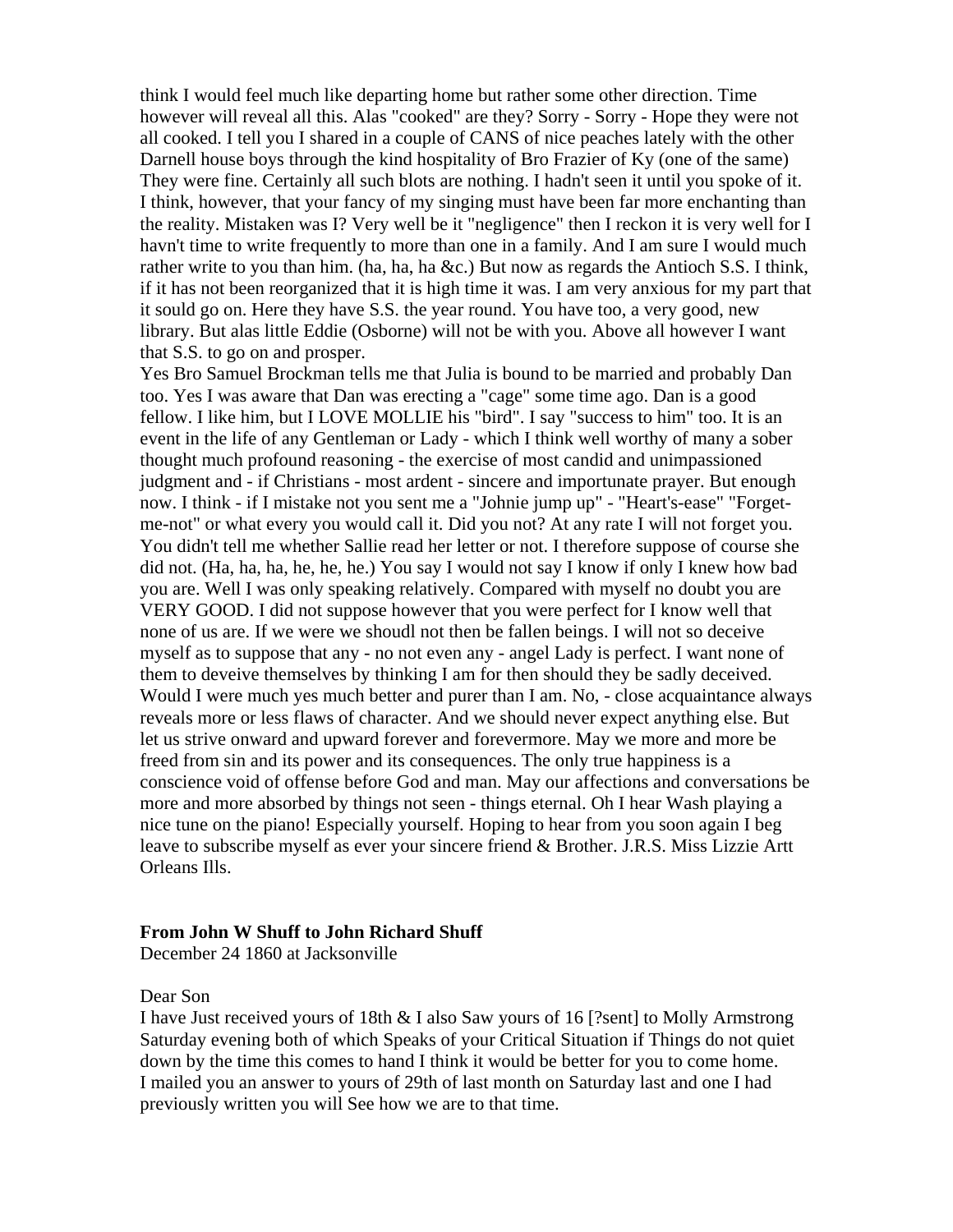We have had another snow Friday - and a little more Saturday night and it si now Snowing hard. You dispose of your Carolina bill as you speak oft and if you come home bring your Missouri bill with you, or if you have not got enough without it to fetch you home write if Kentucky money will go there. I have some of that and will send it to you if not I know not what to do exchange is eight per ct - but if nothing else will do I will buy what will do you to get home on. but I hope ere this reaches you all will be peace. - if you Stay and Kentucky paper is good there sent me your Missouri bill in a letter & I will Send you Ky paper for it. yours as ever John Shuff

Jo was a little sick yesterday he is a little better this morning he has soar throat I presume he will be much better this evening we gave him medecine last night if opperated will this morning So I think he will get along Write soon &c yours as ever John Shuff To Jno- R **Shuff** 

## **From John Richard Shuff to Elizabeth Ann Artt**

Bethany Va Jan 12th 1861

## Dear Lizzie:

I have just enjoyed the privilege of reading your last kind letter of the 7th. Glad to hear that you are still enjoying good health. Glad to hear that Sallie has recovered for I suppose she has as you state that you are all enjoying usual health. You say that you do not feel like writing. I wonder if you are not getting lonely? Perhaps you are not very well? But whatever the matter I hope you are cheerful again. You say that you wish you might ever be able to speak words that would fall with tender power upon my heart. I am persuaded that you can only know the joy such an expression affords me when you consider the desire of your own heart that my language toward you might ever be of a similar character. Is this not true? But I saw a statement in a paper the other day saying that a True Friend did not have to be always addressed and treated just so-so in order tobe kept in a good humor. That at least was the amount of it. I well know too that there is no little in it. I have always noticed that the truer the friends the less their disagreements. hence I conclude that when two Christian Hearts have become ONE, blended thus together by the power of LOVE, it is an utter impossibility for one half wantonly to offend the other or to act with any discord. Or if otherwise, just in proportion as one or the other half, or both, may fail to preserve and maintain and exercise that first and last and BLESSED BONE of UNION-LOVE. But, as YOU SAY WE ARE ALL LIABLE TO ERR" it is true that we are. These (errors) may also be divided into two grand classes - 1st Errors of the HEAD or (crimes) faults or offences or errors committed in ignorance and without such design or intention. 2nd Errors of the HEART or such as are perpatrated knowingly and with wicked intentions. And hard must be that heart that cannot "FORGIVE AND FORGET" such as might fall properly under the 1st class. But I know well by experience that I can easily do both of these. Otherwise how could I - poor erring creature that I am - ever hope to be in turn forgiven and my errors forgotten? And again wicked indeed must be that heart that can designedly offend a friend - much more a DEAR FRIEND, - STILL more a DEAREST FRIEND, - yet more, a friend dearly loved as his (or her) own soul - yea a friend of heart and sould SO DEAR as actually to be part and parcel of his own heart - life and sould - even ONE to all intents and purposes for time and in eternity! Would not such be the case Dear Lizzie? I know you say yes - Then our mutual duties are plain. I do feel that it were a moral impossibility for me ever to utter a harsh word to you - God forbid that I ever should? (Amen) - but having the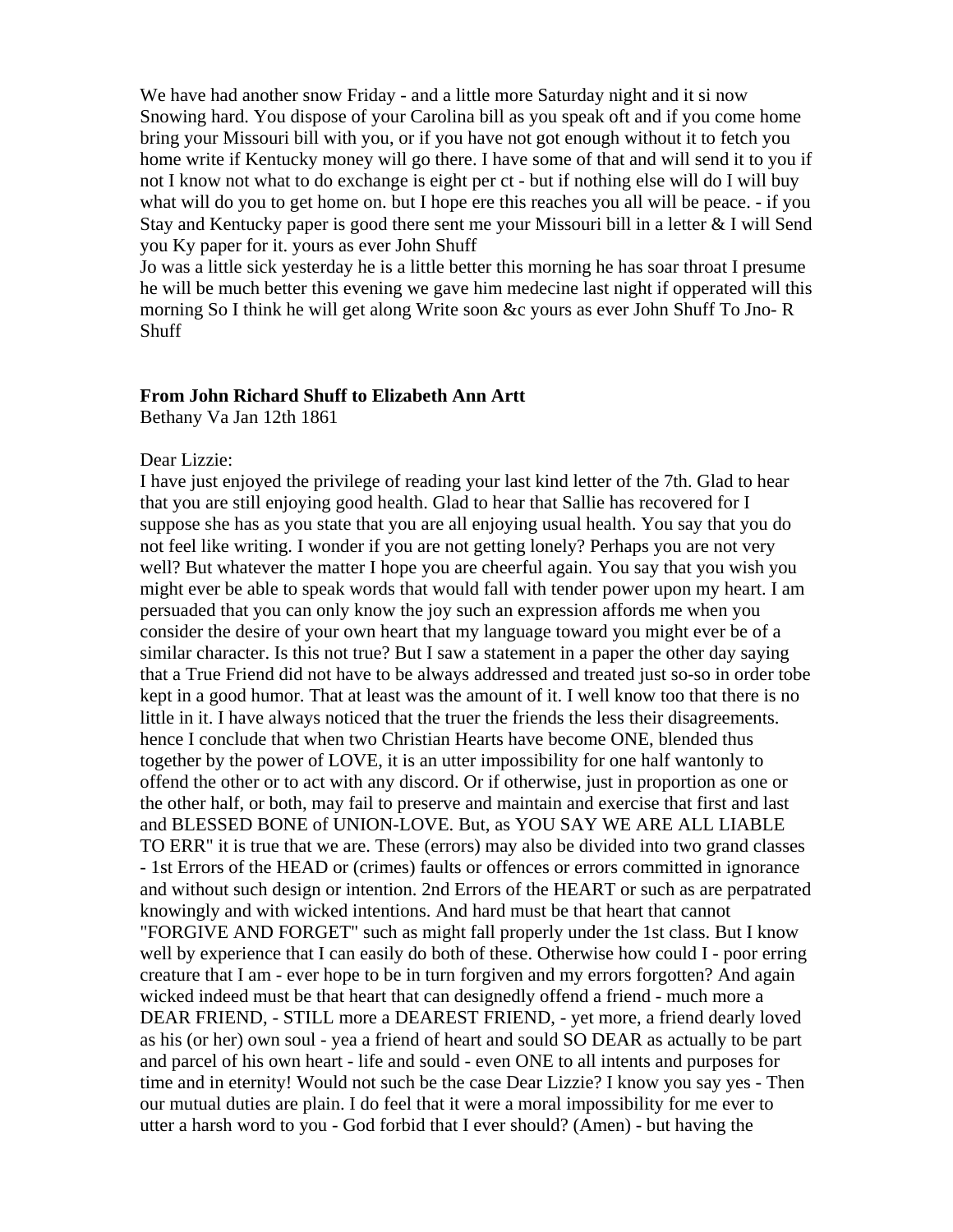experience of others before me and knowing that I too am but one of the same erring race and indeed feeling my seakness I cannot say what unwarrentable and outrageous words and actions I might not say and do. Even the thought is revolting in the extreme! And so may it ever be. I dislike exceedingly to dwell upon such a theme as this but probebly it is not wholly amiss as it was rather suggested to my mind by what you said above and also from another consideration, that it is always the part of wisdom to hope the BEST and prepare for the WORST. Also we ought to have as perfect an understanding of each other as possible and act not by blind impulse but with reason and judgement as much as we can command. It is nothing but LOVE that can hide a multitude of faults. That can certainly do it. Then what triumphant peace and happiness when there are comparatively few faults to be hidden! Tis a blessed thing to love (is it not?) and a glorious privilege for lovers to forgive and forget! Is it not so? I think it is. Bless your soul I know you are the best girl ever lived - everything you say seems (if possible) to make me love you more and more! You then think it is all right that I went to see Miss B - and are glad to have me 'enjoy' myself and have "BIG TIMES" in any honorable way? Glad you think so. I have not been over any more. I have lots to tell you but as it is already quite late I will quit for tonight and try and finish in time to start it our next mail. So now pleasant dreams and a BEST NIGHT to thee? (Tuesday Morning).

Well the night has passed - more has come - been to church - heard Prof. Pickett preach a lengthy discourse. Saw Miss Black for why she sat just on one side of the middle wall of partition and I upon the other!! But notwithstanding all that she never SPAKE UNTO me nor I to her! And you had, no doubt a fine time New Year's night. Wish I had been there behind the door for you perceive if I had been so situated I would soon have left there again. But now what do you suppose I was doing that night and where did I go? Well during the day there was held in BETHANY CHURCH what I called a grand DISUNION, meeting. At night I-I-I well it is rather too good a joke to tell and also rather too good a joke to keep. Well don't you think I started over to see \_\_\_\_\_\_\_\_\_\_\_\_ and was fortunate enough to arrive as far as the door - and IMPUDENT enough to knock some THREE or FOUR times but alas! so very UNFORTUNATE also as to fail to gain an admittance!! HA HA HA Then what think you I did? Why I just SNEAKED down the steps - SLIPPED out the gate and SHOT off towards the postoffice. But when I arrived opposite my room I meet the FELLOWS returning from the mail one of them with a (Morgan) Jacksonville Journel for me so I went up in his (Tom Halton's) room and read the news. Then came over and the boys seemed somewhat astounded at my so early return. Oh said I I have JUST been over in T.T.'s room reading the news. So they said no more. So I have not seen Miss B since to speak to her. Suppose however she was not at home. Hope she is not offended. Must find out soon. So NOW you know something of what I was doing. Wonder who all those "gallants" were. O, I guess Mr Owen doesn't care much for I guess he places considerably more (dis)stress upon another claim out there than he ever did upon this one. I received a letter from him also last night. He tells me (his present claim) Miss Joe McELroy has been making quite a visit out at Tathers and that he had also been out there and to Uncle Harvey's. Thinks he had a "BIG TIME" And Carrie seems to think you must stop writing to me so much, eh! I can say that it si NOT SO far as I am cancerned. Unless you yourself wish it? Never mind Miss Carrie I'll \_\_\_\_\_\_\_\_ I will that! But why are you less afraid of her NOW than ever? Or were you ever afraid of her? Glad you have had some sleighrides. No doubt but Ira took the wedding very hard indeed. You don't seem to have received the book that I sent you at the time you wrote. I hope you have received it by this time however. I mailed it at same time I did the letter and you ought to have received it at the same time. Tell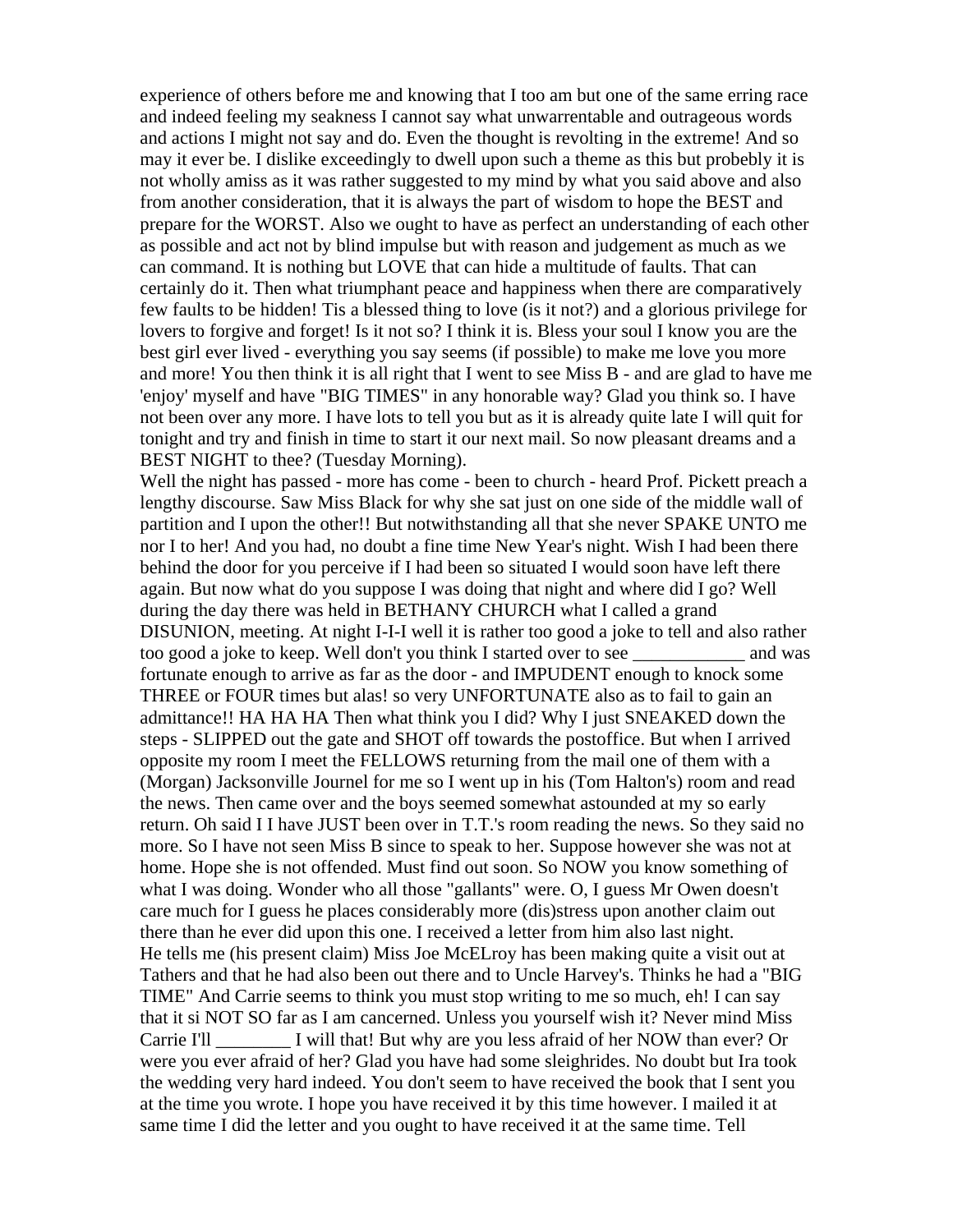"SISTER" SALLIE I am gist HOPPUN MAD and la! how I will FOUGHT her next "WATERMILLION" time oh but it will be a caution!! Now I guess she'll heed? No indeed your letter was not by any means without interest. And you seem not to know what you would think were I to stay here next vacation. I don't know either exactly but I expect you would think the time almost too long to be endured with any degree of enjoyment. But really the signs of the times do not look much like I will be permitted to remain here even the rest of this session. The Neotrophans had a grand exhibition last Friday night. Their Debate was the grandest burlesque I ever heard. Question - Aff "THAT THE CONFLUX OF THE ARGUMENT IN HUMAN REASON SUBTENDS THE ANALOGY OF THE CASE". Debatants Misses Tobbs and Harris. We expect to have our next Friday night. Nearly all the ladies were out. I have learned a pretty tune sung to Burn's Highland Mary. Oh yes I must tell you what a

high time we had here last Friday night. We elected our 4th speaker Mr Saltonstall and he got up a fine supper for all the Americans in our rooms. Had oysters-cakes-crackerscandies-peaches. Let me Tell you we had a big time. Had three tables all in a row! But I must close. Excuse this uninteresting scratch? Health and happiness be yours! And remember me as ever your devoted friend forever. John R. Shuff

#### **From Carrie Armstrong to John Richard Shuff**

May 14th 1861 Hutchison Bourbon Co Ky J.R. Shuff Esq. Bethany Virginia

## Dear cousin John Richard;

Yours of the 4th was received yesterday, and I hasten to reply, although you wished to receive an answer by this time. I went to Lexington yesterday and as we returned, stopped at the post office and got your letter. I was not much surprised to hear of your intention of returning home, for Georgetown college has been broken up for two or three weeks. I am ready and willing to go home any time that you will come by for me. I DO hope it will be convenient for you to come, for I have been anticipating so much pleasure in visiting our relations together and now to think that all of our pleasure and that of every body else is to be broken up by this horrible war that has been brought about by those wicked men. But if it goes on, of course it will all be for the best. Bro. Ricketts of Midway preaches at Bethleham on the second Sunday of every month. I heard him once, and would have heard him last Sunday, but it rained so that no one could go to church. I do not think he is much of a preacher and his son, Ben Ricketts has the reputation of being a very bad boy; but I suppose he is not the one that you had reference to, for Bro. Ricketts has several other sons I believe. I will now answer your letter, then if I have room for anything else will write some more. It seems as if your letter did not obey your injunction to be quick for I did not receive it until last Monday which was day before yesterday. Certainly I was expecting you to come by for me as I had concluded to remain until July, but rather than lose your comppany I would start today and therefore will be ready to go whenever you come along, but if you should happen to not come I do not know what I shall do for company as I have no intention of remaining till fall as much as I want Cousin Rob to go home with me. I reckon he would not go now either as there is so much fuss going on. I think the first obstacle you mentioned, in the way of your union heart and hand can easily be removed, for SHE is already found. No sir! I cant begin to compare "THAT LETTER" to anything at all; but I DO say that it was a real "LOVE LETTER". Nothing said about you of any consequence I believe. Your name was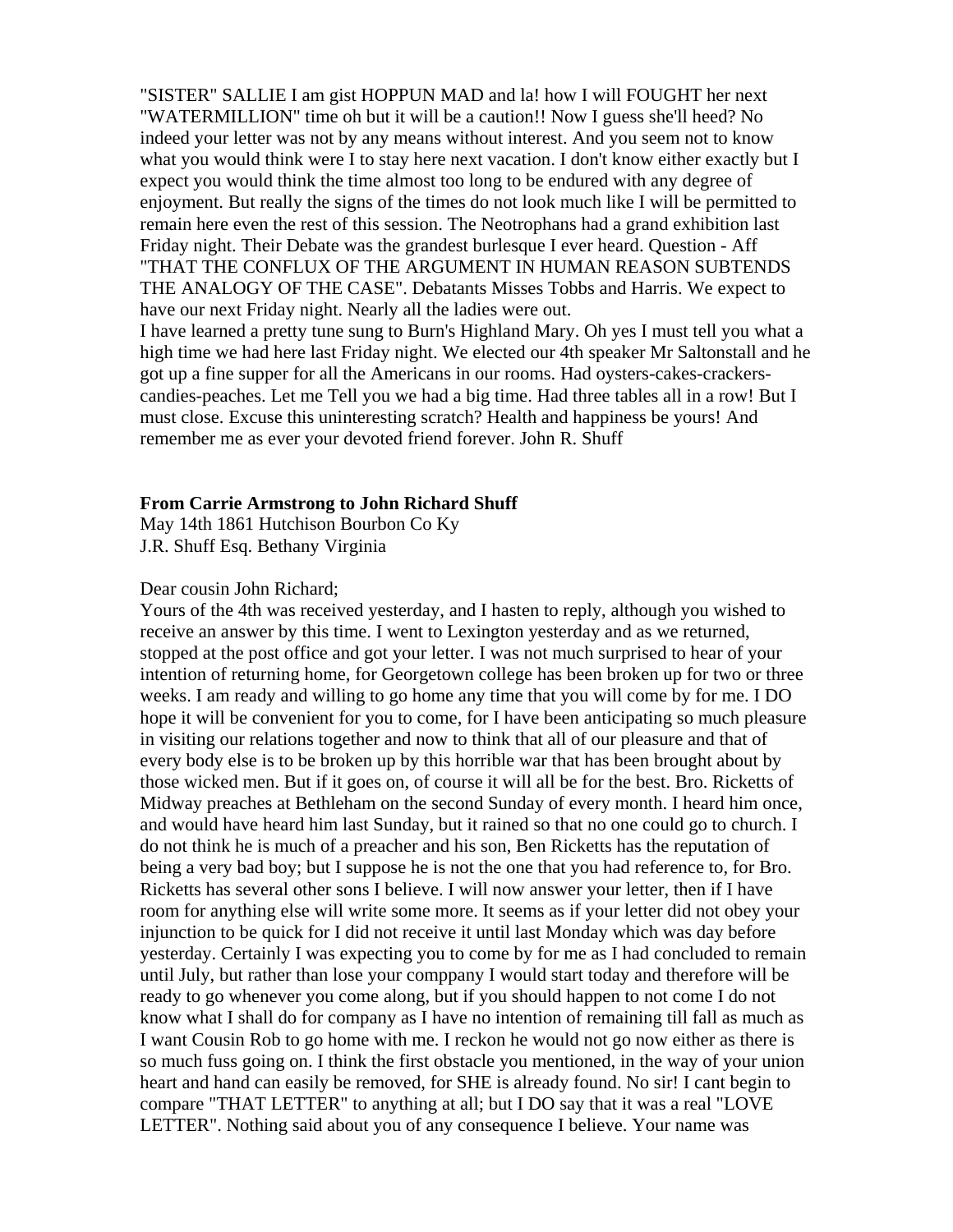mentioned once or twice. You must be sure and come and take Mary Lizzie home with us for I do not think I am able to undertake it alone. You are remarkable JUST, all at once. I have nothing to say about boys of 18 only they do not seem to fancy my company, as they say I look too cold and dignified! Are you not astonished to think that your wild cousin should be mistaken so? I spent the day at Mr. Wheat's again yesterday, and spent a very pleasant day and Mr. Andy Smith Came home with us. He also called on "your cousin" on Sunday evening and also his cousin of 18 Milton Wheat. MR. Gist called on Miss Lou Wheat who has been here several days. Yes! a wonderful fortune to be sure! about \$80 I believe. Certainly I should be generous - charitable etc to my "Poor kin" No, I do not prefer to remain till fall, so you had better just come along with yourself. Cant you just bring a Satchel with you and send your trunk on home? I never once thought about bringing that great trunk all the way around here. Of course when I spoke of Miss Millie, I meant Mary C. That's right, come along and bring the book with you. I would like to know what you by the picture subject? heard about it did you? I cant possibly imagine what you mean? Ah! now I have it, you meant James Artt? I have got His picture, but I thought as you only said James, that you meant Jamie B-n. Well the hand of FRIENDSHIP has engraven the image of ONE on my heart so indellibly as NEVER to be erased away. No Carrie did not drop any little bottle in your trunk, neither did she see any one else do it. What kind of a bottle was it and what did it have in it? M.H. - and myself both find it very hard to settle our love on each other, but I guess there is a good reason for it for I think we have both settled our love on somebody else. Why must I not fall in love with anybody down here? J.R. I believe the folks are all foolish, down here. Nearly every place I go they accuse me for having you for a Sweetheart. They all marry cousins out here just the same as if they were not cousins. I always tell them that I think it is very wrong to think of such a thing. I hope that you will not get ready to leave before June and you must meet me at Cynthiana. When you get ready to start you must write and tell me precisely at what time to meet you there. Yes, there it is again, "SOMEBODY ELSE" I know SHE is already found. I hope to meet somebody else soon too. We. that is cousin Rebeca[?] and her sister Lou Wheat and myself are going to an auction today, at a country store about 4 miles from here. Mr. Hall and Mr. Wilson are selling the goods. I will mail this letter today and I think you will get it by the 20th. I am sorry your letter did not reach me sooner, but I expect it came to the office on Saturday and I did not get it till Monday. if I had got it Saturday I would have answered it on Sunday and sent it Monday. It is time to dress to go to the auction so I will close. be sure and let me know when you start for Cynthiana and I'll meet you there. If you go to Cynthiana you can inquire at the depot where Richard L-y lives as it is about 1 1/2 miles from town or if they cant tell you that, they can tell you where his father inlaw, Squire Williams lives which will do just as well. When did you hear from my little "sweetheart"? I haven't heard from him for a long time? Give my love to all of my dear friends out there, not forgetting my cousin John Richard. With love to yourself I remain as ever, Your cousin Carrie Armstrong May 14th 1861

## **From Carrie Armstrong to John Richard Shuff**

June 1st 1861 Hutchison Bourbon Co Ky J.R.Shuff Cynthiana Ky

Dear cousin J. R. I received both your letters yesterday evening and read the last one, first. If I had have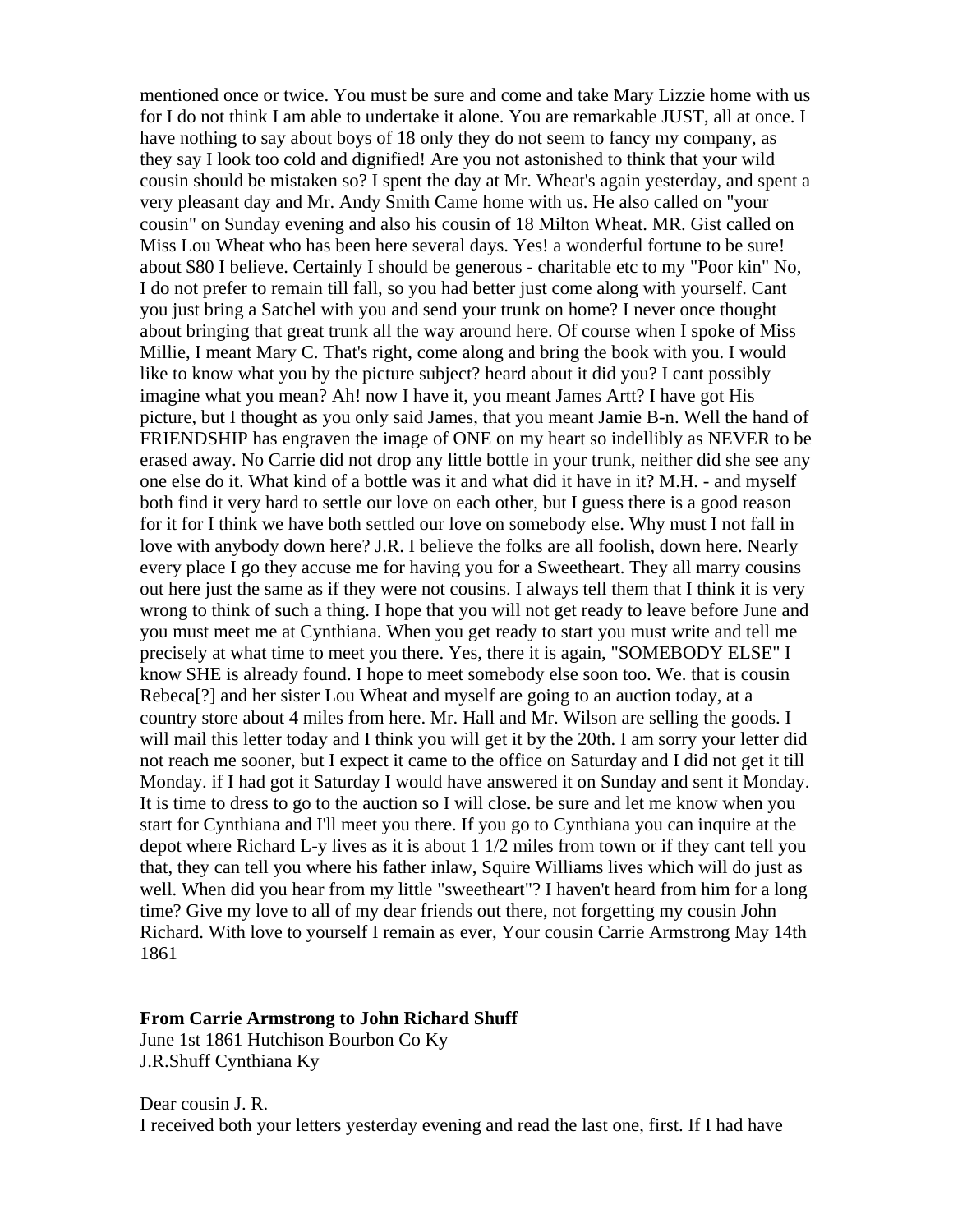been at HOME last week, I should have received your first letter just one week ago today, but I was over at Mrs. Wheat's, about six miles from here, consequently did not receive your letter when it came. I sent to the office by Mr. Ewing, (a boarder at Mr. Wheat's) nearly every day last week, but there was no letter till yesterday when Mr. Hall brought it to Henry's. I spent the last two weeks at Mrs. Wheat's with her daughter Lou, who I have taken a great fancy to. And on last Saturday we had a little fishing party and I told Mr. Hall to come by the post office, but he had been drilling, and his horse was tired, so he did not go round that way. If I had received your letter then, I would have met you on Tuesday but as it is, I cannot come before Monday on the evening train when I want you to meet me at the depot, I will probably have company that far. I hope these lines may find you all enjoying good health. My love to all of my cousins, aunt and uncle. Carrie L. Armstrong

### **From Angelina Shuff to John Richard Shuff**

Jacksonville Morgan Co. Ill. March 18th 1888

dear son as I am thinking of going to town to morrow I will write some more I quit before I was ready al come in I stopt writing and went to get an invelope found that I had none got a paper that I had cut out of the papers to send you, I herd yesterday the number had reacht 188 accessions to the church still going on no great excitement but a crouded house all the time thy have got up oppistion meetings at nearly all the churches in town and union meetings but cant keep the people a way I for got to tell you who Ed was it was Ed Coucilson and you knew he and his Father are pardners in Merchent tailors business he is hanaks brther it is 23rd it rained monday and then turnd cold and frose hard snowd some so I havent got to town yet the read was to bad for the buggy I havent herd from the meeting this week but will put the peaces in that I cut out last week will close as I have a chance to send this in so no more at present as ever your effetionate Mother Angelina **Shuff** 

### **From John Artt Shuff to Ervin Allison Shuff**

April the 3rd 1888 Raymond Kans Mr E A Shuff

Dear Brother I will try and let you know how I am getting a long but I dont feel like I could write eny thing as to that claim you was talking about father is going to take it as I did not like to put a home stead on it and I could not put a preemption on it as I did not have eny thing to build with or live on. I would like have been able to go back to Aaunt Mollie's this spring for I think that I could have suited them and get the \$20 a month and maby i can come back this fall if I dont go up to Nebraska for I expect to go up there if nothing hapens. I supose you have heard that Oaklyhoma is opened up and the people are nearly going crazzy over it. George Broomfield come down with us and he is getting \$17.1/2 a month No that was Mr Gaylor that come over after me and it is the other one Eddie is working for and I guess he is good pay. we have had two good rains this spring all ready and things are just booming. You asked me a question well I guess that it has been so long that I have for got the question that I asked you was a bout bannons folks well what has become of her you have not said nothing a bout her since you held that quaiker meeting. well I have been tradeind and the last trade I made I got but little. well i know what will be come of me if I keep on well i guess that I will close for this time by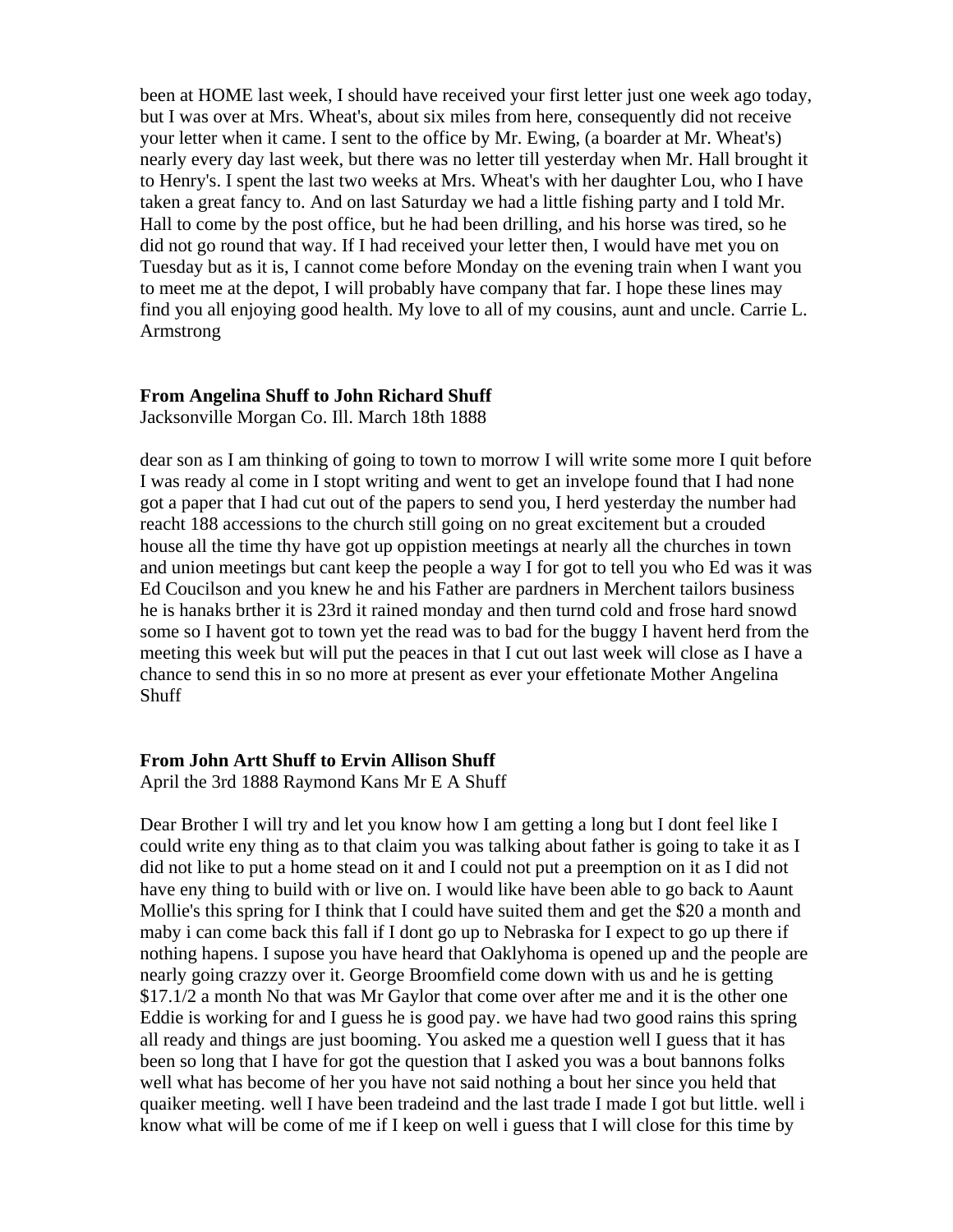saying I wish you to be as successful as I have been so good by from your Brother write soon J.A.Shuff

## **From John Richard Shuff to Ervin Allison Shuff**

Envelope: Mr E.A.Shuff Bedford, Taylor Co, Iowa From J.R.Shuff Arthur Hodgeman Co Kan Kan Dec 9th 1888 Arthur Hodgeman Co

Dear Allie: I have had but little time to write since the receipt of your card. We, of course, were glad to hear of your safe arrival at Bedford. Seems very strange that you should have been left a Taymond so often. What was the matter? Where did you find the boys? Tell us how they were doing? They have not yet sent us any more word and of course no money. How much did they raise for you? Did you know them? How di they look? Tell we all. We have still made out to get along. Killed our hog a week ago yesterday. Mamma assisted some. I repaired the correll wall. Made a doorway east of stable and stair way. Put a yoke on Daisy. Cane pile as south end of hay stack and all along west of fodder circling around at north end and nearly as high as hay stack. It looks lively. Tramped out some Cane seen with horses. Not done God a molases bbl of Chesney again. It is full of clean seed. Let Chesney drive Billie to Ness last Thursday. Have not finished your house yet but have made my window and door frames and set them in. Changed the south room as I had expected to do and started it all up ready for building. Used most of the old sod that I moved. Worked two days on it. Bro Smith says he can let me have willows. Also chips. Dallie Jimmie and Bennie and I went down to Kenneths and got one load of chips last week in Yoho's wagon. Tobe is still here. He hunted all around for you several days. Some one or more went into your old house and scattered all your letters, books and papers and nails, seeds etc all over the floor. I gathered up about all and brought them up home. How many window catches were left? I found 5 in the house and 5 more thown out at the west window! Was there not more? I expect it was Grant and Ira. They had a light there Chisney said. Left no coal oil! Angie has got well again. She rode Billie over to Bro Balcom's yesterday. They came home with us today from meeting. Bro Smith has the brush on his new stable. I hauled Mrs. Brumbaugh a load of came about two weeks ago. We have had the prettiest kind of weather ever since you left except one or two windy days. Today was beauriful and bright. John and Jane were quite late to meeting today. Says he will give us some pie melons! Sister Broomfield is still in Jetmore. Bro Balcom is now talking of going to Missouri or Arkansas. What does Bro K think of Mo? IS he going to go there or not? Girls had a letter from Minnie and Rosie. They were expecting you to turkey with them on Thanksgiving. Did you go? What about the church at B? Have they kept up regular meeting? Yes I know Bro Cassel. He is a good one. Glad they secured his assistance. What success? What of the Bricketes? Is "GRIP, GRIT AND GRISTLE" still there? Give our love and best respects to all friends. Suppose you saw my poetry in the Leader of Dec 4th. How was it liked? Did you see Miller at Larned? If so what did he say? What of our attachment and Humenover[?]? If you go to Maryville call on old Bro Schell and hunt up Johnie Smith at Watson (1st station west) He could be of great assistance to you in getting work. He is a blacksmith you know. Could also take you to Graham or Aunt Lydia's etc or the Junction. Write soon. Not heard any more from Ma or any body. Good bye. Affectionately as ever Your Father & Mother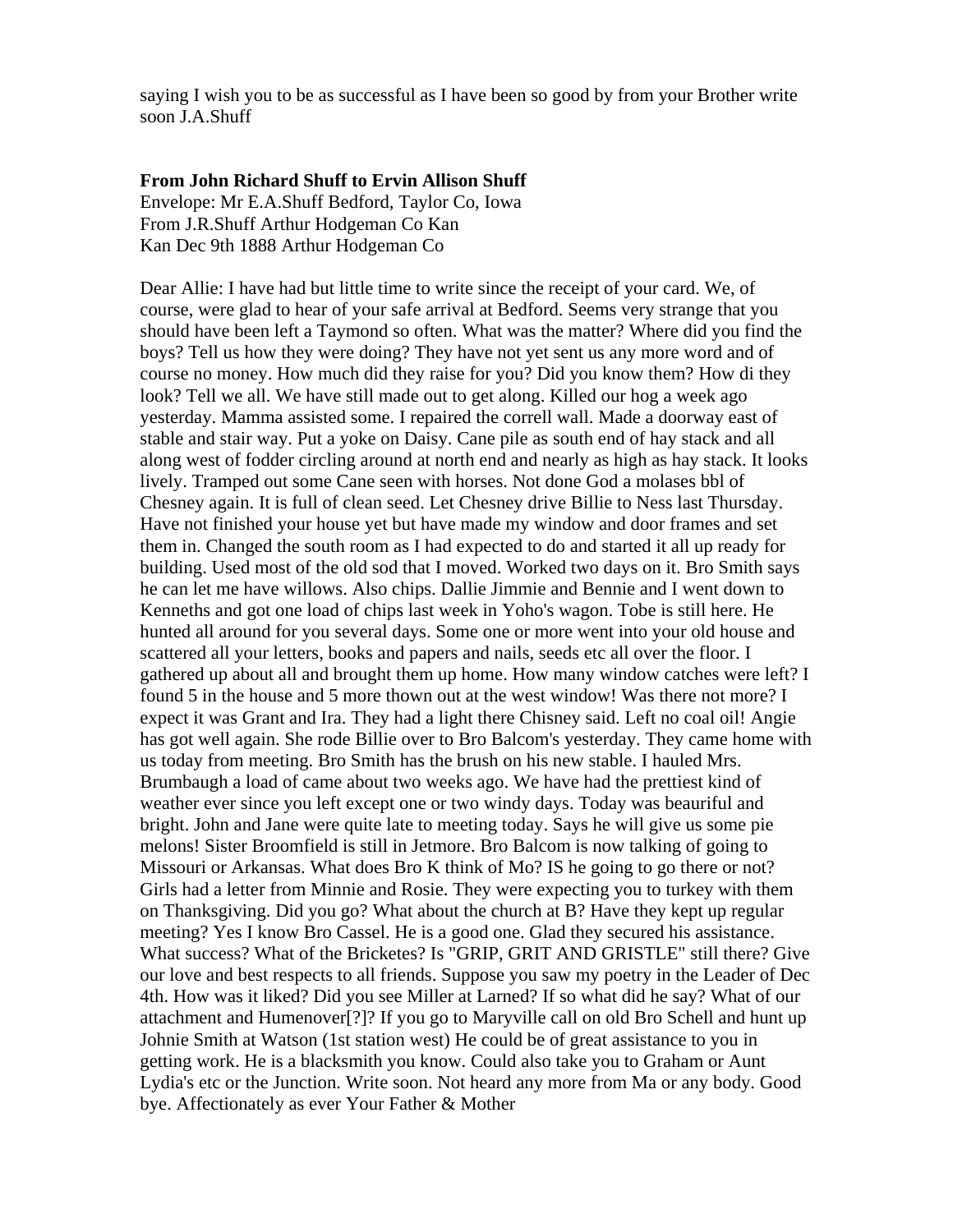## **From John Richard Shuff to Ervin Allison Shuff**

Dec 25th 1888 Arthur Hodgeman Co. Kan Mr E.A.Shuff

Dear Son: This is, you will observe - Christmas night. I wonder how cold it has been where you are. Been quite a cold day here. However Bro. and Sister Smith went to Jetmore in his wagon. I worked about our feed correll until about noon. Am fixing to fence it on the north Hauled six posts from the quarry yesterday. (By the way I have forgotten exactly how many we left unmoved. Was it not 24? or was it 29? Chisney has hauled out about 13 encluding 3 or 4 plates! I think he has got 9 of your posts at least. Have not seen him yet about it.) It was too cold for the boys to herd today so Jimmie took the cattle to the pasture. But they did not remain very long. Came back to our Rice Corn stalk field. I went and tobe and I herded them quite a while over near the Linn house. Jimmie went to Jetmore yesterday with 5 1/2 lbs. of butter (.15 per lb.) Got two sacks of meal. Took 6 2/3 Ibs a week ago. At .15-1.00- Cows are failing now however considerably. Mamma and Bennie thrashed out nearly two buls of Rice Corn seed (dirt  $\&$ all) yesterday. Not done yet. Have not got house up yet. Been trying to get more hay on 2nd claim south of Aichan's. Only got two loads home. Broke the head bar of sickle cant get a new one in Jetmore. Been too windy for haying most all the time lately. Cut part of load last Friday with the old sickle but couldn't bring any in on acc't of the wind. Dallie has been sick abed for over a week. Sets up a little now. Used some of Angie's medicine (109  $\&$  27) for her. Went to see doctor once only so far. Affected somewhat like Angie yet also somewhat differently. Had some pain and some fever at times. Cut her down considerably. Angie washed for Mrs. Atkin last week. R.R. election last Saturday. Have not heard result. Dodge and Omaha routs. Harold and Riverside both pulling for it.

Mama, Zettie and I sleep in the cave. Had a letter from Johnie since you left but no money. Of course I have not made any shed yet. Nor have I been able to fix the stable either! It still answers however for the horses and claves. Correll is quite comfortable whenever wind is from the west or north. Got another letter the other day from Joe Malosh. He is still at Dirghton and of course wants that-V.

Guess I will write him and send all or a part soon especially if the boys send me enough. Dont know what taxes are though past due. Thought maybe \$2.00 would pay yours. Told Bro. Smith to inquire for me today but all were closed up. Mr Blain of Jetmore died last week very suddenly. Glad to hear such good news from Bedford. And so that "Gristle" has lost both "Grit" and "Grip"! Dwindled down and out to a Sunday School! His day of visitation may come slowly but it will surely come. Well you will, I guess, have lots to say in your next. All about everybody in general and quite a host in particular! Winning's, Bob's Davis - the prophet Elijah's all and severally. Bro. K's same. The man in the Wood? Cy's - That PETER - man? All the girls - Bro. Lumir 's - Webb footed ones. McKonklis Cobbs - Ira & Less & AC. Did you get those jobs? Hire conditionally that both agree. You might not find him a good man to work for. Lots of Catholics out there at S. Got your \$2.00 you sent. Have it yet. BE CAREFUL NOT TO FREEZE YOURSELF! Put on plenty of underwear etc. From Shanendoah to Clarinda and Red Oak is a good region to hunt for work and money I think. 25 YRS since our wedding last night!! Why have none of them written to me any more? Write as soon as you well can at length. Affectionately J.R. & L.

You could also call on Bro Prickell north 3 miles of New Market - on way to Clarinda. You might find Burevell out N.W. of Clarinda and call on him if convenient. Perhaps he could help you to a good lay!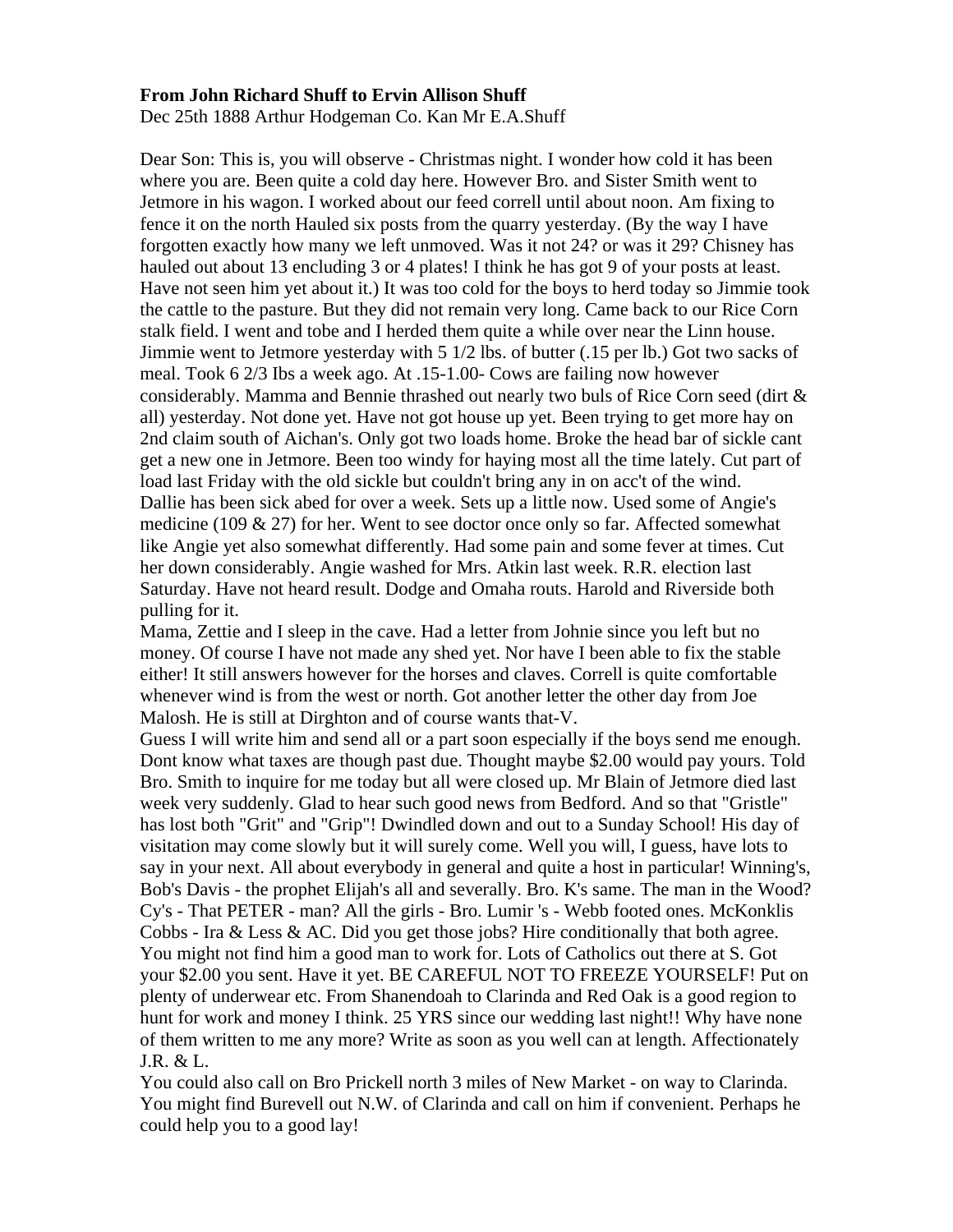Saturday 29th. As we have not got this mailed yet I will write a little more. Dallie is now able to set up considerably but still not up all the time. Taking no medicine Got one more load of hay on 27th. Fencing feed correll yesterday. Not quite done. House not quite up to square yet. Just over windows and doors. Going to work at it today. Looks some like snow now. Have not heard any more from boys yet. Nor your Grandma. Harvey is going directly to the office hope he will get some letters from somebody. Angie has just come in from milking. Write soon J. R. S.

#### **From John Artt & John Richard Shuff to Ervin Allison Shuff**

Arthur Kans Feb 20 1889 Mr E A Shuff

Dear Brother I will try and answer your letter that I received some time ago I was glad to here from you but you did not answer my questions that I told you before you went back there. well I guess that I will tell you that Eddie and I both come home got home the 7th of this month and we finished building the house and put the sod on the roofe and it has been storming so that we could not do eny thing more at it we had the bigist snow that we have had this winter the snow fell a bout six inches on the level and it dont seem to melt off verry fast either we wanted to finish the house and plaster it before we go back and we want to go back by the first of march if we can Eddie has hired out for 8 months for \$140 to a man he was working for when you left there his name is Bill Mcfarland and I guess I will work for Mr Logan for \$18 a month till after corn is layed by and then I guess that I will go up to Nebraska if I can get off for I think that is a better place than Kansas and I think that I will get me some kind of a rig and drive through. well as the rest of the folks are going to write some I guess that I will close by saying that all the folks look naturel so good by write soon from your brother J A Shuff I will add here a few lines. I met the boys at Jetmore. Eddie has killed about one dozen Jack rabbits. Killed them at our Correll after night. They bought Milda Bennie and Harvey shoes etc. Guess we will get our feed all out by spring. Cattle look well all except Bob. Calves not weaned yet. Must tie them up right away guess. Dallie is well again. All but her and Milda going to school. Have not seen Reever(?) yet. I know he took the posts sure he does not ? it. He has been at work in the quarry. Dont know what he has done. Cattle damaged your sod house at corners. I sent Joe \$5.00 by reg. letter Got return Card. I remember the place you are at. I guess. At turn of road presume. Do you want church letter? Do you go to Bedford meeting? As Johnie is ready to go to A I must close. Write soon Affectionately J.R.S.

## **From John Richard Shuff to Ervin Allison Shuff**

Arthur Hodgeman Co Kan Mar 29th 1889 E.A.Shuff:

Dear Son: I was at town yesterday. Went in with Bro Ghent. Saw Fuller. He says he has not got that Relinquishment. Says Brace offered it to him but he would not take it for fear if anything should happen he might have to bear the blame. Said he would send on for it at once and I could get the note ready and he would go with me to the bank and state together the conditions on which they were to be held and delivered to him or RETURNED TO ME. I think you were wrong in writing to Brace that you would not be willing to deposit our note along with the \$25.00 In that case he would have no assurance only your word that he would ever get either note or money. If we dont get papers on the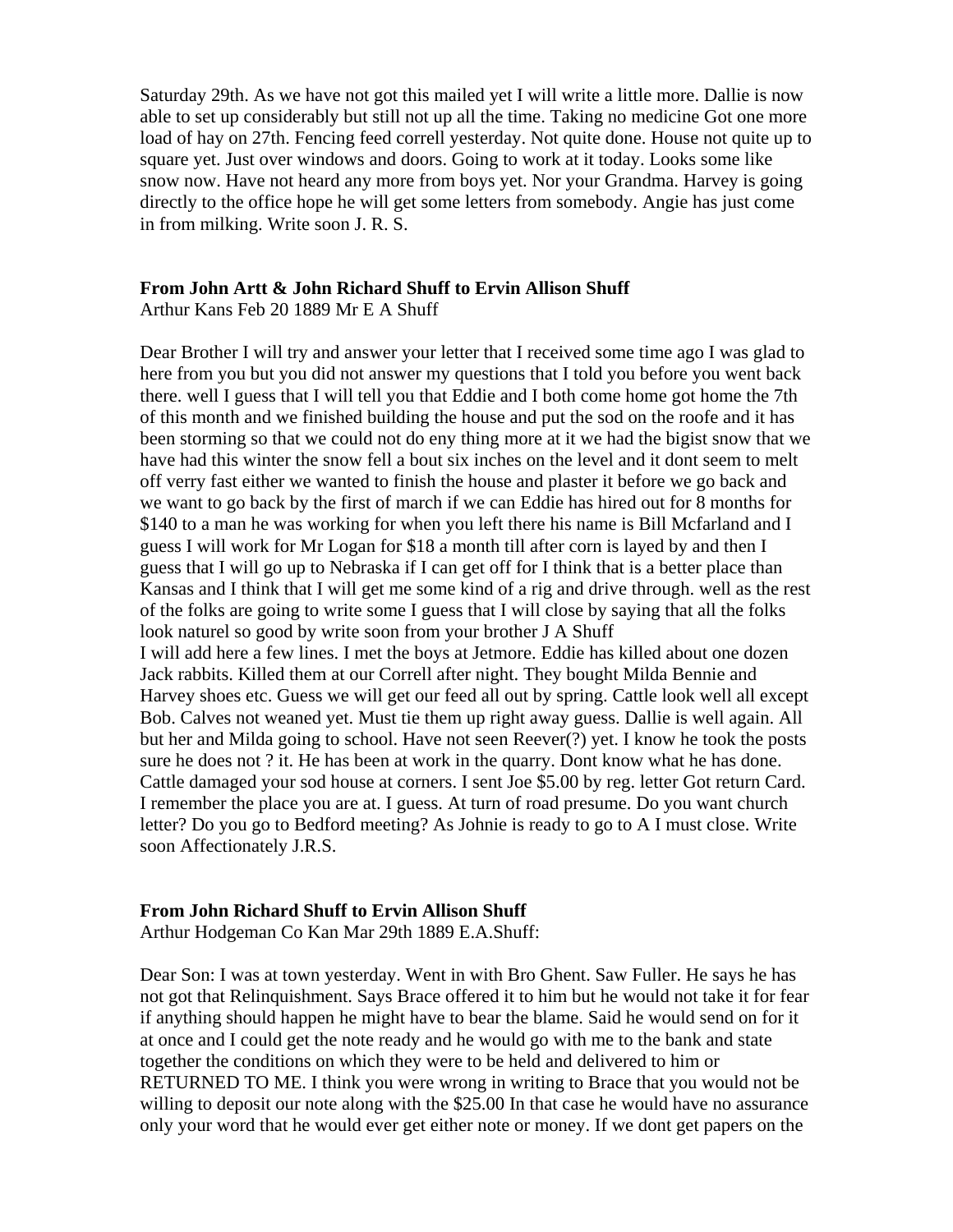land both note and money will be made returnable to me and we will lose nothing but the land. I have been plowing it in front of your house. Two acres out of 5 now plowed, Have plowed second breaking on my preemption. Bro Smith has oats up. Ground is now in good shape for plowing. Johnie has traded off Billie and buggy and harness and some cash for two ponies. Have sent me no money. I have paid my inst. Look for your letter this evening. Getting close run again as cows are giving very little milk now. Jimie plowed yesterday. I will enclose note for your signature All well J.R.S, Fleming has moved back and wants that claim, We may miss it yet.

### **From J. R. Shuff family to Ervin Allison Shuff**

Arthur Kan (April) 7 1889

#### dear brother

I will try an wright you a few lines to let you know how we are getting a long pony has got a colt two days old to day named it tanter have got five calves your two cows have both have come in. papa says that he will give it too you that is if you want it wich I think you do have put in about two acurs of cane an corn to gather have plowed five acurs be sides what we have got planted mama droped most of it while we were at school three more weeks of school I have got 25 head marks jimmie 3 milda 5 bert adrnes has got 5 herbert warner 2 olive 4 and the one that got gets a prize from the teacher dident say what it would be so i guess i will close for this time as jimmie and milda wants to rite some from ho Shuff to E A Shuff

I will write some now me Milda i guess harvey told almost all the niews all of us have gone to meeting but us four Jimmie and Harvey and me and zetta. we Got that munny all rite papa was afraid that he wouldent Though. it is raining now a little. yes and they sold there Rabbit ears it will come to a DoIler and ten cents. well i guess i will close for this time i havent written much eather write soon to miss A A Shuff to Mr E A Shuff Apr 7th. I will enclose you a letter dated Mar 29 which I directed to "MO" instead of to Iowa and so it came back to me. So I will now try again. It contained a note for your signature and I am sorry I made such a big blunder. Fear I shall want it before I can get it now. Bro & Sister Balcom came home with us today. They have gone home. Our lesson today was letter to Philemon. We are all well. Had a letter from Eddie last Friday. Says Johnie traded his Ponies for a Poney mare and colt and a saddle. Thinks he is out some! Our Poney has a good horse colt. Nellie will have a colt later. Poney is very poor. Two weeks more of school yet. Have not gardened much yet. Ma has sent us another box. Not got it yet. I will enclose the returned letter entire. Got your money (\$24.00) on the 4th. Sent \$1.00 to F.F. for you. Sister Brumbaugh also sent for it. Also Sister Lyde Best. Your old Red has a heifer calf. Grass is coming on some. Some sprinkles of rain today. My article on Ordination I sent the Review is out in Apr 4 No. I ordered your F.F. to you at P. Did you get the others? Your old ground plows nicely. Broke 5 acres for Brace. Was pretty hard UNDER. Our hens are laying now. 3 Turkey eggs. Guess I will renew that \$20.00. Have you got your coupon yet? Johnie would like to be in Neb. Aunt Susan died on Mar 4th. No box yet from Carrie. Oklahoma is all the talk now with some. Write soon. As ever J.R. & L.

Monday Morning. Nice rain last night. Send it by Bennie J.R.S.

P.S. You can sign your name under mine. I will date it when we deposit it at the bank. If we could cash the note the Claim would cost us but one hundred dollars. Had we not better do it if I can sell stock enough? Fuller wanted to know if I couldn't cash it? I will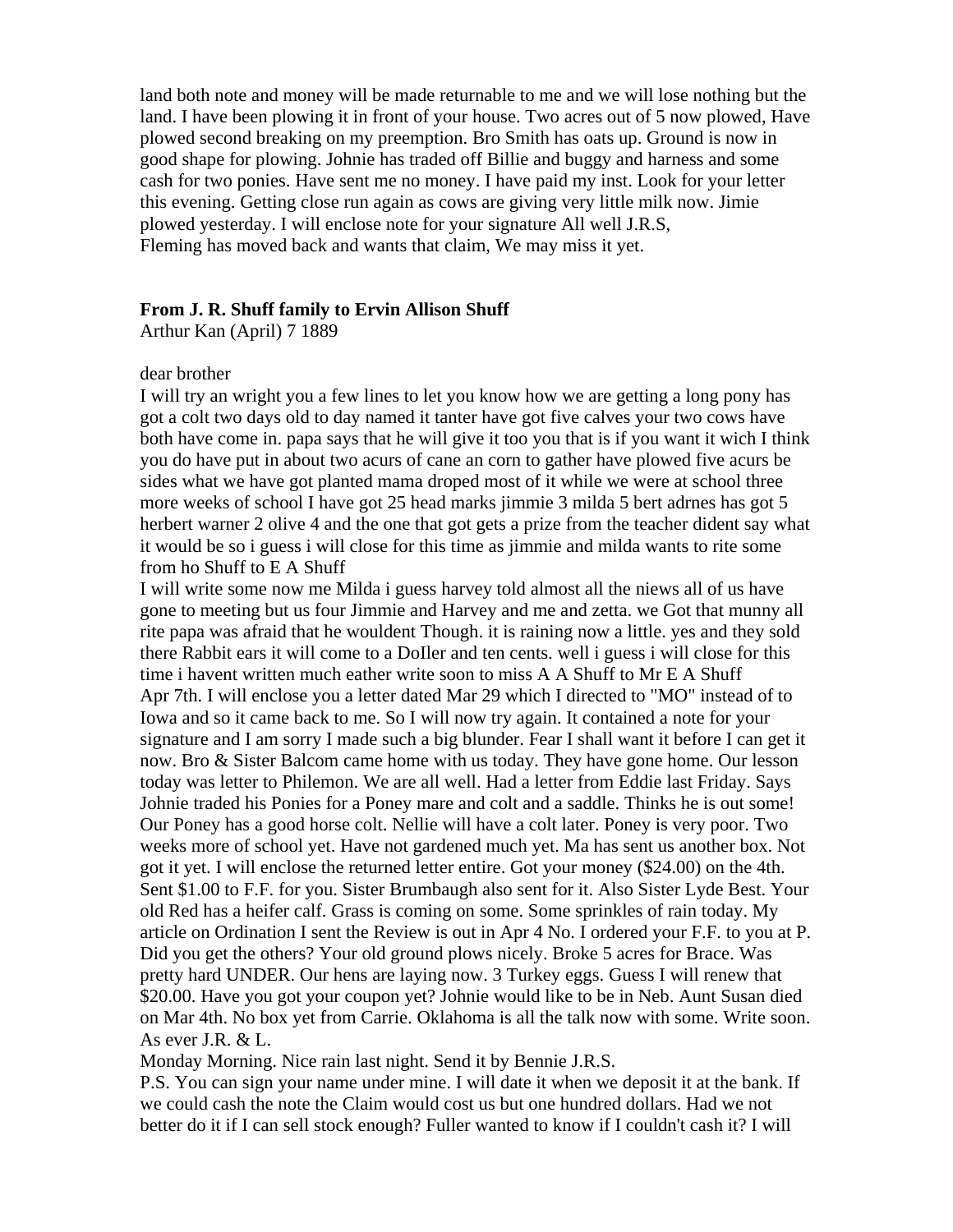write to Brace again today. I sent you several Foundations but did not find my No. 1 Write soon. Truly - J.R.S.

## **From John Richard Shuff to Ervin Allison Shuff**

LETTER WRITTEN ON KANSAS U.L. TICKET 1888 Apr 30th 1889 Dear Son: As I have no paper I will use this. I sent for some by Bennie last Saturday but Mrs Moho went and so I got none. I expect you have been uneasy about that \$5.00. We got it all right. I also got that note. Wanius had taken it out. I have finished setting out cuttings on Brace's Claim. It was a big job. Lots of rain of late. We got all out last Friday 26th. Straight 0 nails both ways. I think they will grow. Good rain night before last and yesterday. Terribly cold (some hail) yesterday. Cattle went with the wind clear to Mrs Rossis I planted six rows of corn next to the road and about two acres next the cotton wood on Brace's. Some corn up in orchard and also on your claims. Got 1 bushal of seed corn at Ness by Bro. Smith for .50 cts. Real pretty today. Nice growing weather. Too wet to plow today. I have been waiting for Bro. Ghent to come I expected to go to Jetmore with him today. He said he would go yesterday or today. I guess he did not go yesterday. It is now nearly ten Oclock however. If he does not come will have to borrow some grub of warners and go to town tomorrow Mrs. W (?) baby died yesterday and they aim to bury it tomorrow at town. It had (?) had meeting at our S.H. last Sunday. Meet there permanitly hereafter perhaps. Bro. Broomfields with Lizzie & Anna came home with us Also Rena. Lesson was Heb. 3rd Our new house has not leaked any yet. I have not written to Brace yet on acct of being out of paper. Have not seen Fuller lately. He had addressed Brace at Evansville instead of at New Albany. Said he would write again. One of his letters had been returned to him. We are all well. Zettie has had quite a cold  $\&$  cough with some fever lately but is about well now. Mamma stayed at W's. Is just coming home on Nellie We have sold now about 22 inches of cream. About 15 cts per in. Get all our buckets full. Bought two new cans. Want 2 more. They cost .65 apiece. We have peas and lettuce growing. Beets, onions! Kansas Peas - watermelon - Radishes etc planted. All near Aspargus bed, Orchard ? that - North all rebroke. Funeral tomorrow at 10 at S.H. Bad news to tell you. Bob's calf been dead a week! Blackleg. Dan's calf gone too. died in stable! Bob's died about 1/2 way of Linn breaking up N.E. Grass is very fine now. Daniels has planted about 1/2 Scott planted with lestin Dill. I hope to get use of it. Wish had them tools here. Perhaps you better get away for His and if cant sell them right ship them here later? Sheet is full. Write soon. Yours etc. J.R.S.

## **From Armilda A. Shuff to David E. & Harvey 0. Shuff**

Arthur Hodgeman Co Kans May 19 1889

My Dear brother i will try to write a very little letter if i dont spell the words all write next time i will do better i heve been wating for some one else to write me are all well but mamma She has got the headach we have got fifty chickens and five turkeys It is avery nice day today is Sunday We have Six calves beauty and dazy has come in beauty day before and dazy today dally was working over to mrs aikin last week well i must clos for this time write soon your Sister A A Shuff to mr  $D E & H.O.$  Shuff Will try an write a fiew lines as milda has been writing some I guess milda has told about all the news milda made a mistake in telling you about the calves seven in stead of six I was at meeting to day harvey had gon away so i will finish this i dont know much to tell ponys colts name is tip Dallie has gon to wash for roda today. We made some gerden last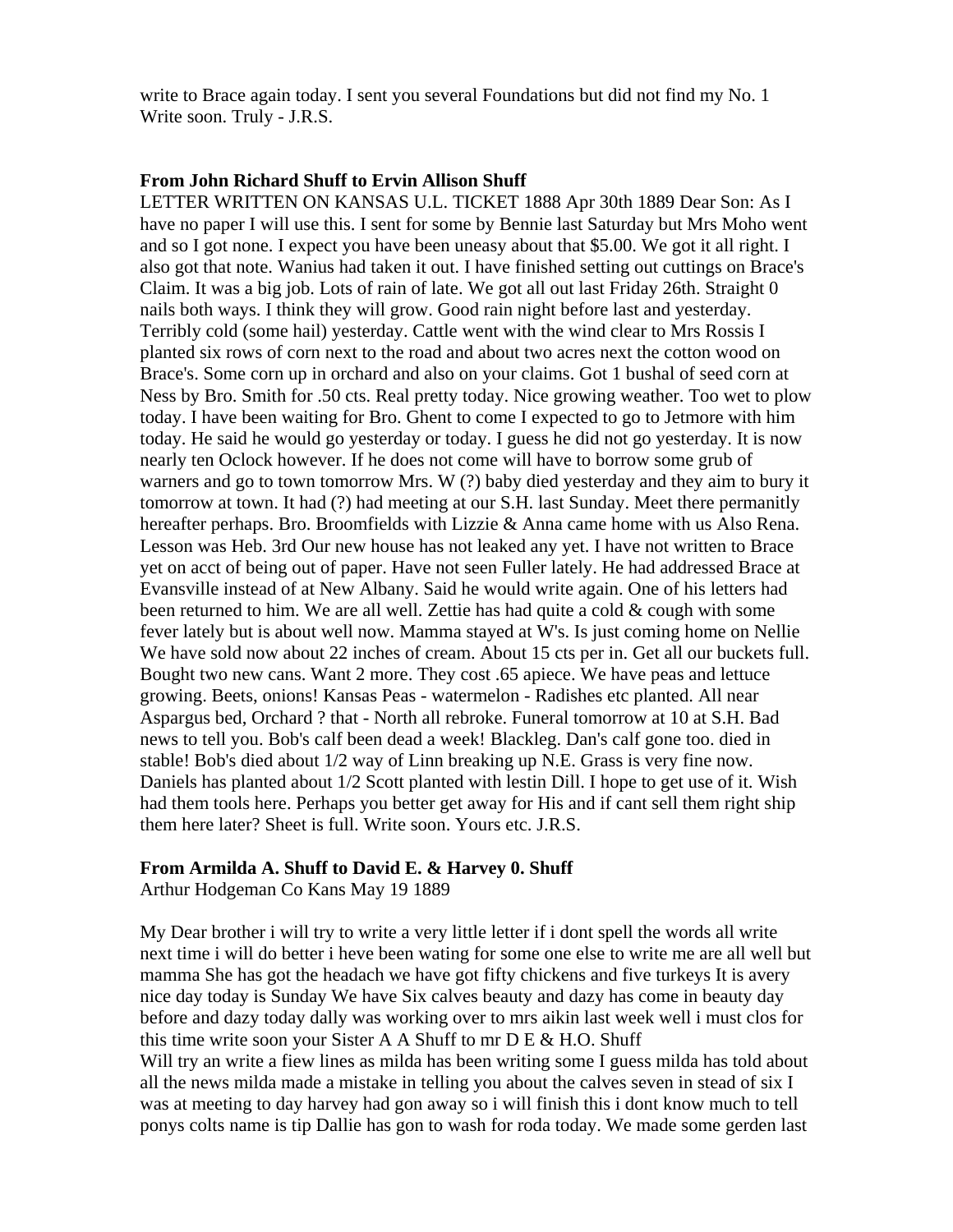Sturday evenine. well i will close for this time write soon from your sister A A Shuff to mr D E Shuff

### **From Mollie Angelina Shuff to David Edwin Shuff**

Arthur, Hodgeman, Co. Kansas May 19,1889

Dear Brother:

I will now try to write you a few lines after so long a time. Sorry I have waited so long. Will try not to do it any more. I just got a letter from Johnie. He said you had quite a rain storm. So did we on the 8th it rained terrible hard for about one half hour then quit. Washed lots of the things out. It just riddled our lettuce bed. We go up to the school hous to meeting now. Dallie was over to Mr Aikins last week to help her sew. She is going to do her washing now. He paid her two dollars owes her three yet Jimmie is pronouncing words out to Bennie, Milda and Zetta. He gave Zetta Sorrow to spell and she spelled it Si-r-u-l. She can read right in the second reader a long all the little chaps in the first reader of which Zetta was the youngest spelled down. and Zetta beat them. it tickled the teacher half to death as he was always rather parcial to her. I never missed a word the whole term and spelled them down the last day. Harvey got a little Microscope for a prize in the headmarks he got 30, Milda ten and the rest was below. 0! yes we have got fifty chickens and five turkeys and thirteen duck egg. they never began laying till a day or two ago. The old turkey hen has layed about twenty five eggs. Annie Childs went back home last Tuesday. Lizzie is at home. Mrs Warners baby died about three weeks ago. It had the Pneumonia. Mrs yokos baby had it too but they got the Doctor right a way and they cured him. We milk ten cows now. Beauty has a fine big stere calf. she came in day before yesterday. Papa named them three calves. Buster, Bulger, and Bouncer the latter is B's and we call the others Etta Jennie and Minnie. 0 yes every body brags on ponys colt even to Mr Barcker, but it is not as pretty as prince is. It is going to make a big horse. call it Tip. Mr Balcom has one and calls it Topsey He is awful proud of it. Mr Minnings folks sold their place to Harve Smith and have moved down in Missouri right close to Burlington Junction. Rosa says she will soon change her name to Dave also. The one she goes with and Minnies man are brothers. I got a letter from Allie last Monday. He said he walked over to meeting and when meeting was out he went to a resturant and bought him some crackers and cheese for his dinner. Ain't they sociable back there? Johnnie has come out even after all has he not. They have come down to eleven cents for the cream now. Butter is five cents a lb. in Jetmore. I weighed 132 lb. one day I was at Jetmore getting to be pretty good size ain't I. I will have to close as my paper is full. hoping to hear from you soon. your loving Sister Angie.

### **From J. R. & E. A. Shuff to David Edwin Shuff**

At Home May 19th 1889 D.E. Shuff;

Dear Son: We received your letter sometime ago but I have had very little chance to write. Have written to your Aunt Priscilla and Cousin Mary Ann Walker (Shuff used to be) Also to Ma and Allie and some to Johnie all since yours came to hand. You know I have to work every day and conduct meeting on Sundays. We now meet at our S.H. Have met there three Sundays. We are all well. Dallie came home this morning. Was at Aikin's all week. Had lots of rain of late. Ground was too wet to plow for several days. Hailed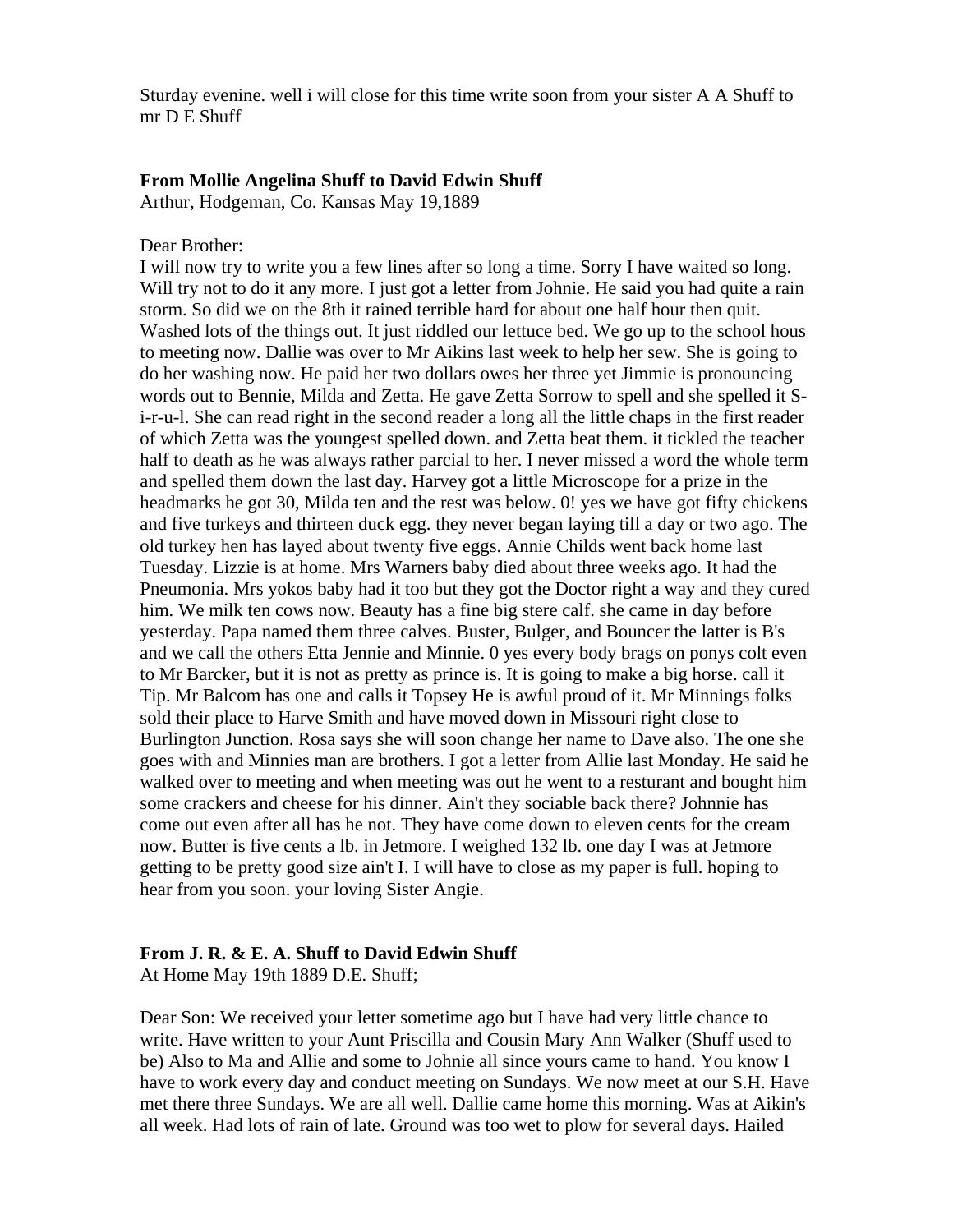some too. We have some over ten acres of corn in. Done planting cane for molasses. Some for feed growing on Allies old ground. I would have put corn there but had no seed at that time. It is getting weedy.Put cuttings on 5 acres of Brace's and all in corn. Rain washed pretty badly. I broke the 2nd 5 acres for Adams on our T.C. for use of our old breaking there. Will put short rows (7 acres) in Millet. Have the seed now. Paid \$1.50 for 2 1/2 bush. Planted no Rice Corn yet. All to do yet on both these claims except I rebroke the sod on this sometime ago. Got two new collars for Nannie & Pony the other day. Will soon work them some. Look pretty well now. P's colt is a good one. Call him Tip. Nellie is getting pretty heavy. Had to buy lots of feed (chop) for them. Hay ran out May 15th. Grass is better than ever I saw it here. Cows all getting fat. Two new calves. One today Daisy's - a heiffer. Beauty had a fine B calf last Friday. Call Hardys Buster! Nig's Bulger! And Beauty's Bouncer! Spottie will probably have a calf tomorrow. Pidy soon & Dow later. I reckon you heard we had the misfortune to lose Allie's Brown heiffer (Bob's) and also Dows. The two choice ones on the place! have not got that claim yet. Fear I never will. Fuller and Brace cant get around it seems on account of some misunderstanding. Besides Fuller addressed two letters to Evansville Ind instead of New Albany. I wrote lately to Brace making him a new offer viz \$100.00 cash about Sept 1st if I get the land. If not I charge him \$25.00 for work done. Not heard yet. Still let old one stand however if he prefers or if he has sent on papers already. Angie got letter from Allie the other day. Was well. Dry out there. Also a letter today from Johnie. Says he has now two more ponies and a borrowed buggie. Has 50 acres to plant over on account of heavy rains. Yes he had told us of Rosa's wedding. Glad to hear of Prince's welfare. Hope you will take good care of him and loan him to no one. Give him all the salt he wants. Mixed with wood ashes would be good. You must not fail to get me that money in good time. Better get it here soon after June 1st Falls due June 16th or 12th perhaps Send all you can well spare. I got \$25.00 more May 16th Runs to July 16th. Sent to Chicago for a Book. Hope to sell some to pay it if possible. Have 50 young chicks 5 turkeys - Ducks laying now. Planted considerable gardin North of Orchard. 3 rows of potatoes. Look well. Sell Cream to Ness City Creamery. Bro Smith hauls it. Apr 15 - May 1 .15 cts lb of butter. To May 15=.l3 cts To June l=.1l cts. Got lots of milk now. Write soon. All send love and best wishes. Your fond parents J.R. & E.A.

## **From J. R. & E. A. Shuff to Ervin Allison Shuff**

Envelope; Mr Ervin A Shuff Platteville Iowa Taylor Co Arthur Hodgeman Co Kan Sept 1st 1889

Dear Son: This is Sunday morning about 9 oclock. While the rest are getting ready to go to meeting I will try and write you a letter. This pen is a very poor one and I have no better. Mamma and I did the milking while Angie got breakfast. I milked Beauty - Nig - Hardy and Mott. She milked Tobe, Red, Spottie and Lillie. Harvey milked Bob. Bob and Roney and Pidy and the two yearling heiffer's of yours are looking awful nice now. Bob is awful gentle. Guess you better sell Mott to Goebel if you can get \$20.00 for her. What do you say? Our cattle also look well. Horses are rather poor. Our crop is nothing to brag on. Good rains lately. Rice Corn will be tollerably fair. Early cane on your old land has come out considerably. Will make some feed. Late sowing east of your house is going to be fair. Bro. Smith's cattle eat all ears off our corn on your land. Will cut the fodder this week. Will be pretty good yet. The cane is awful nice about 10 acres of it. Guess will make most of it into Molasses. Quite a good chance of fodder on the Brace place. Cut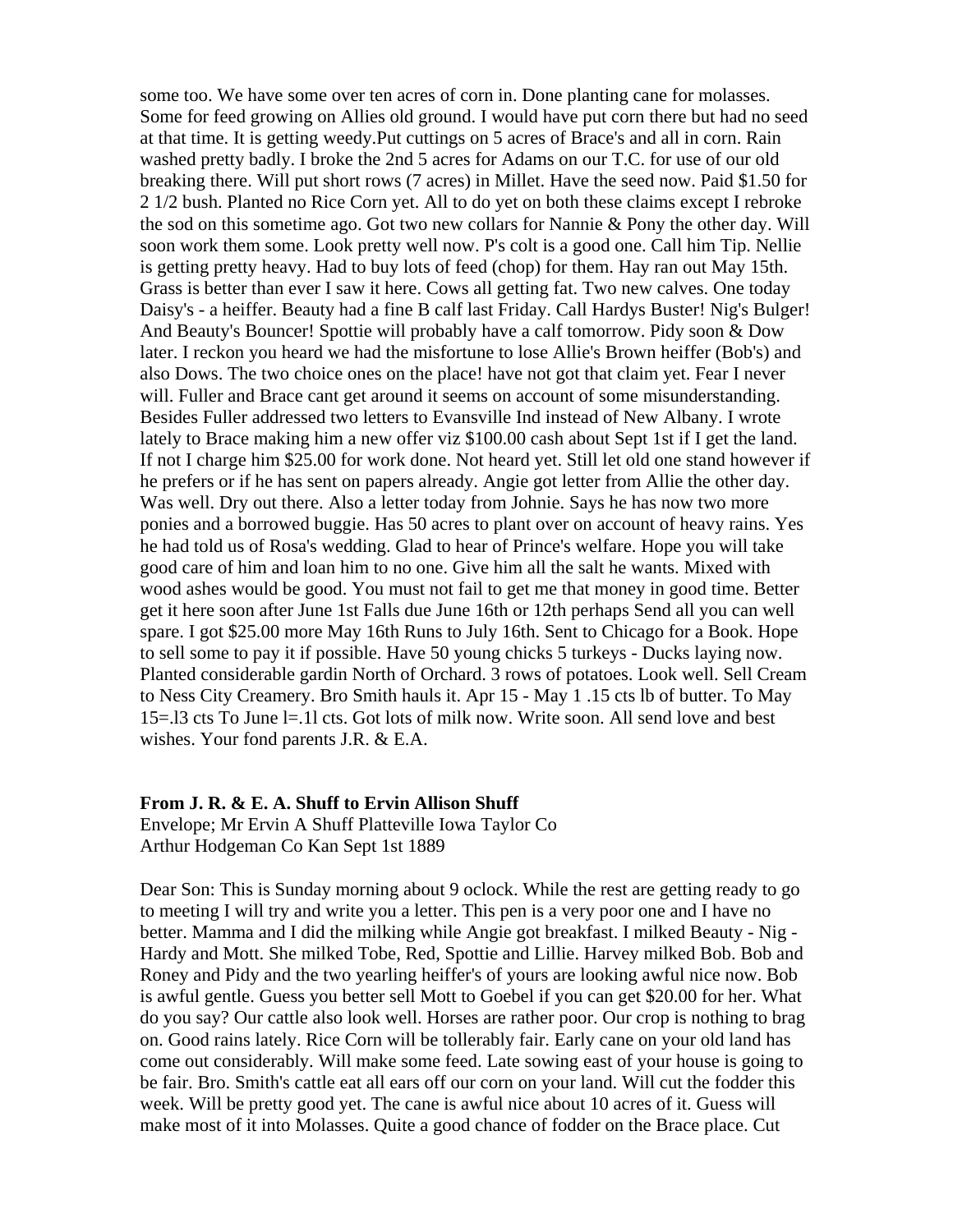some of it yesterday. Millet not much, cut most of it however. Will have enough to winter us I think about. Several neighbors are wanting me to make molasses for them. Horton has bought Bakers Mill for \$35.00 Have not set up the new mill yet. Not been after the pans either. Well I suppose you heard of my going to Oklahoma. Got back Aug 24 Started July 27. Like it very much. Went with Bro. Smith. We both took claims. His cost him  $$90 + $15$ . Mine cost \$15.00 He got the N.E. 1/4 of Sec 9 T 12 R 4. I got N.E. 1/4 of Sec 34 T 14 R 6 about 20 miles from his. His is about 8 miles from 0. City and I 28. Mine is about 20 from Kingfisher in the direction of 0. City. About same from Guthrie. 10 miles South of Sister Sanders, 8 miles N of Frisco a beautiful town on the N bottom of the beautiful North Canadian. 2 1/2 miles from town called Mathewson just starting up. Prospect of R.R. from K to 0 nearly to R now from the north! R.R. soon through Frisco from St Louis to San Francisco. I filed on the 17 of August. Have six months. Runs to middle of February. Have sold two yearling steers and three calves for \$35.00. Some are offering good cows now for \$15.00 per head!!

Bro Smith and I will drive some down together. Probably move in November. What will you do with your claim? I hardly know what to do with mine. May be I will trade it off. Will if I can get about \$200.00 over indebtedness. Can raise big crops of everything down there. Good water by digging about 25 or 30 feet most anywhere. I got neither wood nor running water. Wish you had a claim there. Could I think get one yet. Strip eastern portion is splendid and will no doubt soon be open. Write soon with full particulars All well. Affectionatly J.R. & E.A.

## **From J. R. Shuff to Ervin Allison Shuff**

At Home Friday Oct 11th 1889

Dear Allie: Bro Smith came up last night to see your cattle. He thinks he could not give you more than your indebtedness for them. Will strain him to raise the mortgage. But he fears you will loose them altogether if you leave them here. Two per cent and the taxes will eat them up of course very fast besides the expense of some \$3.00 per head of keeping them here and the risks of loss by death. I guess you better let them slide. If you prefer it Bro Smith will give you all we can get out of them over and above your debts to him after paying off the mortgage. Again and still better if you can send a part of the \$55.00 + Inst between now and Oct 20 or 25 at least do so and it will save some of your cattle to apply as you may desire. I am going to take mine. Don't think they will die. Risk it any way. Can get corn below there for .10 per bush. If we can get there with some of your cattle you could if you wished no doubt apply them on a good Claim. I am now decidedly of the opinion you better not leave them here on expenses. Far better have none. So I hope you will reply without delay stating what you will do. It is the only show for lifting the mortgage. Lincoln cant buy a hen & chickens. Completely bussted long ago.

Star is finer than you ever saw her by odds. I offered her to Bacus for \$20.00 and he didn't take her. Cows bring from \$12 1/2 - \$15.00 a head. This is good old REP, rule!! Glorious old party truly. Now about \$7.00 per capita in circulation. Dont you think we had both better make deeds to our Claims here if we can get out even? It is going to take a pile of money to hold on sure and nothing coming in. Bro S wont charge me anything for shipment of our goods. The rest I will have to see after. So send me all you can spare and say what you prefer we shall do with it. Borrowed \$15.00 last night of Bro S to lift my Bank note. Had \$10.00 Will need to replace the \$15.00. Was it \$60.00 or \$65.00 +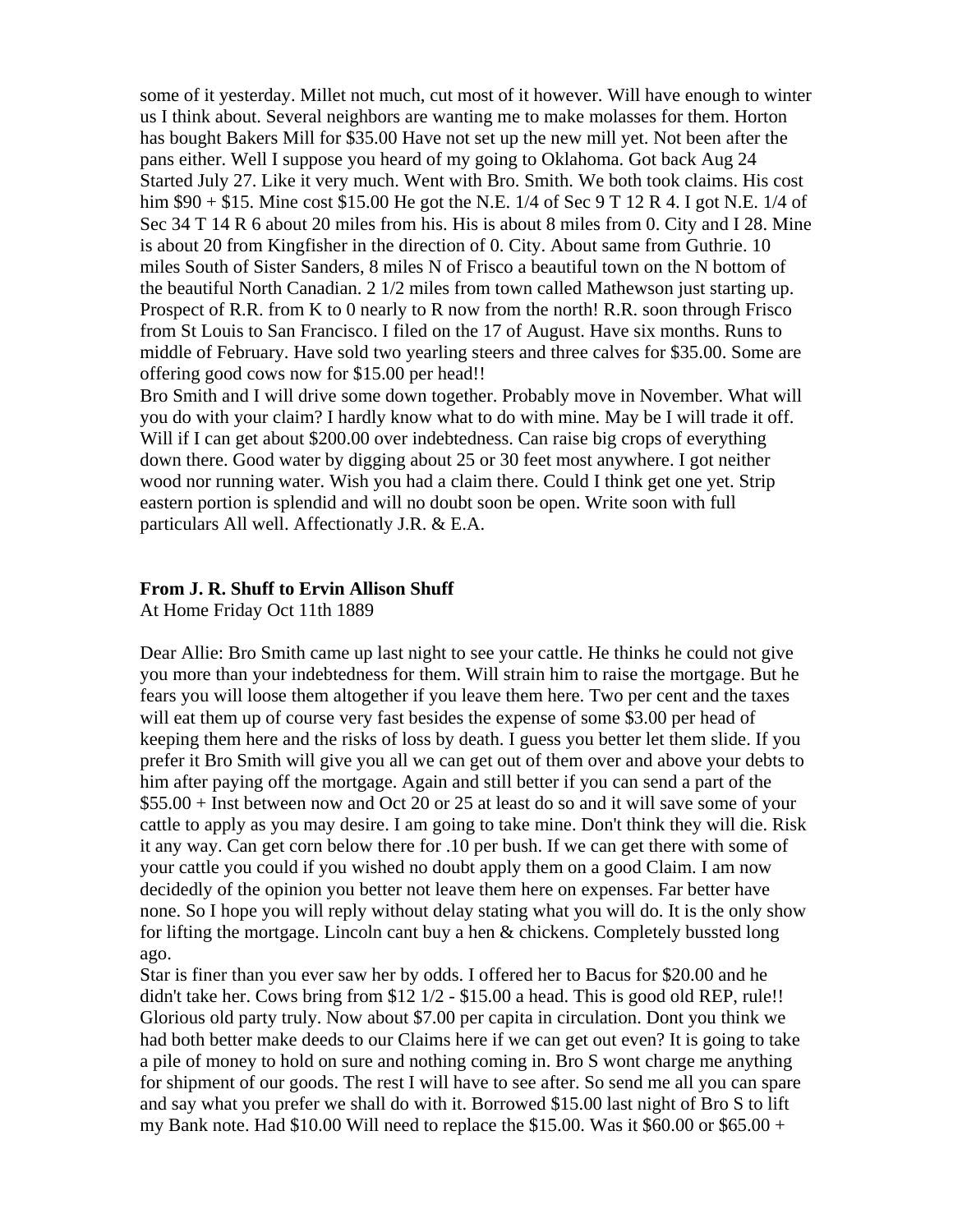.07 per cent inst you was owing Bro S? Answer in your next? Daniels would like to keep your cattle but I guess you better get rid of them at Bro Smith's offer. If you dont want to run any risk of their dying and if you NOW think as I do that you had better not leave them here then (1st) let Bro S have them for paying off his note and the mortgage or (2nd) if you prefer you pay a part of the mortgage and retain a part of the cattle as he  $& 1$ may agree. Or (3rd) send all the money you can spare FOR OUR ANY USE and risk our getting more (not less) not of the cattle. Mamma thinks you better send some money if possible and save all the cattle you can but dont send just to help us Of course we are very sorry you are losing so much but keep up your courage and if ever we can we will help you out. We have lots of spilt milk it seems. Write real quick, Truly J.R.S.

## **From J. R. Shuff to David Edwin Shuff**

Arthur, Hodgeman Co Kans. Oct 21st 1889

#### Dear Eddie:

We rec'd your letter nearly a week ago, We have had about a week of rain lately. Stopped our molasses manufacture. Hope to try again tomorrow to make a batch. Next day (Wednesday) Mamma Harvey & I expect to go to Ness City to trade. Sold two barrels of molasses there by sending specamen by Bro Smith. Get .30 per gal. One barrel holds about 56 galls The other 30. Sold one gall here today for .40 Another man in Ness will take 10 gals. Will have to take it all in goods except the 10 gals. Need it all however Want two wagon sheets and two sets of bows also. I put three more loads of dirt on our house today. Leaked like everything this rain. Needs two or three more. I have not been able yet to sell another hoof. Traded two heiffer calves to Pimber for a young cow She went back. Guess I cant now take cattle down there to sell. If I had known it sooner I would liked to have taken about 5 of Allies and 7 or 8 of mine but now I expect Bro Smith will get all of Allie's, I would have taken Stan & Dow & Nig & Pearl & Rosie (Lillie's yr) & Nellie (2 yr GG gave us) and Pink (Pimber cow) And of Allies Bob & Pidie & Calf & Scrub & Red's calf. Now what would they bring there? Where should I take them to? Would I be put to much expense with them? Who could  $&$  would cash notes? Bank? How much time should notes run?

As to Prince I dont know hardly what to say. I want to give you a horse after awhile but did not think of giving up Prince as I aimed to keep him for my own use. I think he ought to be worth about \$100.00 even now! If you will send me \$50.00 you can finish paying for him (what he is worth) later if you so choose and then I will expect to give you another one. Or if I conclude to give you him then, in that case, I will refund the \$50.00 I expect he is a fine little horse now. Does he still scare much? Guess you had not got my other letter when you wrote before. If you send us any money I hope you will send as quick as possible for out time is nearly up  $\&$  Bro S will have to leave us. I cant go without money. May sell a colt. But hate to do it. Could get probably \$20.00 They are good colts too. Of course you can send \$50.00 more or less as you may choose. As to the kind of house I will build in 0 I do not know. That will depend on my pile. Guess it will be small. Possibly sod or dugout. Would like to build a box house 26 x 14 - 12 ft high to plate. Would divide it into one room 14 x 14 & 2 rooms 12 x 7 with 2 rooms above. Afterwards shed whole length 10 or 12 feet wide. Could do the work myself. Guess you boys better go down at least by early spring. Allie talks of working for his Uncle Bryant next year. Perhaps can turn some cattle for your claims. Now write immediately what you can do to help us out? All are well and gone to bed. So good night. Your Father J.R.S.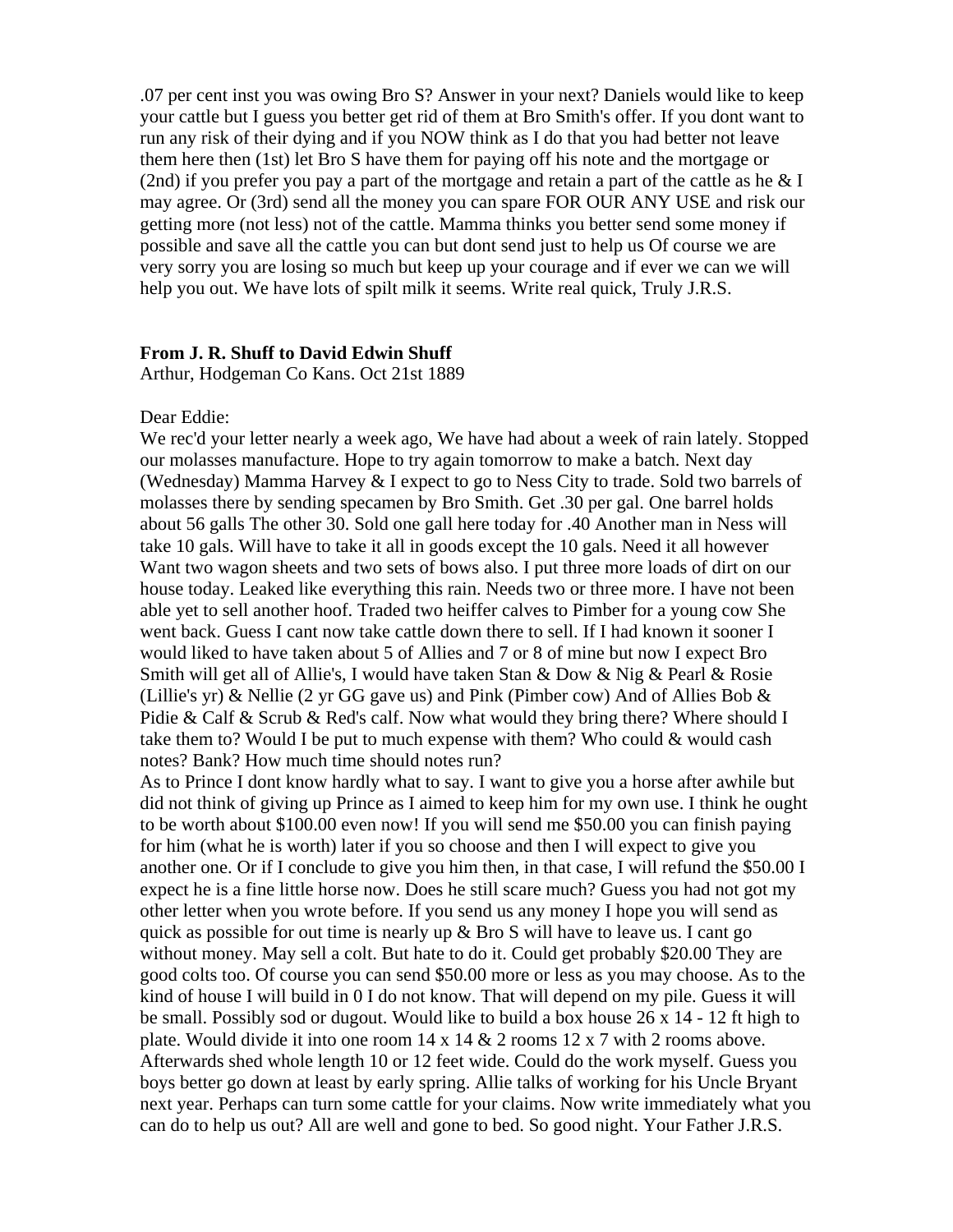P.S. Went to Ness yesterday. Got afternoon today. Brought cow home from Pimber's Sold 80 gals for  $$15 + $7.25 = 22.25$  Took goods. Pretty today. Mr & Mrs Milknish are now here. Going to 0 with us. We now think of starting next Tuesday week. Tell Johnie if he can get .20 for corn he better sell it all. If he could send Allie \$15.00 for his buggy & harness I could lift that mortgage I believe. I failed to get this mailed. J.R.S.

#### **From Aunt Mollie Oneal to Ervin Allison Shuff**

Leon Iowa Nov 25th 89

## Dear Allie,

Your letter was rec in due season and I will now Saturday morning write you a few lines before we go to Town, in regard to your coming, if you understood me from writing that Mr Oneal paid \$20.00 the year round for a hand, you were, surely mistaken for he has never done that, the way times are now he cant pay \$20.00 none of the time, and I've then again the washing and mending and have nothing to do with (?) and am not able half the time to do my own so and will not promise you that. we have a real good hand now. best we have ever had here, he seems to suit in all respects. and is anxious to stay. so if you have a good place there and want to stay, perhaps you can do so well there as here. As you have the run of things. but still if you want to try here, come on but dont come with the understanding of getting \$20.00 for I am satisfied hands cant get that now. and as to washing I wouldent promise to do that, at any price. the way my health is. your Uncle Billie is still very poorly. they were out here all this week. most he is able to be around but cant do anything. he dont look up though he could stand it much longer, but we cant tell. the weather has been fine this Fall most of farmers are done gathering corn. we had a good crop this year. it is getting to be rather a serious time for weather. we havent had any rains ? any good for so long lots of people are getting out. we have plenty yet, but will have a time when we have to begin pumping for all the stock we have. I will not write any more this time as I am in a hurry write soon again so we may know if you come and when. also write if you have heard from your Fathers folks. did they move and so on. No more now write soon as ever I remain your Aunt Mollie Oneal

## **From J. R. Shuff to David Edwin Shuff**

Frisco I.T. Dec 24. 1889

## Dear Eddie:

Just been to the P.O. and rec'd your registered letter Glad to get it. Got your Kingfisher letter last week. Johnie had written some in it. Was post marked Dec 8th. I guess if you have not already sent that money to 0 City you had better send it here for I dont know when I could get there. It is fully 25 miles distant. Kingfisher is about 20. I can get a draft cashed here by the merchants as well as anywhere I have bought some hay for \$12.00 on 30 days time hoping to get it through you boys. About 4 tons. Our horses are looking pretty bad now If I dont feed them they will die or not be good for anything soon. Have weaned the colts. Will soon have a load of bones. Got roof on our house yesterday but not done yet. Expected to have got windows and doors today but cannot. Letter from Allie. He thinks perhaps he can spare us \$5.00. I guess Johnie better quit trading. Angie and Bennie came to town today with me Also a Mr Davidson. I have to go to 0 after my lumber  $\&$  some other things I shipped yet but dont know when. Will now have to pay 20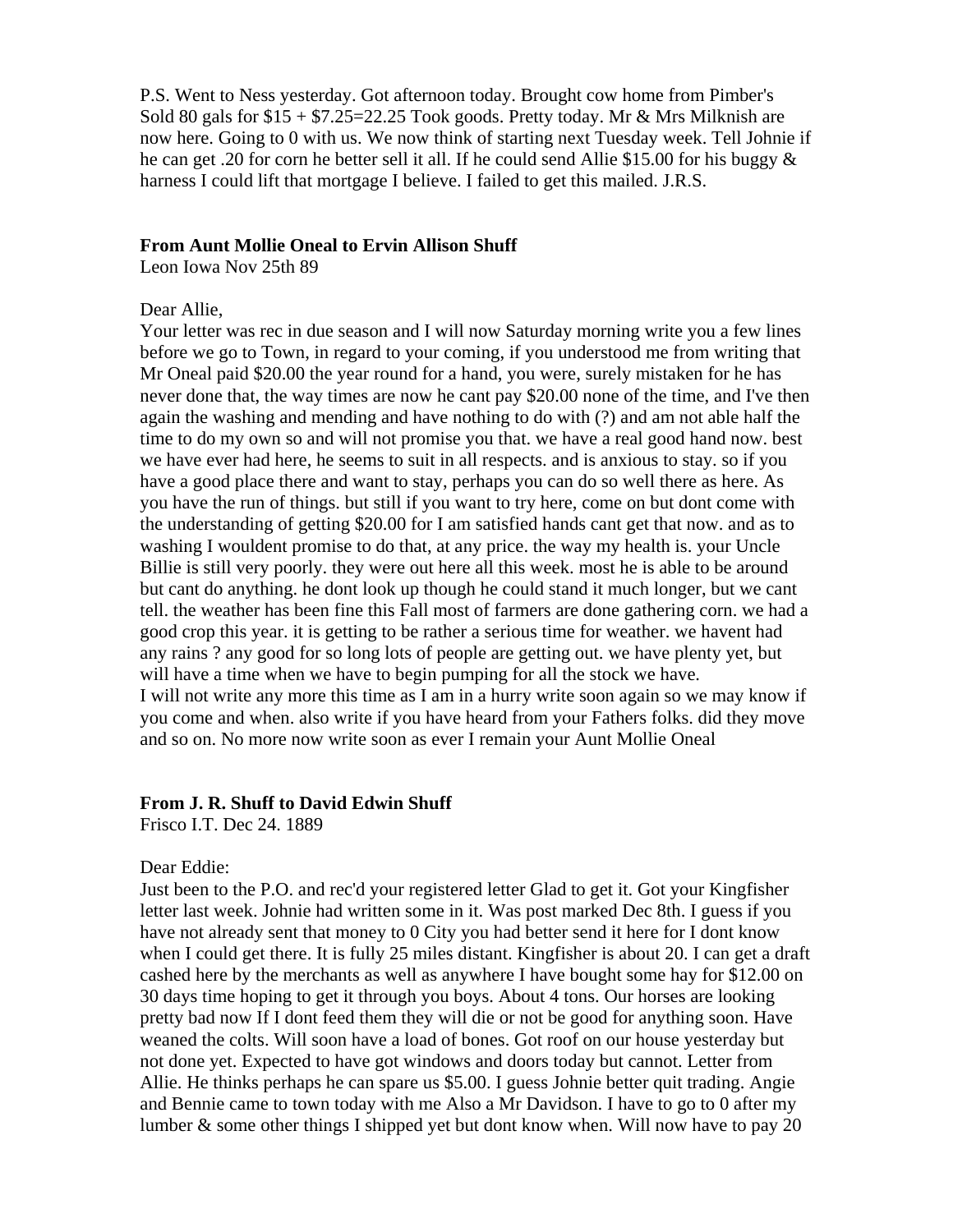cts bu for corn in Nation Was lately .15 Done gathering now. .35 cts here for ear corn 40 cts here for shelled corn. Cant stand it you see. Lillie had a calf 21st Dec. It is a bull. Butter and eggs are .25 cts here. Yes I will expect to build a stone house later Cannot now. Sod is all right. Water, health, soil and all excellent here on the up lands. Just dismiss all fears. Some localities water & all is bad. We are well located in every respect. If you were here now I believe you could file on the Claim joining ours on East. viz. NWl/4 of 35 T 14 R 6. It is a tip top claim. Lays well I will know more soon. Save all you can and be sure and come down soon viz when I let you know when you can get a Claim. Children saw 7 deer here one day. Another started several since. We got wood for nothing. I am more and more pleased with this country. Awful glad we came. Think we can do well after this year. Now is the rub. You boys will make money by helping us all you can just now. Letter from Bro Broomfield says our box from Carrie has got there at last. My tax up there is also to pay. Hope Johnie will be able to help some soon. Will soon have several fresh cows. I will write you about once per week. You do the same if no more than a card. I must close.

With love etc J.R.Shuff

### **From J.R. & Angelina Shuff to Ervin Allison Shuff**

Frisco Oklahoma I.T. Jan 18810

#### Dear Brother.

I will write you a few lines as I may have a chance to send it off tomorrow. We are all well but Harvey. He has a sore throat. We have got the frame of our Stable up. dug it out in the bank a little  $\&$  set poles up  $\&$  going to cover it with hay. I planted a good many Coffee nut seed in the yard. so we will have some shade trees in our yard some day. Papa set one Cotton wood out. South of the house. Harveys throat is better this morning. Papa is digging in the well. he has got it about five feet deep. Jimmie brought the cattle up a while ago Dallie & Mamma are out milking. They milk Lily Dan Beauty & Pink. Lily gives about Three gallons of milk a day. the others only give about Two quarts. They are going to drive them out on the School section East about a Mile & a half to where there is some grass. We did have them South on Mr Trpps but they got to bothering him  $\&$  he drove them home last Night. There was a big family came in last week. They are about Three quarters of a Mile South of us. They said they were going back to Kiowa next week after corn. cound get it for 12 & 13 cts a bu. We have got our house covered with jip. They say it is as good as cement. We have Two kinds can plaster with either kind but I would rather have the white. the other is red. We bought three Tons & a half of hay of Mr Christy for \$12.00. have not got it all hauled yet. Papa says some of the folks around Oklahoma City have got some nice orchards set out. We have been looking for Mr Smith up but he has not come yet. He kept our Machine to mow some grass with  $&$  then he was to bring it home and get Scrub. Mr. Smith sold Three cows this side of Kingfisher for \$70.00. he has sold Two more down where he is for \$45.00. Do you have this tall red grass in Rice co. that is the kind they had in the co's we came through. just like that was in Hodgeman. So I suppose that will make a country after a while. I would like to live in the Southern part of Barbor co. but the Northern part is the roughest country I ever saw. There is a creamery, Mill & a Sugar Factory at Medicine Lodge. It is an awful pretty Town. will close now. write soon. from your Sister. Angie Shuff I will add a few lines on this page. I went to O city last Monday Got back on Wed or New

Year's day. I got all except the Sorgham mill, pans, Antelope plow & harrow. One more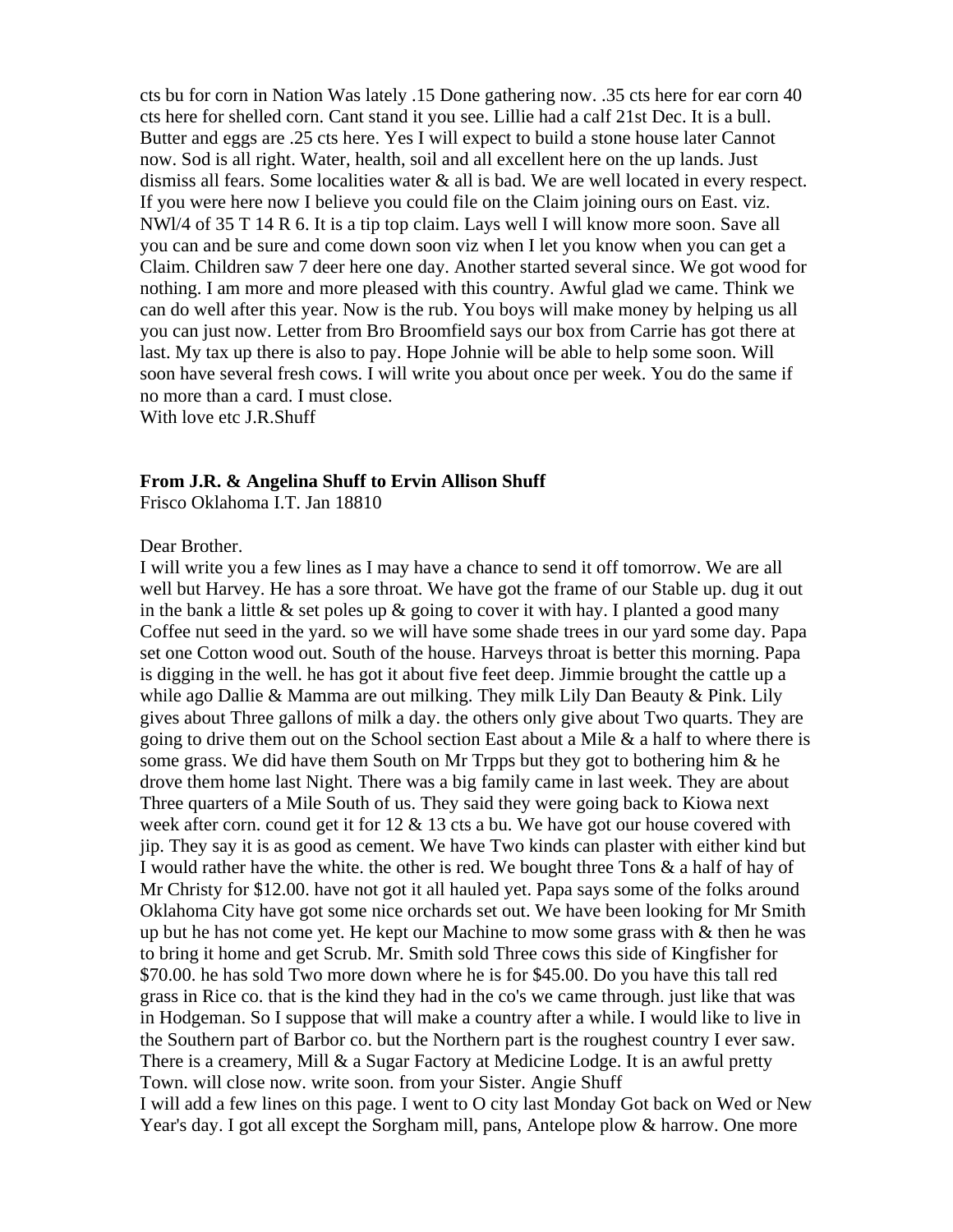load therefore. Can see Bro Smith's house from near here. They moved into it last Saturday. I got to O on Tuesday. Took a load of bones down i.e. lower bed full. Got \$2.30 Had 600 lbs. Paid .30 for corn 1.00 for sack of flour & .25 for meal. Inquired at the office but got no letter from you. I gave them my address at Frisco. Bennie or Jimmie will ride Pony to the office to day and mail our letters and get what there is for us. My well is now 7 feet deep. Nannie came near dying while I was gone. I must close. Write often We are about to the last ditch. Write, whether you can send us anything or not. Affectionately J.R. Shuff

## **From J. R. & Angelina Shuff to J.A. & D.E. Shuff**

Frisco Canadian Co. Oklahoma Dec 21

#### Johnie & Eddie. Dear Brothers.

As we never hear from you any more I will write you a few lines once more, It is a mystery to me why you never write any more. I hope I have not said or done any thing by which you are offended. If I have I am very sorry. We are all well & the Indians have not scalped us either. I suppose you have heard about the Indian scare. There was nothing of it whatever. We are having splendid weather now. I came over to the Spelling, school last night with out any thing around me. We have Spelling Schools at our house every Saturday night. I am staying at Mr Castles. It will be five weeks next Tuesday since I went over there. I may stay all winter. Well today is Mothers birth day She is 51 years old. What are you going to do Christmas. are you coming home? I heard that Hattie Day was going to be married Christmas. Dallie & Flora Tuniten are going to run a foot race Xmas I guess, we are plastering our house now, putting a red coat on first & then intind putting on the white. I picked 80 Ibs of cotton for Mr Castle last week. (It was not all week) Bails are all the rage down here how is it there. It is not quite so dull here this winter as it was last. We are getting acquainted quite extensively now  $\&$  we have just a splindid Neighborhood. Laura wants to know if you would like a girl 51 years old. Bud has not blossomed yet. I spelled the whole housefull down last night even to my pa. There are going to commence on the School house tuesday. or that is the talk. & I guess that will end it. Jimmie has been staying over to a Mr Hunters but he came home last night Hunter is a Bachelor too. Two weeks ago Del Hankins killed two Deer just a little ways from there house. It takes two men to hold Demitt's claim down. Don't know which will get it. Harvey has killed several prairie Chickens. Well I will have to close as I don't know of any thing more to say. I do not stay at home & I don't know what is going on. So hoping to hear from you soon. I remain as ever your Sister Angie Shuff. Jan 2.91.

Will add a few lines as this has not yet mailed. All well. Weather cool today. Windy yesterday i.e New Year. Wrote you I would go if you sent me the money. I am now uncertain. Do not yet know whether will get that job of boarding hands(on Cars) or not. Have sent in our application. Will probably know soon, If we get it I cannot go to Kansas. So if you send the money and I should not go you will know why. And I will return your money. Hope to get the job as it will pay big. If we get it will hire Ann Day and leave girls at home and rest. Last probably 6 months or a year if we succeeded. If we get it we want Johnie or Eddie either to run the place here, Could be able to pay him well. Write soon. J.R.S.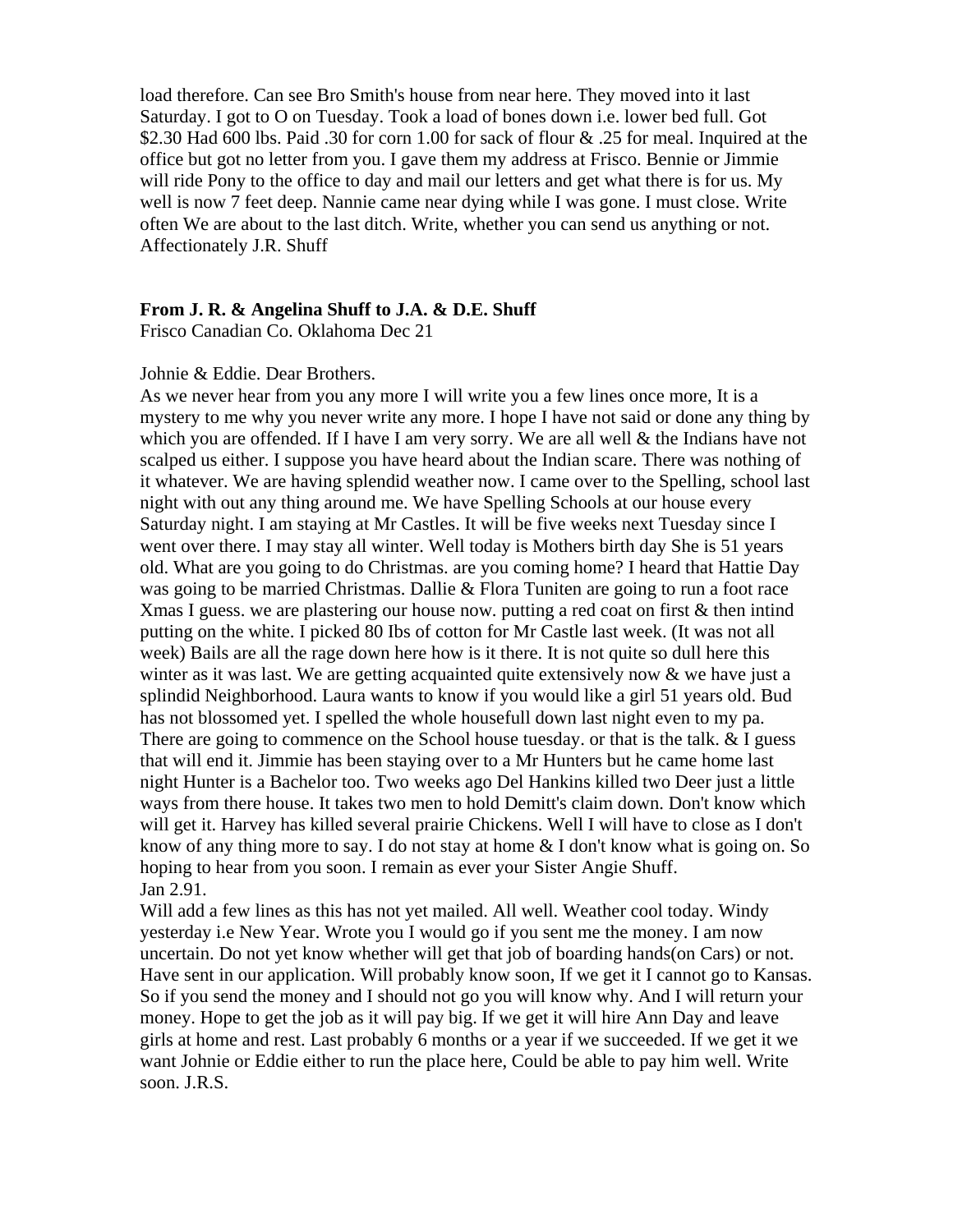## **From Armilda & Laura Euzetta Shuff to E. Allison Shuff**

Frisco OK. I.T. Canaanadian Co 1891

## Dear Brother

I now seat my self to write a few lines to let you know you have a sister Milda. We are going to school now we had four months our thachers name is Nellie Pickard, Yesterday was my birthday Just twelve years old. Mamma and Pappa have gone down town Pear(?) going to trade Gablor with her papapa put in twelve acres of wheat going to sow ten or more bushels of oats he has not sold his flax yet waiting for people to want it. Papa killed the hog tody have not finished fixing her yet she got to eating up all the chickens Angie got a letter from Miss Carrie Alen she sent a to pictures for her and Dallie as a valentine Miss Della Ratcliff came home with Angie from school to the spelling we had here but we closed it in when Papa came home from Kansas he brought Mamma Zetta and I anew dress apiece Scotch Diaginal Angie has mad mine and making Zetties today Mr and Mrs Smith were up here not long ago and staid Sunday with Mr Talbert his Nephew and with us Monday and alnight with or all day Tuesday with us They had a Tornado down there and tore Mr Macmullen house and every thing he had and they lived with Mr. S. til he could build up again. This from your sister Milda Shuff

Dear Brother I will seat my Self to write you a letter I hope you have not forgotten me I am going to school now. Pearl and I is pertinere Through the arithmic and the others are away back in the multiplication tabl and we are away down in mislanous examples there are a few girls five leaves behind us But we are the head ones Pearlie Scott and I the other ones are Annie Robert lalla Bennett Hannah Scott Maudie Head Lalla Cloud. There are in Division yet We are will get through the Book the others want the others have Been in the multiplication table for 3 months and I expect will remain there for the next 3 weeks there will tray have Been there and Pearlie and are pertinet through Well I will stop Zetta Shuff remember me well I will write a little more as I did not tell all I had to tell I will scrible a little more the wind is blowing hard too Day. Angie and Milda is washing the Dinner table up we have got new Seats in our Schoolhouse there is 55 schoolers on roll But only averages about 45 you was talking about coming home are you I wish you would I though I would write to get you to remember that you had a sister Zetta I have almost forgotten you you have Been away so long wen you coming home this faul hugh Nell if you went I will close.

## **From Armilda Lizzie & Elizabeth to E. Allison Shuff**

(The next three letters were sent together.) Feb 27 1891 Frisco OK I.T.

Dear Father[?]

As all the rest are witeing i will write to. today is avery nice day but yesterday wasent. this picture that is in here is the picture of our house loks almost exactly like it Dallie drowet it She is always doing that kind of work. She is Drowing a deer now from another one. this house is taken from the South but it faces the east. The boys are going to school that is Harvey and Bennie are. Zettie and I aint going this winter the house is a mile and a half from us. We all have bad colds here I am just getting over my cold dallie has one Dallie was sick the 25  $\&$  24 but is well now. how did you enjoy your Self last Saturday there were lots of people came up and sead for you to sing asong but you wouldent do it. will close for this time write soon from your sister A.A.Shuff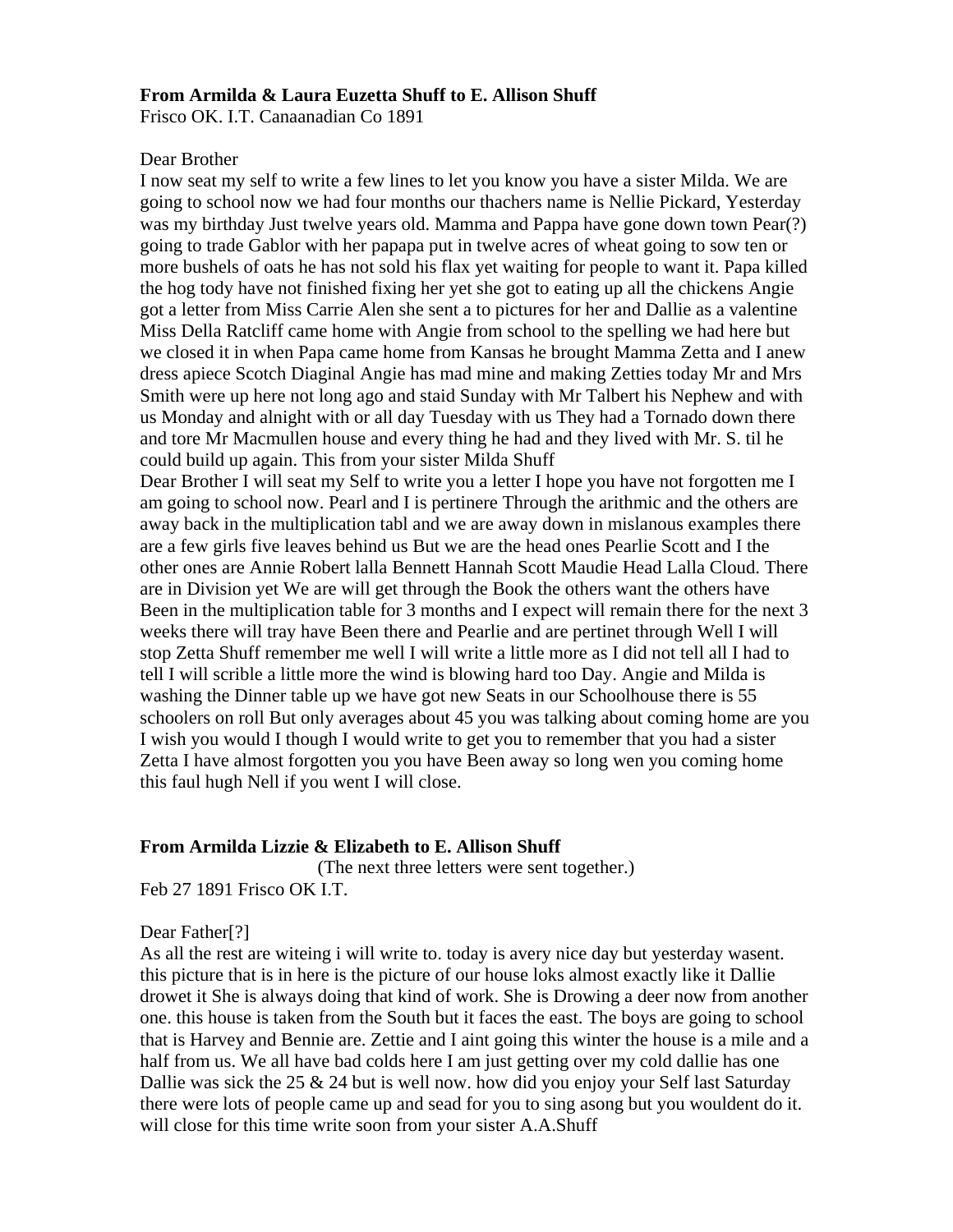## Feb 27 1891 Frisco Oklahoma

Dear Brother. I will endeavor to write you a few lines. We received your letter the 14 which found us all well. There was a Barbecue at Frisco that day. Mama  $&$  I and the boys went, and saw the biggest croud of people I have seen for six years, Got your pictures alright. They are as natural as they can be, Mamma sit them upon the Bureaw that night. For it was the night of our spelling and literary. So that you could see what you thought of it. Every body takes a big interest in the spelling. The house is full every time. I was in a dialogue last sat, The title of it was before and after the Ball, There is another literary in the school house 2 1/2 miles south of us. And Angie is Secretary She is still staying at Mrs Castles yet. Will Castle and Laura Huff Angie and Burt Huff go in a croud by them selves. School has commenced in our district now have about 35 schollars. The Boys and myself is all that is going from here. Have to walk 2 miles  $\&$  a quarter. Jimmie had to stop though to plow. He has about 3 acres plowed. The horses are doing better now, Almost every body is plowing now. Who are you working for. you said you had chainged employer. But did not say who. We got a letter from Papa last saterday and one from Eddie also Papa was at Rolling green. South of Great bend. He has been gone six week dont know when he will be home. He thinks he will get around to Jetmore before he comes home. I will close here and Mamma will write some, Paper is scarce your sister Dallie

## My dear neglected boy

I will now try to write you a few lines though I have written so little dont think I have thought little you are never entirely out of my thought I greatly wish you and the other boys were here on a claim apiece we were all considerably disappointed this winter when you and Johnie concluded to not come home yet perhaps it is better there may be some opening so that when you do come you can stay I hope so Dont take any risks on pattent rights however couldnt make anything down here with anything of that kind Papa saw Ardary the man that has the TC west of our place in H she says the people out there are doing well he and Winn got Daniah out and down dont know whether justly or not presume was not much out of the way as he was much too grasping as to the windows being broken out of your house dont know that he could be held accountable for them unless you could prove that he did it or let his cattle do it probably it was herders did it the old linn house was served the same way before we came away a big expense all around the whole thing not as bad however as many others some consolation Dallie has drawn our soddy or a picture of it and sends it to you quite large south view do you still hear from Minnie B where is her address write as soon as you can affet E.A.S.

## **From Mollie Angelina Shuff to Ervin Allison Shuff**

Frisco Oklahoma I.T. March 23, 1891

Dear Brother Your letter was received and read with pleasure and much laughter. You must have been overjoyed about something or else had a fit. Alden Castle brought me the letter. I had washed all day and thought I was awful tired but when I got that I forgot all about being tired and walked home to bring it over with the rest of the mail (just a mile) I read it out loud and I thought Dallie would hurt herself laughing. Well more about that after while. It is RAINING, and we needed it quite badly too. Will have grass now in a week or so if it don't turn cold It is beginning to show green now in places I hope it will hurry and come as feed is so high. And the horses are not in very good order. We have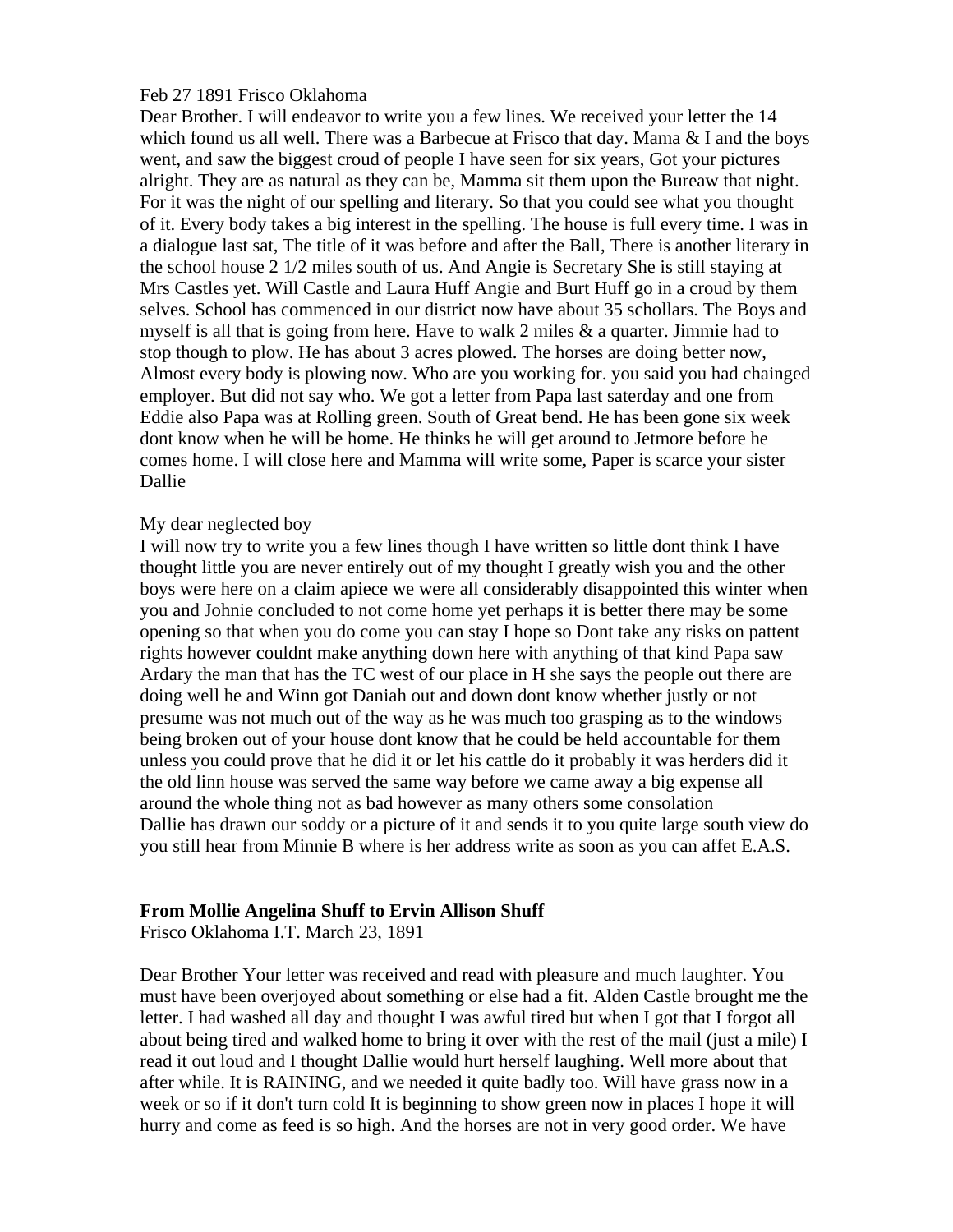about Six more acres of old ground to break. Wheat is looking Splendid and will grow now It has been raining all day I am staying at Mr Castles now. I was there just Fifteen weeks, Well as to how Dallie came to have a Beau was this, The first time she went over to Mathewson was in the latter part of July she went with Papa and they didn't any body know that he had another grown girl and when she went in Mr. Charlie Hunter asked who that pretty girl was with the Curly hair and come in with Mr Shuff. of course when he found out he began the task, but he never got to go with her until on Christmas night. Yes he belongs to the Church of Christ No he does not smoke, but as to chewing and drinking I am obliged to Say that he indulges in both. But chews nothing stronger than victuals and drinks nothing stronger than Tea or Coffee. Well it seems that you rather suspect me of being guilty of having a Beau but you need not think that I am going to give myself away seeing you did not tell me on yourself. There is young folks at Mr Days But they are all girls and we don't associate with them. Well as to your scheme I think IT IS A GRAND ONE INDEED. Yes we would like very much to know your plan for bringing it about Those girls are all here yet and would like to see you more than ever since we got your picture I think it is as natural as life but was rather dissapointed to hear that one did not belong to me. Well your scheme is not much stranger than the one Laura Huff and I have planed out. We was going to have a double wedding on the 1 day of January 1900 and then we were going to the Pacific Ocean on our wedding tour that is providing we can our fellows in that time we did talk some of exchanging Brothers but since I got the last letter from Eddie I dont hardly know which one to give her unless it is you. Papa gave Johnie to her, but I guess she is to late. you did not say any thing about your girl so mabe there is a chance for you. She is pretty and good and the biggest mischief that ever lived. I don't believe that any body can get ahead of her. Well I will let you rest on that awhile and give you something more substantial. Papa has not got home yet the last card we got he was in Jetmore at Mrs Brumbaus. Was talking of going to Stafford from there. He paid the tax which amounted to \$13.88. He went away Two months ago the 19 of this month. We have one fresh cow. Pink, the cow that we traded our calves for in Kansas she gives about two gallons of milk per day she is herferd stock not very large but gives splendid milk and they dont have any thing but hay to eat either. Cattle all look very well and Star steps as far as ever. Well we are still having Spelling schools at our house are going to close up with an exhibition one week from next saturday night. Last Saturday night we spelled down twice and I beat both times and then we had speaking and one dialogue and two debates. the first was by the ladies. the subject was Resolved that the Book is more useful than the dish rag, the leading disputants were Miss Della Ratcliff on the affirmative and Miss Angie Shuff on the Nega. but I got beat and the men Debated on Resolved that there is more pleasure living with a clean, cross woman than with a dirty good natured woman. the affirmative won. they have a Literary at the Hope Center school house Two miles south of us every Wednesday night will go if it is a pretty night I was Secretary for the first five weeks over there am Treasurer and query box reader now and I named the school house too. Dallie Bennie and Milda go to school. though they are not very regular attendants. Harvey started but he has got such sore toes he had to stop his toe nails on both of his big toes have grown in and they are pretty bad too. Naith Williams, Grandma's hired man was here. He came with the intentions of getting him a home. He stayed one Sunday with us then went to Ell Reno monday morning and we have not heard of him since. don't know whether he went back or not. Zetta is quite a favorite at the spelling school. She will do any thing you want her to an get it off just splendid. they have her in a Tabloe ever once in a while and she just beats all of them speaking and more than that she is the prettiest girl in Oklahoma. Well I suppose I will have to close as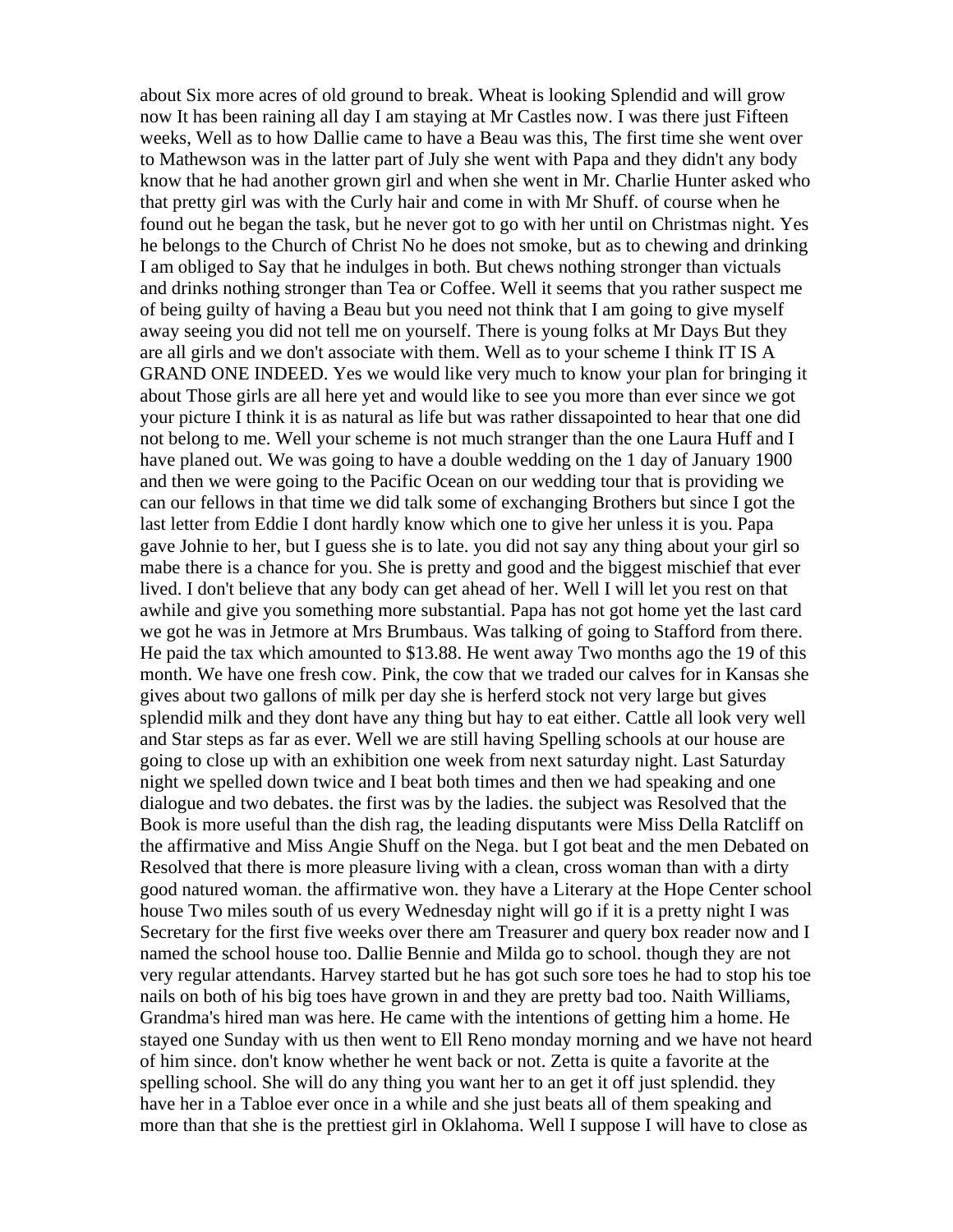my mental optics are about abfusticated. I hope you will write soon. If you have no paper maybe you can scratch my writing off and write back on this. Next time I will try to write more, but hope you will excuse this short letter and tell we what your girls name is. so good by. Angie Shuff

### **From John Richard Shuff to Ervin Allison Shuff**

Apr 9-91 Riverdale Summer Co Kan Mr E.A.Shuff

## Dear Son:

I am still you perceive in Kan. Am now holding a meeting at what is called the Austin S.H. about 5 or 6 miles S.W. of Riverdale and about 10 N.W. of Wellington. Commenced here last Monday evening. This is Thursday A.M. I got your letter at Mayfield the first station on the Santa Fe R.R. running west from Winfield to Harpnite. Had a meeting there of ten days. All were pleased with my work but had no additions. They were so well pleased that they want me to return this fall and hold them a meeting of about a months duration. They gave me \$15.00 this time with which I paid my interest and have about \$5.00 left. Have sent home \$15.00 in all. Paid my interest and taxes. Don't expect very much at this place. Bros Moffet and Crinshaw (the old man WT father of AC) was out twice to hear me at Union from Milam. Only about 5 or 6 miles. Bro M has been to Bedford Perhaps you saw and heard him preach there. I like him very much. He wants me to go and hold a meeting at Hazzleton in Burborn Co. Dont know yet whether I will go or not. I am anxious to get home. Have not heard from home since I left Hodgeman Co!! Guess they have been looking for me home. Bro Popplervill is to have a debate near here soon with a Baptist by the name of Durham. I may stay to that. Dont know certain. Would be good chance to extend my acquaintance with brethren.

I stayed from Monday till Saturday in H. Co. Stopped in Jetmore with sister Brumbaugh and was out to see Sister Lytle But Stayed principally with Bro. Ghint. One night on Bro Smith's old place with the Flemming. He went with me over your pasture. Chisney is still there. Saw him. Burnt whole country from ridge east of GG's to Adams or Dodge road. Started at the Lewis place. Sister B did not want the land. As Daniels had seeded to wheat I let him have it on same terms this year but no longer. He will probably leave. If so Warner will look after it and GG after him etc. I have no faith at all in Daniels nor has any body else scarcely. As to your suggestion about collecting the average I don't think I could have done that if I had tried. Believe I could have collected damages but did not think it would pay under the circumstances to run a law suit. The wheat was not showing much but it was thought it would do quite well. Snow when I was there on the ground. On that acct I stayed longer than I otherwise would have done. It was bad getting around. Was cold and windy. I waited for the snow to go. I left on 6 oclock extra Sat evening for Raymond where I arrived about 10 P.M. Stayed several days yet up to Thursday P.M. Johnie is now I suppose working for Geo Brown and Eddie for Martin until harvest - will then go to work for \_\_\_\_\_\_\_\_? over the river. Cant call his name now. Is related to Martin. Says he hears the Chicasaw is to open in June. Thinks he will go down and secure a piece. Perhaps you could do so too. What do you think about it? Have you heard from home? If they raise wheat in H. Co I don't know but what you could go there and do quite well running the two places. Could break out more and raise from 1 to 2000 bushels and keep and raise stock What do you think? My house was alright but yours was not. Windows out badly. I will go up directly to see Bro Robbins near Riverdale and mail this there. If I go home I will drop you a card. Hope you are getting along well at Sister Mc's.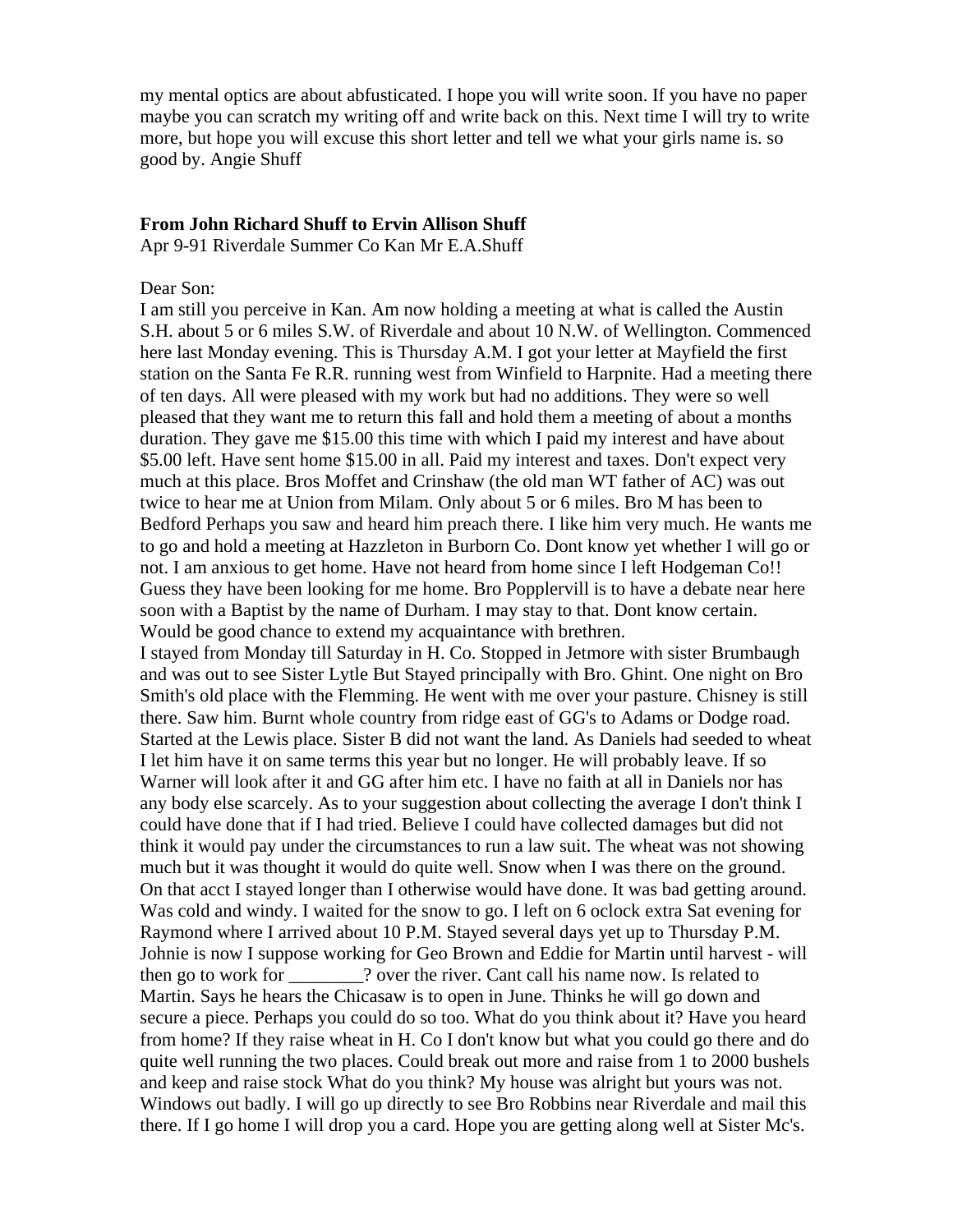I hope they will rise above their petty troubles and return to their duty. It is too bad to thus go back upon both the living and the dead. Affectionately, J. R. Shuff

#### **From Elizabeth Ann Shuff to Ervin Allison Shuff**

Frisco 0k April 10 '91 Ervin A Shuff

### Dear Son

I will write you a few lines this Sunday evening have just been writing to Papa dont know when he will be at home probably not for a month yet we are getting along fairly well now wheat looks fine have 7 acres 6 acres of flax put in last week want to get our corn in the last of this week will only have 5 or 6 acres sounds small dont it that will be all the old ground we have will put in all the Rice Corn Maize Keffer Corn and cane on sod that we can hope to get in 20 acres Jamie does the plowing have 3 young calves Hardys died Star and Spotty are to come in yet well this is Saturday 11th this letter not gone yet dont know whether will get to send it today or not had a fine shower last night didnt get our corn planted this week failed to get a planter yesterday too wet this morning received your letter with draft all right many thanks for your thoughtfulness dont cramp your self so much we hope to be able to repay you soon dont say no. There is strong talk of more of this country coming into market soon you boys had better be here to get some of it grass is getting good now particularly where it has been burnt over all well doing all well we can must close with love E.A. Shuff

## **From John Richard Shuff to Ervin Allison Shuff**

June 28th 1891 Frisco Ok: Mr E.A.Shuff

#### Dear Son:

Your letter written Tuesday 23rd last was rcd late yesterday (Sat) 27th This is Sunday P.M. I wish you had written at greater length about your dismissal - the causes etc. Also how you came to strain your arm and especially some of the particulars concerning that building. You ought by all means to have told me the amount of annual interest and tax - (city and county) likely to come against it You did not even state the rate of interest! Also how do you know the principal in whole or in part can be renewed? I guess the incumbrances on our lands are about as great but I presume the interest is less. I wrote lately to Geo Chent to know about our wheat prospect but am now sorry to act before I hear for I expect the crop is good as rain has been abundant. Eddie says he will go up there about the 20th But of course whatever there is there for us is ours and reserved as such. At best (1/7) it will not be much. If I understand you the lands will go for the property in B and incumbrance against incumbrances. You should have stated whether he would be prompt to keep up interest as we will still be collateral I suppose. Our names not his will still be on the note and coupons. His however I suppose will stand in the same light. Hope it will be safe however. Is there much assurance of being able to rent it annually? If so can the rent be readily collected and that without expense? Is the building in a badly damaged condition about the roof or foundation or walks? How much insurance and of what cost? If you can keep it rented at 30 or more dollars per month I suppose it will pay us more than the land, even after deducting considerable expenses. Of course the land has paid us nothing in the past but probably would hereafter, particularly if some of us could seed it ourselves. \$2500.-\$1000. leaves \$1500.00 or \$750.00 apiece. I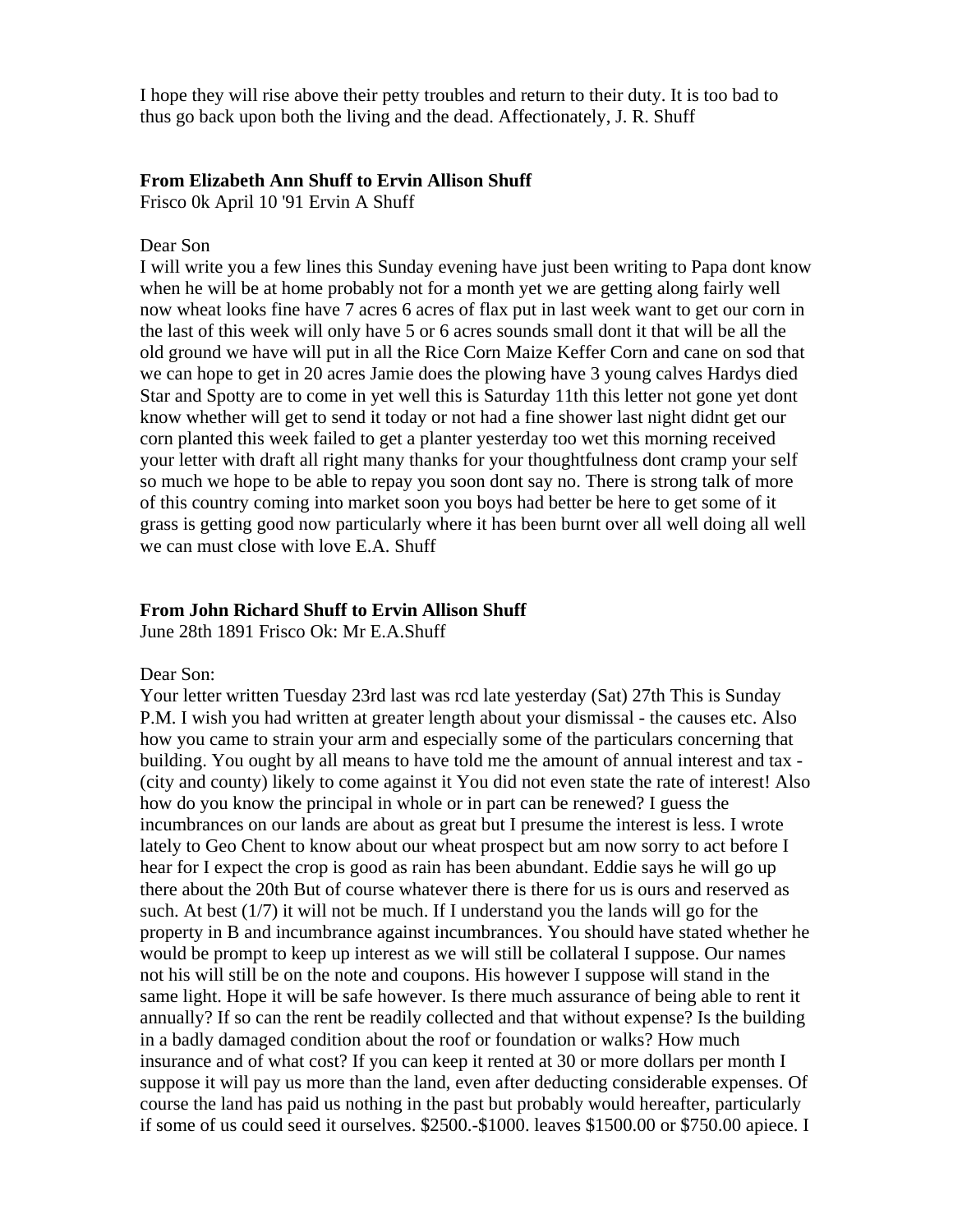dont think we can pay off the mortgage when due but I hope we could pay probably one half of it by next May. Certanly not more than that and not that much unless it could be got mostly out of the property itself. As to stock I could not spare more than \$100.00 worth. Don't think the boys would or could do much. If you could sell it to advantage between now and then (sooner the better) perhaps that would be the safest and best. Better try FIRST. Hope your arm will soon get well. Mamma is still on the R.R. Look for her home this week. My wheat in stack. Flax ripening. Weather very dry and hot. We are awful anxious to have you come home but know of but little you could do here. Eddie and Johnie are getting \$2.00 per day on more stacking. You could do well up there now. I will get another piece and write you some more.

That big mortgage I fear much. Inquire as to the value of the building of some one who knows. Is it worth \$2500? Will it sell for that amount? Heat is good as far as it goes. Too little I think.

Our PATENTS are at Larned. At lease mine is. I have net sent for it. How much money have you now left. Eddie saw a man lately from Lane Co. Says wheat there would go from 20-30 bus. per acre.

Are you sure you can rent it? Idle it would be a drag. Wish you could sell it at once. If you were not in such a big hurry I would know soon what we have in Hodg and also know better what it would promise for the future. But do what you think best and as soon as you well can we want you to come home and make us a long visit and rest up and look at this country. J.R.S.

## **From John Richard Shuff to Ervin Allison Shuff**

Frisco Ok June 29th 1891

## Dear Son:

Your letter of 23rd is to hand and I hasten to reply. Will say that I will not stand in your way if you desire to make the trade. I would prefer if you could have assurance of renewal of loan in case we could not meet it when due. In whole or at least in part. I had concluded not to sell at all but will give you my full consent to do in the matter as you may deem best. Hoping this will answer the purpose and be satisfactory I remain yours affectionately. J.R.Shuff

## **From David Edwin Shuff to Ervin Allison Shuff**

Oct 29th/91 Raymond, Kans Mr. E.A.Shuff

## Dear Brother.

As it has already Been so long since I have Heard from you I just Thought I would go to my Girls letter box and get out a sheet of paper there of and pencil you a few lines. I am all alone again This fall. Johnie and I have Rented Wallace Reeds Ranch for next year and keep his cattle this winter. Johnie has not got over yet. blame it all. get me one cook if he dont hurry up. We are eight miles south west of Raymond. an the Big marsh. lots of game Here now. you ought to Come back to Kans. you Could do just as well if NOT better here than you Can there. Wallace Reed wants to let his Cattle out on the shares To some reliable person Next year. has about 350 head all told he would like to have them Taken west to. if you was out here we might make Some arrangement with him. Cant you come anyhow And settle down near Raymond, We need you in the church There. We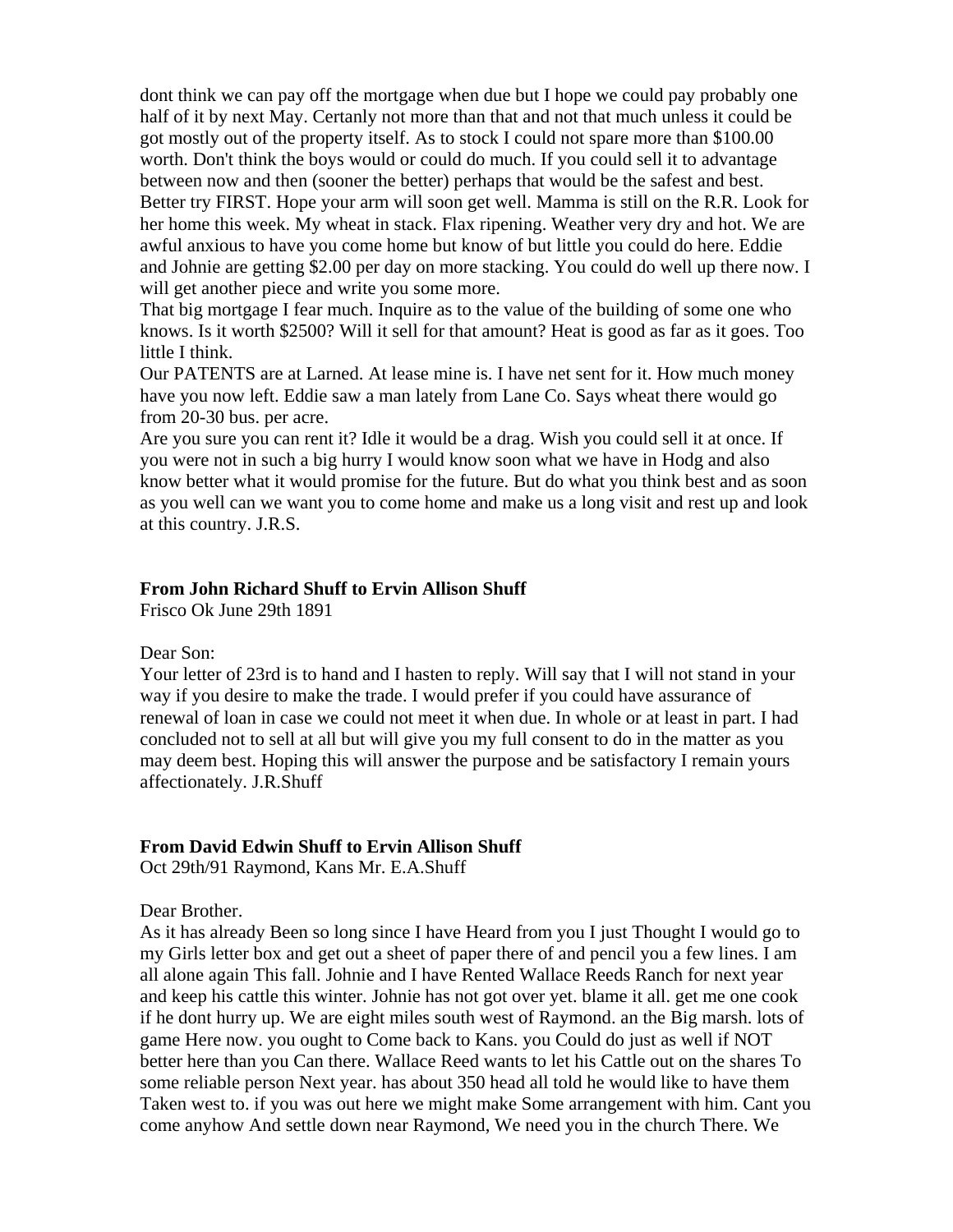have had a Slit up there somewhat Like that one at Bedford only it was over the Sunday School and missionary question And our side the Bible is victorious so far. dont know how long it will Be so. as Martin is the Ring leader and he says He is going to get some State Evangelist to come And organize another Church there. if we can Just get the Cause established at Raymond once it will be all right. So you come and add one more to our number we Need a few more faithful members to get along well. What are you doing with yourself now any how. Still the same Bozz or do you go to see some pretty Girl. what has become of Zetta K. I have got To be about such a fellow As you use to be. have not Been to see a girl this Summer hardly. to my paper end I guess. Johnie And I have out 80 Acres of wheat this year. well I must Close for this time. write to me as soon as you get This. as ever your Bro D.E.Shuff

## **From J. H. Daniels to John Richard Shuff**

Pawnee Rock, Kas, 12/25 1891 Mr J R Shuff

## Dear Sir -

The wheat Is Thrashed at Last It was Thrashed about three weeks ago and the hole amount was 208 bushels by machine measure I sold all of it It broat \$107.80 and the will Bee \$l5.40 It was badly dammiag and lots of it waisted If there had not bin any waisted by stock and had not growed so there would bin over another hundard bushels I sold it to the best advantage I could What am I to do with the money for your share Please state if I am to send it to you or pay it on your taxes If I am to pay it on taxes give me numbers of the quarters This leaves us all well and Dulcie as fatt as a little pigg Times are some what lively here now a happie Christmas and New Year to all Hoping every thing will bee satisfactory to you

Yours Truly J H Daniels

## **From John Richard Shuff to Ervin Allison Shuff**

Frisco 0k Jan 7th 1892 Mr Ervin A Shuff:

## Dear Son:

I am expecting to go to Frisco today and so I will drop you a few lines to let you know we got your letter some time ago and that we are all well now though Bennie has been unwell lately. Had sore throat and one sore eye Zettie has also been having sore eyes. Six of them (all but Dallie) have been going to school Angie went home with the Ratcliff girls last night. Have about 50 students. Quite an interesting Literary also. Turned quite cold here yesterday. Is still cold. I have beard from Geo Ghent and also from Daniels. I wrote to the latter about the same time he wrote to me. If I can find the letters I will enclose them to you. It seems impossible for us to ever get anything out of that land. Daniels reports just about half as much as I had expected! I dont know whose stock got away with it yet. I will try and find out. However I dont suppose we can help ourselves. I wrote Daniels the amount we were expecting and that NO EXPENSE was ours to bear. Told him to send it to me by Bank Draft. If he sends it here I thought I would get GEO to pay your tax and mine. I wrote to Geo. also about same time inquiring about amt of our tax etc. Do you want me to do that or send it to you? Warner has put in mine you see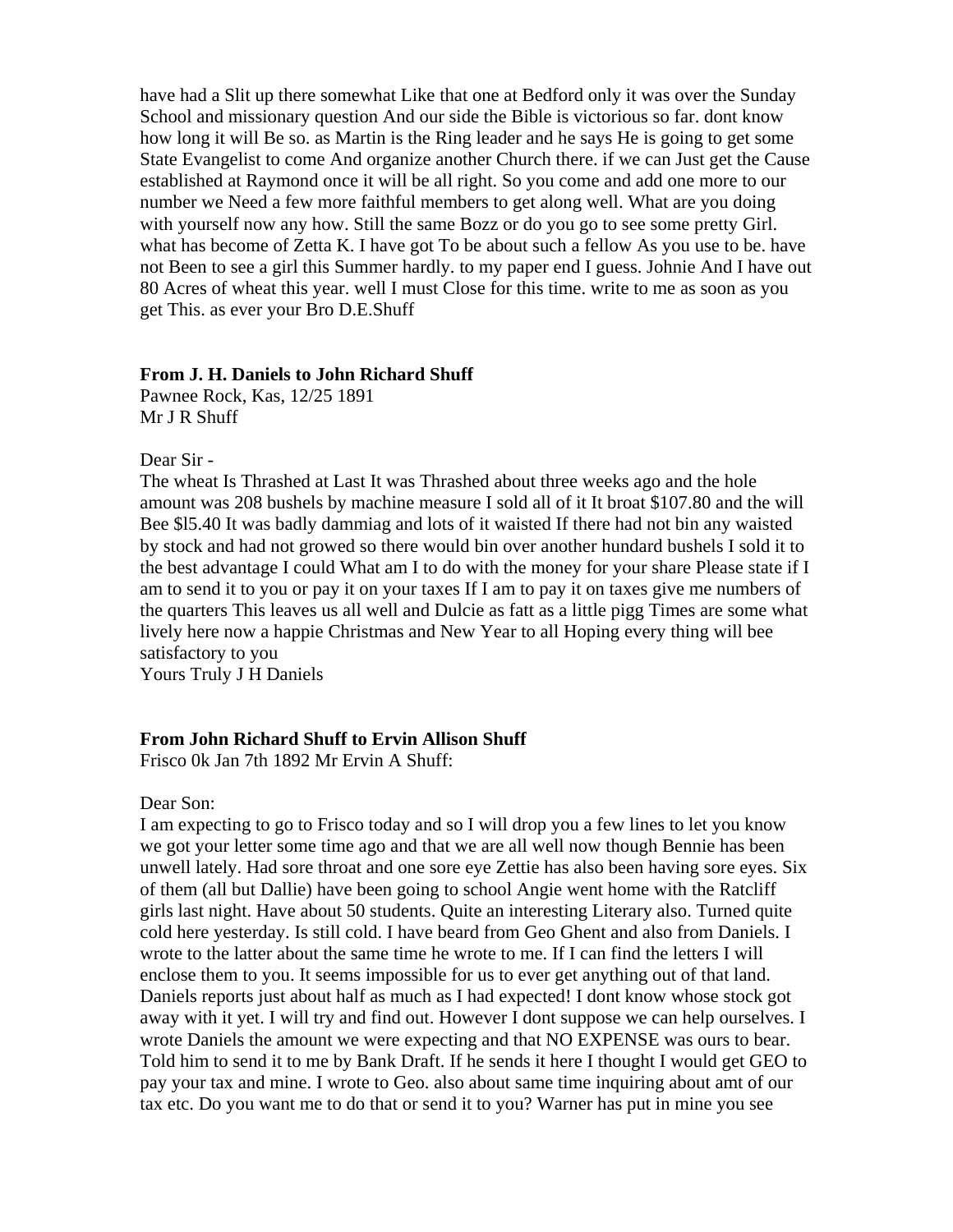again and Flemming yours. Hope it will be better cared for this time. Yours is 1/4 mine to be 1/5. all send love - Truly J .R.Shuff

## **From E. A. & J. R. Shuff to Ervin Allison Shuff**

Frisco OK Mar 31, 92 Mr E.A.Shuff

#### Dear Son;

We recd your long letter yesterday evening or at least I did. I did not get home however until about 3 P,M. today. Has been terribly windy this evening. Rained and hailed some a while ago. The wind has now subsided considerably. It seems very odd that it should be so very muddy there. Some mud here but not much.

Had two big snows this winter. Was a big fire last Saturday near us Burned up about 400 bush of corn for Mr Armstrong and a good deal of hay for others. Jimmie and I assisted in fighting it out. Mamma and I went down that evening to Pleasent Valley on John's Creek and did not get home until Tuesday about noon. I went out to Okarche but of course found nothing there. You need not bother to send them for it will be lots of trouble for you and it is 14 miles to Okarche. I have set out a dozen currents as many grapes and same of Pie Plant set out 100+ apple trees and some peach and cherrie trees. Our oats is growing nicely. Wheat looks well. Plowed some for corn but our team is about to fail us. Old Charley is very thin. Tip is also quite poor. Nellie is good. Got a letter yesterday also from George Ghent He says the prospect for crops is better up there than it ever was known. Been considerable snow and rain there. George wants to buy those rock we hauled out onto Longendykes I think we will be able to get something out of our land up there yet.! I am going to make Geo. Ghent our agent with power of Atty to see after our interests up there. You spoke about wanting our pictures. Of course you can have them just as soon as we get them. We would be more than glad to send them now (and indeed) long ago if we had them. But it may be quite a while before we can get them as we are so far from town. We have now got it into our heads that you better come home and see us now and not be away off there so far from us any longer. We feel like we cannot stand it to have you stay there until fall even. We want you to make arrangements to come just as soon as possible. You wrote for me to come out and get that team of yours etc. I thought then I could not but I have now concluded I had better do it and if I go I shall expect you to come back with me sure. Mamma and all the children as well as myself are so anxious to see you. So just as soon as I can you may look for me. Tell Bro Cole so he can arrange to let you off. I don't know whether you engaged to work for him or not. You did not say. You can get all you can do here now. The country west of us is about to open for settlement. Great many coming in.

Bro Smith is now in good spirits over his Hodgman Co land too and also John cMulin. Hope you will not grieve over yours either the boys and I are going to help you pay it out. Angie is up there now with Johnie and Eddie. Got a letter from her yesterday. They are well and have a good lay there having leased Bro Reeds ranch. I hope they will be able to make some money this year. Jimmie, Harvey, and Bennie and Milda and Zettie have grown so you will hardly know them It seems so long since we saw you but I do hope it wont be much longer. MAMMA SAYS YOU MUST BE SURE AND COME. She found a nice piece of poetry in the paper and she sends it to you. "Let not your heart be troubled."

I go up to Bro Smith's neighborhood next Lord's day to preach. Had a letter also yesterday from Grandma. She is still alive and well. I cannot say in this just when I will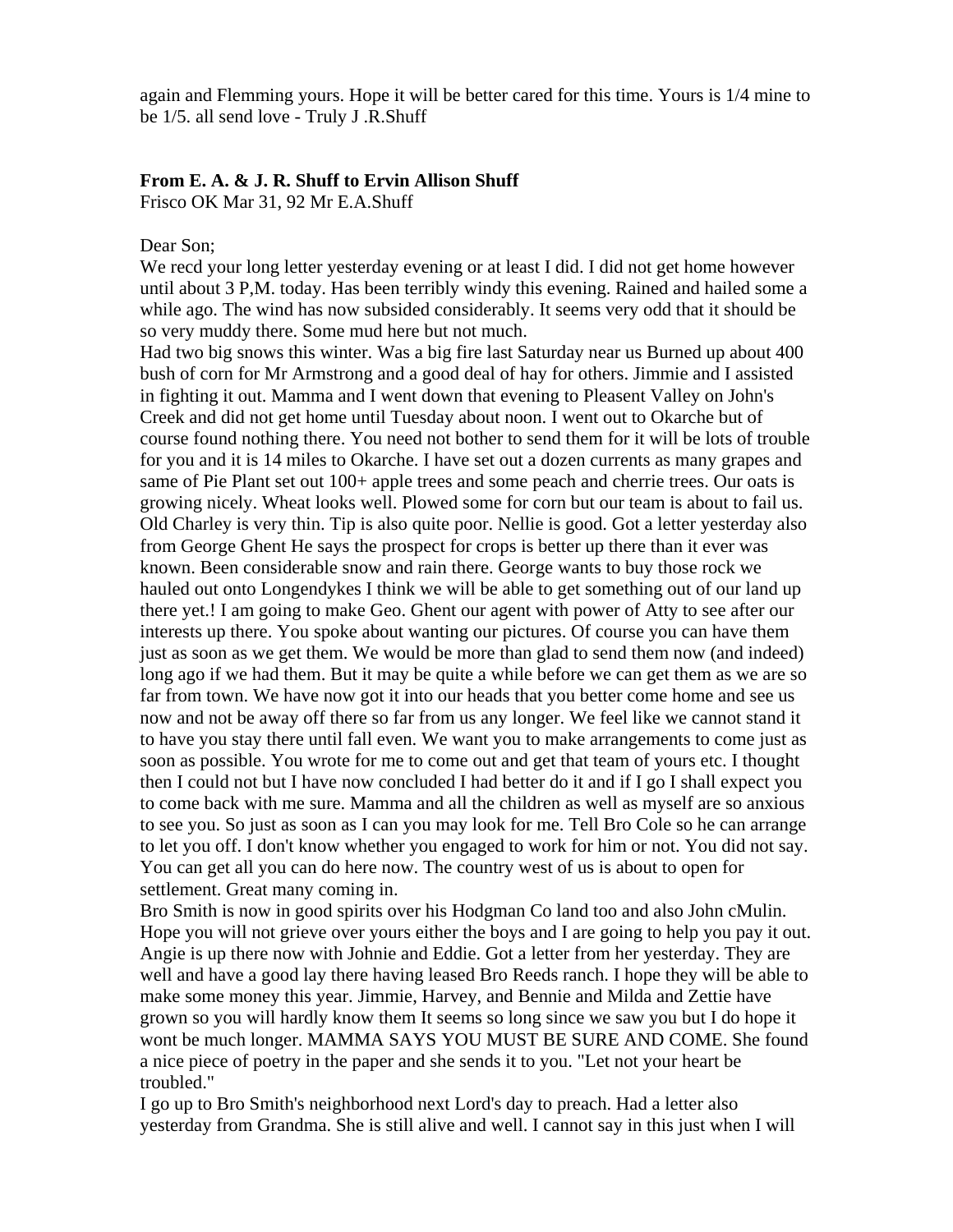start I may write you again. If you wish to do so I would like to have you write immediately as to whether you will come and anything else you may wish to say but be sure and make all arrangements to come. We were rejoiced to hear of your improved health. Several relinquishments sold here lately for about \$1000.00 each. Some for less. We are all well and all want to see you once more at home sweet home. God bless you and grant you may soon arrive once more "safe at home". Most affectionately E.A. & J.R.S.

(P.S. Better address us at MATHEWSON as we can get it from school)

## **From E. A. & J. R. Shuff to Ervin Allison Shuff**

Mathewson July 6th 1892 Mr E. A. Shuff

### Dear Son:

At last I am seated with the view of scribbling you a few lines. Cannot think of anything very interesting to you either yet it will I presume be a matter of some interest to you to know that we are all still alive and all in good health All are at least except myself I am still unable to do anything scarcely. Still hobble around some by the aid of two canes. Much better however. My eyes are not well either yet I can now read considerably. Hope this will find you well.

Dallie went yesterday to assist a neighbor lady for a week or two viz Mrs Montgomery. They have a young daughter. Commenced cutting our grain on the 4th P.M. Finished 10 A.M of the 5th. Could not get a machine sooner. Wheat stood rather long. Children all went to the Celebration at Yukon. Were well pleased. H took Dallie in the cart. The rest except Mamma and I went in our wagon. Dallie had on her new white dress, with new hat beads etc. She looked well. Drove Tip and Nellie ie Jimmie did. They had a large Arbor in the edge of town. Five different speakers. It is 4 miles S.E. of Frisco.

Cut our grain with a self binder .75 per acre (18 acres as we had mowed 4 acres of oats) .11 per lb for twine. Boys shocked it up Tuesday and Wed morning. Ready to stack tomorrow. Wheat somewhat dry now and good many chintz bugs reported in places. Threshing has commenced. I am sorry we have not been able to get those pictures to send you yet. Will, however, first chance. Missing all my regular appointments for the last two months has set us back considerably. our old sow has 9 pigs. They are slick 6 nice. Came on Sunday a week before the 4th. We have 7 shotes 3 of them sows. Corn still looks well. Bro Keiffer said he was coming but I cant hear from him any more. I wonder why? We now have two teams such as they are. Toppie is a fine riding horse and also works like a top! Tip is also splendid. He and Top make a tip top team. Have three fine calves Two of the masculine persuasion. The ants get away with lots of our cream! We did aim to send you some money this time but we cannot. All send love Hoping to hear from you soon again we remain your affectionate Parents J.R & E.A. How much money will you need soon.

## **From John Richard Shuff to Ervin Allison Shuff**

At Home Aug 2nd 1892 Mr E.A.Shuff

Dear Son:

As the little girls have been writing you some I will enclose some too. My eyes are not well yet nor are my legs either. I still use two canes. However I can walk without them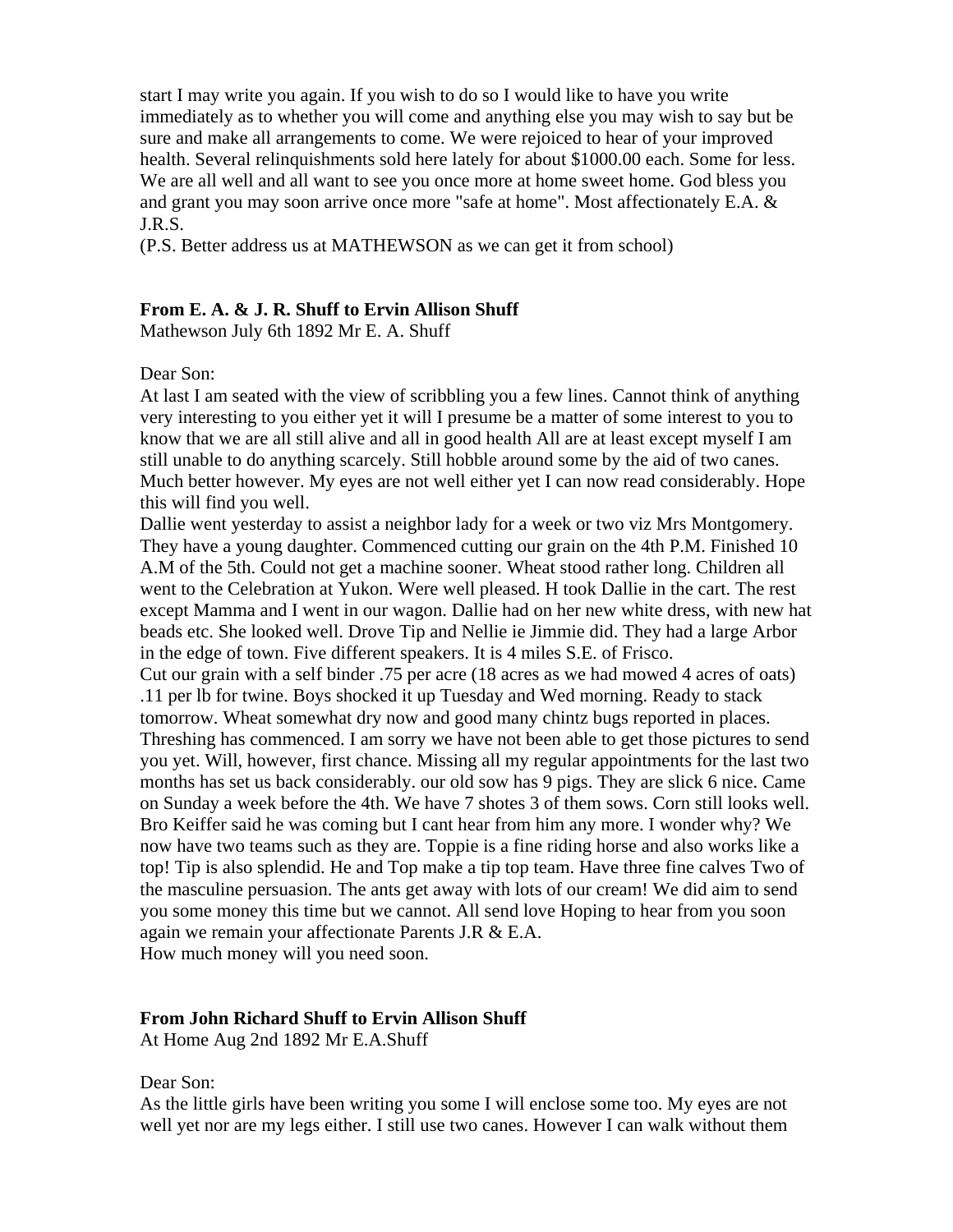when I try. Have not done anything for near three months. I have spoke 4 times lately but could not stand upon my feet. Hence I sat in my chair! Mamma went with me last week to John's Creek We went on Sat and went out to Okarche Monday AM and came home P.M. The Methodists are holding forth here now at our S.H. Dallie is now away from home at a Mr Hall's She will not probably stay very long. Get's \$2.00 per week. About 9 miles away on the Canadian. Weather very dry here now and for some time past. Need rain badly. Too dry to plow stubble. Corn is badly damaged ie late corn- We have not threshed yet. Have tried to sell a cow but have not succeeded yet. Cant get my price offer Pearl for \$30.00 Offered 25.00 without calf. Not making much Impossible to send you any. This we deeply regret. Hope you are still able to get along. Did the boys aid you any? Hope they did. Bro Keiffer wrote that he would come after he went and that you would may be come too. Hence we have been looking for you both and are still. We are anxious to see you. Hope to see you or else hear from you soon. Affe'y J.R. Shuff

## **From Mollie Angelina Shuff to Ervin Allison Shuff**

Aug 28, 1892 Raymond Kansas

#### Dear Brother

I now seat myself to answer your letter which came to hand a short time ago. We are all well. Wind is blowing quite hard today, had some rain this morning. It has been cloudy all week. Wallase Reed begun his hay making last Monday, has six hands at work. They board here He put the boys in as overseers. John said they were going to tax him Three Dollars a day for themselves and Prince, don't know what the board bill will be. The boys haven't their threshing done. Will thresh the latter part of the week likely. Wheat crop is very good but it is only 45 cts a bu. now. We have never heard how it was out west. I don't believe you can with justice campare this country with Hodgeman can you? If you drive through from Iowa here and out west and then to Okla. you can't possibly think then that we made a bad move. Of course we haven't much yet but can raise our own flour and that is a good deal besides most every thing else will grow there. Hodgeman is not like it was when you left there is only just a few families living there now. I can realize that it was hard on you to let your cattle go, but they have never been worth any more since. Wallase Read has a great herd and he says if he can only come out even on them he will be glad. Lon Collins another ranch man said if any body wanted to make any thing they ought to stay out of the cattle business and if THEY can't make money on them there is no one that can. Now I don't want you to think I am finding fault or trying to discourage you either one for that is not the case, but am saying this simply to show you that our move to Ok is not so bad after all. Of course we have all had trials and hardships to pass through. We like yourself have felt many times like giving up and saying tis no use, but we are still numbered among the living and hope to gain the land where sorrow and trouble never come and parting will be no more. Of course you are coming by here are you not? And stay a while at least with us. Nothing would afford us greater pleasure than being with you once more.

Now this is written in all kindness and I trust you will deem it as such. So hoping to hear from you soon again I remain as ever your Loving Sister Angie Shuff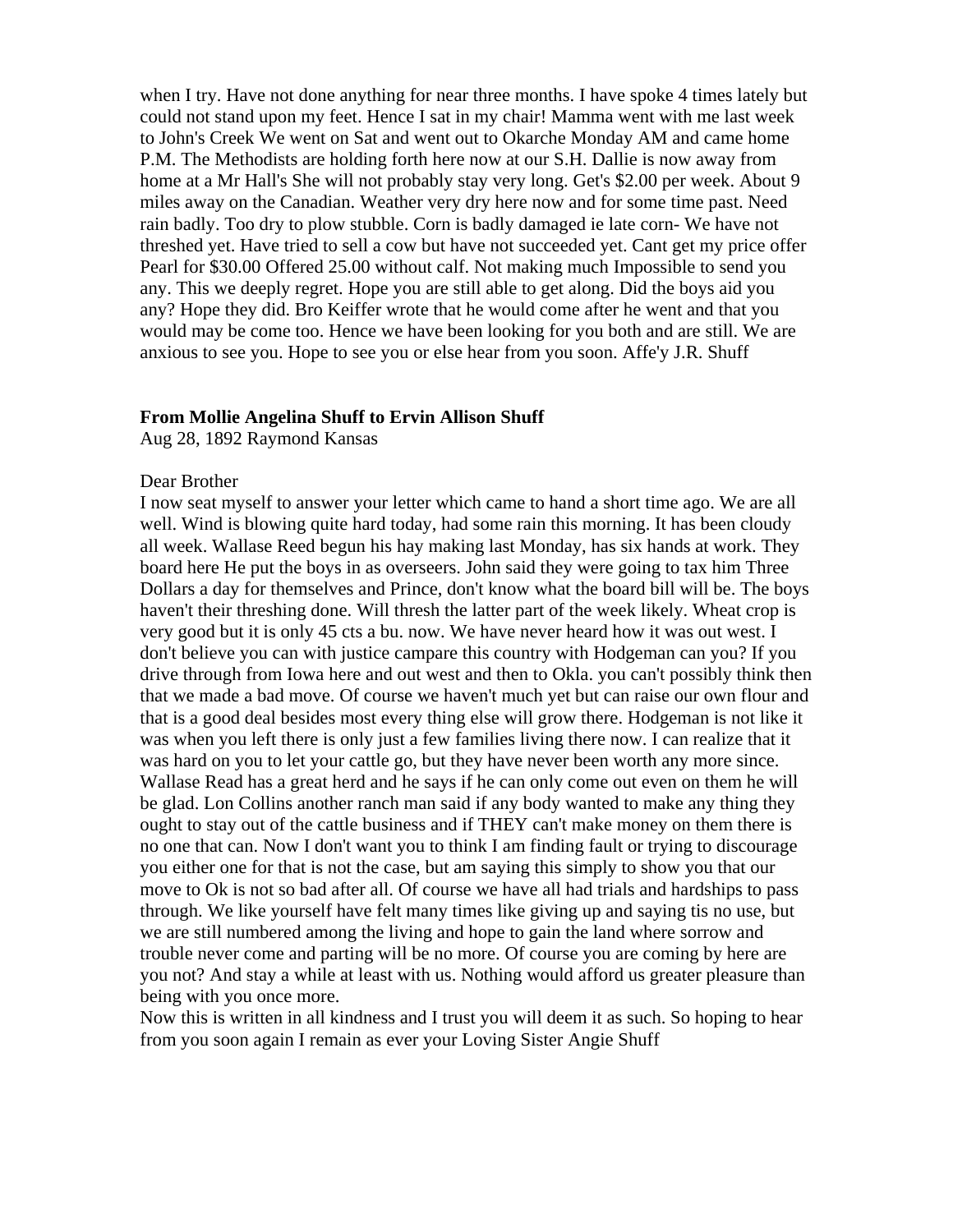## **From John Richard Shuff to Ervin Allison Shuff**

Envelope: Mr Ervin A Shuff Bedford, Taylor Co Iowa Mathewson Ok Oct 2nd 1892

## Dear Son:

This is Sunday & I have had to stay at home today. Mamma has gone to visit Willie Castle who is sick. Well Jeff came & went. Next came Mollie & Minnie. They too have gone & Dallie went home with Mollie. Got safely through as we got a card yesterday. Dallie will stay all winter. Hope the change will be good for her health. Next day after they left Bro G Meek & Phillip came fr Eden prairie Left next day. Well pleased here with country. Johnie & Co will expect to reach Okarche & here Oct 11th. Be married 9th P.M.! So you may get your pig trough ready!! Keeps me quite busy running back & fore to R.R.!

Not seen Bro R yet. Angie & Eddie will come later after Johnie's return. Recd your last \$1.00 No I have spent your rent money & have not paid G B or F F yet. I had expected to have got it long ago but am disappointed as usual. Threshed last Friday week. Had 188  $1/2$  bush of fine wheat  $& 167$  bush of fine oats. All now in grainery except what oats we have used. Had fed out lots of our oats in the sheaf. Feed is bound to be high & we will run out early. I would be glad if you could get here soon so as to lease the S.W. 1/4 of School Sec 3C Tl4 R6 just 1 mile east Has a little broke out & lots of good stock water on it. Fear some one else will soon get it. The EXCURSION RATES would do you no good as you would not wish to return & could not SAFELY sell your ticket! Better inquire. I have not yet found any cheap horses. Had little chance.

Milda has sore eyes now. I am still improving very dry now indeed. Cant plow any. I have an appointment near Dover to hold meeting of days commencing Sat before 3rd Lords day this month. Dont know how long Johnie will stay. But few have sowed wheat yet. Our field I see looks nice & green. Was drilled in. Flemming may be all right but Bro Smith dont think so. If it is now as dry up there as here they cant do any thing. Must close. As ever J.R.S.

P.S. Paper is scarce.

## **From Charles J. Hunter to Lizzie Luella Shuff**

Mathewson OT Oct 15th 92 Miss Dallie Shuff

## Dear friend

as I intend to go to the office this evening I will try and scratch over this paper and if you can guess what I am trying to write all well and good. if not Just send this to the dead letter office for it will be cold before you get it back here. well we had a good rain night before last the corn field would mire a saddle blanket yesterday. I have been hauling fodder this forenoon and worked till I am nearvoius(?) and my paper seems to have holes in it and my pen catches in them or something else is rong and I never claimed to be science with quill and then I am some what in a hurry to boot. Mr Beck came by last night from Donus after the Dr. he said Pearl was very low with the feaver. George Hess was here last evening and he said Jones was there begging for money to build the church house and said they were going to build it Just a cross the road from the head school house on Mr Mans place well I helped Bro Head plow out his sweet potatoes last monday and the girls all helped to and we had a big time well I will expect a letter to be at the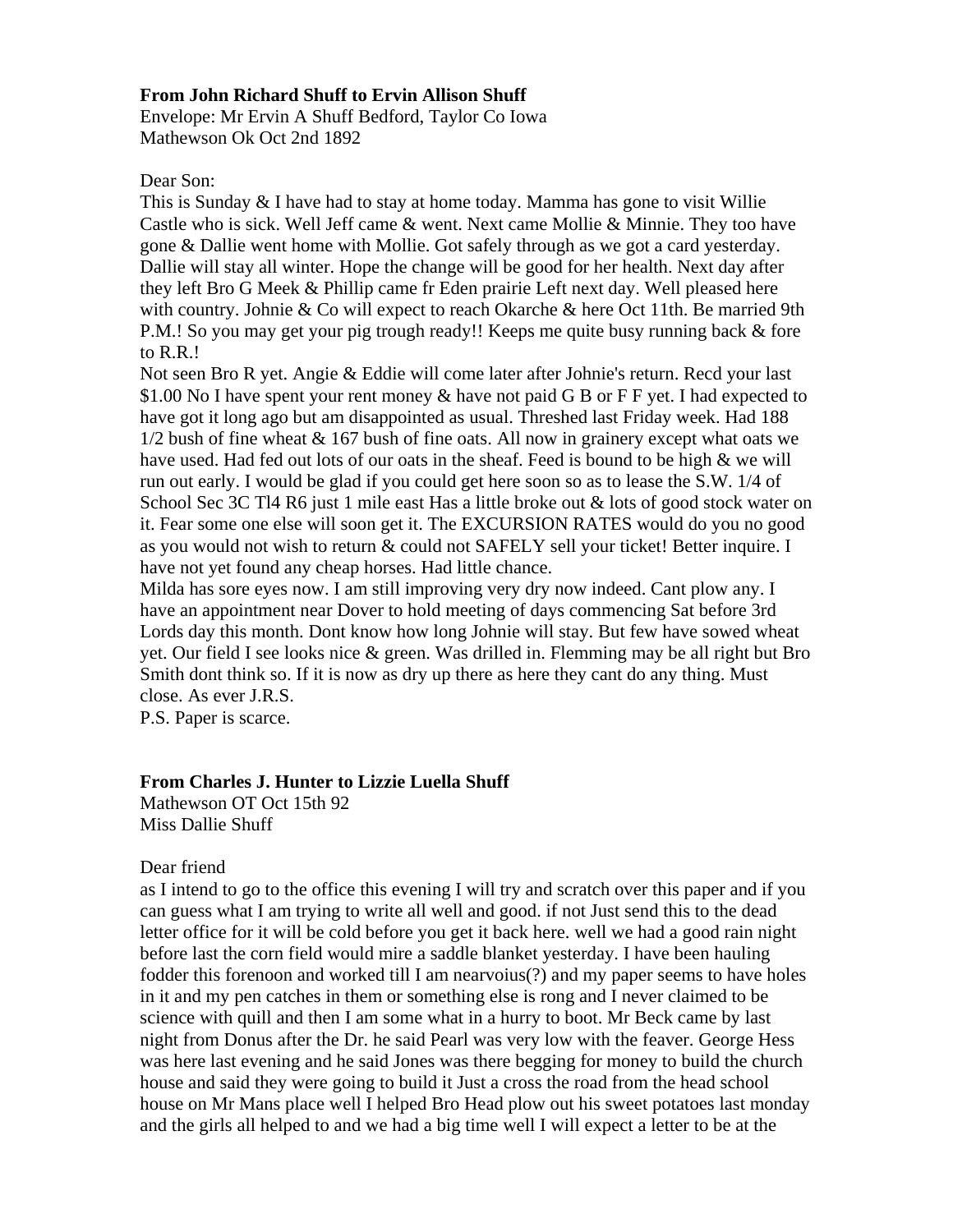office for me how about it? I wrote you one last sunday did you get it and could you read it. I have not seen any of your folks this week dont know whether your Brother came or not well I must close and go to work it is trying hard to rain today. dont get so taken with Iowa that you forget to write as you promised ever your sincere friend CJHunter at Mathewson OT bad writing xqq & lies forgive remember the writer as long as you live.

## **From Charles J. Hunter to Lizzie Luella Shuff**

Mathewson Nov 15th 1892 Miss Dallie Shuff

Dear friend yours of nov 9th came to hand nov 12th I suppose you were some what riled up by the reading of the letter. now Dallie I did not incinuate that I did not believe you you do not seem to understand me. I always aim to keep my affairs planed some time a head if I rented I must make up my mind soon and if I batch here I want my plans laid ahead. And if other wise I want my plans still different I have to lay out what work I can do. And I cant do a great deal and do house work to and do my Self Justice I dont mean to incist now but explain what kind of a box I am in. I never disbelieved you when you told me any thing. nor do I want to spoil your pleasures there I want you to injoy your visit there regardless of all promises. we are having nice weather now. we had enough snow last tuesday night to cover the ground but it was all gone by wednesday noon. it was quite chilly tuesday I was down to your folks house yester- day a week your pa's face was swelled up pretty badly your ma took pains to tell me all about you but I did not tell her that I had heard the news. well lets give the biscuit a rest this time. the literary is in full blast at the Head school house and we will reorganise here friday

night I was up to sunday school sunday even and had quite a time. mr northcot wanted to know what experianse we had that we were gods children and I told him none. and his eyes got as large as hens eggs he would not argue much I rather incisted on living by faith every body droped their chin and began to listen. Dallie what if I Should make preperations for you to say yes and you would say no. or I expected you to say no and you would Say yes. well I must close.

Dallie dont think for a minute that I dont believe what you tell me. You have never given me any Satisfaction on the subiect that is why I am uneasy. this leaves me well and I hope it will find you the same. dont forget to write ever your sincere friend CJH

## **From Charles J. Hunter to Lizzie Luella Shuff**

1-9-1893 Mathewson OK Miss Dallie Shuff

#### Dear friend

yours of the 4th came to hand the 6th. and found me well. and I hope this will find you the same the folks were telling me that Angie was not coming home this winter Brother Head preached at the Head School house yesterday morning and evening. bob Sikes - Oscar Hodge - Jo and Marian Stevens and Roe Jones came home with me for dinner and we Just hit the ground on high places. there are lots of land buyers here now if Mr Artt wants a claim he had better come at once. George Pierce has offered his for Sail and some one will take it soon he wants \$1500 for it I am taking the primative Christian did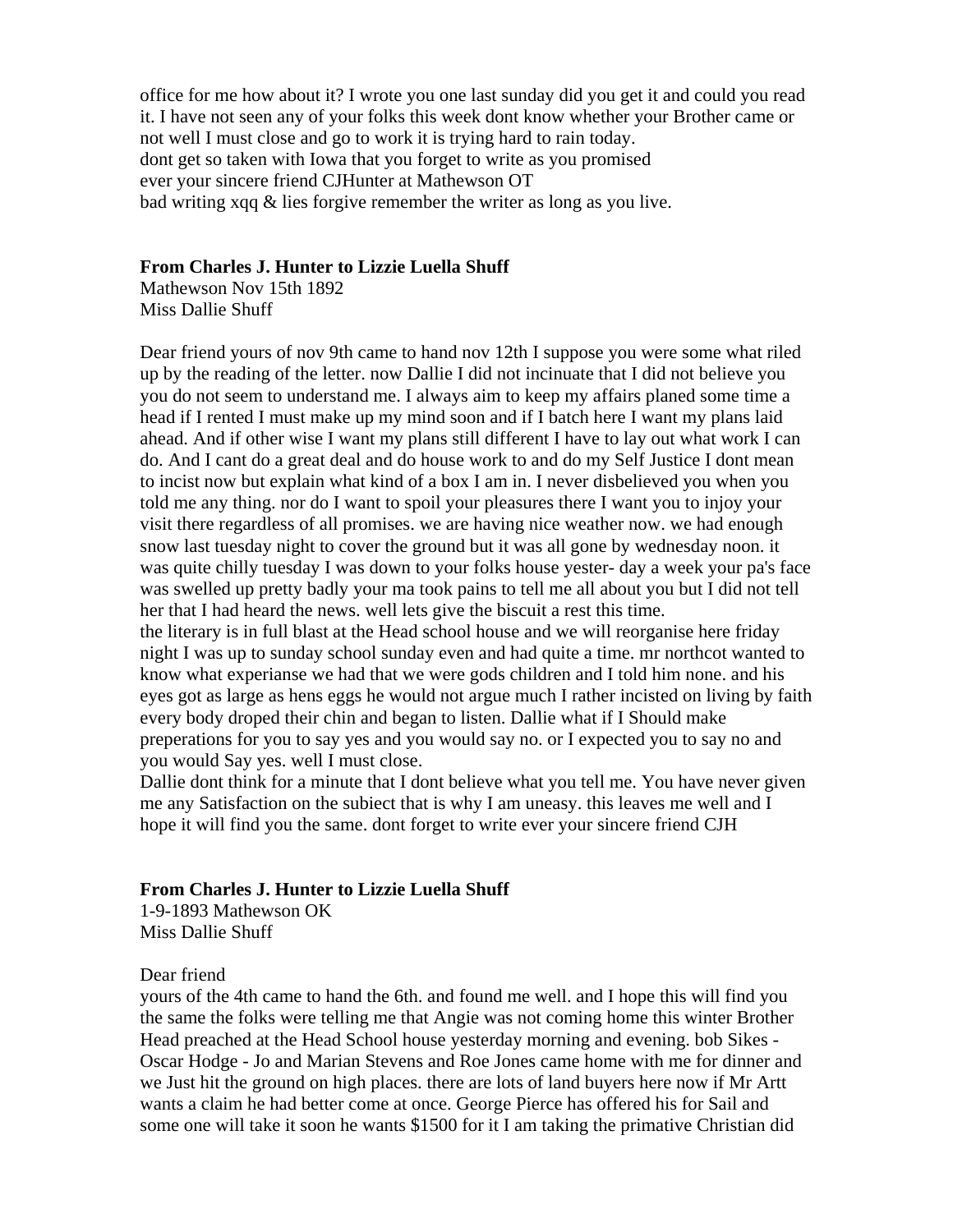you say that sleigh had bells on it? seems to me that we put the bells on the horses. or oxen it sounds odd to talk about Sleighing there and us plowing here we are having the nicest kind of weather here. you still dont understand about our coresponding your Ma was telling me all about your affairs your visits and your sickness and so on I thought by that she was not aware that I new any thing more than what she told me. but I did not tell her any thing about it. they have no literary at the school house. some one tried to burn it down friday night but got scared out before they got it done Mr Gidian was asking me what had got the matter with me and you that I did not go there any more he said some of the neighbors told him that we were going to be married some time ago and he did not see any signs of it I told him you had left the country. Lee Hodge and Della is living with his folks. I have been trying to get one of my sisters to come and keep house for me this summer I dont know whether I can make it or not if I dont I guess I will try the widow are you coming down when your uncle comes? or when do you think you will come do you keep well and do you enjoy your self there as well as you did here? well I must close and go to roost so good night from your best friend CJH write soon

#### **From Ervin A. Shuff to Mollie Angelina Shuff**

Mathewson Oklahoma Jan 13th 93

Dear sister A as James has asked, If I now wish to add a mite, I'll try my hand thus at the task, A few words here with his to write.

But must confess just what to say, Or how to say so to amuse, Is hard to think now that I may, Not the measure somewhere confuse.

But if you fail to catch the strain Or with the sense to soon acquaint Just hold your wrath with due refrain And up to me bring your complaint.

Now as I am quite short for news, I will just bring this to a close, And not offer to raise new views, Upon that which none else knows.

And as you can t with Bert be Huff, For he has sealed it now you know. I'll leave the S and call you Shuff, And if none else just leave it so.

So now I think I've wrote enough, Upon this strain and at this time, Just remember 'Tis E. A. Shuff Has turned in here to write this rhyme.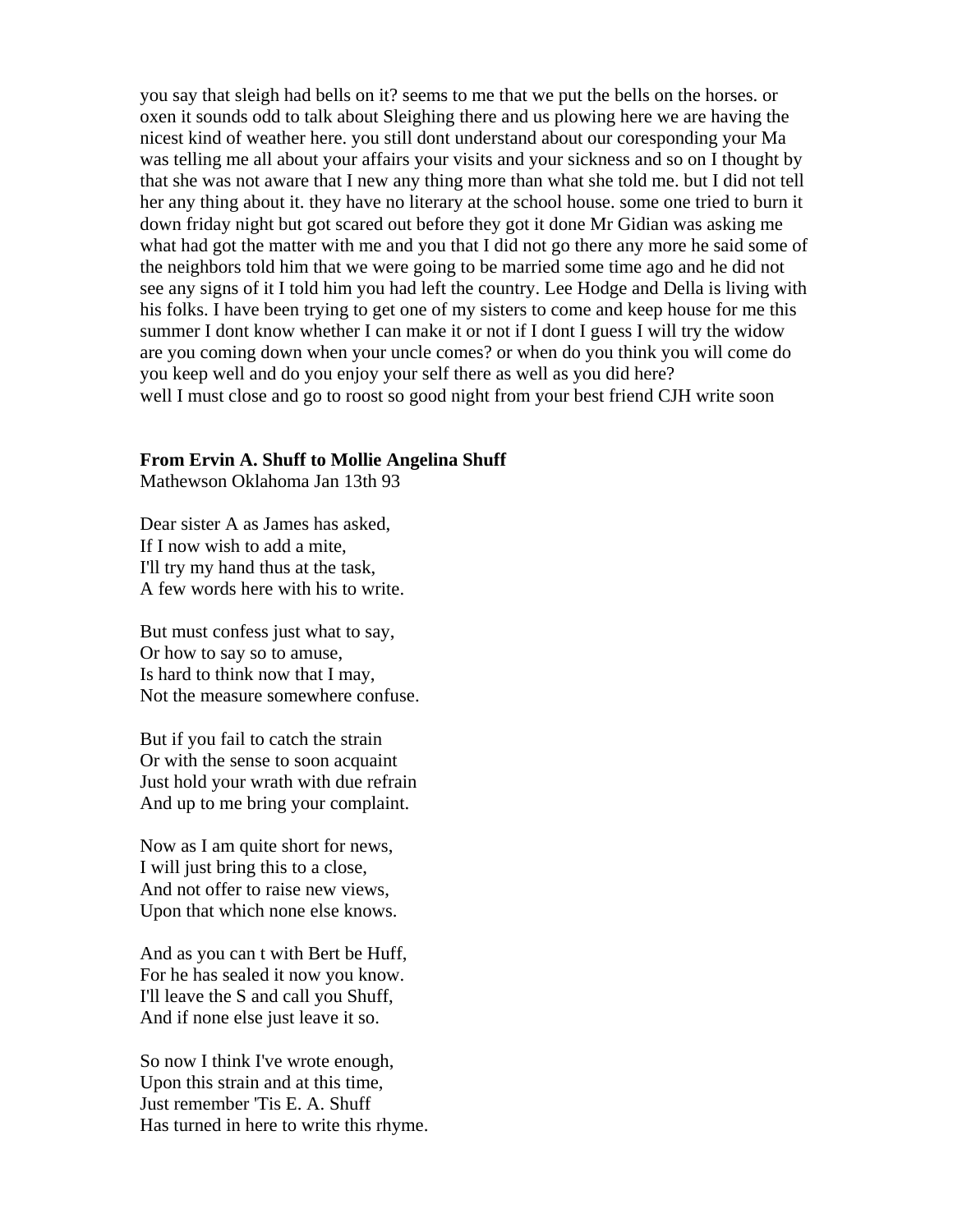#### **From Charles J. Hunter to Lizzie Luella Shuff**

Mathewson OT Jan 24th 93 Miss Dallie Shuff

### Dear friend

yours of the 19th came to hand the 21st and received with great pleasure well I have so much to tell you I dont know where to begin I am going to Edmond tomorrow if the weather is fit I have been down to brother Heads this evening and brought a yearling calf. there will be a wedding there the 8th of Feb. Mary and Jo Booth and they are makeing preperations for a grand time he owed me some since last spring and he wanted some money and had a calf fore sale and I took it and paid him the difference I have not got to see your brother since the day I met him on his way home I suppose they think I am a great one to not go there any more. 0 yes I got a letter from my best kansas girl the other day I had not heard from her for nearly too years I sent her the last letter but she pretended as though she had not received it. She wanted to know why I did not write and so on I aint going to tell you what I told her, both of the Stanton girls are married I understand all about those sleigh bells but I was trying to get you to think you had made a mistake. you say you laugh at the sleighs when they get in front of the horses. who laughs at you when you go out with all your fellows at once to take a ride well Brother Head will preach at this school house next sunday at half past three at the Head school house in the morning and night they have hired a preacher over there to preach twice a month his name is Brown our literary is Just fine we are having the best kind of a time. well I thought I had enough to tell you to fill a fools cap but I have run a shore now so I will have to close I always get in too big a hurry and write so fast that I spread my letters all over the paper well I suppose you are about out of stamps I was short of money when I sent those other stamps and so I did not send many you must excuse me for not sending sooner for my money was very Short. and then I was not keeping any account of the stamps that you used. how is your health up there do you feel any better than you did here this leaves me well and I hope it will find you the same you dont know how bad I want to see you good bye your true friend CJH

## **From Ervin Allison Shuff to Unknown**

(Jan 27th 1893)

I will now write from Mathewson A few words here with State to thee. This twenty seventh day near done, Of first month Eighteen ninty three.

Well Zetta wished to know if I Would write some in with her letter, I'll take my pen up now and try To do that which I had better.

For I have failed a single line, To you to write you are aware, But hope the thoughts that now are thine Look at the cause since I left there.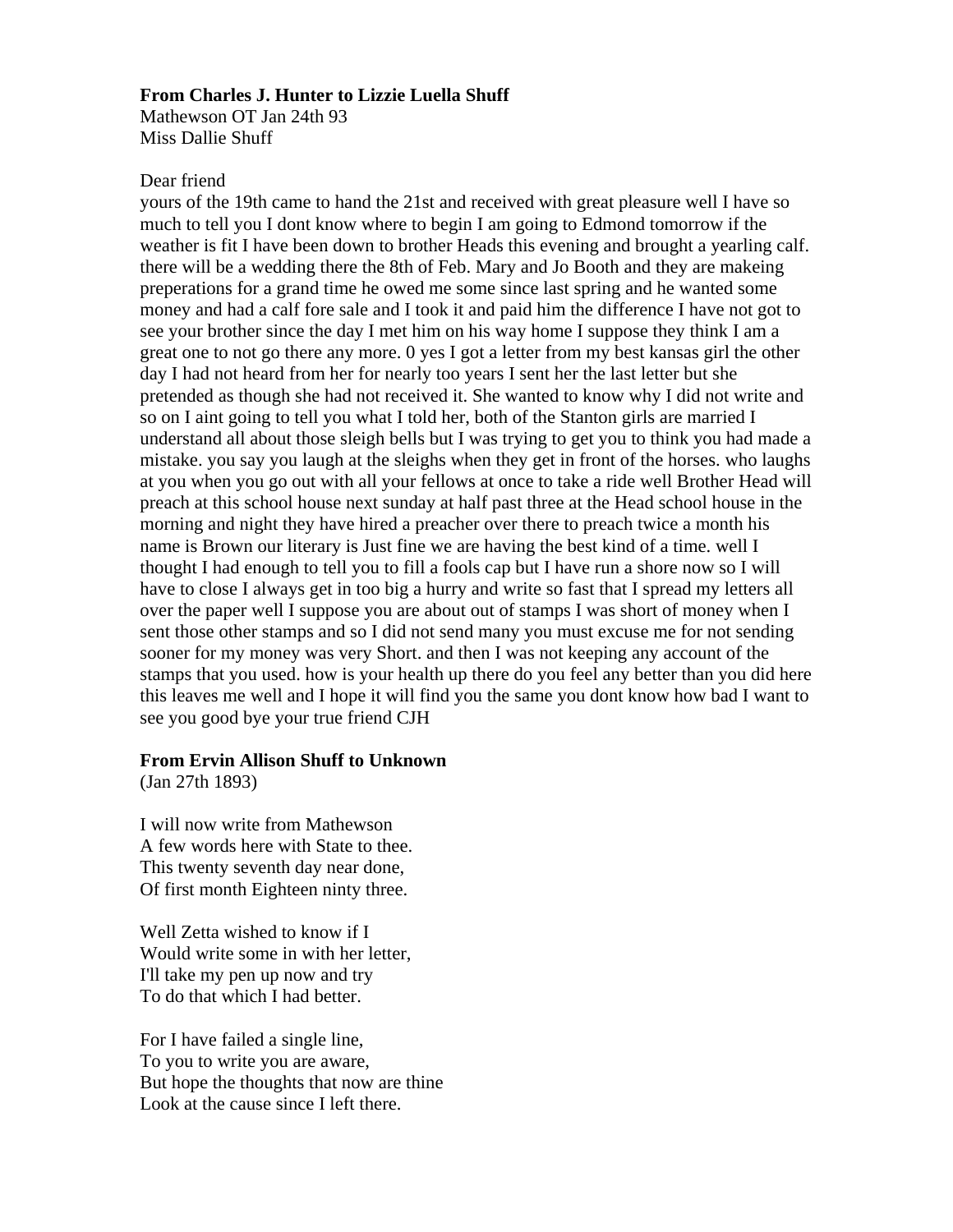For you I knew had got the word, That I got through, all safe and sound, But had ill luck you also heard, Of seeing horse go down to ground.

Of course 'tis sad for one to loose And see one's hopes thus to descend, But when it happens may we choose Life's work, how better to attend.

Our aim should he to do our best All things sought for, from what is right Experience then gives the test, Oft past mistakes to bring to sight.

And so if I you now may see How not have tried to drive across From ten A.M. Hence from Guthrie I might have not met with the loss.

The trip in full I do not care, No more to make, conditions all, For traveling through Winters snare When money matters are so small.

But now I'm through 'tis best I trust, Though horse I lost, and cold endured. I now can rest for which I must Have broke, had I have not secured.

Now Zetta has the news all wrote, Of happening events I'll say So I'll not try in this to note More than kind of weather today.

"Tis quite wintery from yesterady, With frost and ice quite thick this morn, But later on by the way, It came from South in foggy form.

And when I through have wrote this verse, I think I shall have wrote enough, And when these lines you do rehearse Remember 'tis from E. A. Shuff.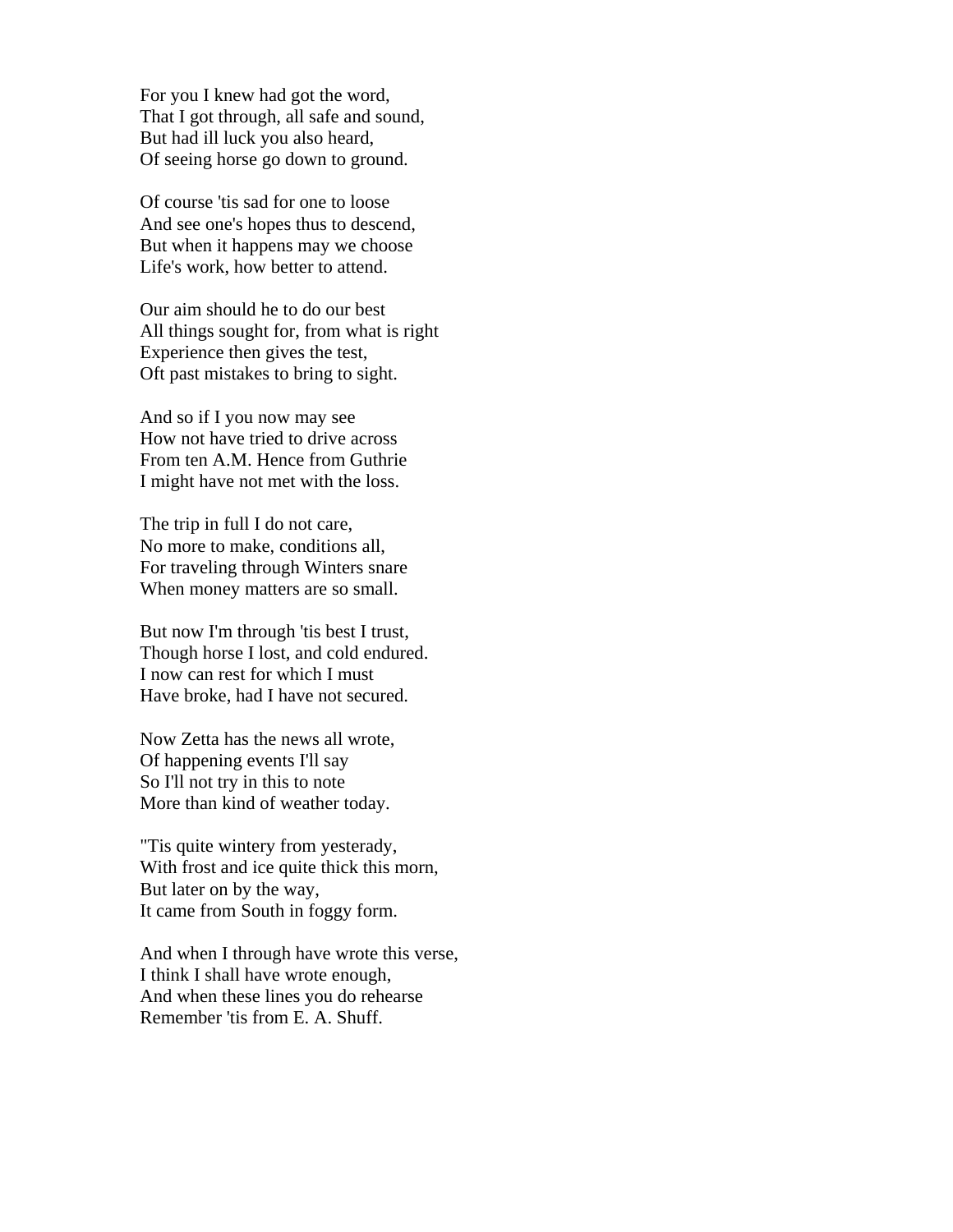## **From Ervin Allison Shuff to Mollie Angelina Shuff**

Miss M. A. 5. April 6th 93

Dear Sister, Your note to me, has come to hand, And I have read it, yes quite through, Now then if I can get command, Of word just right, I'll answer you.

The thought that is just now asstir Comes from my fling, to you of Bert, Although to me, it don't occur, That you have in, the least been hurt.

But it appears you feel aroused More that I seem, to think him last And hint you might become espoused To Harry R. ? be fast.

O yes 'tis true that weddings here For past few months have been quite rife, You turn then round and make appear That FEW up there join thus for life.

And then you think it might so be, If you were here though 'twould be such, A bad thing that for you to see, Me dance in the hog trough so much.

As to paper, it is no waste, When ever you can do so best Just write again, yes do make haste! And then my mind will surely rest.

And if perchance it be your will, To give me then another puff, Just remember that you may still Write it thither to E. A. Shuff.

#### **From Nell ? to Mollie Angelina Shuff**

Raymond. Aug. 11th 1893

#### Dear Angie:

I have not forgotten you if I haven't written. I received your letter just after I came home from St John. I was there a little over two weeks. Came home the day after the 4th. Mary met me in Hutch. I went up to the Bend two weeks ago today and came home last Wednesday. I suppose you heard about the high water here. It looked rather odd when we got up the next morning after the rise and found ourselves situated on a small island. A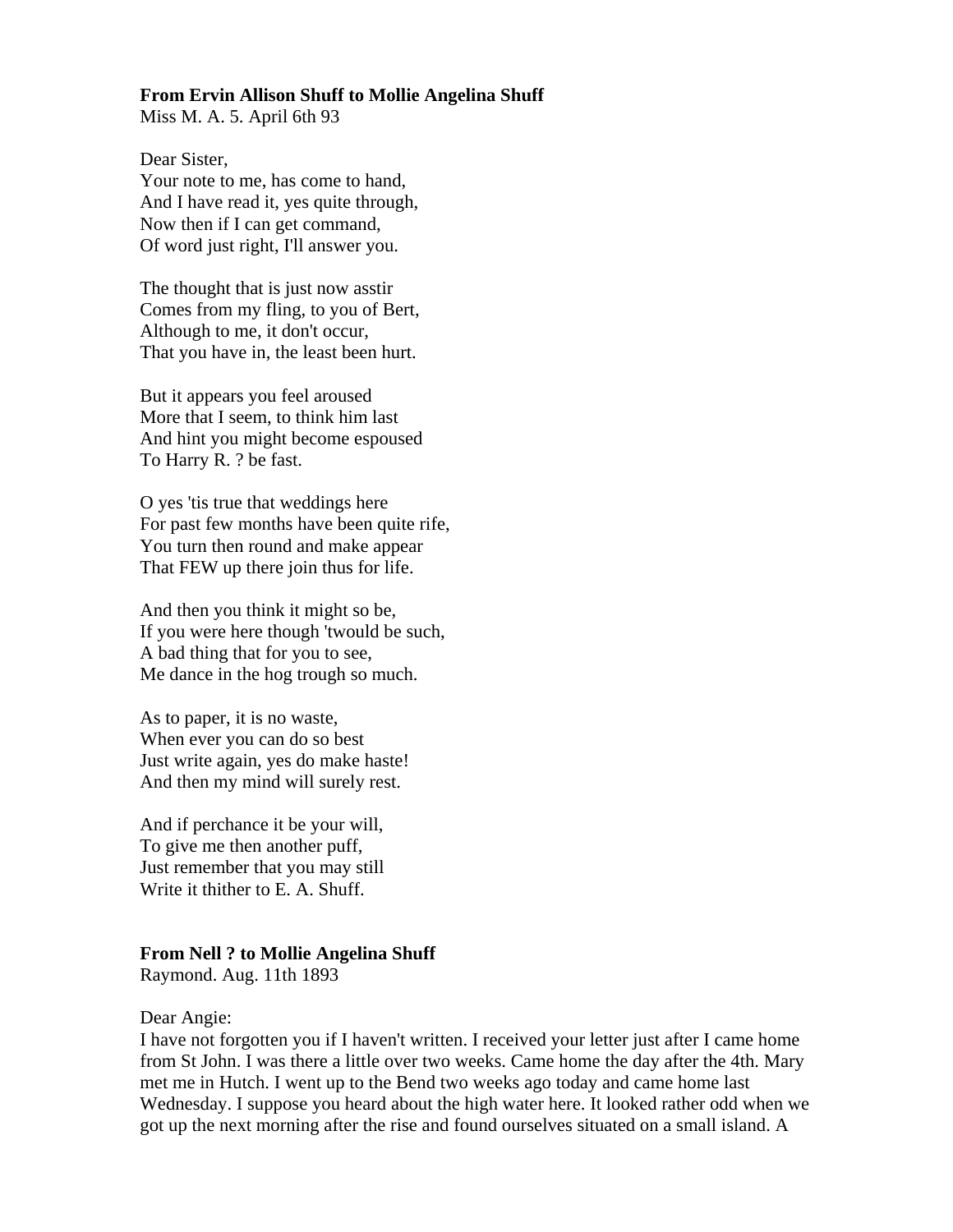good deal of Clyde's corn is ruined, still he thinks he will have more than he had last year, but their garden was ruined entirely. I brought my croquet set home with me when I came from the Bend and we have hardly done anything else the last two days but play. we fixed a ground right northeast of the house at the end of the trees, where those plumbushes used to be.

I am making lace for a suit of underclothes. I will send you a pattern of it some day. It has kept threatening rain this morning until it is too late to go to meeting and now I don't think it will rain. Mrs. Reed and folks started on their trip last Thursday. I dare say they are sick of it now. I am so nervous I can hardly keep on the line. I don't write enough to keep in practice. While I was up at Franks I put up 6 qts of peaches, two glasses of peach jelly, 18 qts of crabapples and one qt of crabapple butter, you had better come live with us this winter, then besides that there is 22 qts of stuff that I put up last year, left besides jelly.

I thought perhaps you would like to hear that Miss Wedge has caught Mr. Williams. He saw Frank in the Bend not long ago and he came up and shook hands with him and was as pleased to see him as if he had been an old chum. Gall is cheap now a days. Nellie Robison said that when Kate left college she hadn't a friend left, not one, every one just despised her. She goes around now telling that she was the best in her classes and Nellie said she was the very poorest. Mrs. Smith said herself that she could not possible give Kate a grade in two of her studies. It is a good thing she can brag on herself. What do you do with yourself now days? And how are you feeling? be sure and tell me all about yourself for I am interested as anyone. What kind of a thing is that breathing tube? and do you think it is any good?

Flossie's folks have gone down to see her, all but Elbert and Herbert. Every letter I get from her she brags on her husband. She says there isn't a better man than he. The rest of the folks are asleep. How are crops down with you? We had a watermelon to eat up at Franks. Lizzie is real well, feels better than she has for a long time she says. I guess it did her good to be sick. I will close now perhaps I will think of something more to write before I send it off. Angie we all wanted to do something for you and so the church contributed \$2 to be given to you. We want you to use it to get little things that you think would taste good to you. When one feels bad they always hanker after some little thing. Frank has sold the stove and I will get that for you as soon as I can.

I must close for this time. I will not be so long answering you next time. Give my best regards to your father and mother. With love I remain your true friend. Nell.

#### **From Jessie ? to John Richard Shuff**

**Jacksonville** 

Dear Uncle

I write to tell you that grandma was buried yesterday died Wenesday 18. Was concious until the last Funeral was preached hy S. B. Moore and we saved you some flowers from off her grave all here but you and uncle Joe. Your niece Jessie (Angelina Lindsay Shuff, John Richard's mother, died 18 Oct 1893)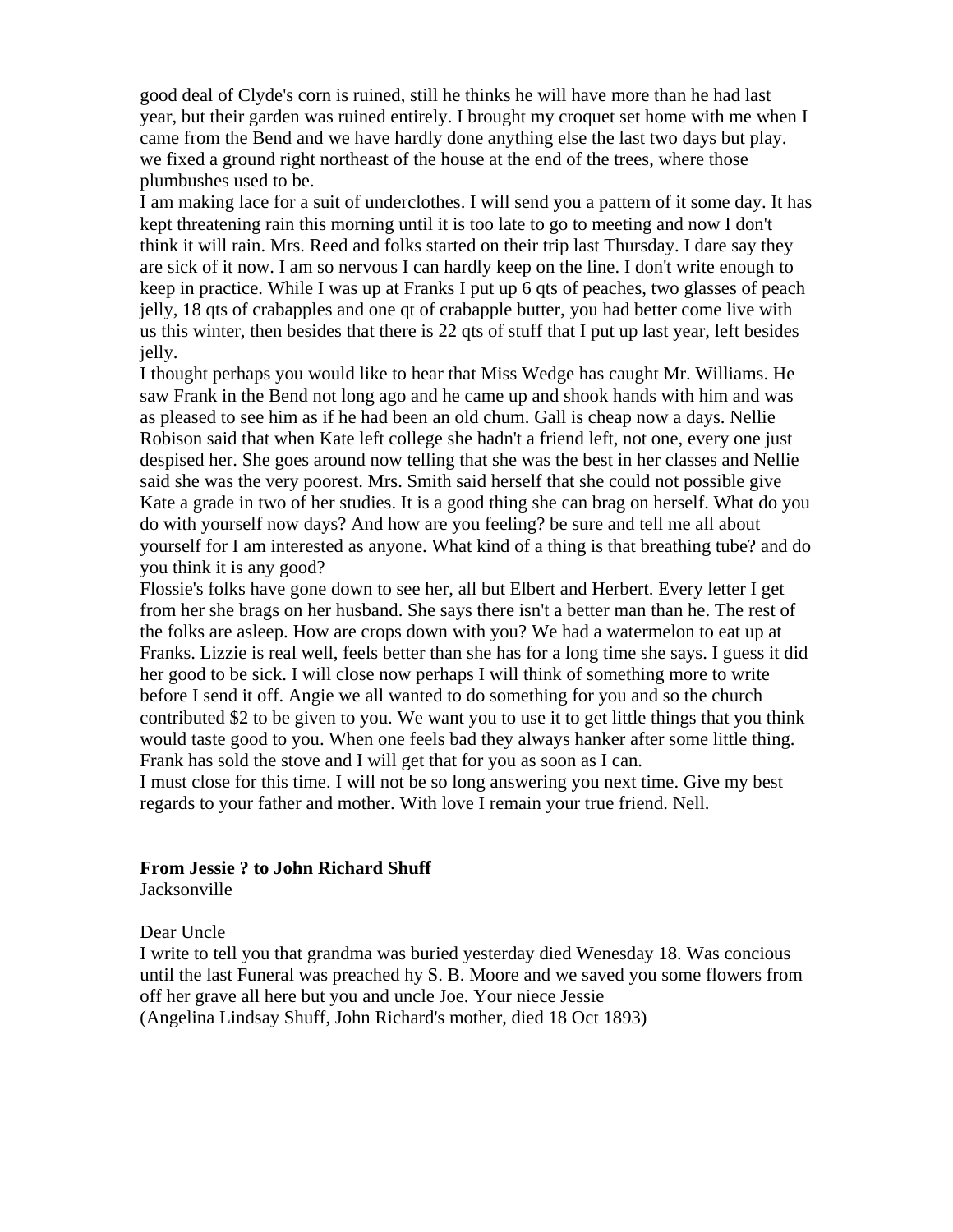# **From Laura Euzetta Shuff to John Artt Shuff**

Dec 18 (1893)

## Dear Brother and sister.

I will try and write you a letter. we are all well at present the boys have gone to School. Milda and I did not go it was to cold to face the wind Allie is making him a Speech for the litteary he is on the Debate. how are you all getting along now and why dont you write. how is the baby getting along. would like very much to see it two weeks till crismas they are fixing to make a chrismas tree Doun here we went Doun to see Mrs Dallie Hunter Sunday fore last She has got an auful neat house. Papa has gone to Elreno to Day

We have killed to hogs and the big hogs have killed 3. Just run after them bite them till they Died. Well I cant think of any thing else to say So I guess I will close write soon from Aunt Zetta write quick.

## **From A.A. Werner to David Edwin Shuff**

Wichita, Kan., 1/4, 1894. Mr Edwin Shuff, Gt. Bend, Kan.

Dear friend;

As I have just been informed that your sister is dangerously ill, I take this opportunity of expressing my deepest sympathy and wishes for her speedy recovery. Hoping I may have the pleasure of hearing only the most favorable news, I remain, as ever, Your friend, A.A. Werner W.C. College

## **From Mollie Angelina Shuff to David Edwin Shuff**

Great Bend, Kans. Sept.21

## Dear Brother,

Will pen you a few lines in haste. All well  $&$  Nell  $&$  I have moved up to the College. I have been going two weeks. started in on Tuesday after I came altho I was nearly sick. am all right now. Frank met us at Ellinwood last Sunday or the vicinity rather & it rained hard again. then we had quite a shower last night. I just received a Short letter from Father. will send it to you. I don't know what to do. I like the school real well. Prof. Stryker teaches the Arith. We made Prof. let us have our rooms for \$1.50 per month instead of \$2. They are real cozy. Mrs Ewing is our Ma. The green students that come here have to take the jokes. One fellow asked where the laundry was  $\&$  some of the boys sent him down to the stand pipe over two miles away. then of course they had their fun. But I will have to close as its almost class time. Write soon & tell me what day you are coming up. Angie.

## **From Mollie Angelina Shuff to David Edwin Shuff**

Great Bend Kans. Nov 21. 1894

Dear Brother, Will now open you a few lines. We found out this morning that the Gorrilla's will not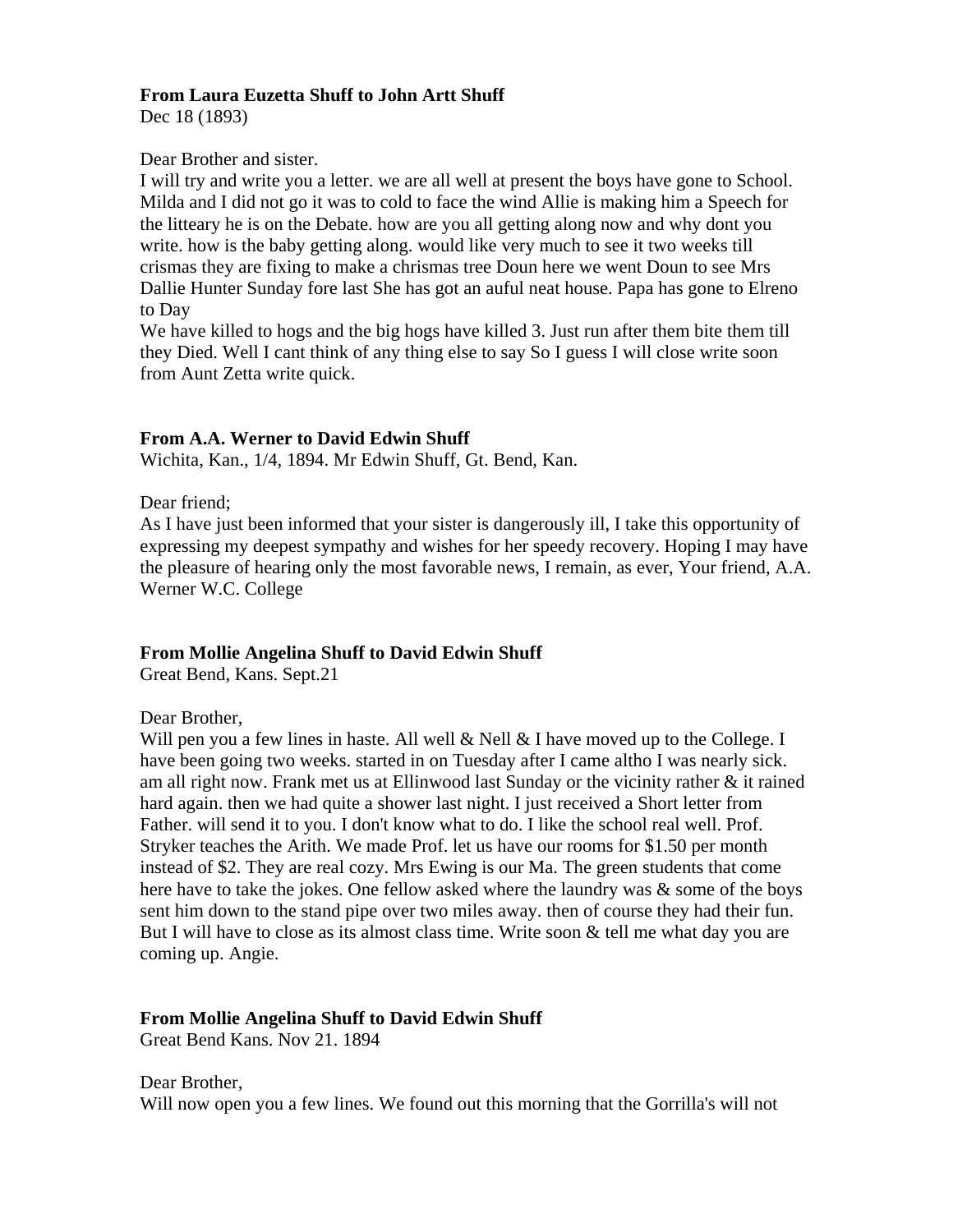have their entertainment for probably two or three weeks. I will let you know when it does come off. You can come then just as well can't you?

Well my trip to Raymond did not do me much good in the long run. I have been sick ever since. We got back, kept going all the time till last Saturday. I could not speak above a whisper that day and had a very high fever. I have not been to school since. Am better now, but have such a cough yet.

I never heard from home till yesterday. Father went to Yukon to send me some money Saturday, but Jeff had rec'd a telegram that Billy Artt was dying and He and Ann had started for Leon the day before and as the money is in Jeff's name he can not send me any until he comes back.

Aunt M did not come with Belle but is coming with Jeff this week.

Wallace and Elsie came up last evening. Mrs Reed sent us a nice roll of butter and chicken all ready to cook.

When we started from down there they gave us a chicken some pop corn, butter and some cabbage. We did not get home until after eight O'clock.

Bro. Ardery's son came in the beginning of the term. I have not met yet.

Well I must close. hoping to hear from you soon. Angie.

# **From Mollie Angelina Shuff to David Edwin Shuff**

Great Bend Kans. Dec 5, 1894

Dear Brother,

I will pen you a few lines tonight as I have just finished my lessons. Nell is playing on the organ. Well I did not start to school yesterday, but am going tomorrow. I grew rather poor during my sickness, but from the appetite I have now it won't take long to regain it. Well the Gorrilla's are going to give their entertainment one week from Saturday night. (the 15) Everybody seems to think it will be good. If it is not stormy want you to be sure and come. Bring your harp with you. Nell has learned that chord.

We have learned several new songs. And are looking forward to the time with great expectation.

Since I have been absent they have had another examination in grammar and Nell got 100%. And when she came home she asked me the questions and I answered all correctly. So had I been going I would have got 100% too.

I have not heard from Laura yet. suppose she will make me wait till Christmas any way, before I can find out who is going to get married.

Well Ed had you heard that Anna as well as Aunt Laura is a Widow as Billy (Jeff's brother) died about two weeks ago. Jeff and Ann both went back got there just a short time before his death. They were expecting Aunt Mollie when they returned. I do not know whether she came or not.

Well I must close. Hoping to hear from you and see you soon. I remain as ever your loving Sister Angie.

# **From Aunt Mollie Oneal to David Edwin Shuff**

Leon Iowa March 22 95 Mr D E Shuff

Dear Nephew,

your letter received, I will try this morning to answer. would have answered soon but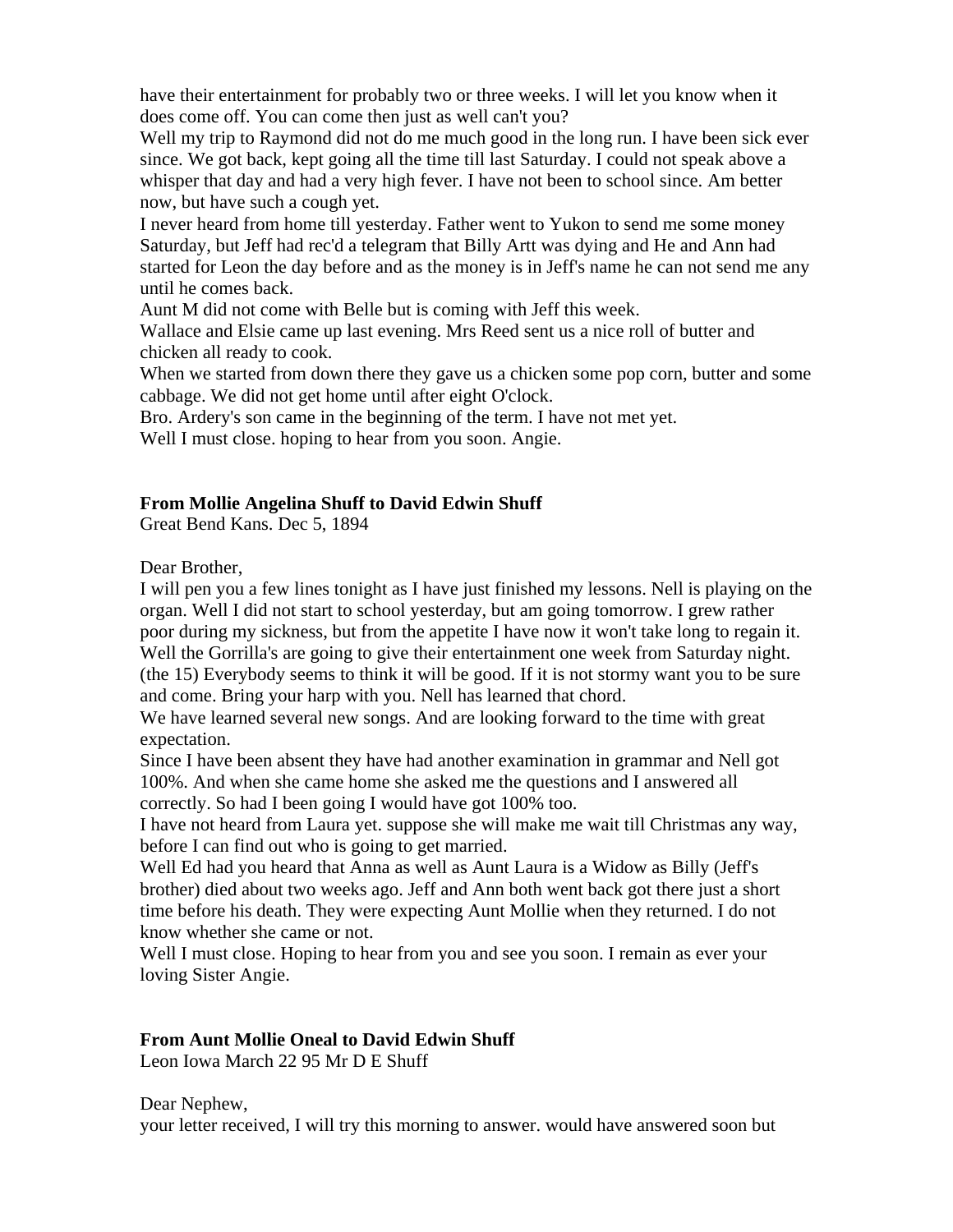have been out in the country most of this month. havent written many letters. I lost Trace of you after you wrote me before, when you left Mo. you didnt tell me where to direct some said you was in Kan & some said in Okla, so I didnt know for sure. knew you couldnt well be in both places. I havent heard from your folks for sometime, wrote them a good while ago but havent recived an answer. speaking of going down there I dont know yet when I will go. I have no set time. Ann Artt is still here. she dont say anything about going back. dont think she will hardly go this Summer. I wouldnt wait on her though if I was going. yes I heard of Angie being sick was sorry indeed after her working so hard to prepare herself for her own support but that is the way Life goes. full of trials  $\&$ disappointments. you spoke of having the Gripe. I to had a very severe spell in Jan. I can feel the effects some yet. although most of the time I feel very well. I feel it in walking more than any other time. I am all alone now stay at night alone, havent had any steady one with me all winter Lannie Read staid with me at night, but she went to Cal. the first of this month, so that spoiled that. I came very near going with her but concluded it to long a trip without having company all the time. I wouldnt have staid with her after getting out there, & would have wanted to come Home a differant route. I would like awfully well to go sometime & still have hopes that someone may go from here. I can go with there are several that want to go. We are having nice weather now, but are still dry. the outlook is not very favorable just now for a good crop. grass burnt so last season it will take lots of rain to bring it up  $\&$  it ought to come soon. we have had several little snows that wet the top of the ground some. I dont know when we have had a good rain it has been over a year. well it is almost dinner. I will have to bring this to a close. I am cooking cabbage come in & have a slice give my regards to the folks accept a share yourself & be sure to write soon again to your Aunt Mollie

# **From Laura Euzetta Shuff to Angie Shuff & Mollie Oneal**

Dec the 18 (1895)

Dear Sister and a Aunt. as Dallie has Just written I thought I would put in a few lines. I have Just returned from my new school. I like it awful well. I brought a dialogue book home with me. I have a part in three dialogues for the Exibition. we had spelling bee and an Arithmatic match Monday night at this place is going to be another one next week. there is spelling schools Literary's all around us. a person could go every night of the week if he wanted to. I have gone several times. I went home Saturday. been home Just twice in one month. I came back again Sunday evening. Sarah Lear[?] came with me. they gave her a suprise party the next night on her birthday. I suppose you remember her dont you Aunt Mollie. well I cant think of anything more to write so good bye. write soon. Dallie said we are going to have some mush and milk for Supper and for you to come over. **Zetta Shuff**

## **IN MEMORIUM - LAURA EUZETTA (ZETTA) SHUFF 2 Nov. 1882 - 4 Jan. 1896 (age 13)**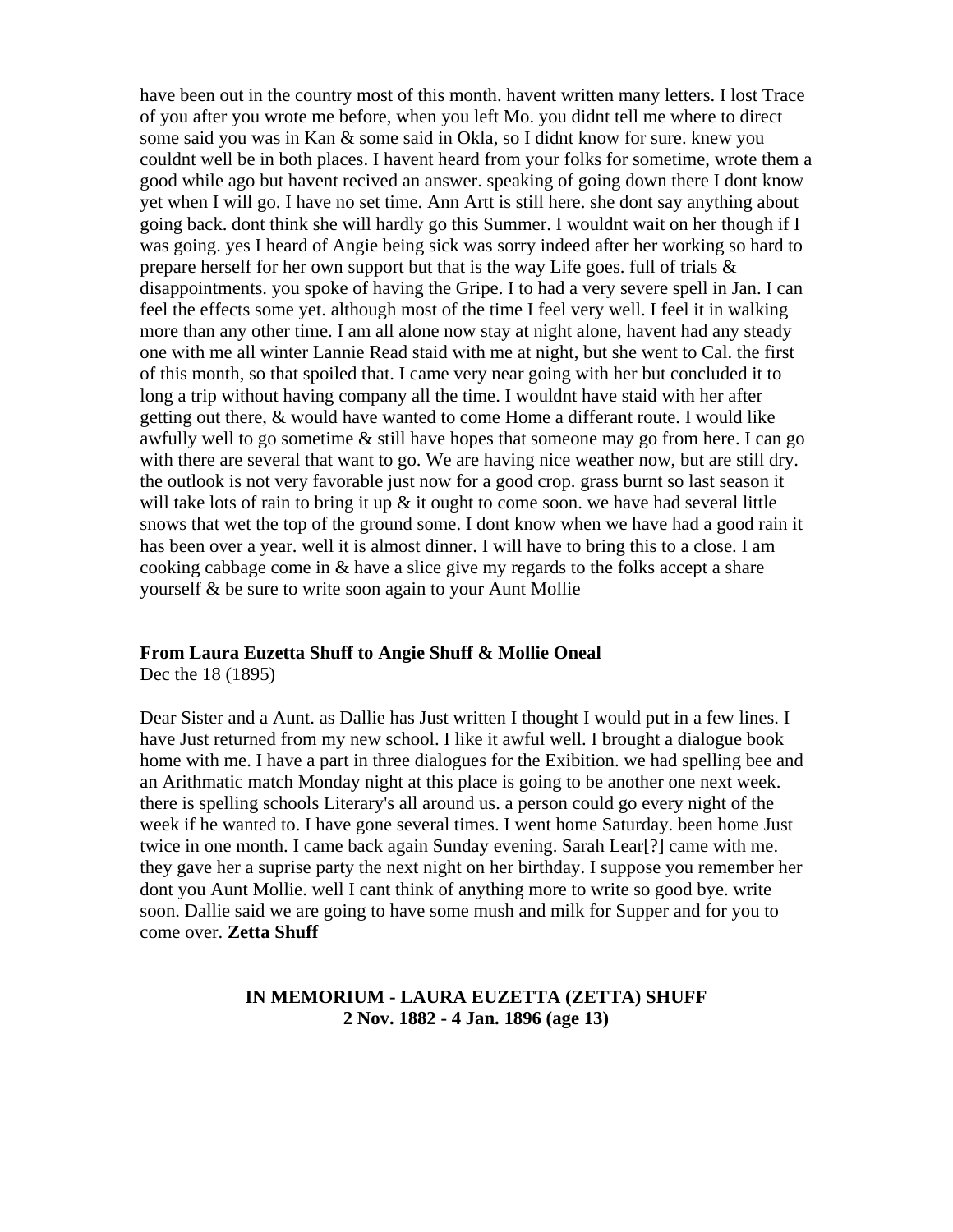## **From friends to the Shuff family**

Denver Col. Jan 12 1896

Dear Bro and Sister Shuff & family,

A letter from Oklahoma a few days ago conveyed to us the sad news of our dear little favorite's death, and we write to offer to you our deepest sympathy in your affliction. It is a difficult thing to offer words of comfort to those whose hearts are aching with the sense of loss of one whose dear presence was light and life to the home.

The most that we can do is to assure you that your grief has touched us deeply for we had learned to love your dear Zetta for her own sweet sake as well as for the fact that she was a dear good friend of the children of our household. We unite in tendering you our heart felt sympathy, and pray the Father to give you the peace and comfort which can alone heal our suffering hearts in this world of losses and sorrow, and to so order our lives here that we may some glad day be restored to the loved and lost ones whom we soon must follow. With Sincere Regards,

Tho. A. Catlett, W.B. Roberts, Kate C. Roberts, Mary E. Russell, Arnie R. Roberts, Hollis Roberts

## **From Mollie Angelina Shuff to John Artt Shuff**

Leon Iowa Jan 16 1896

#### Dear Brothers and Sister

I expect you think I am a long time answering your letter. Did not feel like writing while Zetta was sick. Dear little Sister she has gone to the better land while in her youth and purity. Ah! she will be sadly missed. I little thought when I went to Elreno the 12 of Nov that it be the last time that I would ever see her. She wrote me a letter the 18 of Dec and seemed to be enjoying herself so well. said she liked her school awful well but there would only be two more weeks they were going to have an exhibition at the close and She was going to take part in three dialogues. But when the time rolled around Our dear one was bidding adieu to all that belongs to this earth. But we know if we live a faithful Christian life we will meet our treasure in Heaven. Where sorrow is not known. We are having some stormy weather now. Snowed a little this evening. Have had no snow to amount to any thing this winter. not very much cold weather. We went out to the old farm last Friday came back Saturday. It looked more familiar to me than I had anticipated. Mr Frost owns it now. Anna Artt is going to keep the poor farm another year. they have 18 occupants. Aunt got a letter from Jeff's today. they want to sell. Ann was visiting in town this week. think she has offered her place for less than she paid. Well Minnie hasn't come yet. said she thought she would start next Monday. Of course we'll have something to employ us then by amusing the baby.

I finished setting my necktie quilt together last week. Have 144 pieced blocks in it with no two the same color, going to quilt it some time next month. Am knitting a tidy for my self and working a rug for Aunt Ann sorry those mittens were to small. Missed my guess that time. think her dresses are very pretty. Wouldn't I like to see with them on. You must not count to much on my coming for it depends you know. Edd I hope you won't wait till you get to the post office to write.

Tell Lulu I am very much obliged for that song.

I must close. Hoping to hear from you soon. Your loving Sister **Angie** What number shoes does Jewel wear.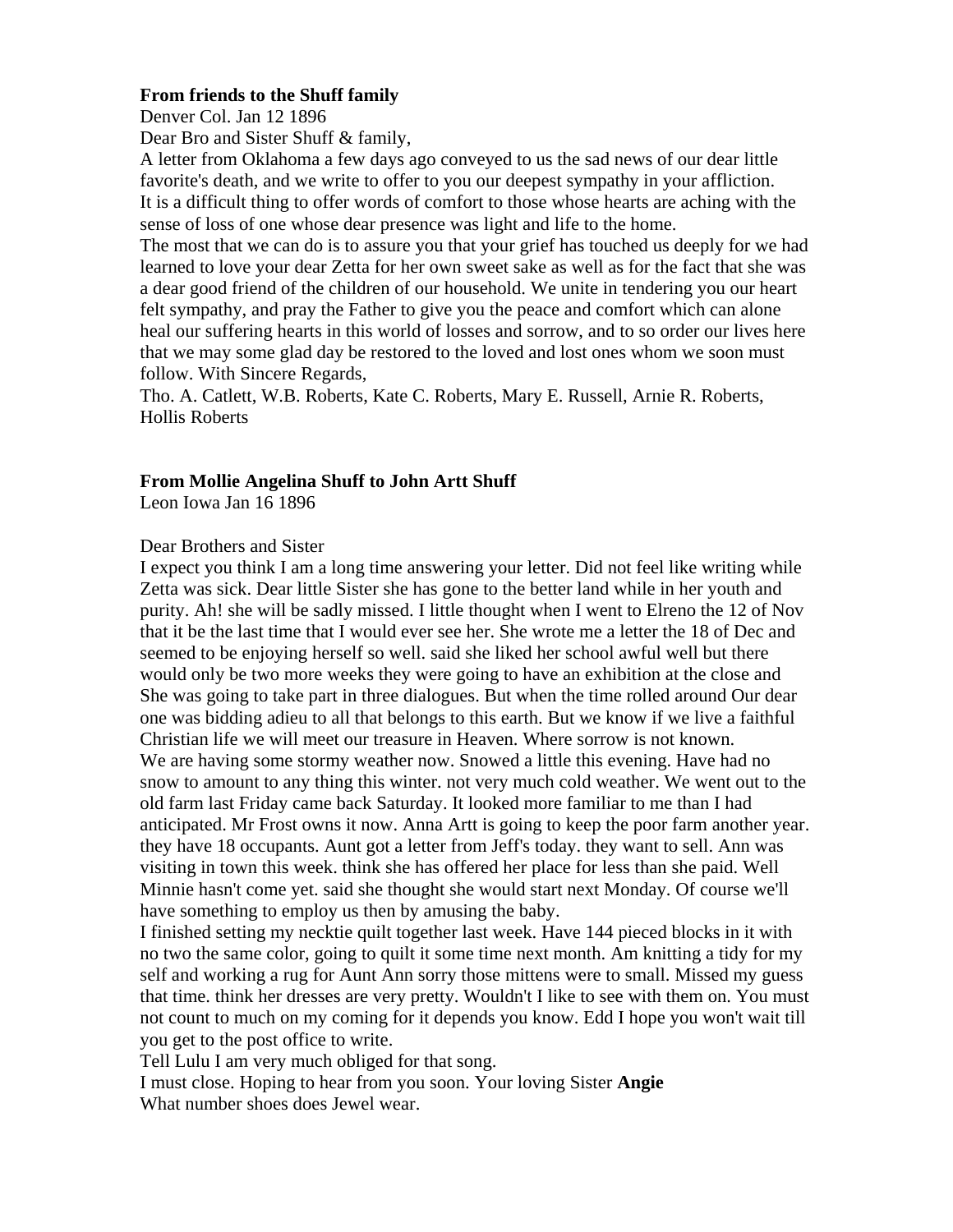## **IN MEMORIUM - MOLLIE ANGELINA (ANGIE) SHUFF 9 Jul 1872 - 17 Apr. 1896 (age 24)**

#### **From J.R. & E.A. Shuff to Kansas Children**

At Home April 18, 1896

#### Dear Children,

I now write you to convey to you the sad news for which I presume you have been expecting and dreading to hear. Our dear - dear daughter - your sweet sister Angie is on earth no more. She has gone over the cold waters of the Jordan. She passed gently away yesterday P.M. at 10 min before 2. She never rallied from her trip. Had she not come just when she did she never could have reached home. In her flighty spells she was talking of getting off to Oklahoma. On Thursday morning she had such a sinking spell we thought she would never revive. But she did and called us all up one by one reached her arms around our necks and bid us all goodby, saying "Weep not for me" "Meet me in heaven" "I will wait for you there" "I have tried to live a Christian and hope to die a Christian" "I will meet my darling sister Zettie. We will wait for you there" To Milda she said "Weep only as one sister for another"

Then requested me to read some for her and have prayer. She called for the reading of last two chapters of Revelation. I omitted a portion of the 21 and also read selections from  $2$  Cor.  $4 \& 5. - 1$  Thes  $4$  and a few verses from  $1$  Jn  $3$ rd chapter. It was truly a glorious occasion. She spoke with so much assurance and perfect calmness and resignation. Was worth a whole lifetime. I regret you were not all present as we know you do.

Mrs. Foster and Sister Tannehill were present. Am so glad they were present as disinterested witnesses of all that occurred. Our sources and evidences of consolation and comfort are simply full and complete. Not a single cloud or shadow gathers over her memory so far as her future is concerned. Hence we have all possible grounds for rejoicing rather than for weeping. Her gentle manners, her pleasant smiles and most lovely and winning ways together with her looks and words of fond and fillial affection must ever linger with us. No words of mourning or complaint ever fell from her lips not even under all her long protracted and sore affliction. Always ready to suffer and deny herself many comforts lest she should be too burdensome to her friends or associates. Lovely girl truly. O! How we shall ever miss this!

After the words of prayer and we all had arisen she said "God bless you all". Just before she died she had great pain and called "Mother Mother" and turning again from her right side on her back said "Now put me to sleep"

Everybody was lavish of kindness. If tomorrow Sunday 19 is a pretty day (as it now promises, rained last night) there will be a large concourse. Will tell you later. Brethren Clored & Head will talk. Bro King, near Charlies, will make her coffin. He and Jimmie went last night for lumber and trimmings to Yukon. She was afflicted (we now know) with spinal affliction or La Grippe etc.

Must close for this time. All rest well at present. Write soon. Aunt Mollie got home all right. With mingled feelings of sorrow and joy we remain most affectionately your father and mother J.R. & E.A.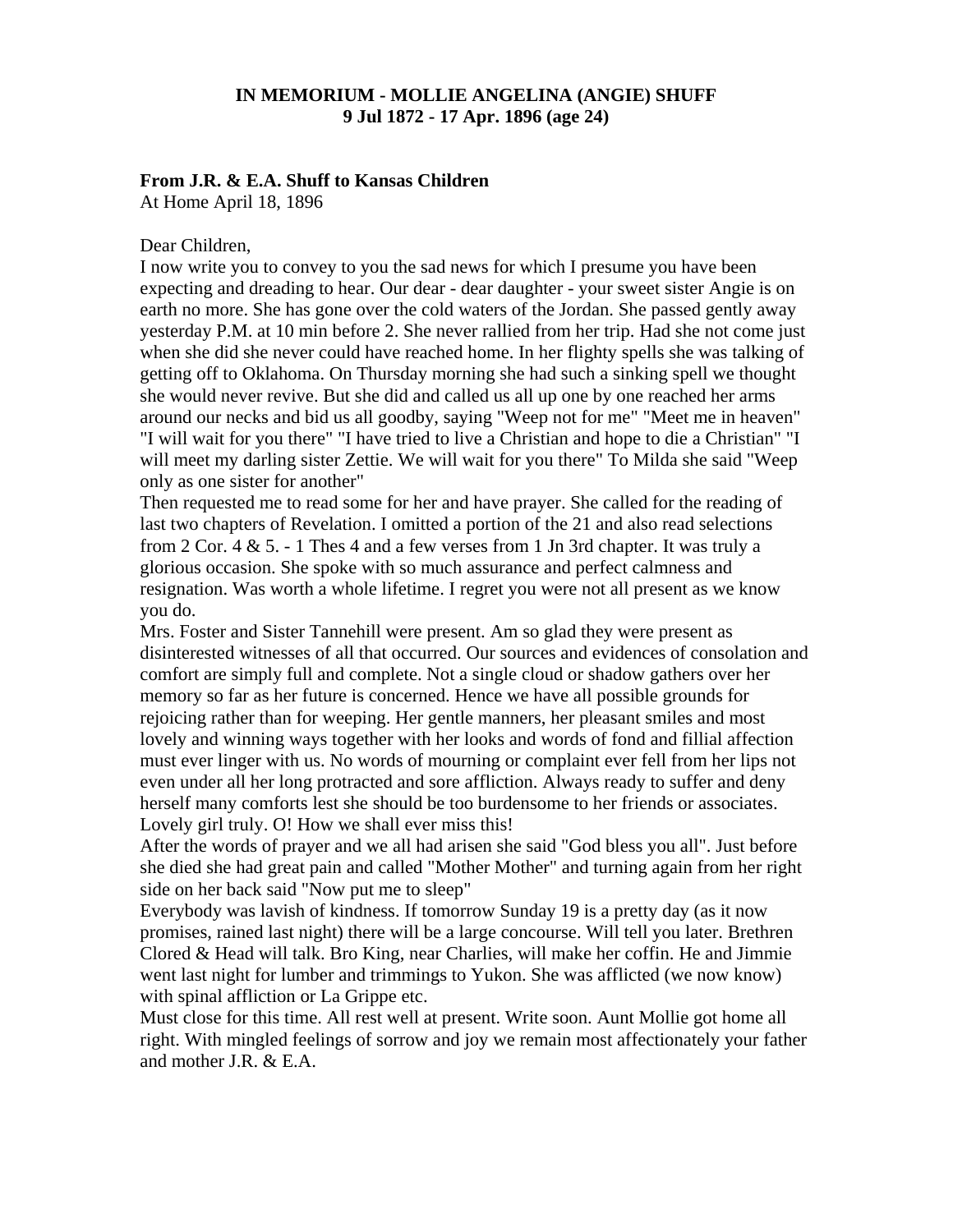### **From Mary E. Russell to J.R. Shuff Family**

1430 So Tremont - Denver, Col. May 15 1896

Dear Bro & Sister Shuff and Family.

Only a few short months ago we were deeply grieved at the news of dear little Zettie's death. And now, through a recent letter from Oklahoma, comes the sad intelligence that your family circle has again suffered the loss of a loved one. I cannot write at length but I wish you to believe me when I say that in this your double bereavement you have our heartfelt sympathy. I am authorized by the family to say that they heartily concur in whatever sentiments I may express, and we wish you to believe that although we are so far from our Oklahoma friends, we have not forgotten them, nor ceased to feel their sorrows and losses as deeply as when in their midst.

May the comfort and peace of a loving Father and his richest blessings both here and hereafter be the lot of all of you, is the wish of your Sister in Christ, Mary E. Russell

#### **From Minnie Trask Coleman to Elizabeth A. Shuff**

Nebraska City, Neb. Feb 27, 97 Mrs Lizzie Shuff Mathewson OT

My dear Mrs Shuff:-

I received the box and thank you kindly for the same. I extend to you my sympathy in the loss of your last sister. I was so sorry to learn that you did not reach Leon until after her death. I was sorry too, that I could not be there to attend the funeral. I would have liked to have seen you and Mr O'Neal on a little matter of business. It is much more satisfactory to have a personal ? . I have filed a small claim against the estate of your sister Mollie B. O'Neal which I concienciously feel to be just and right and I am sure you will feel so, too when I explain it to you. I was with her at the time of Bryant's death did all in my power to help them. Washed, ironed, cooked and helped in every way I could after his death. (which occured August 15th) Mollie did not like to be left alone and asked me to give up my school, which I had engaged for the year and stay with her! Telling me she would pay me as much SOME DAY for it as I would make out of the school. I did so, as she was then in very poor health and I could not refuse.

During the winter she decided to go to Ill. and as her health was poor she did not like to go alone and took me with her as a companion. After our return to Leon I waited upon her when she was sick, washed and ironed for her and did every thing I could until she decided to make a visit to Neb. and told me I must look out for myself while she was away. All this time she had given me neither money or clothing and I was almost with out either. It was to late for a school so I came to Neb. City, obtained a position in an office and began to build up again among strangers. Mollie kept telling me that SOME DAY she would pay me for my years work, when she felt that I needed it more. Last spring she sent for me to come and stay with her as she was again in very poor health. I went and staid six weeks I would have staid longer but for my marriage. She told me then that when I went to housekeeping she would pay me for my trouble. I feel sure that she expected to make it all right with me but wheather she was offended because I left her last summer or wheather she simply neglect the matter, I do not know. My claim for the entire time is only \$422.00 and I KNOW my loss of that one years work and my traveling expenses last summer and my time while there are worth that much at least.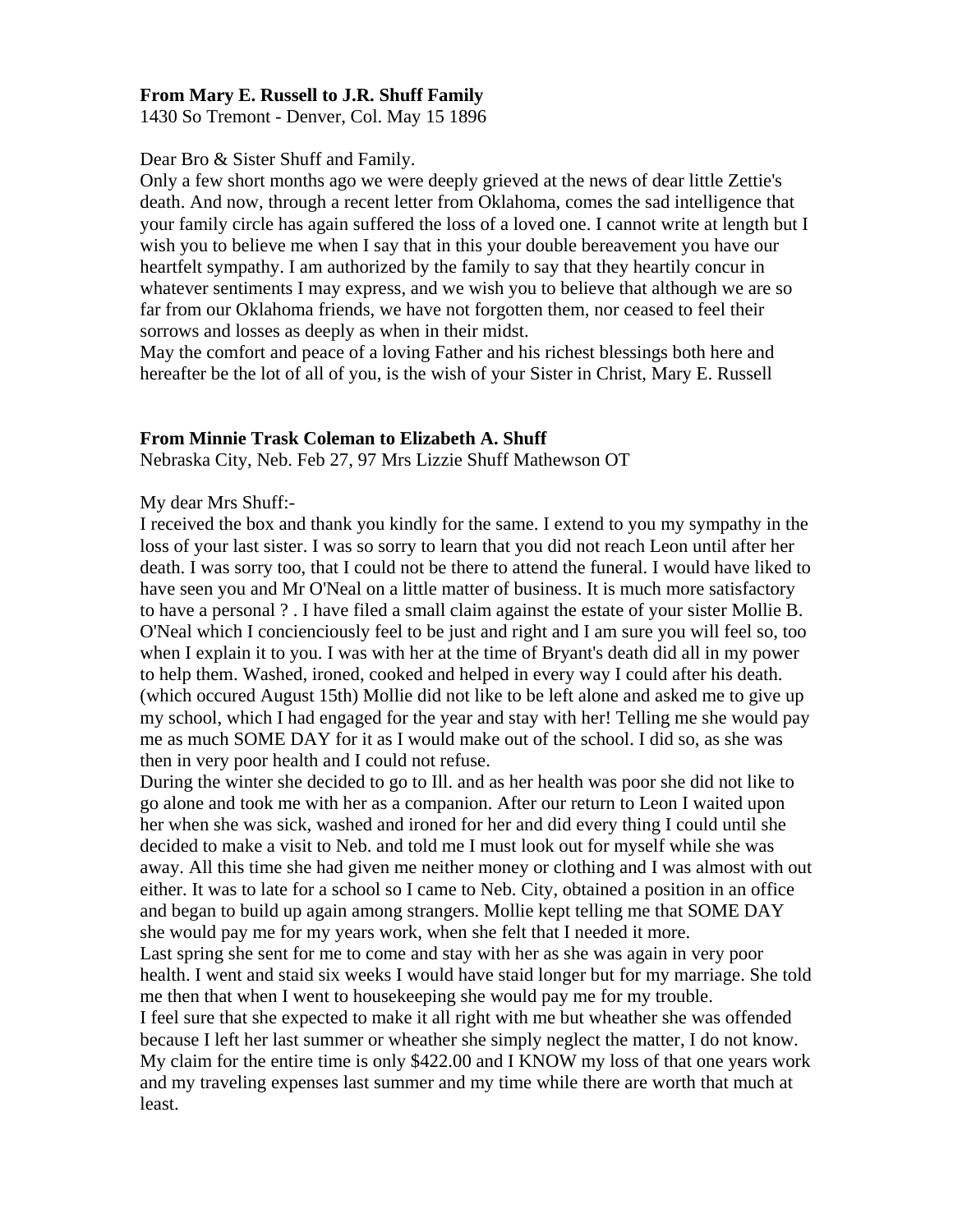Believe me, Mrs Shuff, I do not wish to have any hard feeling and if I did not feel that the claim is altogether right I would never present it. Most Sincerely yours Minnie Trask Coleman

#### **From Armilda A. Shuff to David Edwin Shuff**

Mathewson, Oklahoma May 10th 1897 Mr D.E. Shuff.

Dear brother. We received your letter on the 7th. It is raining again this morning. We have been having lots of rain the last three weeks: some of the neighbors say there was as much water fell, a week ago last Saturday, as usually falls in a year; then the next Tuesday, there was about as much more fell, and last Saturday night we had another big rain. This has been decidedly the wettest season we have had since we have been here. Wheat is looking grand. If every thing is favorable from now on, there is wheat around here that will make twenty-five bu. per acre. Allie says what Papa has on this place is as good as the best.

There was a great deal of corn washed up by these flooding rains, ours included. Some few are just filling up the vacancies, but most of them are planting their whole fields entirely over. The boys finished planting thirty acres of cotton on Monday, then on Saturday came that big rain and covered it so deep that it will probably never get through; not much of it at least. Allie thinks he will put the ground on which it was planted, in broom-corn. he and Harvey have both been breaking sod the past week, Harvey on the north side of our place, and Allie over on his School land. He says his wheat over there is looking fine. They are undesided as to what to do to get it harvested, binder, but do not like the idea of going in debt for one: they have so much to cut though, that there will be some debt any way it can be managed, so they hardly know what to do. You were inquiring about storms. There has been no storms in this part of the country, other than the floods caused by the late rains. Every bridge on the draws and creeks were washed away. There is a man by the name of Sweet, living on John's Creek, who had his granary, pig pen, and pigs all washed away. he thinks his loss amounts to about one hundred dollars. Within the night he heard a man passing his house and calling for help; he was in a house which was being washed away by the water. We have never heard who he was, nor what became of him. A man by the name of Long, whose claim lays right south of the North Canadian R., had to move out on account of being overflowed. The report from Guthrie is, one hundred drowned and about \$200,000 worth of property destroyed. Those relatives of Charlie's at, and near Winfield are only distant relatives. There is one family by the name of Scott another by the name of Or and acquaintances Oldham and Alexander. These are relatives of their nearest neighbors. Do you think you will put out another crop in Rice? or have you an idea to locate at Winfield or Burden? Harvey and I are both anxious to go to some good school this winter. One of our neighbor boys, Jesse Taylor, proposed that he & Harvey go to Emporia this Fall. It looks to me like they could do it, as they both have some wheat, that promises fair to bring them considerable pocket change. I don't know what they will deside to do. Harvey talked about going up there to attend school next winter, at Raymond, but I believe it would be better to go to Emporia if he can. I don't know what will become of me. I don't think I will go here any more, and if I cannot go to some good school, I am going to see if I cannot get some school to teach, and go the next year - if nothing prevents. My teacher last winter told me if she were in my place she would do that and the teacher the winter before, said he was sure I could get a certificate. I would much rather go to school,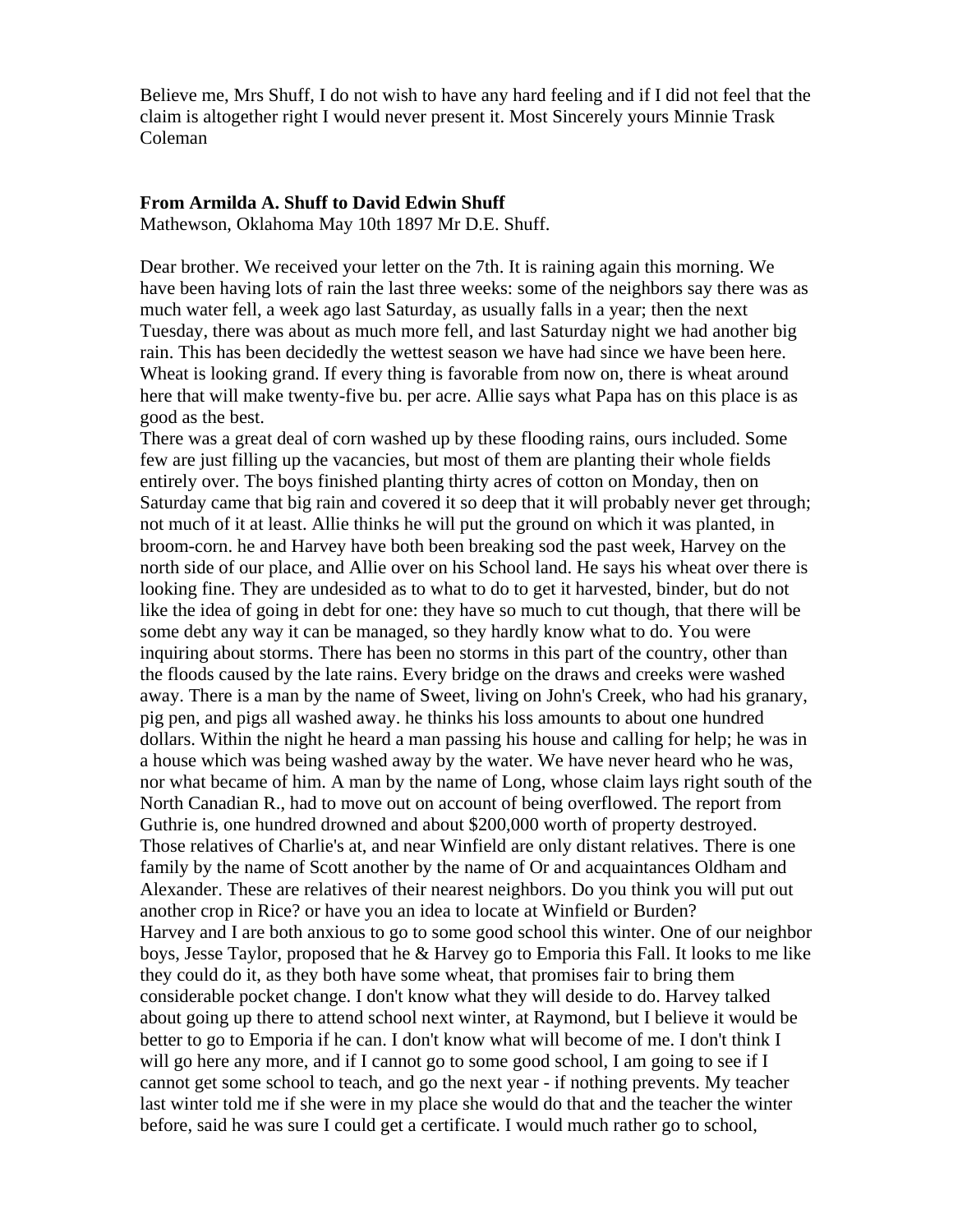however. But I must close, as it is getting dinner time. Hoping to hear from you sooner than before, I remain as ever Your sister Milda

## **From Armilda A. Shuff to David Edwin Shuff**

Union City, Okla Feb. 4th, 1900. Mr. D.E. Shuff,

Dear Brother: This is a lonesome day, as Sundays nearly always are for me when I am away from home, and have no opportunity to go to church; but I have been trying to beguile some of the hours, by writing letters. My school will be out in two weeks, and I will be free again. I have been home only three days since the latter part of Oct. That was Christmas. The folks were just completing the little house. It makes quite a snug little house, and is strong and solid, what there is of it. But we have not given up the idea of a new house, though we may use that for an ell.

Harvey is in Edmond, going to school he started in, the first of January. Miss Long and I have partly made arrangements to go, the last three months. It would be a good chance, for we could go together, and it wouldn't cost us much, and we could get almost any course we might want.

We have had a most remarkable winter here, so far. It has been so warm that, if it should turn cold now, I am afraid we would have no fruit this season.

I have gotten along nicely in my school this winter - so much more nicely than I did last winter. I went up to ElReno yesterday, to attend a teachers' meeting. Yes, of course I saw "my little school teacher." why not?

Allie is still at home. He is farming the school land yet, and is working hard to get square with the world again. And I think he will do so, unless she makes another brake.

How did you come out with your calves? I have decided to invest in a few, this spring. If I conclude to go to school this spring, I will start the first of April. That will leave me just six weeks at home, and I think it would look mean and selfish for me to go up there and leave Mamma at home all the time, but I am going to do all I can to get her to go, within those six weeks. But more about this later. I must close for this time. Write soon to Your sister, Milda

## **From David Edwin Shuff to J.R. Shuff Family**

Sylvia Kan Oct 9th 1900

#### Loved ones at home.

Your letter was rec'vd the other day after a long delay had come to the conclusion you were very buisey in wheat sowing and in the din had forgot it had been more than two mo since I had written you. hence the card. I am to start building my house next week will have to go in debt to do it but the best I can do. The final termination of a successful and harmonious courtship will take place on thanks giving. have always expected to go home on that occasion, but unless I can make a certain turn in business i.e. sell 150 steers for a man for which I am to rec. 50 ct per head, but have lost faith in doing so. You will all rec invitation cards on the thanks giving Wedding, and I will be disappointed if some of you at least do not come up. A little debt should not worry you now since you have 1/2 sec of land all your own and paid for, and I am satisfied Father you could get enough for preaching to pay your way. The brethren up here read your articles in the P.C. with interest I see the piece that was sent up to the P.C. from Mathewson. Bro P did not help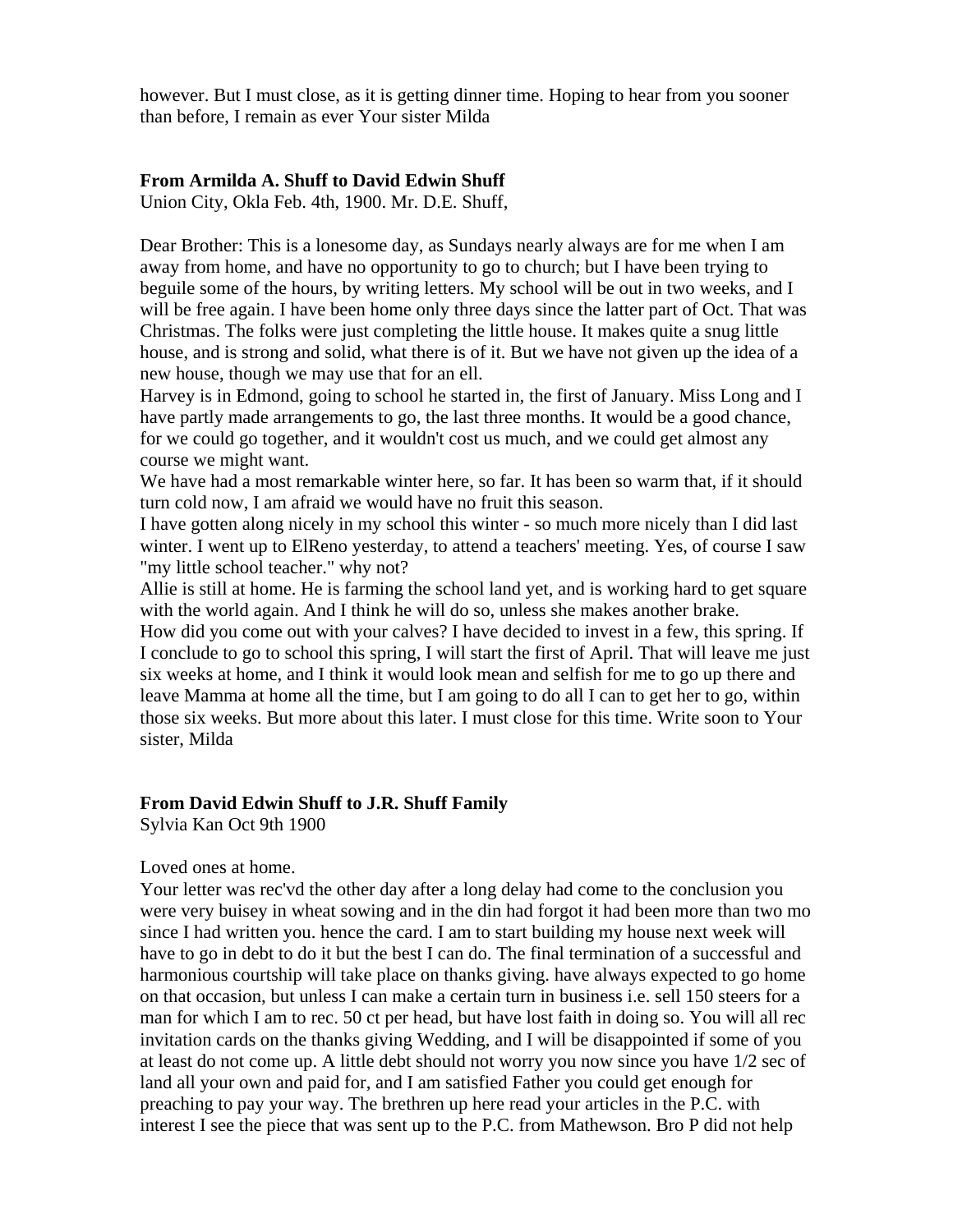them out any on their side did he? Is Bro. Tomelson going to hold their meetings? As I am going to town will have to close. hope you will write soon more next time in remembrance D.E. Shuff

#### **From Benjamin Franklin Shuff to J.R. Shuff Family**

Sylvia Kans Oct 10th 1900

Dear Parents and Loved ones at home as we told you that we had some news to tell you, and as Ed is writing I will add a few lines this leaves us all well, and hope it will find you all the same the weather is getting quite cool had a frost last night. Bro. Crenshaw is holding a meeting at Plevna. but now to the point that is ? ?. I suppose you will not be surprised I tell you that I am to be married on November 1st at four Ocl an to Miss Mollie Helmers. can you not come up then and stay until Ed takes a wild notion to Jump the broom stick which will not be very long. I got through sowing yesterday. But I must close for this time. would be glad if as many of you would come up as can. tell Allie and Harvey to hurry up with that money. write soon with Love to all B.F. Shuff

#### **From Armilda A. Shuff to David Edwin Shuff**

Okarche, Okla. Oct 20, '00 Mr. D.E. Shuff

Dear Brother: I have just a few minutes to spare, this morning and will write a few lines to you. Your letter contained no surprise for me, as I had been expecting to hear that news for quite a while. I should like to be there on the occasion mentioned, but could not get off for more than 3 or 4 days, then and think it would be better to postpone my visit till after my school is out and I will be independent.

I went home two weeks ago, and saw the card you and Bennie wrote then saw Harvey at the Teachers' meeting last Sat and he told me all. Of course it was the occasion of Solemn thoughts, and yet I "rejoice with them that do rejoice." and my desire and prayer is that it may ever be an occasion of rejoicing to each of you. Be but as kind and true a husband as you have always been a brother, and I am sure no woman could desire any more. I am getting along real well in my school have been home only once. Papa came after me that time; and Allie brought me back but someone spent the evening with us Sat. just the same. H.B. talked of coming down last Xmas and didn't; and the last letter I got he said he didn't know whether he could this winter. If he don't that will settle it so far as he is concerned. Time's up! write soon Milda Box 54

#### **From Albert Werner to David Edwin Shuff**

Manhattan, Kans., Nov. 25, 1900

My dear friend Edd,

Your very welcome letter reached me some time ago. Thru the rush of work here I neglected answering sooner. Have often thought of you in the meantime.

Let me again wish you and your prospective companion all the joys that an all-wise and indulgent Creator gives to such as assume the responsibilities of the married state. I have always known you as a young man who never shirked a responsibility: therefore I am assured that your new relation will be a marked success.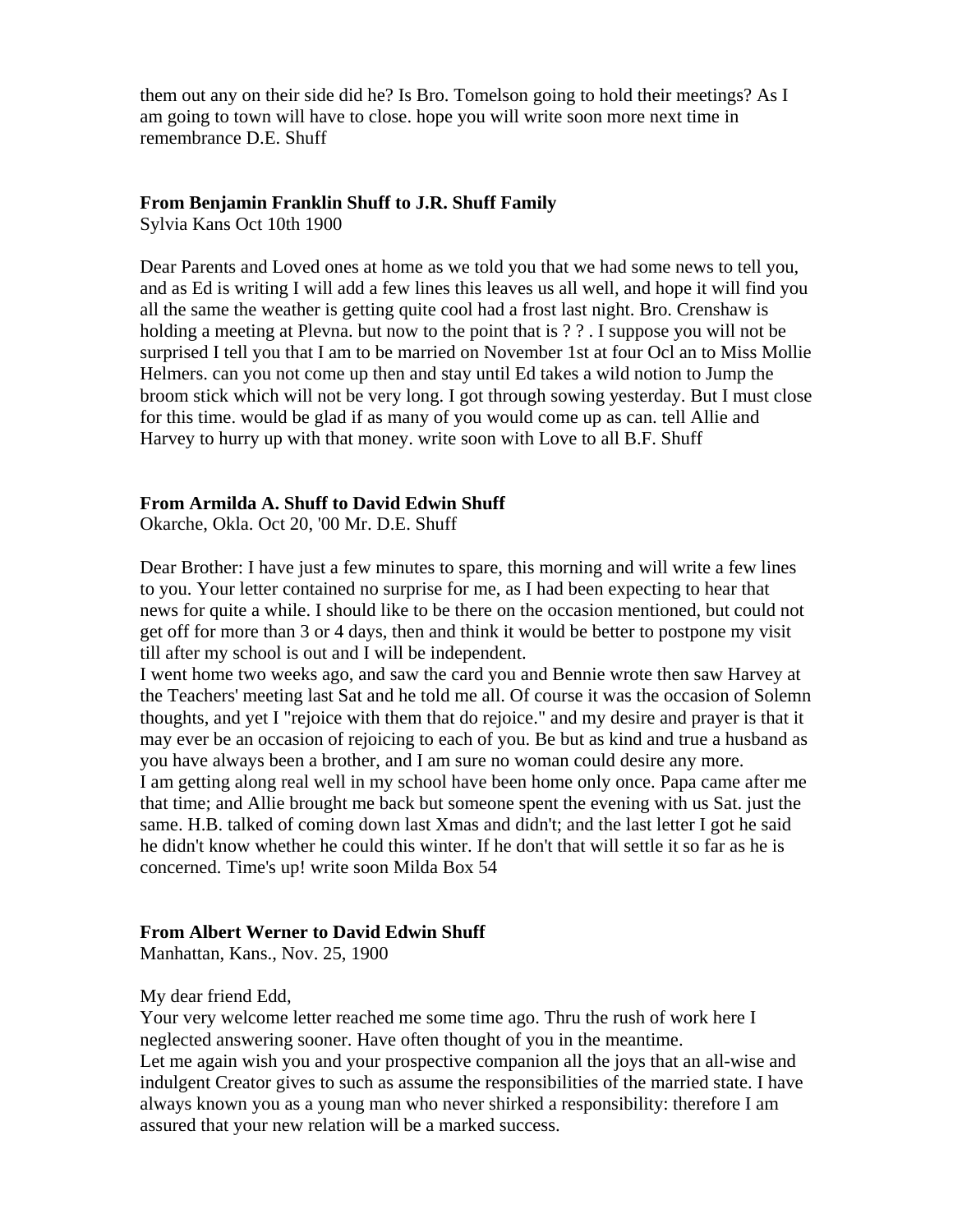Your characteristic self control, a self control which includes the dominion of the mind over every physical propensity is one of the strongest recommendations of your marital fitness. Add to this your Christian character, which by the way is marked enough to command more than a passing notice, and the combination is one which I am sure will weather the roughest gale which you will be called upon to face.

As I write, I cannot help thinking of the discussions we had while husking corn. Those which bore on the subject which must now absorb your attention, I am sure were to our improvement.

Am glad to learn you are building your own home. I never see a covered wagon but that I am reminded of the unfortunate condition of those who have no permanent abode. Like an old friend. I must caution you against moving into your newly constructed to the health thereby. While I am now unable to explain why this should be so, there are some ominous facts which prove it.

I received your invitation the other day for which accept my sincere thanks. After carefully considering all things, I have decided not to come. Now I am confident that you will not regard this as a lack of appreciation of your kind invitation. If I come home on Christmas, I may be glad to accept an invitation to see you. Would be highly pleased to have you visit us at our home in Alden.

Your poem, I will not presume to criticize. Hardly think it would be a compliment to say it is better than I could do.

Wishing you much happiness, I remain your friend, Albert Werner C/o K.S.A.C.

#### **From Armilda Shuff to James & Elda Shuff**

Edmond, Okla. Oct. 10. '01

Dear Jimmie and Elda,

Sad indeed the news that came to us yesterday of the death of little Volna. It was a sudden shock to me for I had hoped since getting your last letter, that he was going to be spared to you.

I know what a sore trial it is to you to have to give him up and May God, who has promised to temper the winds for the shorn lamb, comfort your hearts, and cause you to know that earth has no sorrows that heaven cannot heal.

You cannot now understand why that little life should not have been entrusted to your care, but an all wise Providence has made it otherwise and we know that He doeth all things well.

But I will not try to speak words of comfort for I know that words can never heal the wounded heart. But I want you to know you have my deepest sympathy in your sorrow. You must take care of yourselves. Let us hear from you soon. As ever Your loving sister, Milda

## **From J.R. & E.A. Shuff to Ed & Frances Shuff**

Mathewson Ok Ty Nov 11, 1901

Dear Edwin & Frances:

I am all alone here today. Mamma went up to Dallies (Charley's) aims to be back this P.M. Daisy is at school and Allie started this morning before daylight with a load of wheat to Cashion expecting to return with a load of fence posts. They cost us .08 apiece.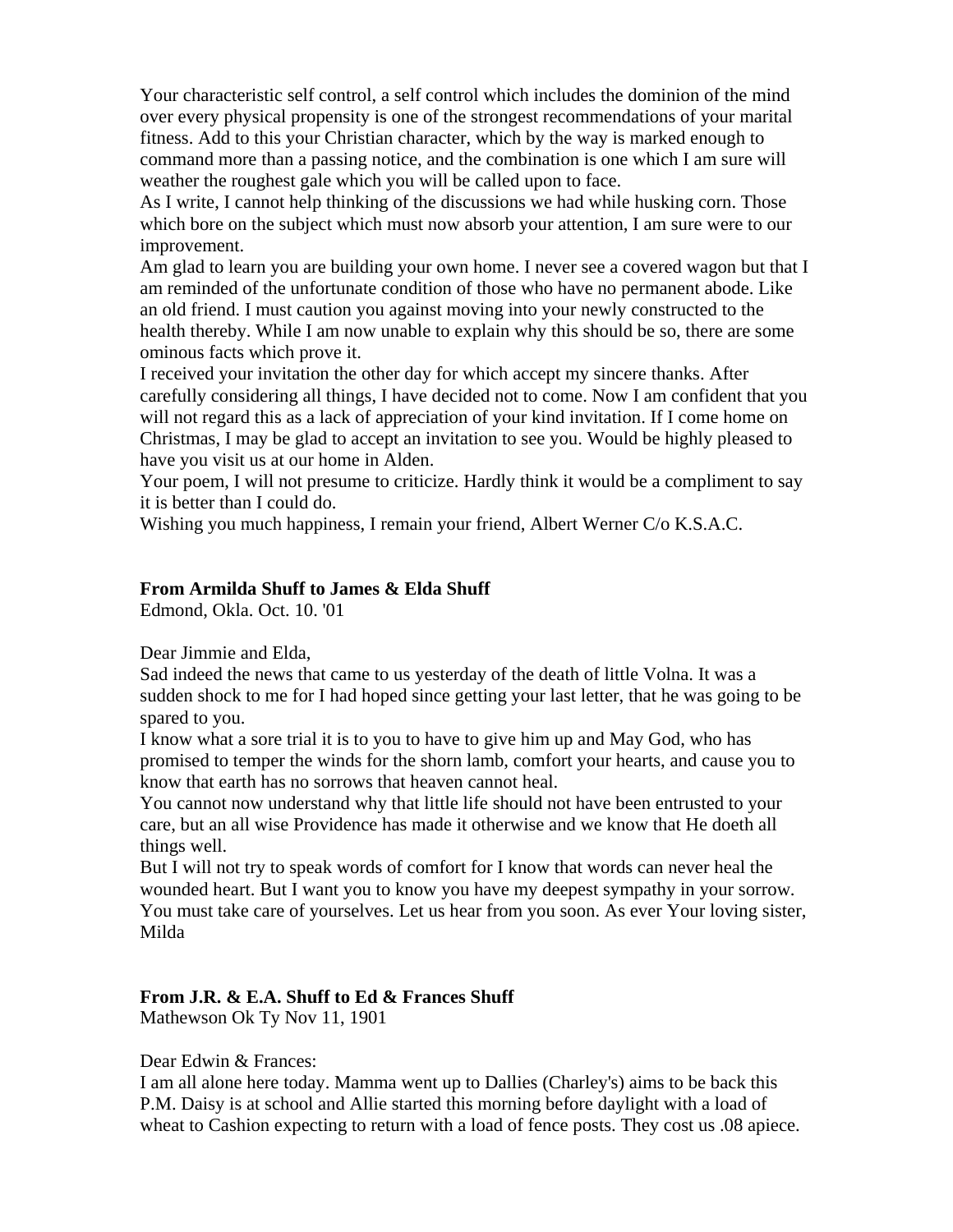They are well seasoned Oak. Green ones at Edmond now worth .07 I went up North across the Cimeron a few days ago. Red Elm on Campbell Creek worth .06 Black Walnut & Post Oak (green) .08 Saw some dry oak posts for .05 beyond the river but they were cullings too small. So I stayed over night with Bro J.T. Hartley, got his name for the P.C. Came by way of the town and bought about 300. Got around to Dallies for dinner etc. Charley was to go with Allie and bring a load as far as his place. Our wheat is all up and looking very nice. Finished drilling late in October. Oats is also green. It is volunteer oats.

Had a letter from Harvey & Milda lately They were well and prospering. Think the school better than ever.

We are aiming to fence on the West and North sides of the orchard Thence North to N.E. corner of this place. Thence 1 mile West - Thence 1/2 mile South and then East to the S.W. corner of our pasture fence which I suppose you know includes the grass on Mamma's place. Have the lines staked now. Probably will put on but two wires. It will save us lots of feed. Plenty of good straw, oats and grass and wheat. Clouding up now considerably. Been real windy today. Now about 5 P.M. Looks quite rainy in the West. Well the great debate has come and gone. The Mormon Mr Parsons did I think as well as anyone could for Mormonism. He gained more public favor with his style than did Bro Collins yet the latter beat him badly in the argument. They discussed the respective merits of the two churches and also the Book of Mormon in a third proposition. Thundering West & North and raining too. Also North east.

I expect Mom is on the read and will get caught in it. She is driving Nettie. She is the best buggy nag we ever had. Travels well and never scares. Perhaps Allie will not get farther than Charley's tonight!

I just sent by him my reply to Bro Bush which I hope you will see later. Bro Collins held a meeting here before the debate with slim attendance and no additions of course. (Raining now) Think he about killed himself here with his treatment of me and the rest of us. (Big drops of rain peppering on the roof while the sun is shining in the West.) Bro Glover did not get here until after the Mormon meeting Did not preach for us any. Went up North beyond Cimeron with Bro Hundrake to fill an appointment there for Bro Collins. May return sometime possibly. We gave him \$5.00, or rather \$4.00 and a package of ? ore.

Why did you ask if Bro Glover had been here to hold us a meeting? Dont know how you learned anything about his coming! (Rain ceased) We have 9 hogs fattening. Had then but Charley wants one.

Have our new well in the pasture finished up nicely. Pulley and two well buckets. Curbed up all right. Allie bought a tank (wooden) Cost \$11.00 As to our contemplated visit up there since we have had to expend so much for fencing, cave well and house etc we are getting very dubious as to our being able to go. Still we have not quite given it up yet. Now, 6 oclock and mom has not got here in sight! Nor Daisy either: Must now stop and go and do up my chores. More anon.

Nov 13 - 11 A.M. Mamma got to Uncle Davis Stephens (West Fry place) and after staying there awhile returned to Charleys and stayed all night. Did not get home until about 11 A.M. yesterday. Daisy went to her Uncle Jim's. So I had a lonely night of it. We had a splendid rain. Allie & Charley got to C's about noon. Allie started again to C's with another load of wheat aims to get home tonight. Got 57 for wheat Monday. They bought 80 posts a piece. Could have brought 100 apiece Chas went home soon after dinner. Allie probably got there by dark. I suppose you have heard that Chas has bought the 80 of land adjoining him on the East. They are building a nice new S.H. there. Stands on the corner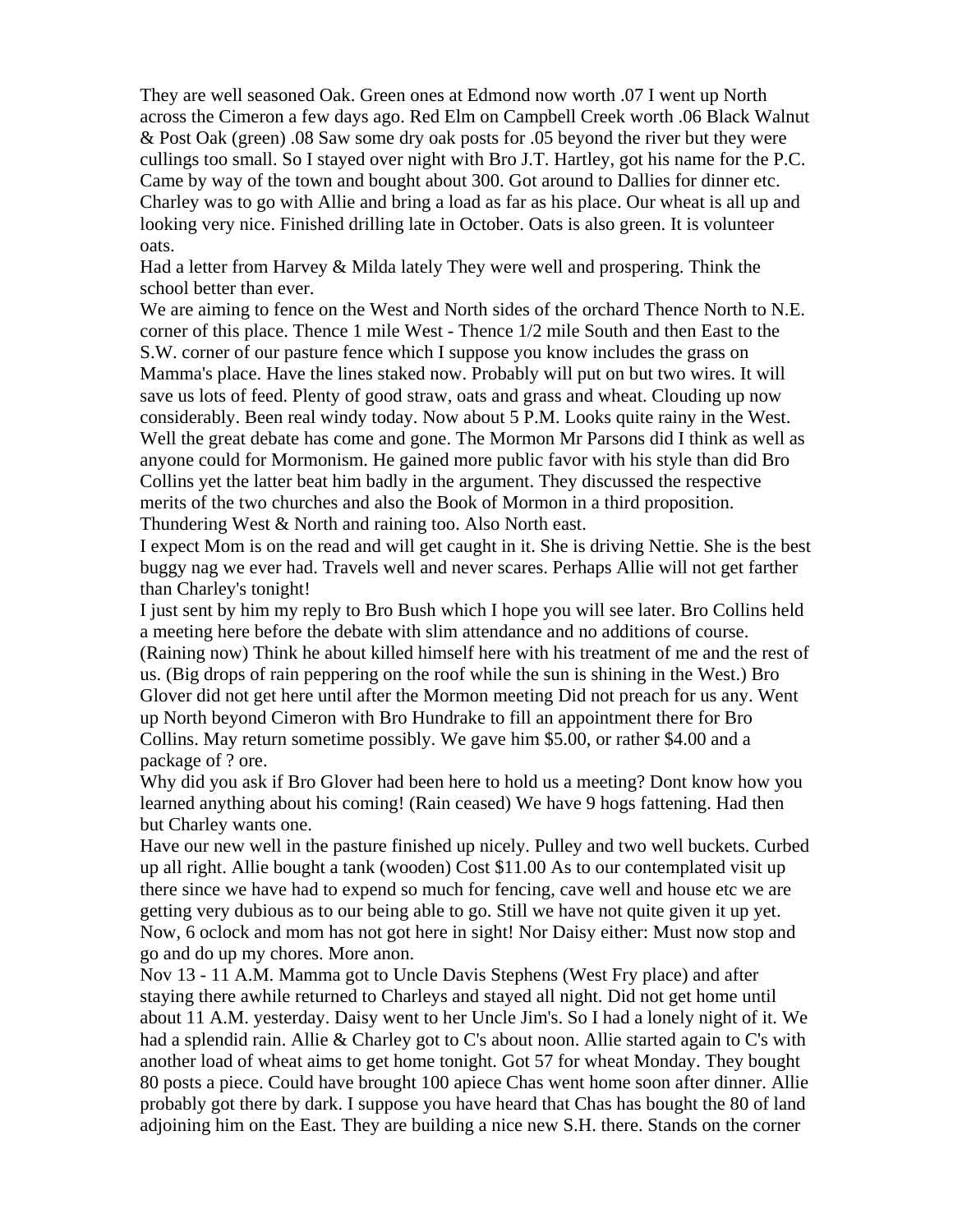of C. Hess's land fronting the East. Charley pays \$1200 for his land. He has it in wheat. Looks well. He has about 60 acres rented on the Old man Reanson farm. We were sorry to hear of you and Bennie having so much misfortune. Where is Bennie now living? Where did he get land for wheat? Is Bro Blazer still there? Do you look for Jimmie  $\&$ Elda down there. If so when? Love to your two (one) selves and to Bennie & Mollie, John & Ollie and all the friends and brethren. We close here hoping to hear from you soon (if not sooner) Affectionately your Father & Mother. P.S. on back of sheet no 3. P.S. Allie did not get home last night. Stayed at C's. Charley went with him again. Got here both about 10 A.M. today with 206 posts! Dinner over and Charley will mail this letter for us. Rained nice rain here last night. Today is bright and nice. I cut 200 dogwood stays yesterday P.M. Daisy did not go to school either yesterday or today. J.R.S.

#### **From A.A. Werner to David Edwin Shuff**

Santa Barbara, Calif. 5/8, '02. Mr. Edd Shuff.

#### My dear friend,

Your very welcome letter was forwarded to me a few days ago. Was glad indeed to hear from my friend of youthful times again and assure you it has given me much real pleasure to know that our old friendship is still a thing of vital activity.

Must congratulate you and Mrs. Shuff upon your new responsibility, which being a girl, will, I believe develop into a woman whose life and character will be such as to cause her to be highly respected as well as admired and whose influence will always tend to inspire to noble activity all who come within her influence.

Am glad to know you find married life with its cares and responsibilities a very agreeable burden. This simply proves that your companion's disposition is not contradictory, but harmonious with your own.

Had fully intended to accept your kind invitations to come to see you, but something seemed in the way whenever I was about to start. Hope to see you before very long. May stay some time in this state if I can obtain a foothold. The climate and vegetation are attractive, but the people do not suit me as a rule. A great many drink and nearly all smoke. The effect of these practices on a people you well know. Am working at present in a shell novelty works. Have a view all day over the ocean and see many steamers and sailors upon the briny bosom thereof. Let me assure you Edd that the ocean is a very great work in the eyes of a Kansan. Its broad expanse of blue surface and the ceaseless roar of the breakers upon the shore are impressive.

Have come across a sacred vocal solo which is simply grand. It is entitled "Calvary" and composed by Rodney. It is impossible to understand it unless the accompaniment is played. Have you an organ or piano and does Mrs. Shuff play music of about the difficulty of the popular sheet music? If so, I think she could handle the accompaniment while you sang the solo. If you will let me know of your willingness to undertake the learning of this wonderful composition, I will make an effort to get a copy to you. Have you not occasionally noticed how much one sometimes misses by not making the effort necessary to understand something beyond one's present knowledge and experience? Have found gems more precious than any of the material sort in music and literature by a little pains taking study.

Success to the firm of Shuff & Draper!

Am very glad to know you were pleased with the shells. Were any broken?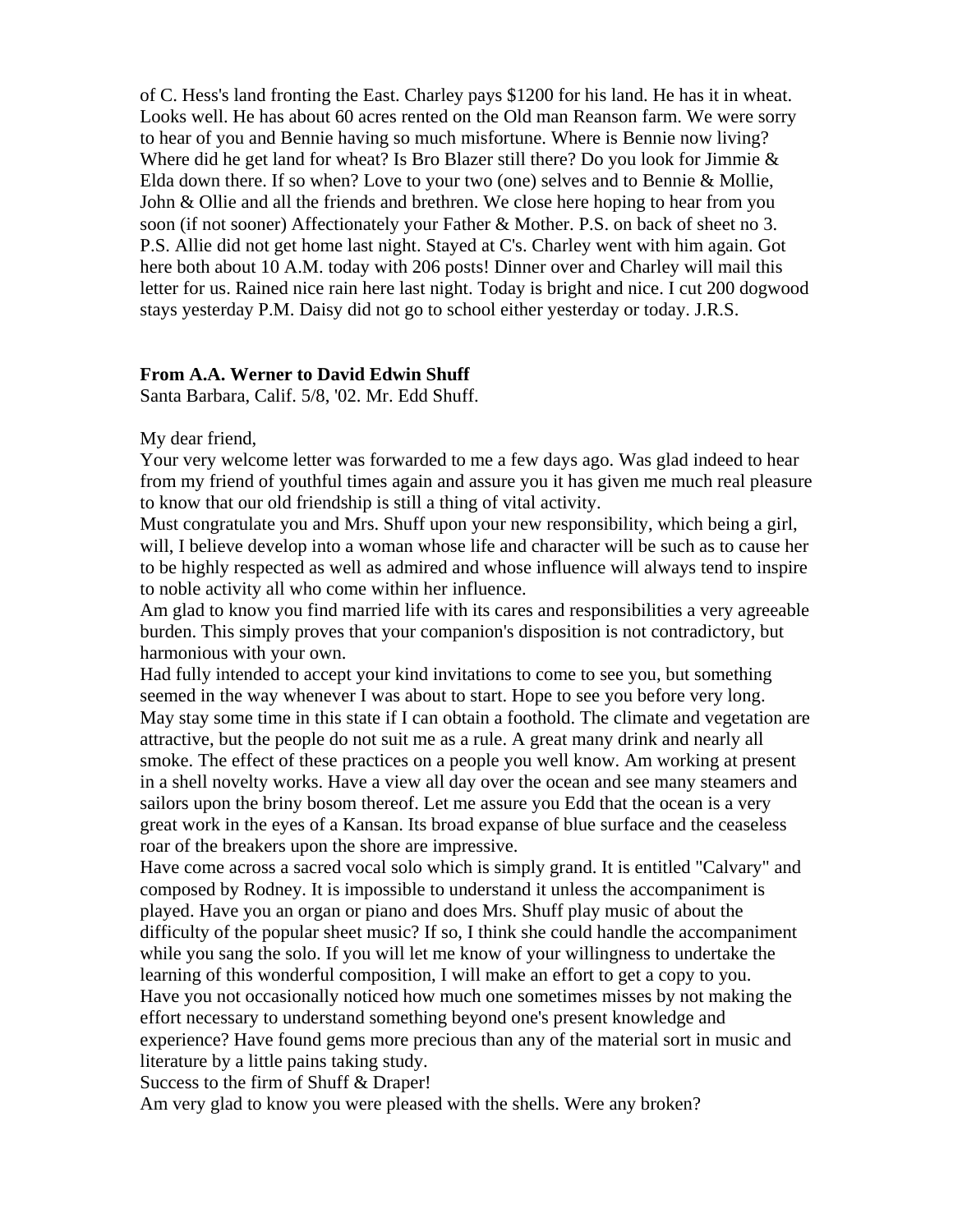Should be much pleased to hear from you. My best regards to all the folk. Yours as ever, A.A. Werner

# **From Harvey O. Shuff to David Edwin Shuff**

Edmond, Okla. Dec. 6, 1902. Mr. D.E. Shuff

Dear Brother,

I was out home three days Thanksgiving and after found your letter here when I returned. Papa brought me in. I found all well at home, and everything doing very well except late wheat. Allie was not done sowing yet at Thanksgiving. Some of the thrashing had not yet been done. The folks aught to make some money out of hogs this year: they have 25 shorts and 12 fattening hogs.

Well I am batching now with George Snyder. Board was raised to three dollars a week and I thought I could afford to pay that. This way my expenses will be about ten dollars a month: while boarding would cost me about fifteen dollars a month, however I think I will room only till spring.

Some of my studies are working me awful hard. I don't know how I will come out. I have just one more study than I aught to carry, still if I should tell you how much I weigh you might not think I am working very hard: at any rate I weigh 190 lbs, but since I am batching now I expect to lose some of that.

Yes I was a little surprised to hear of George's wheat doing so well on that soilless ground, however you remember I admitted that strange things happen in Kansas. Bless Geneva's sweet little heart, I would like to see her.

You ask about Miss Ella and Miss Adah. I heard from Miss Adah for a while, but our correspondence came to rather an abrupt termination, and shortly after Miss Ella and I agreed to quit. I was going with a girl here at the time, and we quit. How's that for experience? I don't aim to cause you to think that I am down in the mouth: for I am not. I have become used to such experiences.

I suppose you know that New Years day is the eventful day with Milda. Just to think that I have yet to take another round in Piggies trough. I am getting to know just about how that peculiar step is taken, if there is any thing about it that I don't understand, I have a pardner that aught to as he has had any amount of experience.

I just finished writing my oration last night. I have about 1400 words. It is yet to be corrected, when Prof Gibbs gets through with it, there may be nothing left of it. If a person can write so he (Prof) won't pick it to pieces, he is a good writer. We have an entertainment next Tuesday night. "Miss Parkers Pickininies," then our exhibition on the night of the 18th. Then comes a two weeks vacation.

But I must close and write a little to the folks at home. Give my love to Frances and Geneva. As ever.

## **From A.A. Werner to David Edwin Shuff**

College Park, Calif., 12/27, 1903

Dear friend Edd,

Your welcome letter reached me several months ago. Am very sorry to have so neglected my correspondence the past summer.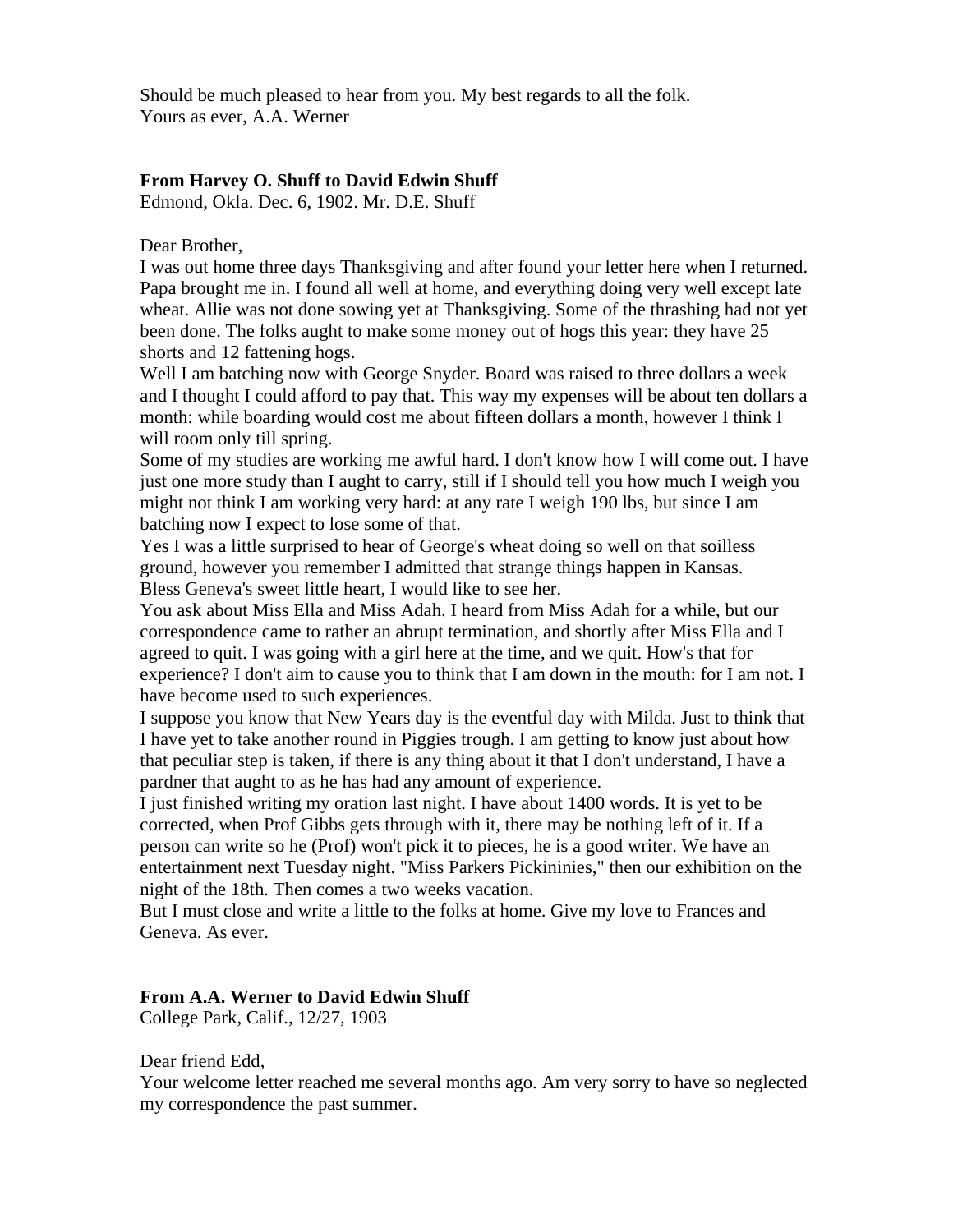Worked with my Uncle's folks until late in the fall. Enjoyed the summer very much as you may well know when I inform you that in that family I have two of the most charming young lady cousins that ever mortal man gazed upon. Wish you could have met them for I am sure you would agree that as usual our judgment in such matters would nearly coincide. Of course you will not misunderstand me. I am well aware that there is one and one only who is everything to you, but you know we are not averse to having our friends approve our tastes and judgment.

Have been attending school here for the past two months but expect to go to work as the indoor life does not agree with me.

While here in school we had some work in classic literature, and some of the poetic works struck me as being exceedingly fine. Remember well your inclination to poetry so will note a few selections which I am sure will interest you:

Milton - Sonnets; Dryden - The Character of a good parson; Gray - The Elegy; Goldsmith - The Deserted Village; Burns - Cotter's Saturday night - Tom O'Shanter; Keats - Eve of St. Agnes; Tennyson - The Passing of Arthur; Lowell - Vision of Sis Launfal.

It is well to have copies of above with notes. They are all of extraordinary merit and am sure you will be delighted with a study of them, for they must be studied to be understood.

You have surely learned "Calvary" by this time. Let me know for I have in mind another which will take you back to days when you were less favorably situated in regard to the conditions which produce contentment and happiness.

Have just heard the noted evangelist B. Fay Mills preach a sermon on "The Religion of Jesus". I confess I do not remember when I heard its equal. He speaks here during this week and am sure you would appreciate this remarkable preacher.

Mailed you a couple of days ago two dozen views mounted in paper albums. If they do not promptly reach you, let me know. They were made by your uncle so you may not expect too much. Should any defects develop in the pictures, let me know which ones and they will be replaced. Spots frequently appear some time after the print is finished and are caused by minerals in the water used in toning  $\&$  washing. Will enclose one index to each album which you will doubtless find it convenient to stick on the inside of the back of each album. You can readily distinguish which index belongs to its respective album. Shall be pleased to make an effort to secure any views in which you may be interested. Any suggestion as to changes which would improve any of the pictures will be gladly received.

Write soon. My best respects to your folks.

Your friend, A.A.Werner Co/University Ave & Myrtle St.

## **From J.R. & E.A. Shuff to Ed & Frances Shuff**

Mathewson Ok. Ty. Jan 8th 1904. Edwin & Frances:

Dear Children: I am now seated on a chair, in our East room, facing toward you, trying to write you a few lines. It is now 11 A.M. I got badly crippled on the evening of Dec 19th Was in the stable trying to milk. Had milked Gem and went in the next stall to milk Old Lady. Had given them some feed in the trough. Another cow (White Tail) got in there with her and in trying to get her out - standing near Lady's heels she backed suddenly against me and knocked me down nearly backwards and then stepped on my knee bruising it up badly. I hollered as loud as I could for help. But being shut up in the barn and Harvey & Mamma in the house it was sometime before I got them to hear me. The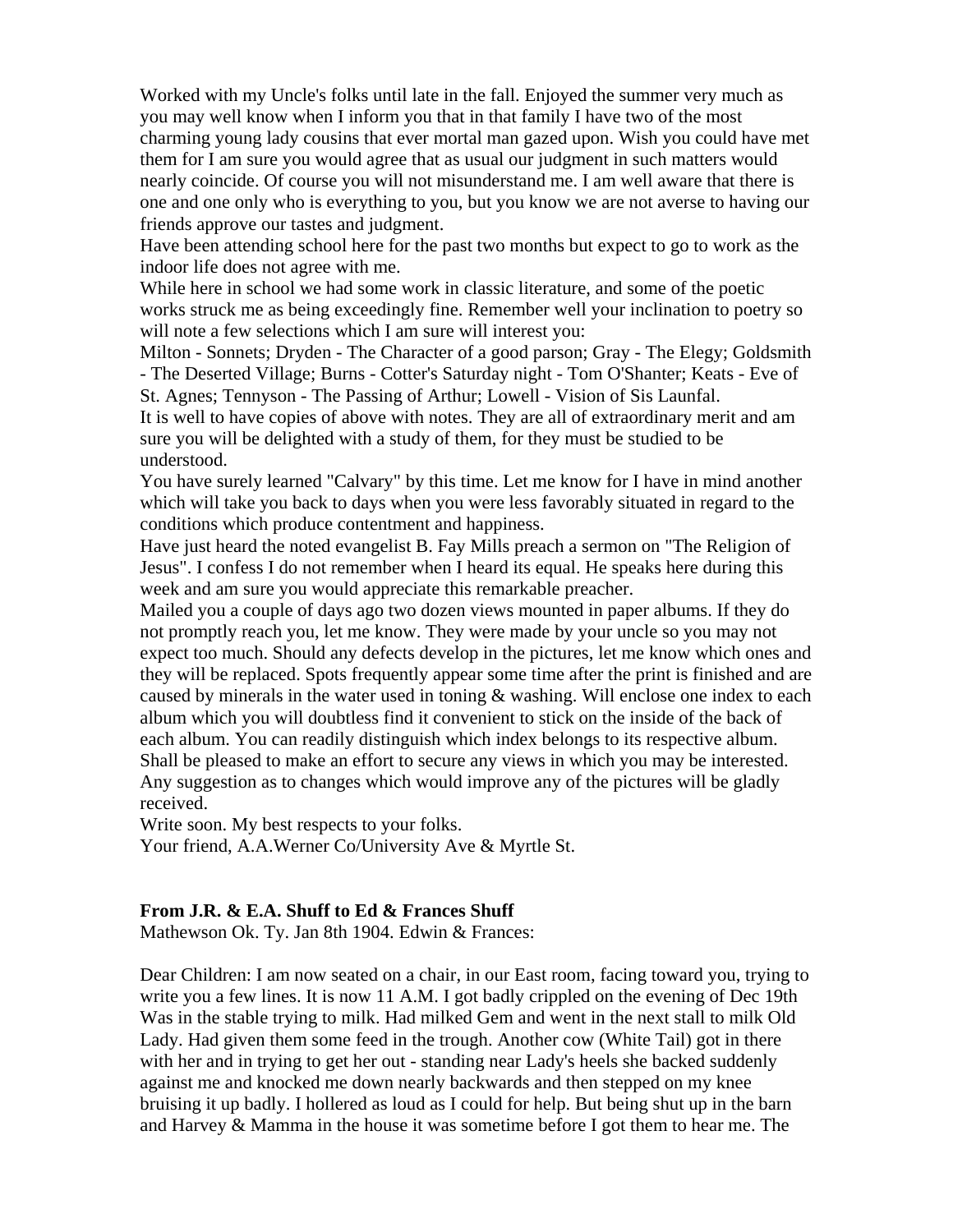cows ran out and I managed to get up and hobble to the S.W. door of the barn. Then Harvey came and close after him Mamma. They pulled the old buggy around and I sat on the edge of the bed while they hauled me to the house and I got on the bed where I have been now nearly all the time since. Be three long weeks tomorrow evening. Harvey had just got home the day before. Allie had gone after him. He had just been up to Mathewson, came back and put out his horse and went to the house not more than ten minutes before. The principal pain it has caused me has been just like a severe leg ache. Harvey got his horse again and went again right back to Mathewson for Dr Colman. He soon came, pronounced it a bad bruise, bound it up in some Glycerine and gave me some powders to help me rest. It had swollen considerably. The Dr returned next P.M. Has not been back since but has sent me some linament twice. Broke some ligaments and I dont know but fractured the cap of my knee. I don't know when I shall be able to walk on it again if ever. Can bend the knee but as yet dont dare to rest much weight on it. Cannot lift it about much. It is easy hurt. It has put a stop to our meetings. Charley & Dallie (and Ella of course) were here day before yesterday. They went home via Piedmont going South first 1/2 mile. That road is opened through now. Only one bridge on the Campbell creek is not completed. The South Methodists have a church house there now. Had their first meeting in it last night. Of course it si still unfinished. Three elevators about completed and a fourth one commenced. The Mulvey Bros of Yukon have one Hardware building up. They will put up two more building worth in all some \$6000.00 Otto Wray our Mathewson merchant has gone there and is now in business. The paper is called The Piedmont Press. Must send you some. The track is now nearly to Richland City from Guthrie. Soon be through you see. Allie has his hands full now of work. Have two hogs to butcher for ourselves besides one for John & Milda. Six left then to sell. Allie has delivered near 200 bu of wheat to Piedmont. He took in the first two loads. Will get .60+ not known yet just how much more.

I am now lying on the bed while I write. Mom is in the kitchen at work. Mom and Allie & Harvey & Charley & Dallie all went to dine with Milda & John on Christmas day. No Mom did not go for she had to stay with me. We had intended to go.  $C \& D$ allie went up on Thursday P.M. Harvey went down there and did Charlie's chores and came on early Friday A.M. Harvey stayed there all night and he and Milda came out Sat P.M. with Mr Stevens who was in town. Harvey took her back Wednesday. She did Mom's washing on Monday A.M. & she and Harvey went via Piedmont to Charlie's in the evening returning next day. Quite a round in all you see. (Did you hear that?) Sneezed only three times! Probably Mom heard it any way for the middle door is standing open!

Sorry you are so hard up financially. We have all we can carry too. A crop failure would also set hard with us. I fear you will not make much above your expenses this year on chickens, yet you may. Be glad if you do. Wish we were in a shape to help you some but cannot just now. It may be that crops will not fail. Tell better later! I am to get a club for the O.R. when I get around. Do you and a number of others up there want it? If so write me soon. It will be \$1.00 each. See paper for terms. I cannot send immediately. Get me all names you can? I do not know whether you are taking it now or not. If you are you know Bro. Sommer is going to begin in April the publication of his lessons on the entire Bible. I presume they will be interesting and valuable. So get all the names up there you can and I want them all on my club as I am under obligation to Bro Sommer for sending it to me free of charge. The money can be sent directly to Indianopolis. But let me hear first. Study well his club offers & to whom? Those who are delinquent for 30 days or more must first settle up to date remember. As soon as I send in a few names to start the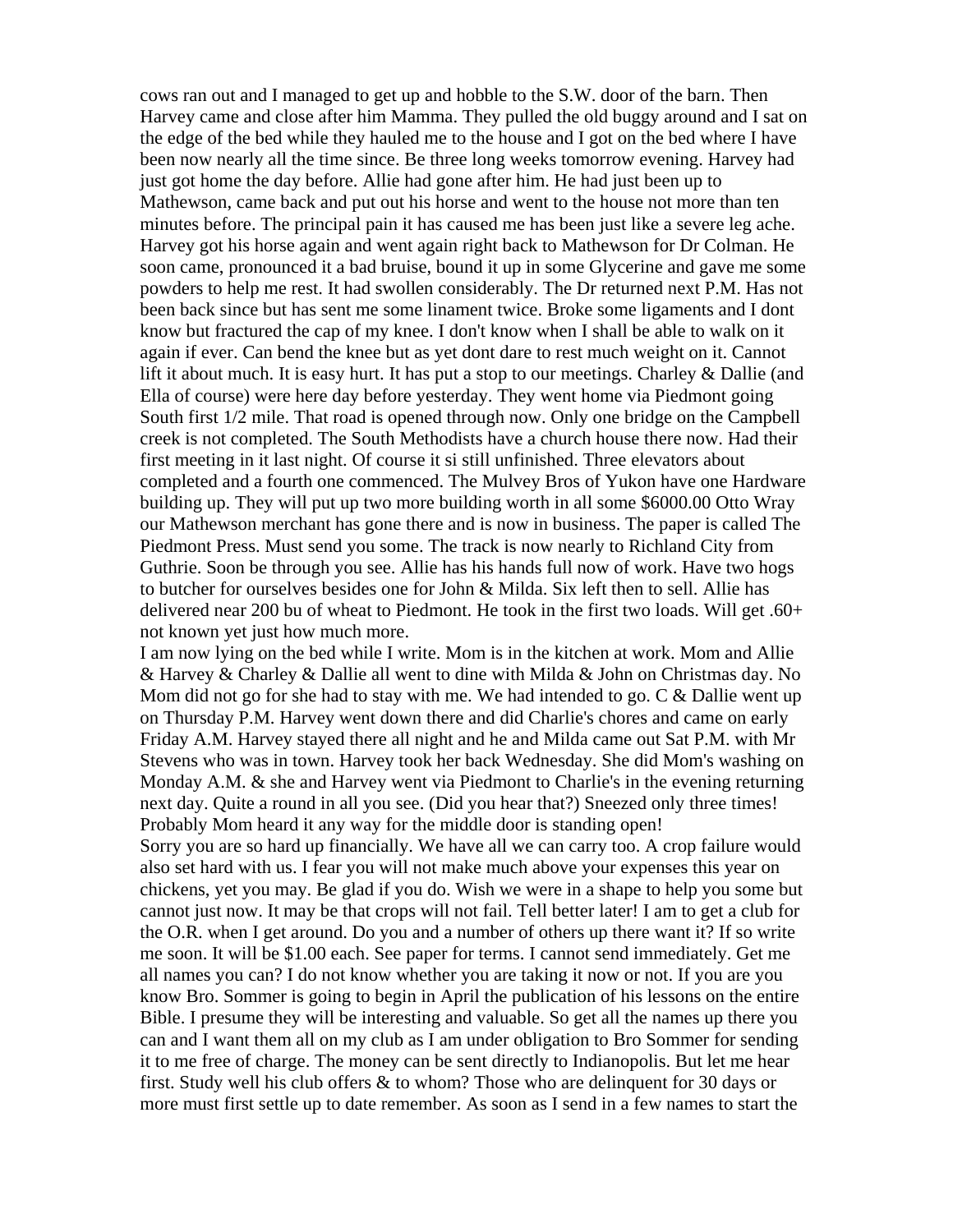club others can then send in at any time requesting to have their names enrolled upon my club list. Enough

Wheat is green but has not made much pasture so far. We had 24 head of cattle dehorned about one month ago. Kiss the babies for us. Hope you are all well. Hope you will quit playing Poker[?] and Ding Dong[?] etc. Sounds bad to me any how. Where & how do you draw the dead line? I close. Love to all. Write soon again. Good bye As ever Affectionately Your Father and Mother.

#### **From David Edwin Shuff to Alice Frances Shuff**

Mathewson 2-8-1904 Mrs. D. E. Shuff

My dear wife. I will begin a letter to you this 9 O'clock A.M. altho may have to quit anytime and finish later. Father is very low thought he was dyeing last night at three A.M., but he rallied and is some better this morning, but unless there is a change for the better soon he can not last long. While he has accomplished his life course, yet it is hard to give him up. he has been in the cause of Christ for fifty years, and it can not be said that he ever shrank from duty. truly a Godly example before his family and if any of us fail to follow that good example it will be to our shame, and his disapproval. his misfortune in getting crippled has brought on this crisis. that is the sad part of his untimely death. while that is not the direct cause of his death yet it brought it on. The neighbors have been good to come in. Your letter was rec'vd in good time. Saturday night I note you had not rec'vd my letters yet. expect you are looking on every mail for the word we are dreading to send, but why should we wish to detain him when he has accomplished his work and is "bid to come up higher" yet who can fill his chair in our old home. He had made arrangements for Bro Lawson to hold a meeting in the new town 4 mi east of here the last of this month and wants us all to see that the meeting goes on. he had great hopes of doing some good there.

As to work up there I think you and Geo can see after it till I get back. however I think Pide aught to be put up nights. I sent you an order on Hinshaw. perhaps if you have not taken it to him you better try to get along some other way till I come back. go on credit at the store for what you need and retain the order for the trio chicks. to bad I sold the wheat but would like to see him now before we draw on him. but if you have gone ahead as directed alright. but I must stop as Chas is waiting to go to the office. bye, bye Edwin

#### **From David Edwin Shuff to Alice Frances Shuff**

Mathewson Okla 2-10-04 Mrs. D. E. Shuff

My dear wife. this is 4.30 A M I am now setting by the bedside wetting fathers lips with a sponge once in a while as we can no longer administer medicine. Strange that a man with such a strong vitality could not live thru a spell of sickness the Dr. was here last evening and said the case was beyond all human aid. we all sat up till after midnight and mother will not leave him. altho she is nearly dead for sleep. he can not talk any more. he called for Allie yesterday and with great difficulty told him to see that mother was taken care of and also told him to look to his own salvation. later in the evening he called for me, but when I came (being asleep at the time) he did not talk undoubtedly knew me, but could not talk. think he is conscious yet. pulse is fair and body all except his hands are warm and will ans when spoken too, but ah such a horrible gurgling sound when breathing. and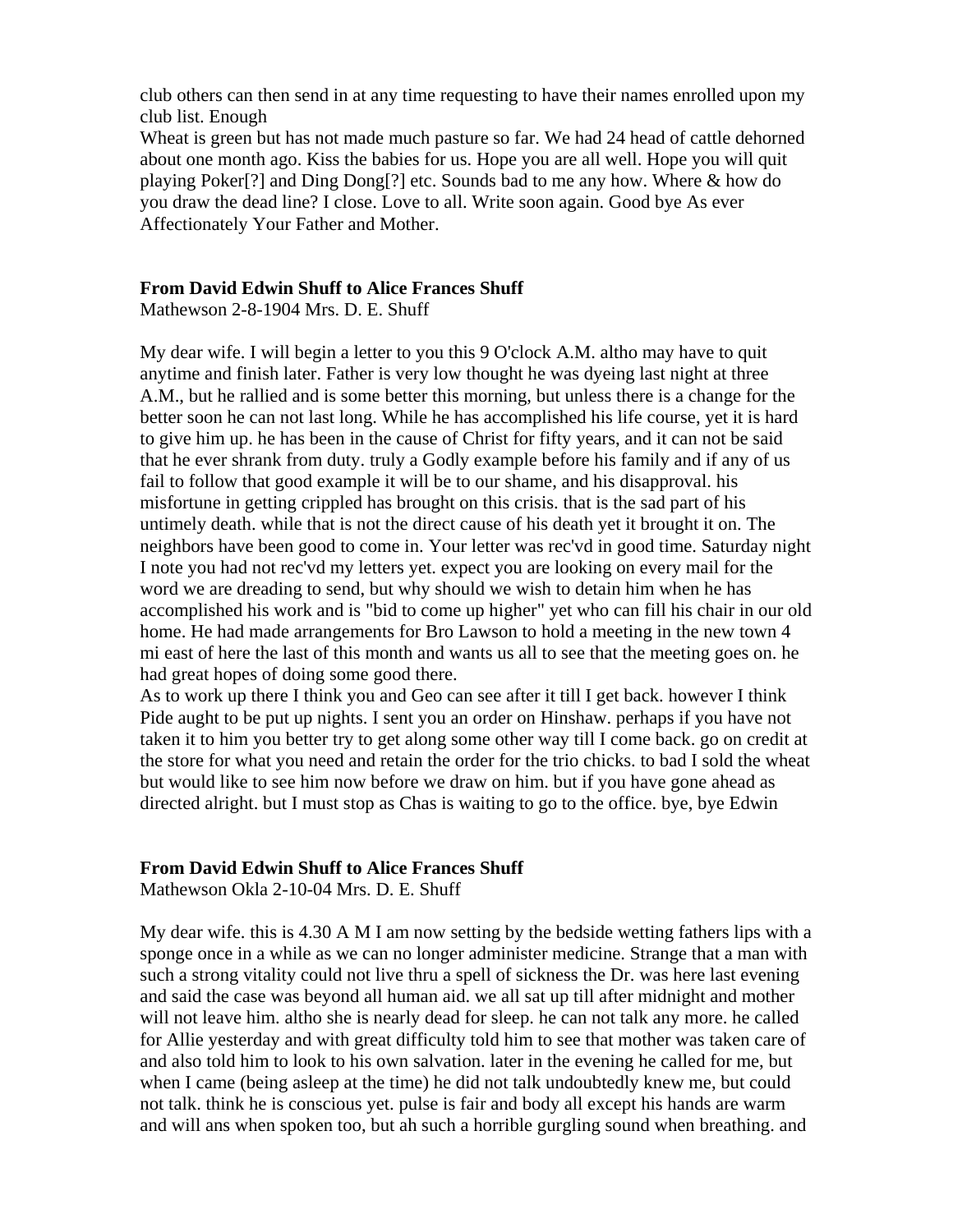so week so week! prior to yesterday he talked once in a while, and retained consciousness at all times so far as we could tell. is now sinking and surely the end is not far off. I gave your love to him as you directed night before last and he excepted it by an expression of gratitude with tears coming to his eyes but they were tears of joy. I was so glad you sent it in words because appreciation or love never falls so short as when it seeks no way of expressing its self. The Drs have all agreed that his misfortune in getting crippled was the cause of his sickness, and therefore the remote cause of his death. don't think there is any water round his heart Dr. from ElReno pronounced it Lagreippe. will tell all about when I come home which will not be many days at most tell Geo I meant to ? my oats straw. it is not very good but stock will eat it then I have some on the 18 acre field (wheat) don't want the horses to get the millet. keep calf up all time I hope there will be no more oil meetings till I get back. I will stay no longer than is necessary. But I must stop will state in this the condition just before, mailing it Yours ever & only Edwin

#### **From David Edwin Shuff to Alice Frances Kinnamon Shuff**

Mathewson Okla 2-10-1904 Mrs. D. E. Shuff

My dear wife I will drop you a few lines this morning to break to you the news which we are sad to state and perhaps you have been expecting to hear Father passed peaceably away at 11:15 A M tell Olive & others John will write her soon. will try to get Bro Lawson to conduct funeral services. We will be home first of the week No more at present

Yours ever D. E. Shuff

#### **From Alice Frances Shuff to David Edwin Shuff**

Plevna, Kans. Feb. 11-1904 Mr. Edwin Shuff. Mathewson, Okla.

Me Dearest One. - Rec'd your letter today, bearing the sad news of Fathers death. How sad to part with one so dear, but we need not weep as those who have no hope. We must consider what he has accomplished for the cause of Christ in his lifes work: and if we could all say as much, when we are called. It made my heart ache and tears would fill my eyes when I read your letter. I thot' perhaps he would pull thro' as it proved to not be water collecting around his heart.

I regret that we did not get to visit them in the old home, before it was broken. Can't you boys bring Mother home with you? I would so love to have her come. I know it must be hard for her to give him up, as they seemed so devoted to one another.

I loved them both so much and can see the good example they have been before their children, and we must strive to do likewise, for our little ones.

Give Mother and the rest of the family my love. Let her share this letter with you, my dearest.

We are all well as usual here, and it has been a nice day only cool.

It seems you have been gone so long, and how I do miss you, no tongue can tell. Write me when to meet you at the train and where.

All are in bed, and must close for this time. Yours only and ever. Lovingly. Frances K. Shuff.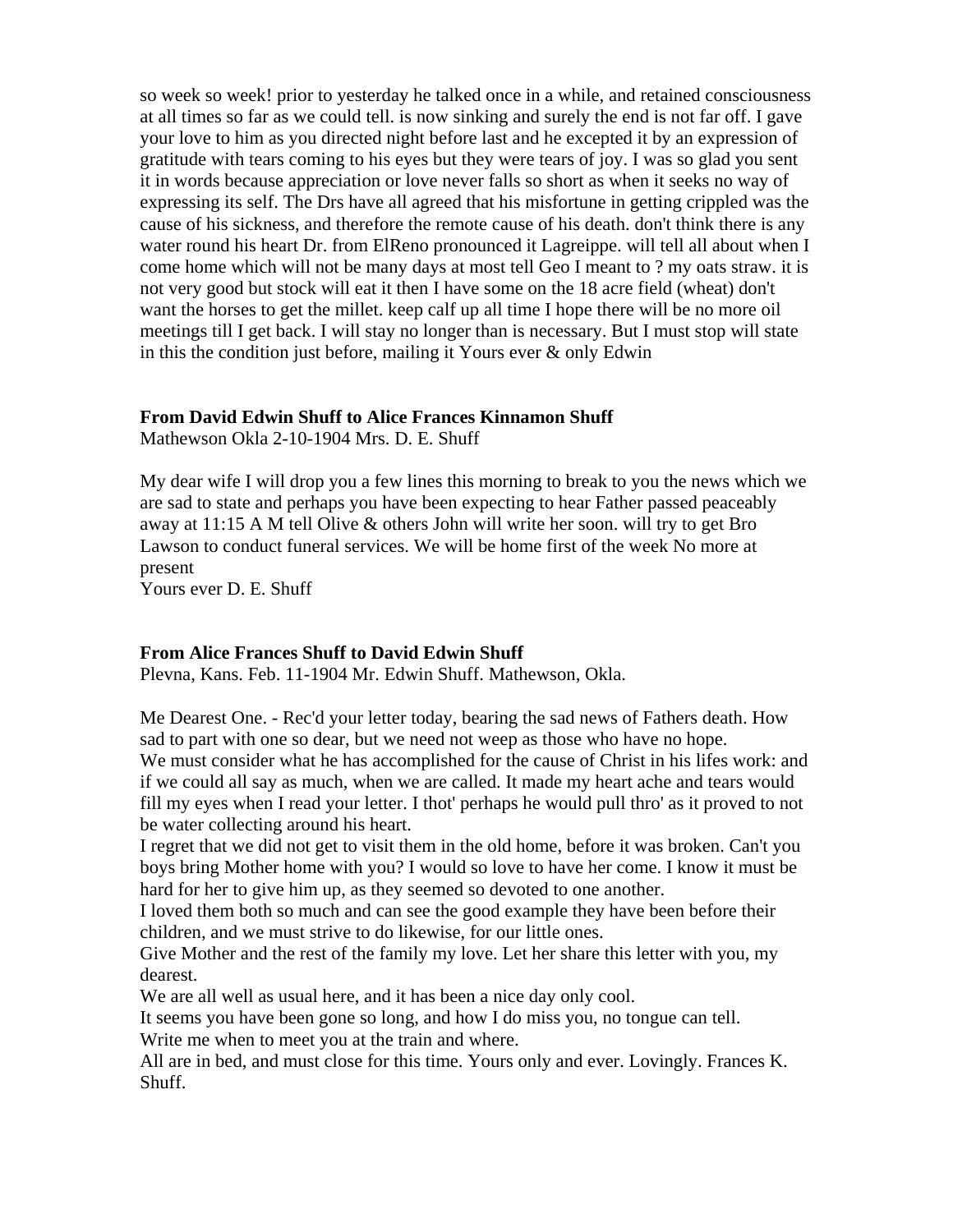## **From Armilda Ann Shuff Jackson to Mr. & Mrs. David Edwin Shuff**

ElReno, Okla. March 22nd '06 Mr. and Mrs. D. E. Shuff,

Dear brother and sister: You, no doubt, opened this letter wondering who in the would could have written to you from ElReno Oklahoma, and casting about in your minds to see if you could think of any of your friend of "auld-lang-sine" who lived in such a place. Turning to the signature you see the name Jackson, and, remembering that you had a sister once who married a man by that name, you decide that it must be from her. And so it is. It has been so long since I received your letter that I can not pretend to answer it. I shall have to start a new correspondence.

It is raining today and gives promise of continuing for a part of the night. It is a great benefit to the country. I was out home last week. The folk were all pretty well. Allie had been sick the Sunday before but about well again. Dallie's children were just recovering from whooping-cough.

There! did you hear all that racket? Well it was only me after Johnie! I stopped at the close of the preceding sentence to stir up the fire. All uninvited he took up the pen and went on with my writing. He did not do it just as I would have done it but hope you will understand.

John is not at home today. Harvey came down and together they went out to Calumet to a teachers' meeting. John was going to read a paper. You see he has not entirely quit the teachers field yet. In fact he fully expects to teach school next winter. He doesn't expect to keep his position in the office longer than to the first of August. The position has been a good thing for us financially. We have made (other page(s) missing)

## **From Armilda Ann Shuff Jackson to David Edwin Shuff and family**

ElReno, Okla. Aug. 24th '06

## Dear brothers & sisters:

For almost a week I have been trying to write to you, but have not been able to do so until now when I feel as though I must not postpone it any longer. But O brothers what a hard task indeed it is to write of the sufferings and death of one dearer than all other earthly things to us. And yet that is the task before me now.

We thank you, Edwin, for the words of interest and sympathy sent in your letter; and we feel and know that they were but an expression of the feelings in the hearts of every one of you. We thank you, too, for the prayer you uttered that we might be spared the sorrow of yielding to the arms of Death our precious baby boy. But for some reason not given us to know, that prayer was not answered. At half-past one o'clock, Monday morning August 20th his spirit went away. At 6 o'clock in the afternoon of the same day we laid his little body to rest near our father's in the Mathewson Cemetery.

His sufferings, though great and prolonged, are ended forever. Faith teaches us to know that all is well with him now. But Oh! what a void there is in our home none but those who have experienced it can know. And my heart could pray God that they may never know: but that can never be. Then rather let us pray for strength to bear, and power to say "Thy will be done." I send this letter to you Edwin, but I ask you each to send it on until you have all read it for I cannot write another.

With love to all of you I close, Write soon to Your sister Milda.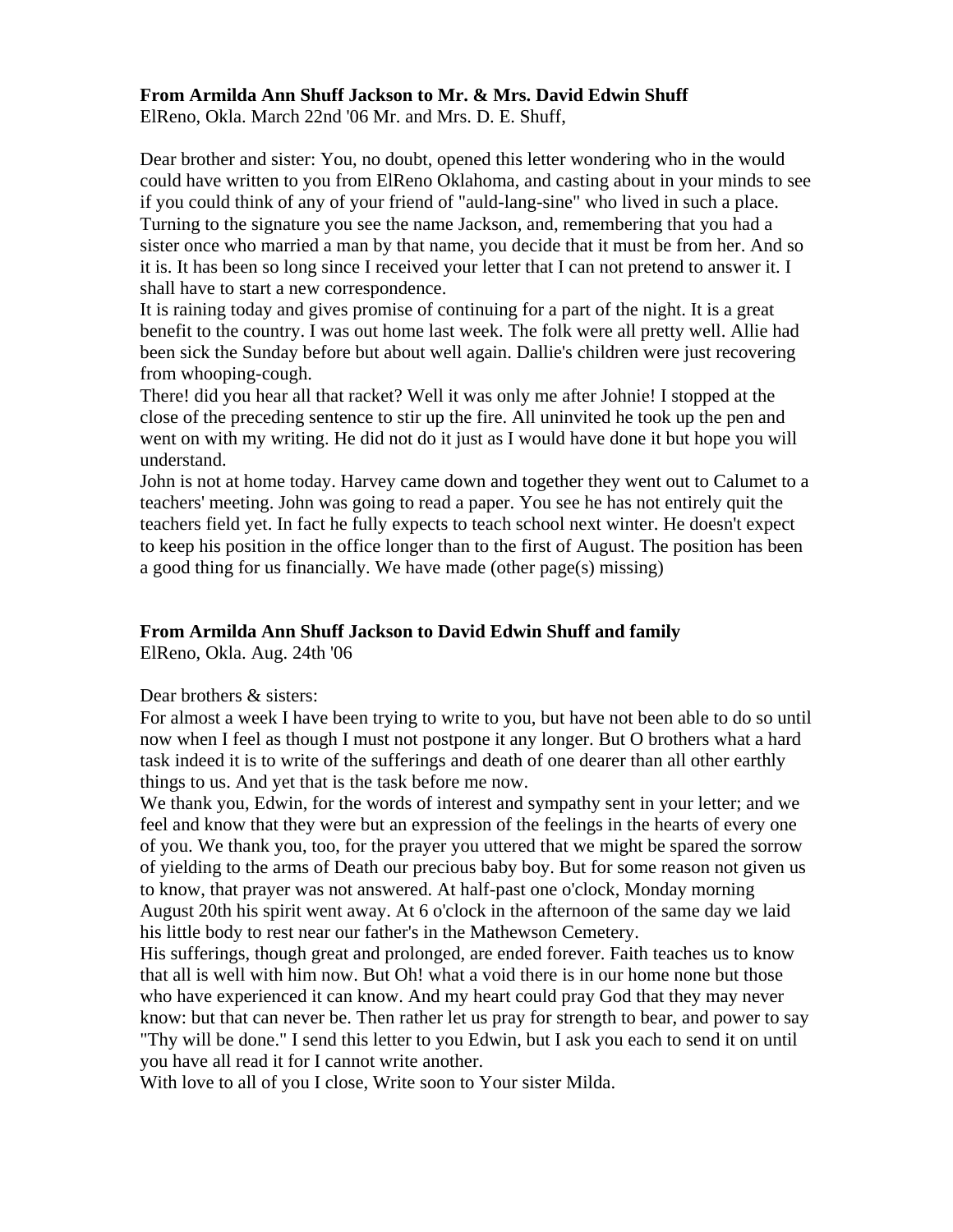# **From Armilda Ann Shuff Jackson to David Edwin Shuff and family**

Vinita Okla, June 8th '09

# Dear Bro & family,

On coming home from school the day you left here, I found your note book on my stand. I feel sure you left it unintentionally, so I send it to you. Hope you got home all right and found everything and everybody so. This is an exceedingly warm day. All well here. Write us a letter - Milda

6/9 '09 Received your card this PM. That song is:

"You're as Welcome as the Flowers in May" Author of words and music is Dan. J. Sullivan. Publishers & owners of copy right Jos. W Stern & Co, 34 E 21st St. N.Y. I paid 15c for my copy. In haste - Milda You needn't mind about returning postage. M.

# **From Alice Frances Kinnamon Shuff to Mrs. A.E. Harper**

Plevna, Kan. Apr. 3-1914 Mrs. A. E. Harper St. Marys, W. Va.

Dear Sister Harper: - As the children, of those who have and are devoting their time and lives to the spread of the Gospel of Christ, we realize that oft times the wife of these faithful ones are called upon to make great sacrifices and spend many lonely hours apart from the husband, for which little or no thought on the part of the brethren in general is given, as many never realize what it means to be a preachers wife.

But realizing the extent of this sacrifice and with hearts filled with brotherly love, we send this little missive. Not as a reward for the great work you are doing, for we realize that God alone can do this, but to show as far as possible our appreciation for the work you are doing in interest of Our Lord and Master.

We all have a warm place in our hearts for Bro. Harper and many are the prayers that have gone up in behalf of him and family.

We also realize the sacrifice your beloved husband is making, when separated from his loved ones for months at a time, in helping to further the Cause of Christ.

We were indeed glad to hear through Bro. Gorrell that your eldest child has lately obeyed the Gospel, which is evidence of a duty well performed in the home.

This letter is written unknown to Bro. Harper, and as a token of further appreciation each congregation, Sylvia and Plevna is enclosing \$5.00 for you to use as you see fit.

So in hopes of cheering a loving, faithful, sacrificing heart, we send this little missive.

And may Gods blessings ever attend you and your husband and family and give you strength to continue to be instruments of good in the cause of our blessed Redeemer. Written by request of the Churches of Christ at Sylvia and Plevna.

Written by Mrs. Frances Shuff aided by D. E. Shuff, Wm Crenshaw, Anna Crenshaw.

# **From Armilda Ann Shuff Jackson to David Edwin Shuff and family**

Vinita Okla. Aug. 2nd '14

Dear Bro. & family:

I received your letter quite a while ago and assure you we appreciate your feeling of interest and sympathy.

Our little Arthur has improved steadily for the last twenty days. His general health is now good and he is beginning to laugh and play with us again. We have fought a desperate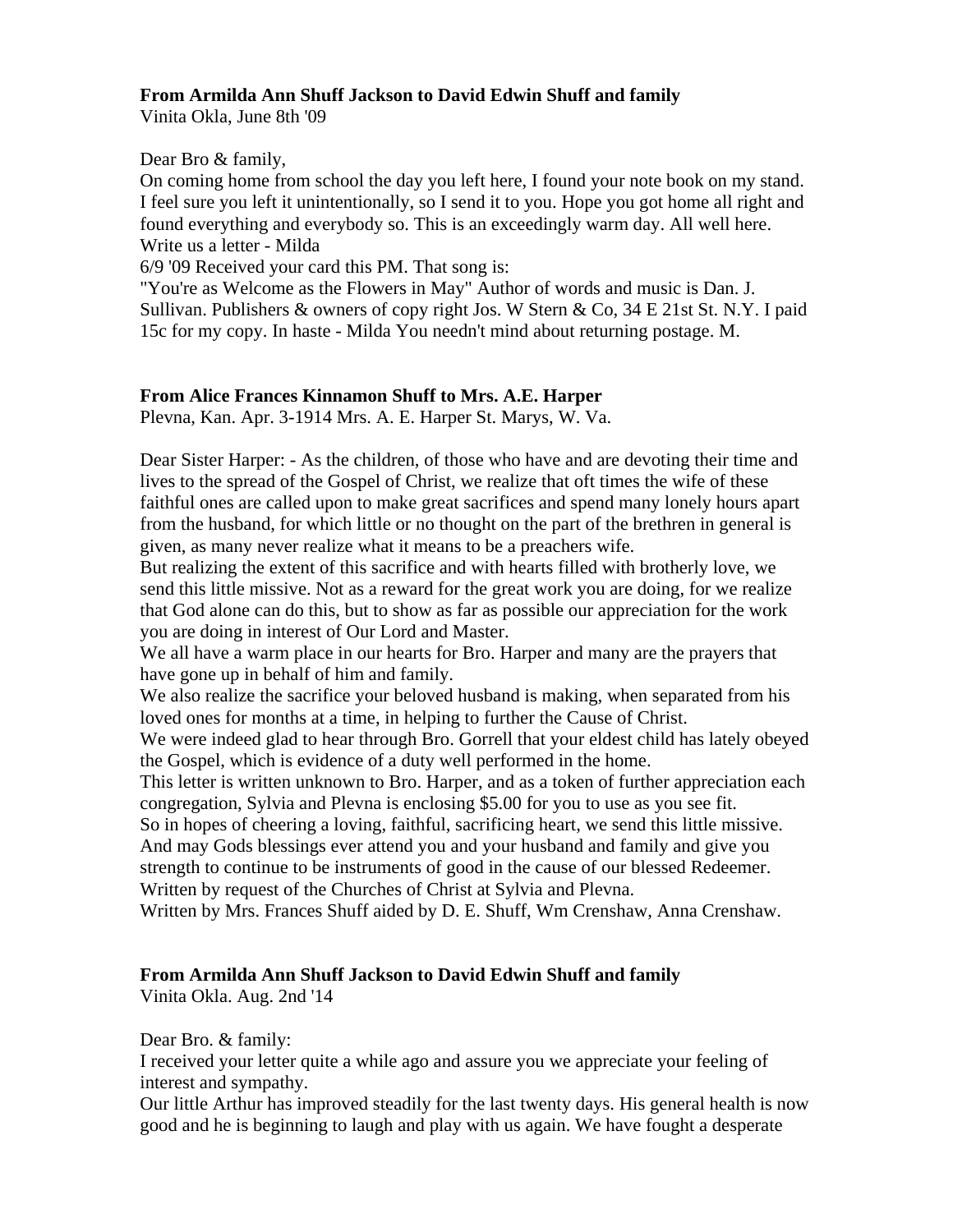battle. For about fifteen days we had little or no hope of victory and even after that we feared our victory would be only a compromise But now we have fond hopes that our boy will, in time, be wholly restored. Oh how many times I have thought recently, that I can now realize as I never did before how Mary and Martha felt when Lazarus was presented to them alive from the dead. And yet they never had the long and agonizing experience of waiting to know whether the restoration was going to be only partial or complete. I suppose you knew that for about three weeks Arthur seemed completely paralyzed in both of his left limbs, and for thirty-six days he was entirely without sight. But now he uses his leg almost as well as ever and is improving in the use of his arm - and best of all he sees! Not very well yet, to be sure, but we think he is gaining a little all the time. John took us for a little drive last Sunday afternoon the first time either the baby or I had been off the place since the 24th of May.

How are you and yours by now? You seem to have had a long siege of sickness in the spring. I didn't know anything about it until the fare part of May when Mama told me of it. Then Jimmie wrote me more a little later.

Let me hear from you soon. I shall expect you to let the other "boys" hear the report I am sending you. As ever Milda.

#### **From Armilda Ann Shuff Jackson to David Edwin & Alice Frances Shuff**

Vinita, Okla. Nov. 13th '14

#### Dear Edwin and Frances:

Your letters did me so much good, I feel ashamed that I have not answered sooner. I thought when I had read your letters, that they were the next best to a visit with you. I was sure of your sympathy with us in our sorrow and yet you, Frances, expressed a truth when you said that, after all you could not realize our feelings. Only experience can teach the heart that lesson. When one is compelled to sit day after day, and night after night, and watch the awful struggle go on; when death, with all its bitterness, is not the thing most dreaded; then one comes to know what it means. And I sincerely hope you may never know. John and I sometimes talk about it and agree that it all seems to have been one horrible nightmare, and the child we have with us to day, did not and could not have endured what we saw him endure. I am sending you his picture which was made about two weeks ago. It was taken here at home out of doors, and I think the light was too strong. For some reason the picture isn't pain; but if you can draw on your imagination sufficiently to give his eyes a deep blue, and his cheeks a healthy glow, you will have a fair idea of what he looks like.

No, Frances, I haven't any picture of Leila and Golda. I have one of Leila in her go cart but no other. I should like to have one of the others if you have one of the others if you have one to spare.

I am sure you enjoy your sleeping porch and your piano. Do you devote much time to music, or have you stepped aside for "the girls?" I don't get to do much practicing just now.

We have white Orpington chickens. They are looking pretty now, with their new coats on. I am making about 12 lbs of butter each week. get 30 cents for what I sell. I shall make butter thru the winter, but, if things go well with us, I want to get a separator next summer and sell cream.

Fruit is also scarce with us. I canned about 150 qts all told - mostly apples and tomatoes. Quite a number of our neighbors went to Mo. or Ark. and bought apples at 25 cent a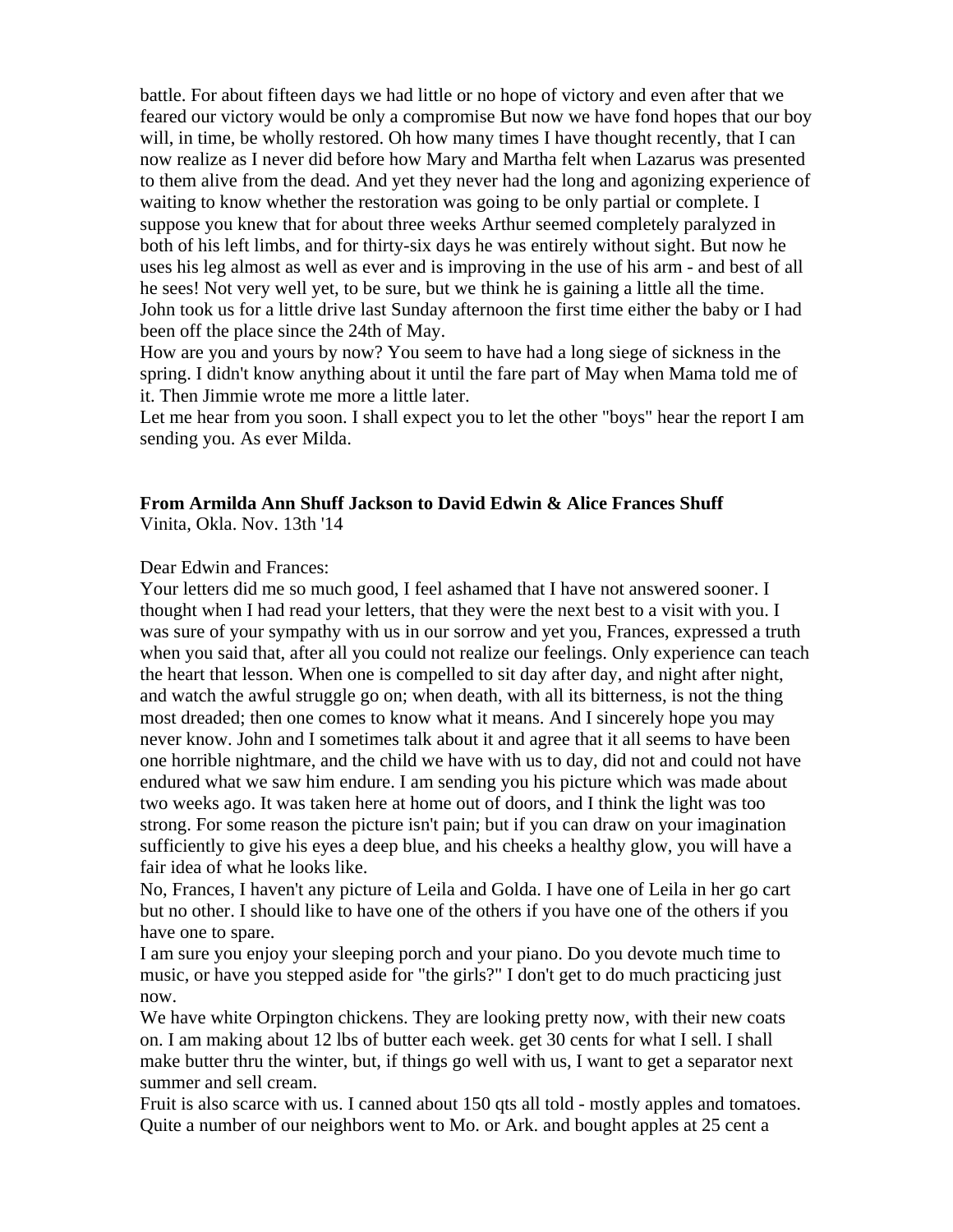bushel. It is only one day's drive each way. John would like to go but this "free life of the farmer" keeps him too close.

John has been logging for about two weeks. He is going to build a barn. The sawyer tells him he is getting some of the prettiest lumber he has ever made. - all oak mostly red oak. Of course you have beard of the little maid at Harvey's. I should like to run over to see them a few days but can't, I guess.

Lillian is attending school at Tulsa this winter. She is making her home with an uncle of hers, who is in business there.

It is getting late and I must go to sleep. Write again soon. As ever, Milda

# **From Frances Shuff to Elizabeth Shuff**

Plevna, Kansas, March 3/1918 Mrs. E.A. Shuff Piedmont, Oklahoma

# Dear Mother: -

A few lines tonight. All well as usual. We have been enjoying one of the finest rains - the slow soaking kind from the east. It rained all night and a greater part of the day. It registers over an inch. Had a hard rain about a week ago. About a half inch here. Edwin went to Church this morning in little "Betsy". Also Waldo & Geneva. Geneva and her chum, Clara Chambers, went to Stafford Friday night to visit some old school mates that are attending High School there. They came in on the morning train to Plevna and stopped at Sister Hindsley's until Church time. I did not try to go as I had quite a headache and I feared the car would slip and slide; but they said it didn't at all. I haven't been feeling very well all winter. Have felt so tired and worn out. Dr. said I was on the verge of a nervous breakdown, Caused by the prolonged strain and anxiety during Waldo's illness and during such a busy season. I commenced taking adjustments two or three weeks ago. Am slowly gaining, I believe. Think I shall stay with it until I get built up, if it takes all summer. We have such busy times ahead of us and I want to help keep the wheel rolling.

You ought to see Waldo now. He weighs 130 lbs and is still gaining. He is as tall as I. Dr. calls him Fatty Arbuckle. He has been in school since the first of the year. We are gradually breaking him in to manual labor. While convalescing he learned to help me with a number of things. Among them was corn bread. And say - he can make almost anyone hustle to beat him!

Edwin just returned from taking Geneva in to town. She had to board last week as Mrs. Tison was away on a visit, but Mr. Tison was at home. She boarded with an old school mate of mine. Cost us five dollars from Sunday night until Friday night. My, but I would hate to have to board her all the time.

Had another letter from Milda a short time ago. The four boys here each sent her a five dollar bill for her birthday. Perhaps it will help out some. I expect they are like the rest of us - there's no joke about the financial end of it. We certainly know something about such extra expenses and what they mean. Edwin's and my trip to Kansas City cost us \$400.00, but we feel it was money well spent and have never regretted it once. Then there was Harold's hospital bill of \$75.00 when we had his tonsils and adenoids removed. Geneva's pneumonia bill was \$40.00 with the M.D. She was taken bad Jan 23 - the same day that Edwin's back went down on him while scooping corn from the car. She was still coughing hard May 1 and we turned her over to Dr. Green, the Chiropractor, and it was no time until her cough was gone, and she gained rapidly from then on, and it was rather a precarious age for her then, too. Then the M.D.'s said they couldn't do a thing for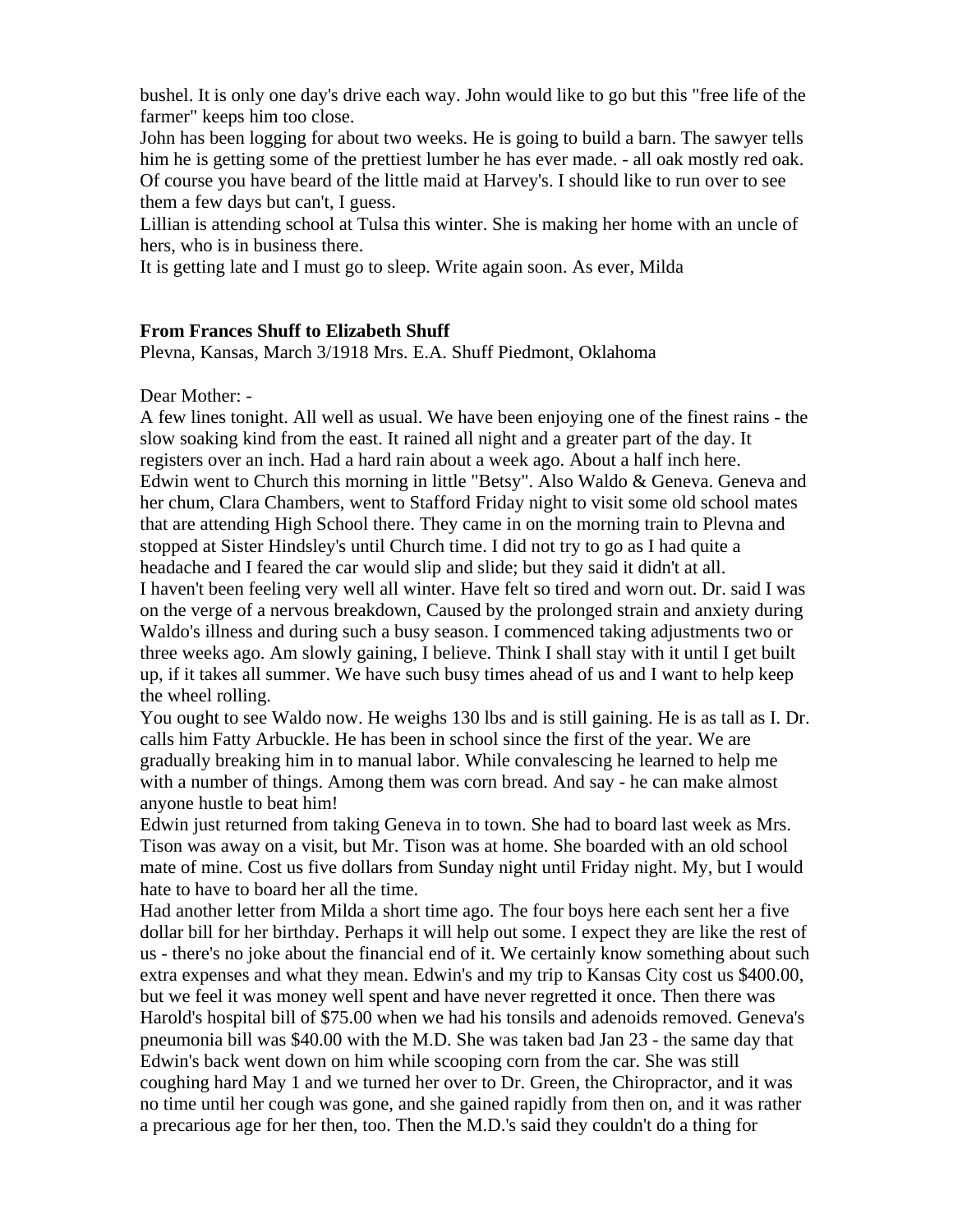Edwin's back and he hobbled around here for about six weeks. Then we learned of the Chiro and his work and they certainly helped him. Then Harold had locked bowels and Dr. Green straightened him out.

We think Waldo will need a few more adjustments. And up to date, I think, our Chiro bills all told will amount to \$400.00. Dr. Green staid five whole nights with Waldo. At times we didn't know whether he would be able to save him or not. But we don't think medicine would ever have reached his case. We spent \$3,000 with an M.D. on him on the start. The sixth dorsal, I believe it was, was terribly out of line - due to an accident in Blackman last Dec.

And of course there are all the other incidentals in rearing a family that calls for a Dr. And you can see by the above enumerations we think lots of the Chiro's work. Mr brother had just gotten his sheep skin as a Dr. of Chiropractic's a short time before he went to war. I wish a good Chiro could have gotten a hold of Milda. But I do hope she will stay in Arizona until she is thoroughly recuperated. I fear she will loose all she has gained if she returns too soon.

Have commenced shipping out eggs. Only sent out 200 as yet, and have other orders yet to fill. sold all our cockerels by the first of the year and could have sold a good many more. Had to return about \$30.00 even after I quit advertising them. Have ten hens I could spare yet. Shipped 19 hens to Iowa a short time ago.

Well, I think I had better bring my spiel to a close and retire. Wishing you the best of health I close With lots of love, Frances.

## **From Armilda Shuff Jackson to Ed & Frances Shuff**

Boerne, Texas Dec. 24th '18 Mr. & Mrs. D.E. Shuff, Plevna, Kans.

Dear Brother & Sister & Family:

John and I were in Piedmont ready to take the train south when we received your most interesting letter. Mama had gone over with us and Charlie's were there too, so I had Ella read your letter aloud and all got to hear it.

I hope you have still escaped the "flu". We have so far as we know.

Of course you have heard before this of our being here at Boerne. B. is a small mountain town about 30 miles N.W. of San Antonio. It was recommended to us as a vary desirable place for me as it is high, dry, and warm. Well we find it is about 1400 ft high but it has proved itself anything else but dry since we have been here. We arrived the 4 inst. and of the 20 days we have been here not more than six or seven have been all sunshine. Last week it rained from Monday evening to Friday with hardly a "slackup". Then Fri. and Sat. were bright, but Sun. it began again and gave us another 12 hrs. and is cloudy still. I feel like we might close our eyes and imagine ourselves back in Old Craig. However, I surmise we could find it much colder there than here, tho we had about an inch of ice on a tub of water this morning.

This is a right pretty place. The town itself is level, but there are mountains all around. There are quite a number of wealthy families of San Antonio who have fine summer homes up here. It is so much cooler here in the summer time. There is an auto road leading from here to the city that is just like a city street, and maybe you think the cars don't speed! As we came up on the train, the autos passed us just as if we were riding in Farmer Jones' lumber wagon!

We have two furnished rooms and are doing light housekeeping or I better say John is. We live in what is called Oak Park Addition. The trees are nearly all live oaks, and carry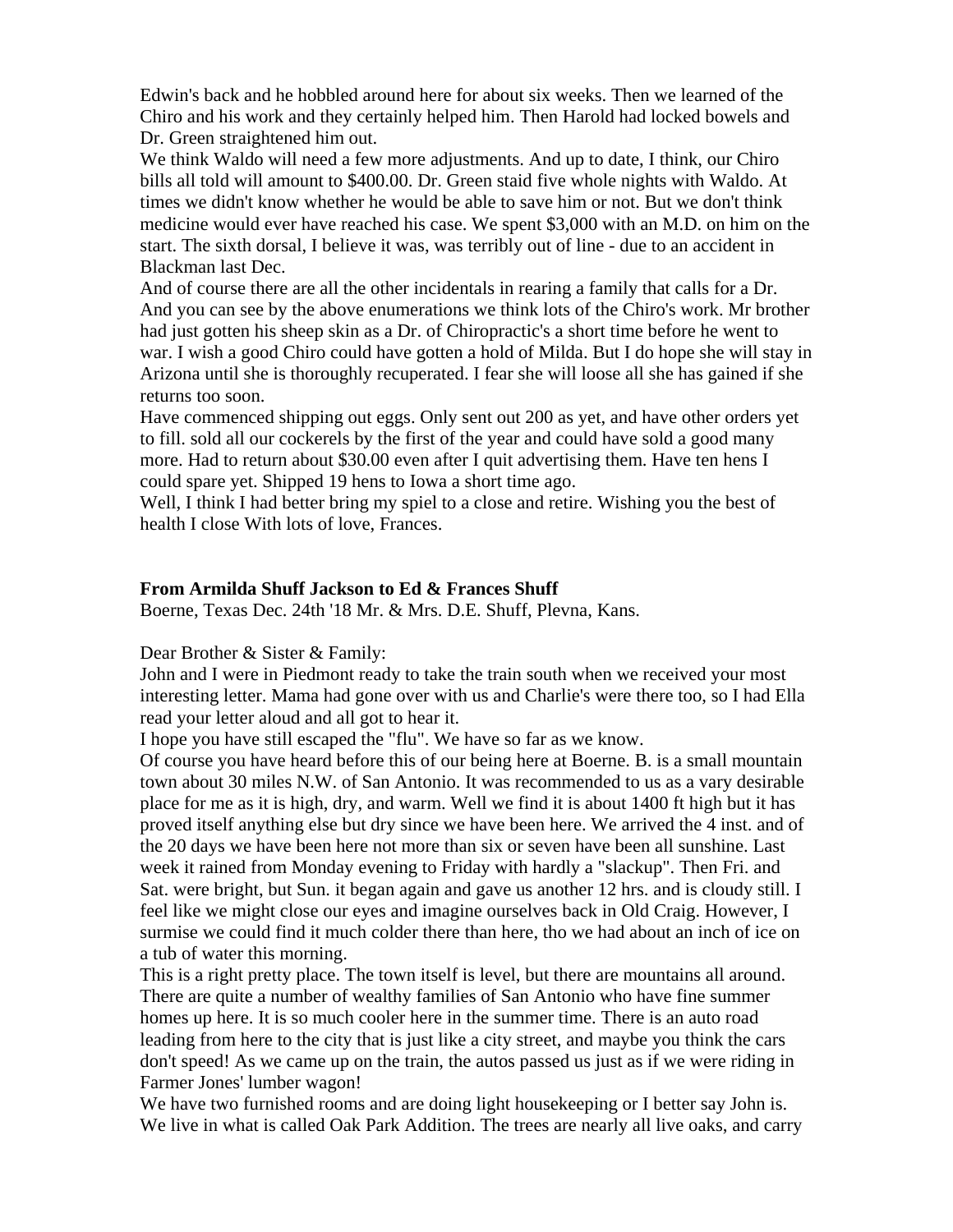their leaves all winter. Some of them have a considerable growth of Spanish moss on them.

I am getting so trembly I guess I'll lay this by till tomorrow.

Merry Christmas!

Maybe I'll get this finished in time to send to town today. We were just 22 hrs. running from El Reno to San Antonio leaving E. at midnight Monday and Lansing in S. about 10 P.M. Tuesday. We were in S. until about 5 o'clock Wed. afternoon.

John was like a pendulum with its weight off. He tried to take in the whole city in a day. San Antonio is, I suppose, one of the most interesting cities in the south to one who takes an interest in the early history of the country. I didn't get around much, tho I did go thru the Alamo and visited the ancient cathedral San Fernando.

My trip was pretty hard on me. I caught cold and for two weeks felt pretty much down and out. I coughed hard and long, especially at night, and ran 5 degrees of fever nearly every day. But I am glad to be able to say that I am doing much better now, and my hopes are brightening up again. I will close for this time. Write again when you can get to it. Love to all. Milda

# **From Armilda Shuff Jackson to Ed & Frances Shuff**

Alamogordo, N.M. Thur. 3 P.M. (think this was written Mar 13, 1919)

Dear Edwin & Frances:

I received your much traveled letter a few days ago. It was a little old, but not the lease bit stale.

I hope, Edwin, you have gotten rid of your "Job's pets" by now. They are certainly not pleasant companions. Really I don't see how you could be "boiling over" so when, as you say, the thermometer stood at 16-

Yes, we have chilly weather both here and at ElPaso; but that is about as strong a word as one should use to describe it. It gets much colder here than it did at Florence last winter, tho I hear it has been colder there this winter. The climate here is probably as healthful as any that can be found, but it certainly is not as lovely as the Arizona winter. The wind blows here most of the time - sometimes quite disagreeably, and we have a good deal of cloudy weather tho a very little precipitation - about 9 in annually I think.

I hope you have all succeeded in escaping the "flu". They tell me it struck this place in the fall and among 2500 inhabitants here were 1000 cases at one time. It soon finished its work here, it seems, and moved on. There have been no cases here recently.

Frances, I hope if there were any in the clergyman's audience that cared to invest in infants they didn't miss his bargain offer. They certainly went cheap enough.

Everyone here seems to be ready to take up arms to defend the reputation of this place as a health resort. Even the turkeys, when they gobble, seem to say "Alamogordo," and then go on strutting as if they had spoken the only word worth while.

Perhaps this sketch will give you the least little bit of an idea of ElPaso. You are looking west. On the right is Mt. Franklin, the end of a chain of Mts to the north. On the left, Mts of Mexico. The Rio Grand flows between and the two principle railroad lines, one from the north and east, one from the south and east become one at the union station and "pass thru." John climbed to the two points indicated by the stars. He was ravished with the view. It took him six hours to go and come with about a 15 minute rest at the top. He told me he saw a large cone shaped Mt some 35 or 40 miles to the north, half covered with snow. We are 86 miles north of ElPaso, and old "White Mt" is still 35 or 40 miles north!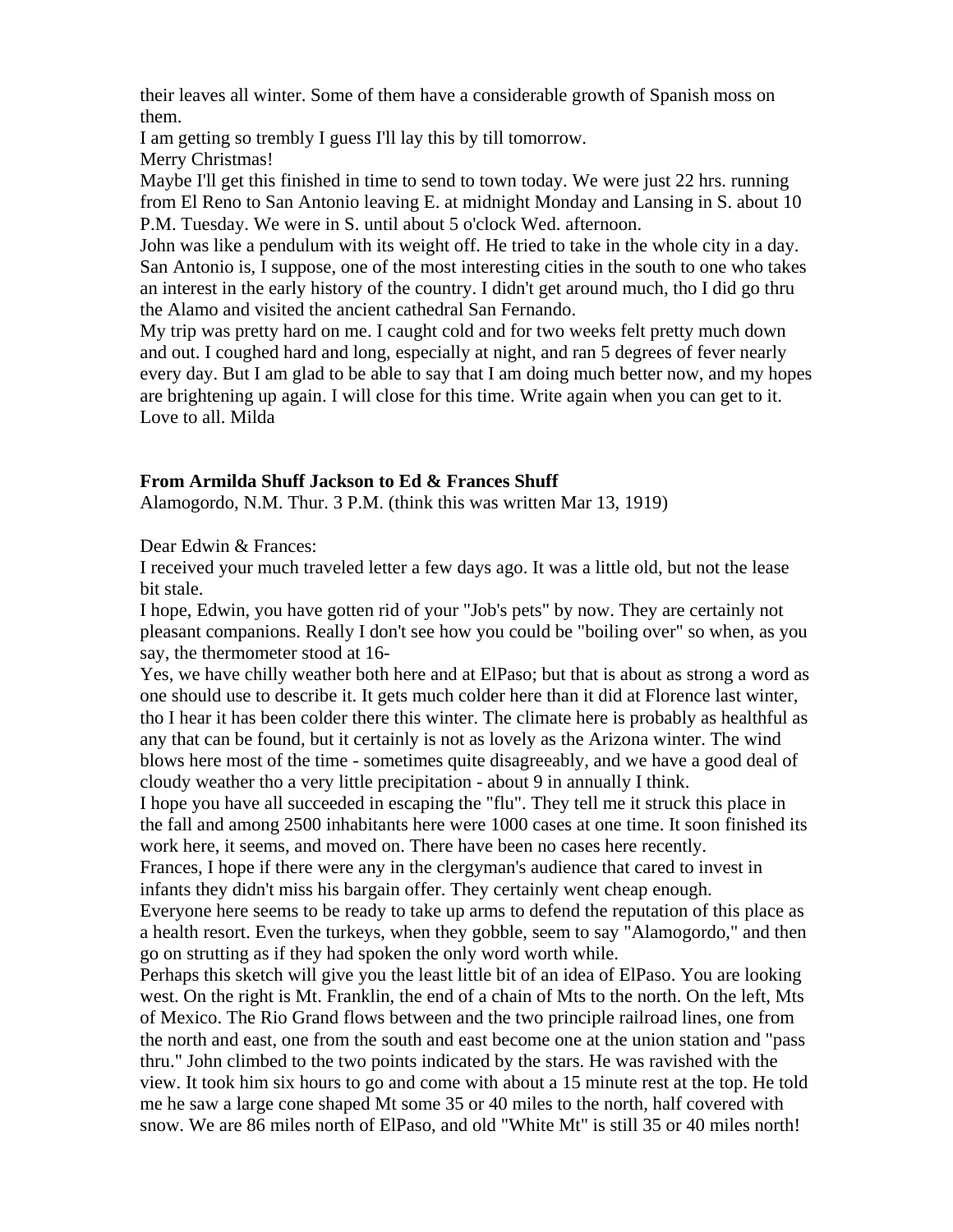I have indicated where the Church of Christ has a nice brick-and-cement edifice. Ft Bliss is to the north about 2 or 3 miles.

There is a congregation here too but I do not attend services. I do not even go to the table for my meals. Dr. wants me to lie as quiet as possible till we get my fever broken which we have not done yet. Come again soon. As ever Milda

### **From Armilda Shuff Jackson to Ed & Frances Shuff**

Alamogordo, N.M. Dec. 9th '19.

Dear Edwin and Frances.

I have just been counting up and find that I owe every one of my regular correspondents a letter; so I called at one for my pencil and tablet and began to clear my desk. I have just written to Mama.

We moved the first of the month. The house we were in was sold. I am well pleased with the change. We had a 6 room furnished house which was costing us \$30 a month, now we have light housekeeping rooms with an old gentleman and his wife, and it costs only \$10. They are members of the Church and we find them very congenial. They have a two acre tract at the edge of town. They have most of the place in orchard and garden, keep a cow, chickens and rabbits. Arthur does much better here than he did in town.

Lillian came down and spent her Thanksgiving with us. The people she boards with gave her a turkey and she and her papa made quite a spread. We had a friend in for dinner and had a very pleasant day.

No, Frances, I do not sit up very much - just a little while after each meal. I still have fever and high pulse and to be up increases both.

The samples you sent me were pretty. It seems a long, long time since I had any use for pretty clothes.

Since John came and has been attending church services we have had quite a number of the members call on us. A Mr and Mrs Garrett called one Sunday. They seemed to know all the Shuffs back there and every one else that I ever knew there. She also remembers meeting Father at Ames Okla. She says she has better health here than she ever had any where else. Her brother and his family are here also.

Edwin, I cannot see how anyone, interested or otherwise, could possibly misunderstand your motive in buying Mama's farm. It seems you gave her all, or even more than she was expecting to realize out of it, and since you were able to turn it profitably it proved a good deal for both of you. I doubt whether the man you sold to would ever have paid her what he paid you. I surmise he has had his eye on the place for some time expecting to get it at a sacrifice price - which he might have done if you had not stepped in between. I assure you I give you credit for a kindly deed.

Well, Xmas will soon be here again. May it be a merry one for you all, and may the New Year be glad. With love all round Milda

## **From Armilda Shuff Jackson to Harvey O. Shuff**

Alamogordo, N.M. March 22, '20

Dear Brother Harvey

I guess it is high time I was answering your letter received some time since. This is March, and March is March the world over, it seems, even in this climate. We have been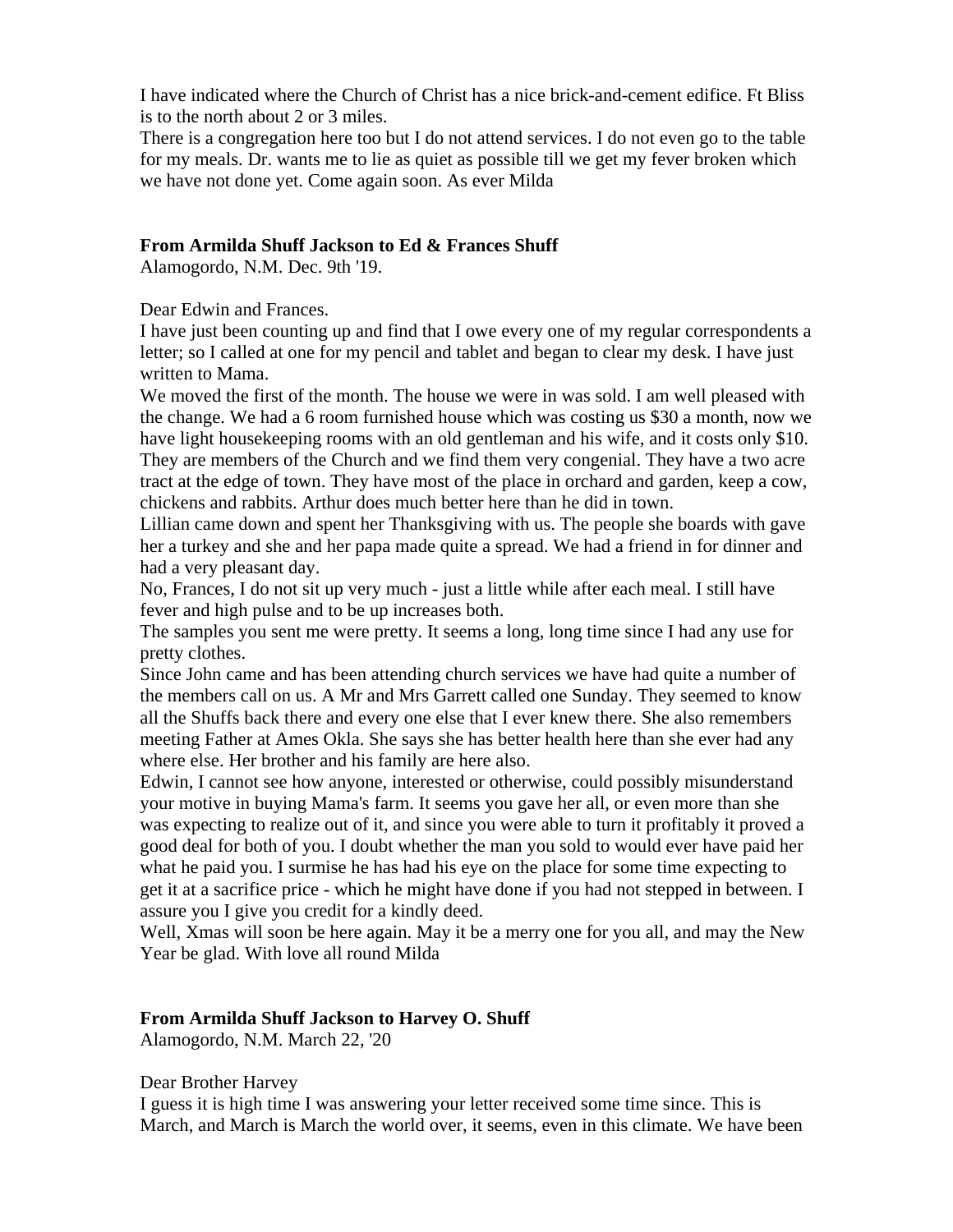having strong winds which always means lots of dust here where the ground is so dry and bare.

I have wondered many times what you have done about your work for another year. Surely Stroud should be ready to give you that \$2000 considering what other towns are doing. I know of no desirable opening out here. This place is said to have excellent schools, and pays its supt. \$2500, but retains the man they have. Are you still planning to go to school this summer?

I can't think I have done any good the last month or six weeks. The unsettled condition of our affairs I think has worked against me some. You may have seen more encouragement in my last letter than I had any right to give. My lungs I am sure have improved some, but my stomach is doing me very poor service. There is very few things I can eat but milk and eggs and I have lost flesh until I don't think I will weigh more than 110 if that. About June 1st last, Dr. gave my blood a test for hemoglobin, and found it 85%. He gave me a course of iron and raised it to 90. Last week he tested it again and found it barely 70%. I shall take another course of iron.

I don't want to cause any unnecessary anxiety among those who are interested in me, but I believe you would want me to send you faithful reports of my progress whatever it is. We have arranged to spend the summer here. John is to take charge of a small orchard (1) 1/2 A) on the shares. We hope to make expenses, but can hardly hope for more. I hope you will not wait as long as I have about answering. I have not heard from Kansas since Thanksgiving, and haven't heard from home for quite a while. Love to all Milda

## **From Armilda Shuff Jackson to Ed & Frances Shuff**

(On letter head "Nutwood / Jackson & Jackson / Percherons -:- Shorthorns / White Orpingtons" Vinita, Okla., June 22 1920

## Dear Edwin and Frances:

You will observe by my heading that we are back on the farm. We left Alamo' Monday night and got to Vinita Wednesday night. We had to wait about five hours at Oklahoma City. Mama, Charlie and Dallie, and Harvey and family spent the time with us there, which I enjoyed very greatly. Mama is looking better than I had dared hope. Dallie tipped the scales at 200 so you can guess she is looking pretty well. It made me feel quite insignificant when I balanced them at 107.

A storm broke soon after we arrived in Vinita, and we had a drenching rain and wind storm, and we have had only a few hours of sunshine all told since. It is drizzling today. I have spent more time within doors since I have been home than I had in 16 months before,

Frances, I am certainly sorry you are having so much trouble. I knew your spine was bothering you, but I had never heard about your fall. It would appear your "chiro" man did not understand your case.

People here are about done cutting wheat. Oats is a little later. We saw harvesting going on from the other side of Amarillo Texas. By the way the country near Amarillo and for several hours' run each way is a wonderful country to look upon. It seems the only limit to where one can see is the natural limitations of the eye. I thot surely, if the lenses of our eyes were only strong enough, we could see from the Gulf Coast to the Bad Lands. Thank you, Edwin, for your offer to take me to the old stamping ground out in Hodgeman. I know I should enjoy such a trip tho I cannot hope to make it soon. I hope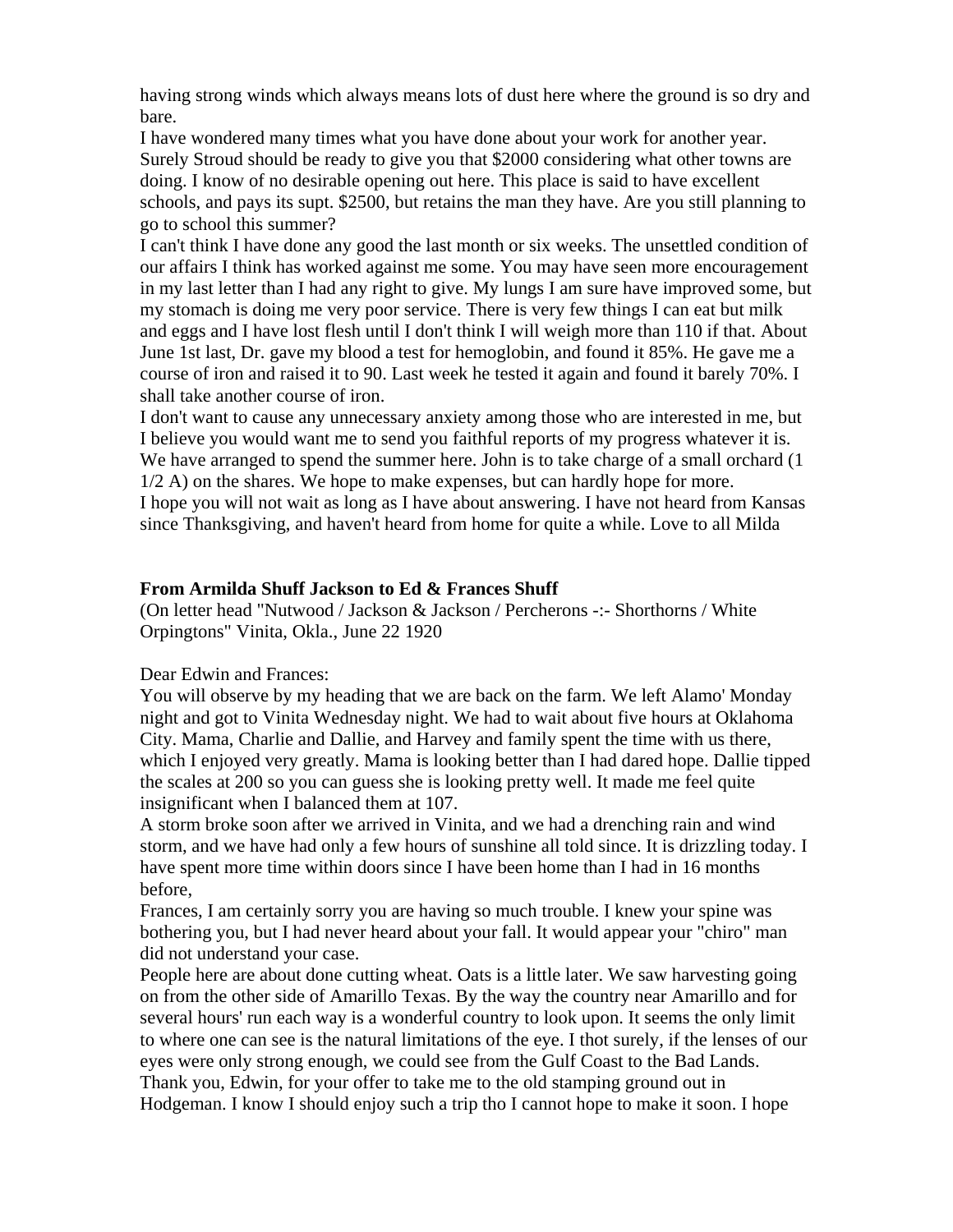you and John do well with your land venture. I am not sure whether your land is in Kans. or Okla.

Lillian didn't come back with us. She is attending summer normal at Las Vegas N.M. and expects to teach out there again. She fell in love with N. Mexico.

As for me, I am thin and haven't much strength, but I feel pretty well most of the time. If my stomach would just function as it should I think I might do better. I subsist almost wholly on toast, milk, and raw eggs.

Write again soon. Your letters always do me good. I always enjoy the pictures. The last one you sent was fine.

With love enough to go all round - I am Your sister Milda.

## **From Armilda Ann Shuff Jackson to David Edwin Shuff and family**

Vinita, Okla. 9-29-22

Dear Bro Edwin & Family,

I had a letter from Dallie yesterday which brot some unpleasant news - no not news either, for I have known for a long time that it was coming some time. She says you were down to Mama's recently, so I suppose you understand the situation there. Ed, wont you write and tell me more. Dallie says the farm is going to be sold. Do you know what plans, if any, Mama and Allie have? Is there no turn that can be made to prevent their having to leave the place? I dread the consequences of a complete break up. I will not write more now. A long time ago I received a long letter from Frances which I have shamefully neglected to answer. I must and will write a full letter later. But hope you will write me now on the subject in hand. As ever Milda.

# **From Armilda Ann Shuff Jackson to Alice Frances Shuff**

Vinita, Okla. Oct. 31 '22

Dear Frances:

It was kind of you to write me another good letter, even tho I had not answered your previous one.

There are so many things which I feel just must be done if our home is to be continued on a respectable plane, that my strength, tho not my time, is completely spent before I get around to all of them. So other things which I should like to do have to go undone. I, too, put up some fruit tho it's rather a small "sum" compared with yours. We canned about 50 gal. of fruit and vegetables.

I don't do much sewing except mending. I don't need many clothes and what few I do need I buy ready made. I made some pillow slips and sheets last spring. Hope to recover several comforts by the time we need them.

I have been unusually poorly for about ten days. My heart bothers me and I have attacks of weakness until I can hardly get about the house alone.

I never did get that literature you ordered sent to me. Or if I did it came before I got your letter and I didn't give it any attention. We get so much literature of that character that I fear I have become almost immune to their claims, so far as my own case is concerned. Dallie spent a week with me the first of this month. I certainly was glad to be with her again, the time was not half long enough. No, I had not heard of your trip west. How does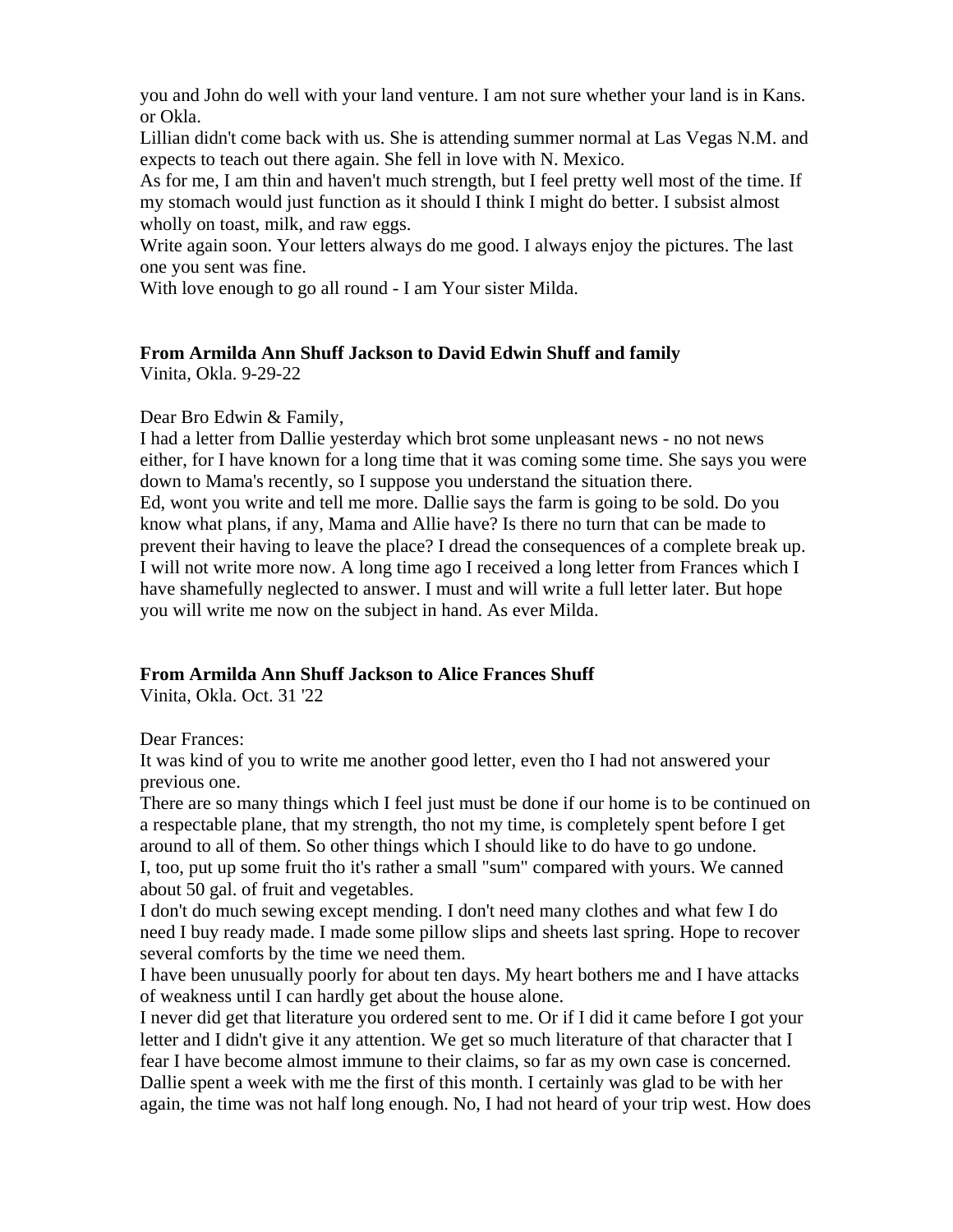Geneva like teaching? I wish I could attend your meeting - I suppose I better wish we could have a good meeting here.

We and one other family have been meeting as regularly as circumstances would permit for more than a year. We had our service at our own home last Sunday because I was not able to go to the school house.

I will have to close now. Will write a page to Edwin in the morning to enclose with this. Write as often as you can. Love to all. Milda

# **From Armilda Ann Shuff Jackson to David Edwin Shuff**

Oct. 1922

Dear Bro. Edwin:

Just a few days after I got your letter, Dallie came over and made me a six days' visit. She, of course, told me all about conditions with Mama  $\&$  Allie. I have been dreading the time when everything would have to go, tho I have known for years it would come if Allie had control. But Dallie seems to think Mama is ready to be resigned and if she is, the change cannot come too soon to suit me! It is out of all reason for Allie to try to keep up a separate establishment, when he can't actually make a living for two. I hope you make good with your hogs. You are handling them in the proper way, I believe.

John is gathering his corn and will feed it out to hogs in lots, for lack of sufficient fences. We have had a dry fall. A very good rain fell last night, which will be fine on wheat. Here's hoping you will be successful in your fight. We are all in the same boat it seems. As ever **Milda**

# **IN MEMORIUM - ARMILDA (MILDA) SHUFF JACKSON 12 FEB 1880 - 10 NOV 1922 (age 42)**

# **From John Jackson to Ed & Frances Shuff**

Vinita Okla 12/7/1922 Mr. D.E. Shuff

My Dear Brother: I received both your letters and am thankful for your interest in my future.

Armilda Shuff had the strongest and sincerest religious beliefs of any woman it has been my fortune to know. And her daily life was an example of her religion.

Her passing was the heaviest possible loss Arthur and I could sustain in this world. But for her it was richest gain, for she has entered in to that rest of which there is no end, and in which there is nothing but joy.

There may be other women as purely good and sinless as she was, but I dont know of ever having met one. For 20 years she set before me the inspiring example of perfect Christian living, in thought, word and deed. I thank God I was permitted to know and live with her. John Jackson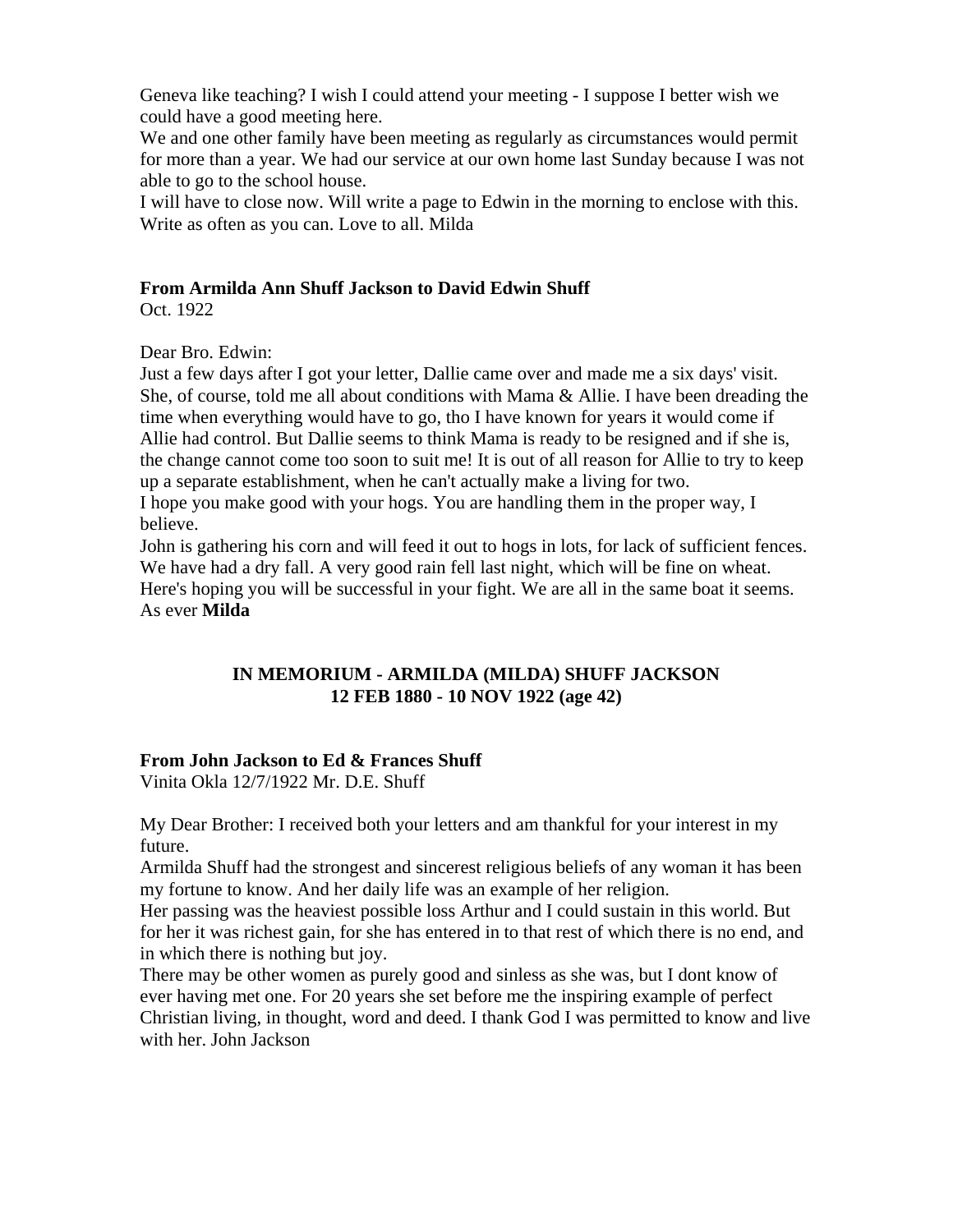### **From Minnie Boston Myers to Ed & Frances Shuff**

York Nebraska April 29 - 1940

#### Dear Cousins:-

Received your letter a year ago last Christmas and have wanted to answer before but my eyes gave out many months ago and so I have to wait on others to write for me these days. Lawrence's wife is here this afternoon and is writing this. I am quite well except that I can't see. Eva and I have been here in York the past winter but have spent the other two winters with Marie in Illinois. They bought a farm three years ago, seven miles from Jackson, but a fine new modern house on it and we enjoy being there so much. They live just one mile north of the Artt home where our mothers lived. My father bought the Artt place in 1866 and the place looks just like it did when we left there, 1873. The Shuff home is about 1 1/2 miles from Marie's - north. Antioch Church and cemetery is about 2 miles north east - all the Artts and Shuffs are buried in that cemetery. Its a beautiful place, well taken care of but of course the church stands vacant. As far as I can learn the Shuffs are all gone and so are the Artts. Marie and Tommy always go and decorate all the graves and looks after things like keeping them nicely rounded etc. They have had excellent crops back there and raise more garden than any family could consume so bring canned goods to Nebraska when they come. They drove out last Oct for the first time in 4 years.

I have five grand daughters now but no grandsons. Lawrence is like Geneva - has three girls and he still lives out on the farm. Glens are still N.W. of town. His girls are both in school 1 & 4th grades. Lawrences girls are 8 - 5 and 9 months. The boys haven't had much crop of any kind since 1932 but are still planting and it looks a little more promising this year. Have had some nice gentle rains this past week and things are greening up but its been a late spring.

One of your Aunts died while we were at Marie's, Oliver's wife. some one of the younger generation are probably still there but I don't know any of them. Yes Geneva does have a school of her own now. How old are they? I didn't know Dallie and John were dead till I got your letter. Was glad to hear from you and hope you will write again. What is Ed doing these days. Love, Cousin Minnie (Boston Myers) Do you know where the Artt family bible is and could you copy for me the record of our family from it. I'd like so much to have it. Aunt Lizzie got it when Mother died.

## **From Olive Logan Shuff to Alice Frances Shuff**

Olney Ill. Dec. 15 - 1940

#### Dear Frances -

I was very glad to receive your letter some few weeks ago, though it does seem only like days for the time goes by so fast, before we realize it another year has rolled around and another xmas.

You see I have changed my address again, but I see by your envelope that you did not know that I had been away. I went to Jewel's in June and Dorothy and Oren came Nov. 21st to take me home with them again, so I am here again but we do not have the same address, as they rent a house now instead of rooms which we find much more satisfactory in most ways. their address is Olney Ill. Box 430. Orens business has been real good, Dorothy is busy, as she keeps up the book work, typing mailing out statements etc., besides watching after F. W. as he is running around climbing on chairs and getting into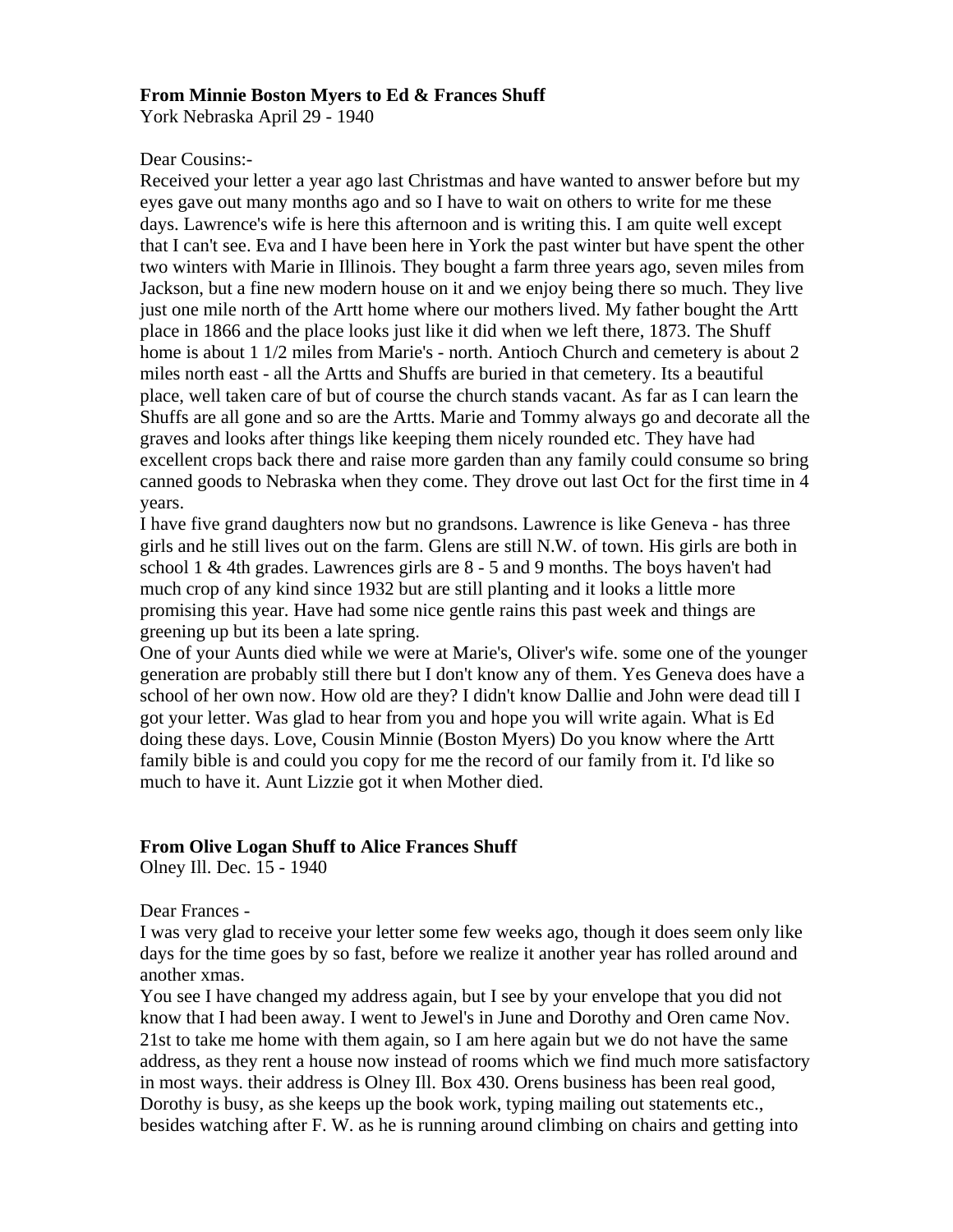most everything, he is strong and healthy. You too seem to be quite busy. You no doubt find the work interesting as well as profitable.

Along last summer I had a little accident which caused an abrasion on the same side on which I had been operated, but which had all healed over. Well this small place did not heal but seemed to be getting worse. We spoke to a Dr. about it, at Bonne Terre [MO-dls] he referred us to several Drs. in St. Louis also Dr. Barnards free skin and cancer hospital in St. L. so we talked it over between us and decided to go to this free place for advice, Jewel's taking me there, after they looked at it they said it should be taken out, that it would be but a small operation they giving me a local, well it seems they made rather a severe case of it, or it has been so to me for they cut the rib bone into taking out a piece. I had to go back again in two weeks, there I was supposed to go again in a month but did not get to go till Dec. 6th Dorothy taking me this time. Now I am supposed to go Jan. 6th, I was operated on Oct. 11th. I have been rather wishing my Dr. in Calif. could see it. This hospital here is very busy, as its name may imply. I rather fear I may have to have some more surgery I surely hope I do not.

We have been having so much cloudy weather for the last 3 weeks with quite a bit of rain.

I was told to ask you, where do you get stamp books for canceled stamps. I am glad you feel able to work at this business. I have been rug making. Wishing all a Merry xmas and a Prosperous New Year. Volumes of love Olive

## **From Olive Logan Shuff to Alice Frances Shuff**

Vienna Ill. June 25 - 41

Dear Frances -

I was very glad and quite surprised too to get an air mail letter from you. I was at Dorothy's when I received it. she brought me here June 7th and I have been rather busy since coming as Jewel's are quite busy, they have recently moved here on Herman's father's old place, where he and most of the other children were born, so they will have a great deal to do if they do one half of what is needed done. It is a good place for hogs and other stock, has lots of timber and trees and water for them to drink, but one of their troubles is the drinking water their well is almost dry, they cleaned it out this morning and will have water hauled and put in it. it seems strange to us from Kans. doesn't it? where water was the most plentiful of anything we had.

You have surely made wonderful strides in your swimming. Your picture looks natural. You sure did well in all your tests. I don't see how you did it. guess it goes to show just what a will to do, and a determination to succeed can accomplish. I know it would have been an impossibility for me, but I am glad for you that you have succeeded and it is nice you enjoy it.

I remember I used to have a charm string, but my buttons are scattered here, there and yonder. Jewel is not all unpacked yet and when she is I will see if I can find some buttons that might help you out, you surely have a bunch of them.

How is your real estate coming are you still working at it?

Jewel has been putting up dew berries they grow wild also black berries. Dorothy and Family are visiting in Hale Mo. I suppose by this time they spoke about going on thru KS. I would have gone with them had I known for sure that they would go on. Jewel got 500 chicks 4 weeks ago. It is hot and dry here. I must close hope you receive your envelope OK Lots of love Olive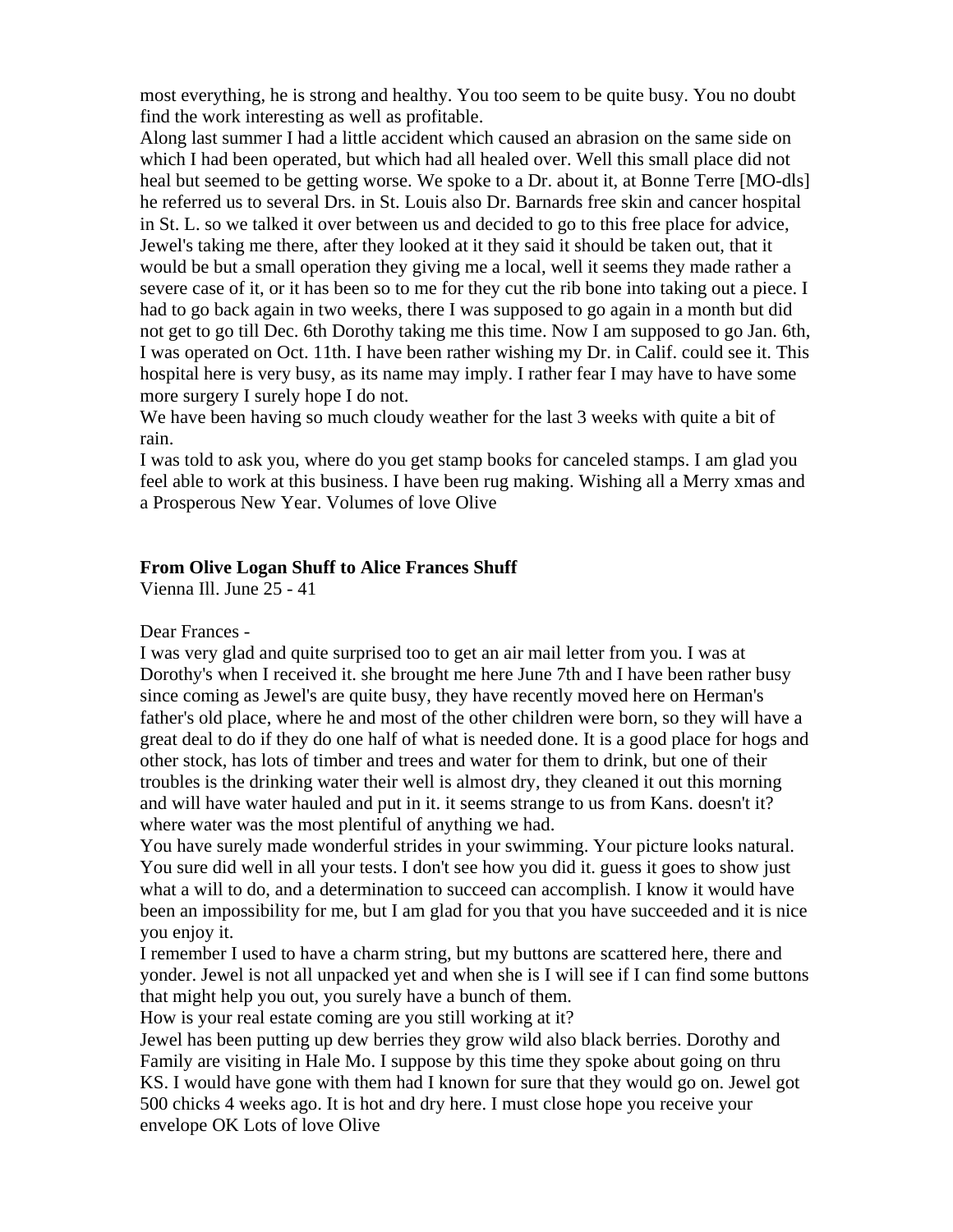# **From Dorothy Shuff Gilbert to Alice Frances & David Edwin Shuff**

Box 430 Olney, Ill. Dec. 14, 1941

Dear Aunt Frances & Uncle Ed;

I've been a long time answering your good letter. I didn't realize how much one appreciates all the friends, neighbors, letters & cards, at a time like that. We had a card waiting for us when we got back to Hale, so rushed on home & I went on down to Jewel's.

We waited until Saturday to bring her up here to the hospital. They took the Xray on Monday  $\&$  on Tuesday told us there was nothing to do for her but make her as comfortable as possible. On Wednesday we brought her home. We didn't tell her what the Xray picture told, but she probably realized to some extent. She seemed glad to come home, tho'. We had to give her medicine to ease the pain, gradually increasing the strength. Jewel came with us & stayed until after the services. Gilbert got here on Wednesday nite before she died on Sunday. We had to have the Dr. give her a hypo that evening. When Gilbert got here she was afraid it was just a dream. She visited with him the next day pretty good but by that evening she hardly knew any of us. Friday morning she roused for a few minutes to ask for a drink. I gave her a glass of orange juice  $\&$  she said it was good. That was the last nourishment we could get her to take. She didn't know us after that. Dr. said she was in a coma. It's a terrible thing to go thru and very hard to write about it or even think about. I have to keep it as far away as possible.

Hope this finds you feeling a lot better. You had a bad ending to your trip, also. Oren has gained some, been taking Osteopathic treatments, relieved him a lot and gained about twenty pounds. He should go more often, but has been so busy, he can't seem to take time off.

We had quite a snow storm last Friday, started out raining  $\&$  ended by snowing a wet snow that stayed where it hit. Has been real cold, too. Takes lots of coal as we have four big rooms to heat.

We decorated our Xmas tree last week. Want Jewel's to come if the weather is nice. Pauline is working in the Farm Bureau office in Vienna.

Lyle will probably be up for draft. He was eighteen last May. I got a card from Opal, she seems to like Calif. fine. I'm rather glad I don't live any nearer the coast than I do. What do you hear from Uncle Harvey? Cleo said in her letter that he was very poorly. Uncle Ed, if you ever have a few minutes spare time, I would appreciate very much, some family history. As far back as you can go. Something I can't find out now unless you'll help me out.

Write us whenever you can. Sending the Seasons Best Wishes Oren, Dorothy & Family

## **From Flora S. Newman to Frances Shuff**

12 - 17 - (1941)

My dear Mrs. Shuff:

Yes I believe I have your husband's folks all figured out. I believe his grandfather and my grandfather were brothers. The two Shuff brothers and their mother, Hanna Shuff came to Ill in the 30ies. My grandfather, Anthony settled at Island Grove, which is a small town 12 miles from Jacksonville, and your grandfather John Shuff settled at Jacksonville. My fathers name was Theophilus A Shuff and he was called T.A. or Toff Shuff.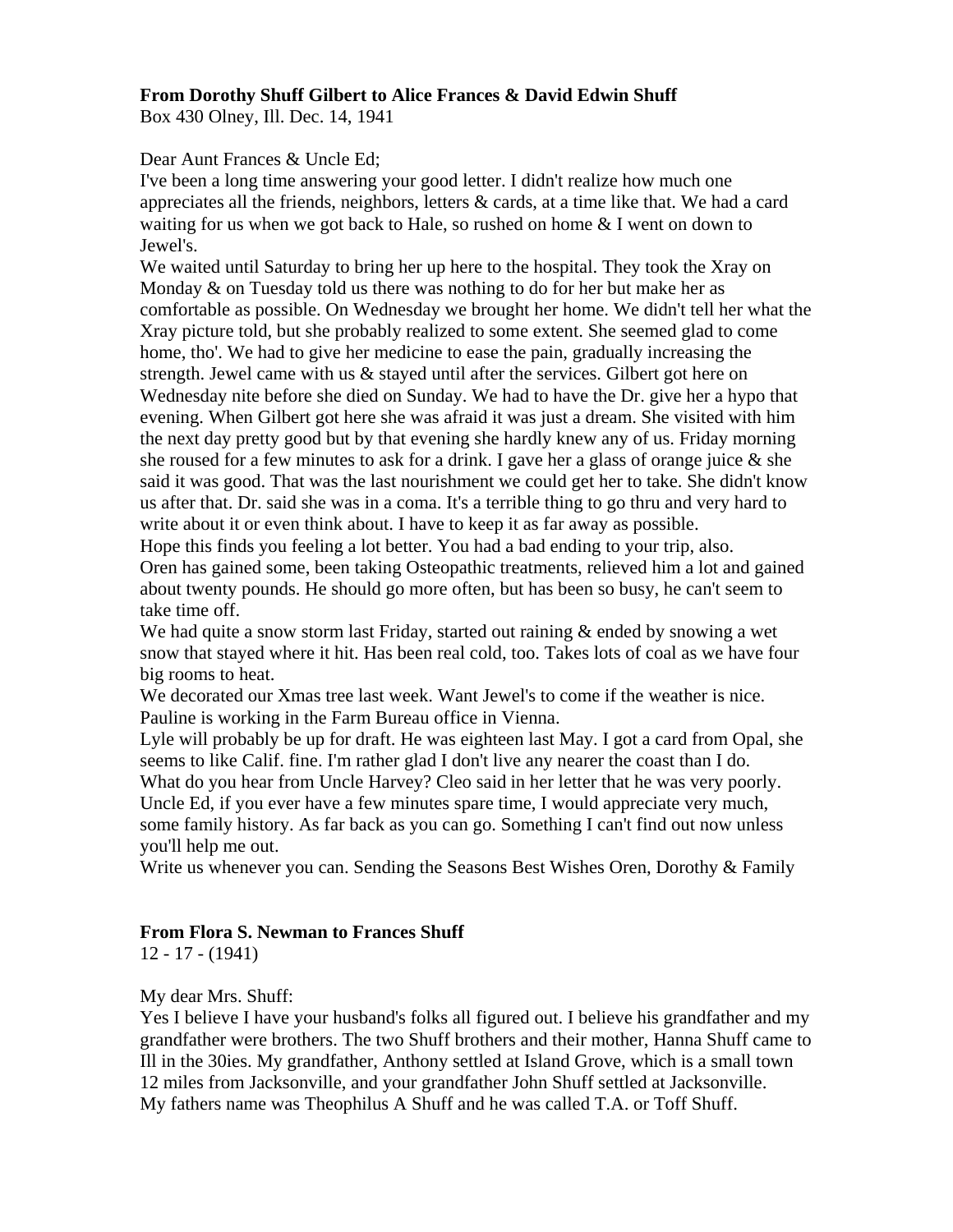I dont remember your father-in-law but I believe I knew his brothers and sisters. Did you ever hear that he had a brother Joe, a sister Ella, in fact there were eleven children born to Uncle John and Aunt Angelina, but of course I didn't know them all, as it is too far back. Was your father-in-law one of them?

As there were only two brothers of the original family I feel sure your husband must be a grandson of Old Uncle John and Aunt Angelina.

I always heard they were wonderful people, just as my grandfather and grandmother were.

My father died in 1929 and our home was very close to the old original cabin in Island Grove that my grandfather built

I was educated in Jacksonville and have lived in Springfield since I was married. [Page cur off - In different ink & hand - "Sincerely, Flora S. Newman"]

# **From Dorothy Shuff Timmons to David Edwin & Alice Frances Shuff**

[6-22-54] Box 148 Dale, Ill.

Dear A. Frances & U. Ed:

Just a few lines to bring you up to date on our family. I was married on May 15th to John Timmons. We are now living in a Pure Oil Camp near McLeansboro Ill. We had a lovely wedding at my home, a nice wedding trip and then the big move. It was a job, but it's all done now & we're settled down to making a new home.

I see where Iowa is having flood trouble. Is Leila near any of it? Hope this finds you both well. Let us hear from you some time. Opal said Irvin & wife were visiting them. I saw Lynn K. in St. Louis not long ago.

Love, John & Dorothy

P. S. Johnny was working around Great Bend for about six weeks but has been sent to Beeville, Texas now. I was in hopes he'd be there long enough to get to see you folks.

## **From Arthur Richard Jackson to Alice Frances Shuff** EASTERN STATE HOSPITAL VINITA, OKLAHOMA May 29, 1966

Dear Aunt Frances,

Will write you a letter to let you know I am getting along very well and hope you are well too.

We are having some nice weather here in Oklahoma.

I watch the T.V every day.

Am getting better meals to eat every day.

Will listen to baseball games over the T.V.

I do not get very much mail anymore.

I hear from Aunt Aimee Allen ever so often and she sends me a dollar when she writes to me.

The boys play dominoes cards and checkers every day.

Have written to my guardian for some clothes and money but have not heard from him.

Once in a while the gray men comes and visits us and we play bingo.

How are all the folks in Kansas?

I am not having no more seizures and I feel very well and I eat better too.

I watch Championship wrestling every Saturday evening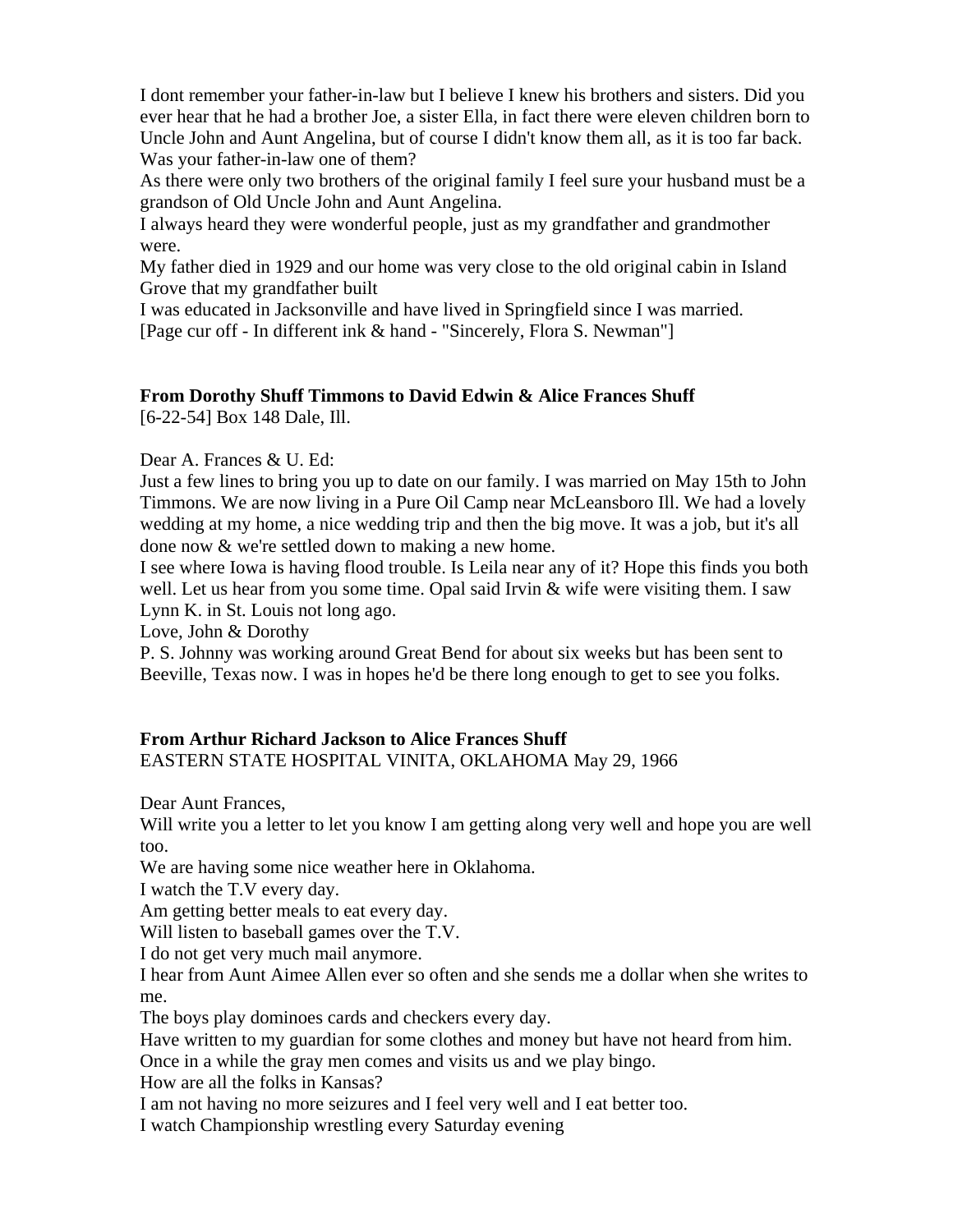We are receiving new patients almost every day. Please write me a letter and let me know how you are getting along. Will close. Hoping to hear from you soon. Love. Your nephew. Arthur R. Jackson

#### **From Marvin C. Shuff to Geneva Shuff Meredith**

Hutchinson, Ks. Tues Eve Sept 7,1976

Dear Geneva:

Sorry I am so long in answering your letter. Am afraid I don't have much information to give you. The Salt Marsh you mentioned is north of Stafford & east & north of Hudson a few miles. That is where my folks met while our Dad was working in that area. Yes I remember the meetings were called "Protracted" when I was a kid. As for the big blizzard near Jetmore, I have heard your Dad mention the year 1886. I think Uncle Jim, Uncle Harvey & our Dad were all born in Okla.

No preachers in our group, but of course our Dad often led the singing, gave lessons & was an elder.

I had a copy of an old newspaper article about Grandpa Shuff, but have been unable to find it. I called Roberta & asked her to either send me another or to send one to you. Hope either way you will get one. It should answer quite a few of your questions. I am afraid that is all I have to offer.

A week ago last Sunday I stopped in to see your Mother. She seems very well & says they are real good to her. While I was there Ethel  $\&$  Ann came in and we had a nice visit. I am doing ok since my surgery, but not up to par as yet. I went back to work about 17 days after surgery. Ruby is about as usual. Hope you are doing ok. Love, Marvin

#### **From Joy & Cleo Shuff to Geneva Shuff Meredith**

Sept. 13, 1976 Oildale CA 93308 Glade St. 1021

Dear Cousin Geneva,

Hope you are OK.

Cleo  $\&$  I are on the go some but both of us have back trouble since our flu trouble last April. Our Great grand twins have been here quite a lot, Cleo was taking care of them, Sure some kids. There mother has them down at Costa Mesa where she lives now. Works at a Mays big store selling Wigs and hats.

We enjoyed the time with the cousins at Opal & Leslie's this year. Sorry you could not be with us. Jimmie & Ruth and a couple across the street from us, have motor cycles and camping trailers to pull, trailers make out for a tent on top  $5' \times 7' \times 6'6''$ . They went a few miles into Canada. There mileage on trip was 4308. Gone almost 3 weeks. Had a real nice time. Coming back through Sacramento, unknown to them, a Sacramento Bee paper photographer took their picture on the go. Jimmie seeing picture later thought he was going 60 or better per hr, its a real cute outfit.

Geneva I don't know a lot about your questions but will try some. The Dugout was north and west of Jetmore Kan. The Salt marsh is almost strait north of Zenith Kan. In fact I believe west side of Marsh was where they worked for a Church member and family, I can't remember the name now for sure. Grandpa Shuff & Uncle John was the two caught in blizzard south of Ness City. Where Uncle John got his face frozen and started his face cancers. My Dad was about five at the time. So storm was about 1878 or 1879. [1885] As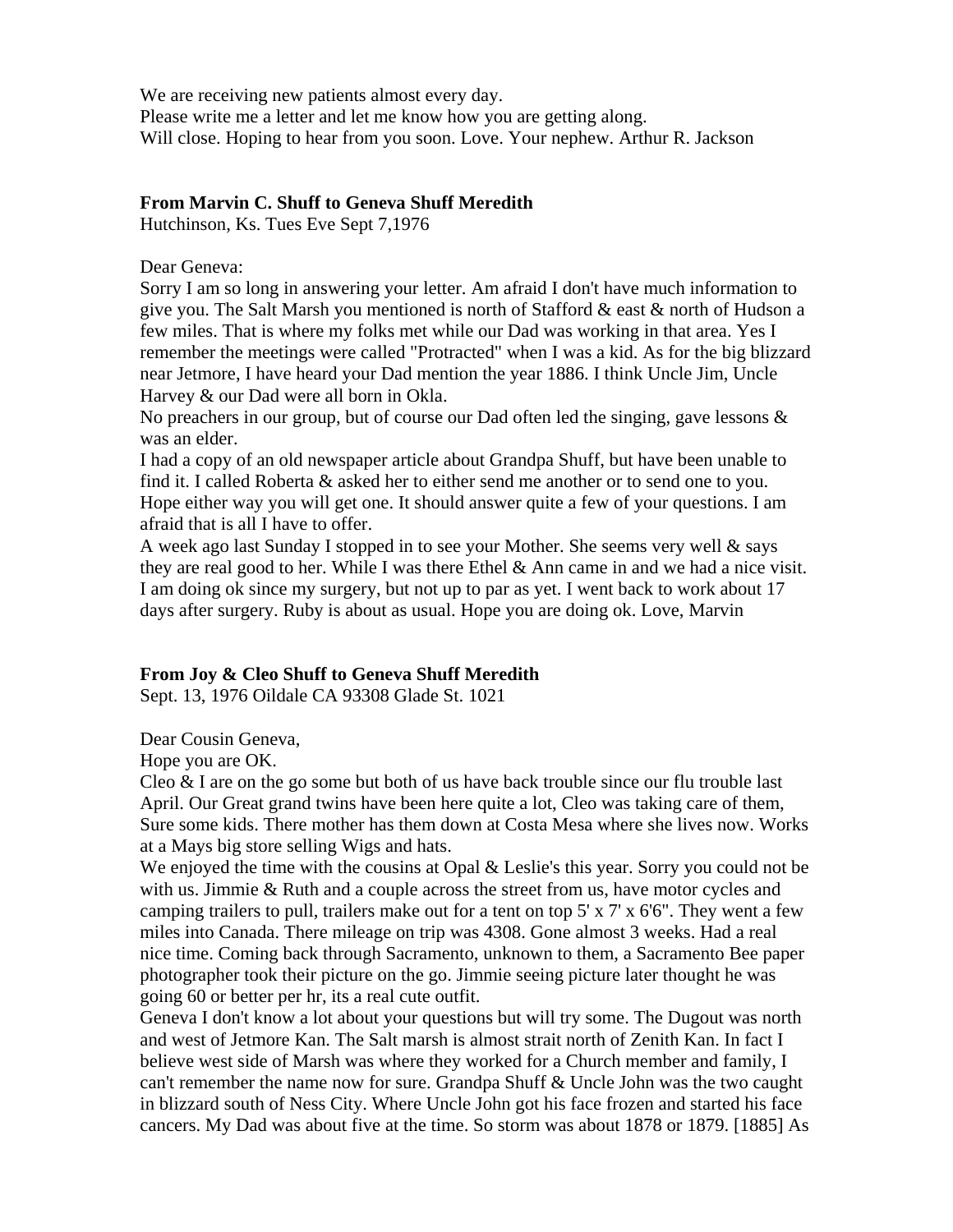for a Leaders and Elders in the Church. All the Shuff Bros, were except Harvey & Ally for short. Ben, Jim, Edwin were all Elders and leaders, Song leaders most any part of Church work, Harvey was a good teacher. I don't know much about the cousins as Church leaders I was Elder at North Sac. from 1953 till 1970 had a good part in getting North Sacramento congregation going, starting in 1942.

Jim Shuff born Dec. 18-1874 in Graham Mo. Died in Baldwin Park Dec. 26-1960. Our Jimmie has been a good song leader for years. Hope this helps you out a little. Sorry haven't let you know sooner but hope it helps some. Must close. With our Love Joy  $\&$ Cleo Shuff

Lawrence Hunter was an Elder in Church at Grand Junction Colo. don't know how long.

# **The courtship of David Edwin Shuff and Alice Frances Kinnamon**

#### **From David Edwin Shuff to Alice Frances Kinnamon**

Stafford Kan April 12 - 99 Miss Frances Kinnamon

Dear Miss Frances,

I have concluded this evening to follow out my inclinations to the Lady who holds such a high position in my estimation. So with borrowed stationary I make this attempt. The time has dragged slowly since I last had the pleasure of being in your company. Have tried to arrange to come Sunday sixteenth, but J.W. Reed being gone from home will be unable to come before Sunday 23rd, with your concent will be pleased to come at that time. Suppose your school will be out soon then I shall feel that I will not be diverting your mind from your studies. Hope you had pleasent day at Geo's last of school. And will have one of a like nature at your own. Then I suppose Miss Case will bid farwell to the young fellows with their chosen company. If I thought you had a young Lady friend in Stafford I would be tempted to put a return mark on this, your well wisher Edwin Shuff.

#### **From Alice Frances Kinnamon to David Edwin Shuff**

Sylvia,Kans. Apr. 16, 1899 Mr. Edwin Shuff Stafford, Kans.

Kind Friend. -

Received your letter this morning, through the "kindness" of Bro. Drapers.

My! but I have some battles to fight. Reca came home with me today.

I am sorry to say, I am not attending school at present. Had to quit three or four wks. ago, on the acct. of my head and eyes.

I went to Hutchinson wk. ago last Fri. evening, and had my eyes examined. The occulist said I had strained them in studying. And the consequences are, I have to wear glasses all the time now.

I did not get to attend Geo's last day of school.

Our home school will be out the 25th. I think they are intending to have a big dinner. "If you are not to cross at me, " you may have the full privilege of coming over the 23rd. Yours Kindly, Frances Kinnamon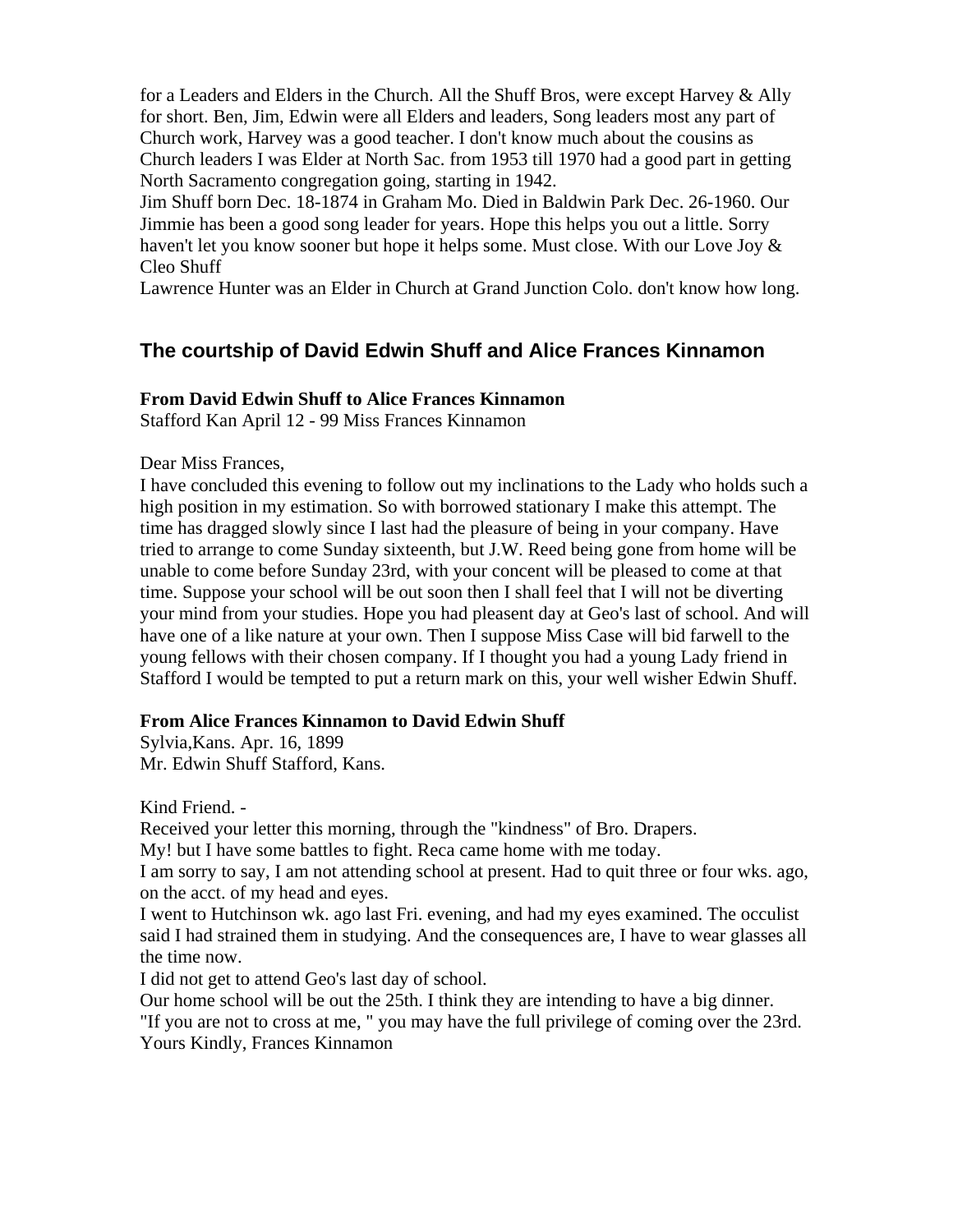# **From David Edwin Shuff to Alice Frances Kinnamon**

Raymond Kan May 3rd 1899 Miss Frances Kinnamon

Esteemed friend,

You will notice by the heading of this letter my place of residence has been changed. And with no great hindering cause will change it again about sat. night 6th or Sunday morning down just south of M. A. Draper's. mean while will try to think the time is really going by. Was very sorry to learn that you were not well for sometime after the last day of school.

Hope this may find all well who so were so fortunate as to be there.

With this I will close, and tell the rest I know and more too when the far distant sat night comes.

Your well wisher Edwin Shuff

# **From David Edwin Shuff to Alice Frances Kinnamon**

Stafford Kans May - 7 - 99. Miss Frances Kinnamon

Esteemed friend.

This evening finds me here at Bro Reeds arrived about one half hour ago. They were all gone to Church so I just took posession. And thought perhaps twould make you feel no worse at least if I should write you a letter. I will be anxious to hear how you are convollessing. And will wait impaciently the time when I may call to see you. If no one had been endangered by my coming in this morning but myself would have went in, but as it is, will extend my sympathy through the medium of the pen.

My buggy ride today was a long lonesome one.

Went to Reno to Church, and home with Wily Clothier for dinner and resumed my journey about four oclock p.m. though how different this drive from the one two weeks ago, and tried to console myself with the hope that I might enjoy a duplicate of the one two wks ago, some time soon. But when I think of one being shut up to themselves and suffering with disease, I think they are deserveing of all sympathy, but keep up good Spirits Miss Frances everything seems to point to a speedy recovery. With these few lines I will close and hope to hear from you soon, As ever your well wisher Edwin Shuff.

# **From Alice Frances Kinnamon to David Edwin Shuff**

Sylvia, Kans. Fri. May 12 \_ 99.

Mr. Edwin Shuff. Stafford, Kans.

. I will leave this a blank, and you may fill in, whatever you please. Ha!

A little bird told me, that once upon a time, you received a letter from a certain lady friend, and she did not address you as you liked. So, fearing I might do ditto, I will leave it a blank. You needn't tell her about it though, for fear she might think it strange. Has that lady started to "Nickerson College" yet?

Well as I have nothing to do this morning, and am so lonesome, will try and busy myself awhile, in writing some. I don't think there is any danger now, in sending a letter. Was glad to receive your letter. The day didn't seem near so long.

Just one wk ago this morning I broke out with the "scarlet fever." Such a long wk as it has been, and how lonesome I get. Have seen no one only the Dr.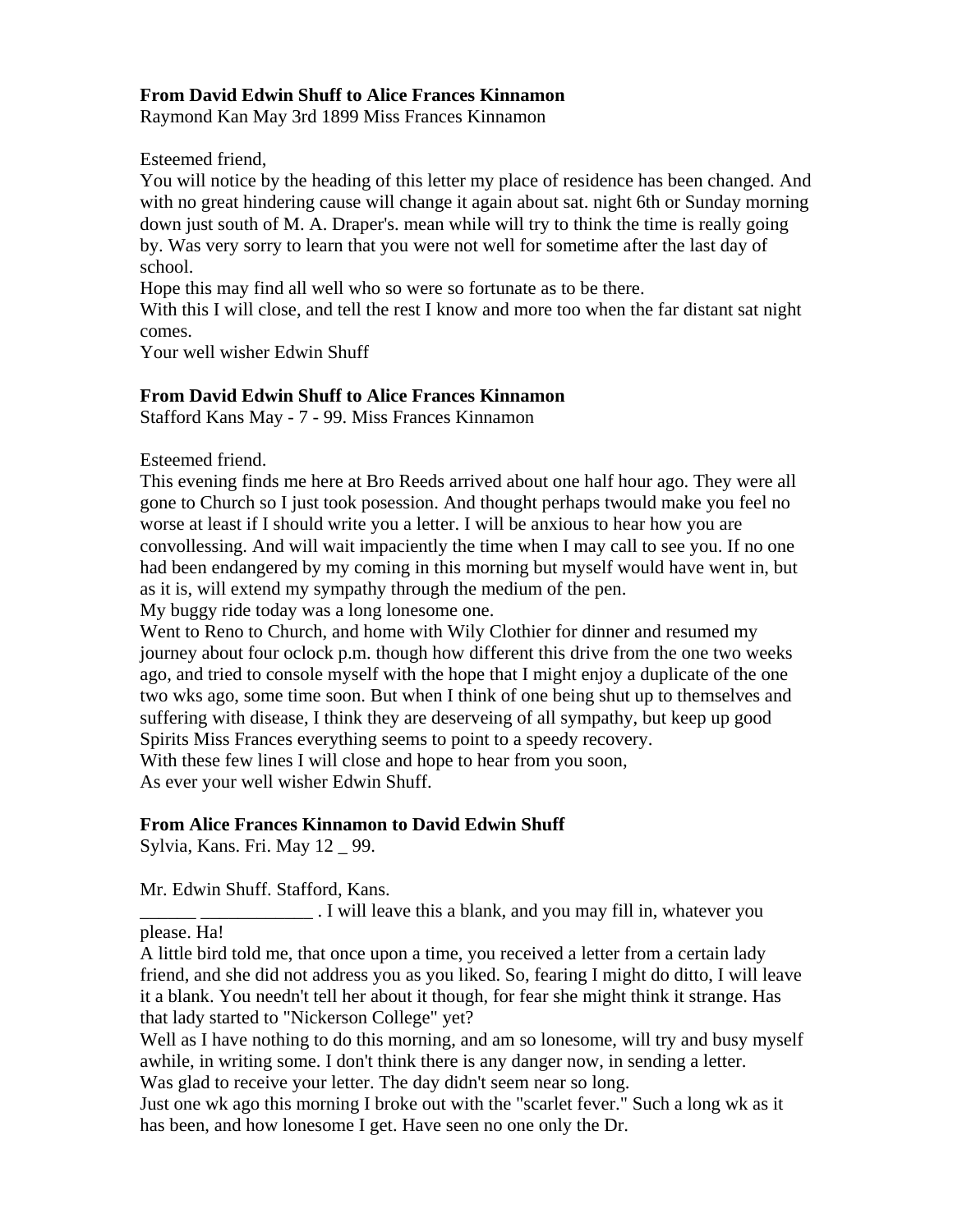It does seem so strange, for there is someone here half the time. And it is hard telling how long we will be caged up here. Cora was in bed yesterday, and starts out ditto today. It seems curious to think how treacherous, I must be. Everybody seems to be afraid of me and runs. Even the washerwoman, said she would love to peep in, and see me, but was afraid to.

I believe I shall start for Manila soon, as I believe I could make the insurgents run. "Miss Case went to Hutchinson last Mon. evening, to canvass. " She came here on Fri . evening to stay awhile, but dared to risk it.

How merrily the birds are singing, this lovely morning. Think I shall pretty soon start out on my bike.

They are making fence at present. I received a letter from my "Dear Uncle," the other morning stating the death of his mother.

I'11 have to bring my letter to a close for want of space \_ something to say, and language to say it.

Your true friend. Frances.

## **From David Edwin Shuff to Alice Frances Kinnamon**

Stafford Kan. May 15 - 99 Miss Frances Kinnamon

Dear Miss Frances,

Your most welcome letter came to hand this morning. I will not fill out the blank, for fear I would be runing a greater risk than your self, but will let the beautiful little flower fill out the space with its language. ha! The writter did not dislike the heading of the letter in question written by a certain Lady friend, as bad as your letter implies, for to be addressed as kind friend is indeed lovely, but perhaps the seeming dislike was based on a sentence farther on in the letter. Something like this "If you are not to cross with me you may have the full privilege of comeing over April 23" have I the right Lady in view? But believe you said "I must not tell her" Glad to know you will soon be able to ride a bike. Extend my sympathy to all who are so unfortunate as to have to go through with the same ordeal as you have.

Bro Reeds will begin building tomorrow, "Yours truly" will be among the Carpenters, but not one of them.

My new driveing animal is just restless as can be to take the best Lady I know of rideing either in the buggy or on horse back. So if She does not go to "Nickerson College" may have her choice or both. What more could I offer?

Poor Oliver, "Cant he go either? If I should take a notion to go to Hutchinson, about Wednesday, will come past. If school isnt to busy shall aim to go. Dont care so much to go since the "scarlet fever" forbids me making any arrangements (or helping) that would add to the enjoyment of attending the Jubilee. But I will have to bring this to a close as tis getting late.

Your sincere friend Edwin **Compliments** There is a girl I know quite well, Who is tall and graceful too, Her name is - well I shant tell, If tis all the same to you. D.E.S.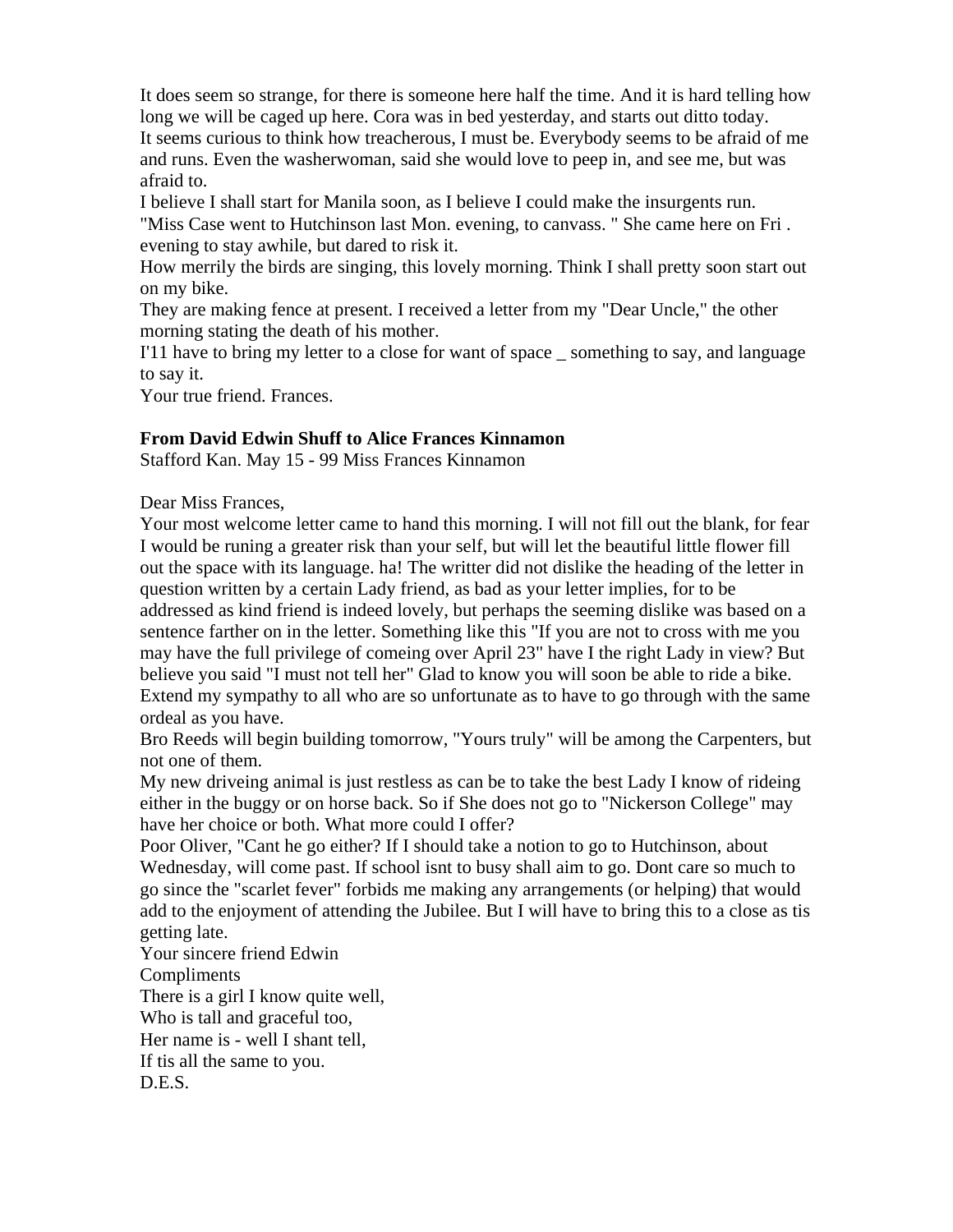## **From Alice Frances Kinnamon to David Edwin Shuff**

"At Home." May 21. \_ 99. Mr. Edwin Shuff. Stafford, Kans.

"Kind Friend",

As I have nothing to entertain myself with now, after reading and playing, will try and scribble a few lines this lovely morning.

How I would love to "boom" around awhile. But the Dr. forbid any of we youngsters of going, for a long month, yet to come.

They have all had a siege of it now. I got up to give the rest room, and to wait upon them. Were five of them down at once, for nearly a whole wk. We were all a kind of an "honory" set. It just kept me running from one side of the house to the other, then upstairs and then down and etc. Were all quite bad.

Dr. was here six times. We all ate at the table last evening, the first, for a wk or over. I was out riding on my "wheel" awhile last evening, but didnt go off the place.

0 yes, my Uncle's children also have the fever now. They were down here the day before I was taken, and suppose I had fever then. Thats the only place I can go to now.

Bro. Marion is our footman and also my Uncles.

Well I don't know many of the "local happenings" to tell.

1. 0 yes - the wind is blowing. 2. And - and I finished that piece of prose. 3. And - 0 yes, I received a picture the other day. Marion brought me a letter.

'Tis striking twelve o'clock. And it is rumored, that another "ordinance" will have to be passed. I presume you remember the old one?

Well I must hush my non - sensical nonsense and bring this to a close.

Ever your friend. Frances

# **From David Edwin Shuff to Alice Frances Kinnamon**

Stafford Kan, May 27 - 99

Miss Frances Kinnamon Sylvia Kan.

Dear Frances.

Yours of the 21st was gladly rec'vd May 23. Glad to know you are all getting well of the fever. There are a few cases around here. And quite a number of children have the "scarlet rash."

Well I will start for Raymond this afternoon. Will go via St John to visit my cousins. Was disappointed at the Dr discision. Am waiting impaciently the time I may call to see the girl that is so much to me. But if trespass the Dr rules and my Sister in Law was to find it out She would not allow me to come on the place. So have concluded to curb my anxiety and wait some time in the future to appease the same.

Ah! what is the new "ordinance" that will have to be passed? Yes I remember the old one, perhaps the latter is a similar one.

Bro Reeds new house looks quite well. If I get some thing in this letter that I would not want here please excuase the same. As the children are having a jublee and two or three reading news papers aloud doesnt afford the best opportunity for writing.

Am in the dark as to what "piece of "prose" you had just finished!

Yes and the wind blew here too, night before last. Scared the little folks till some of them cryed.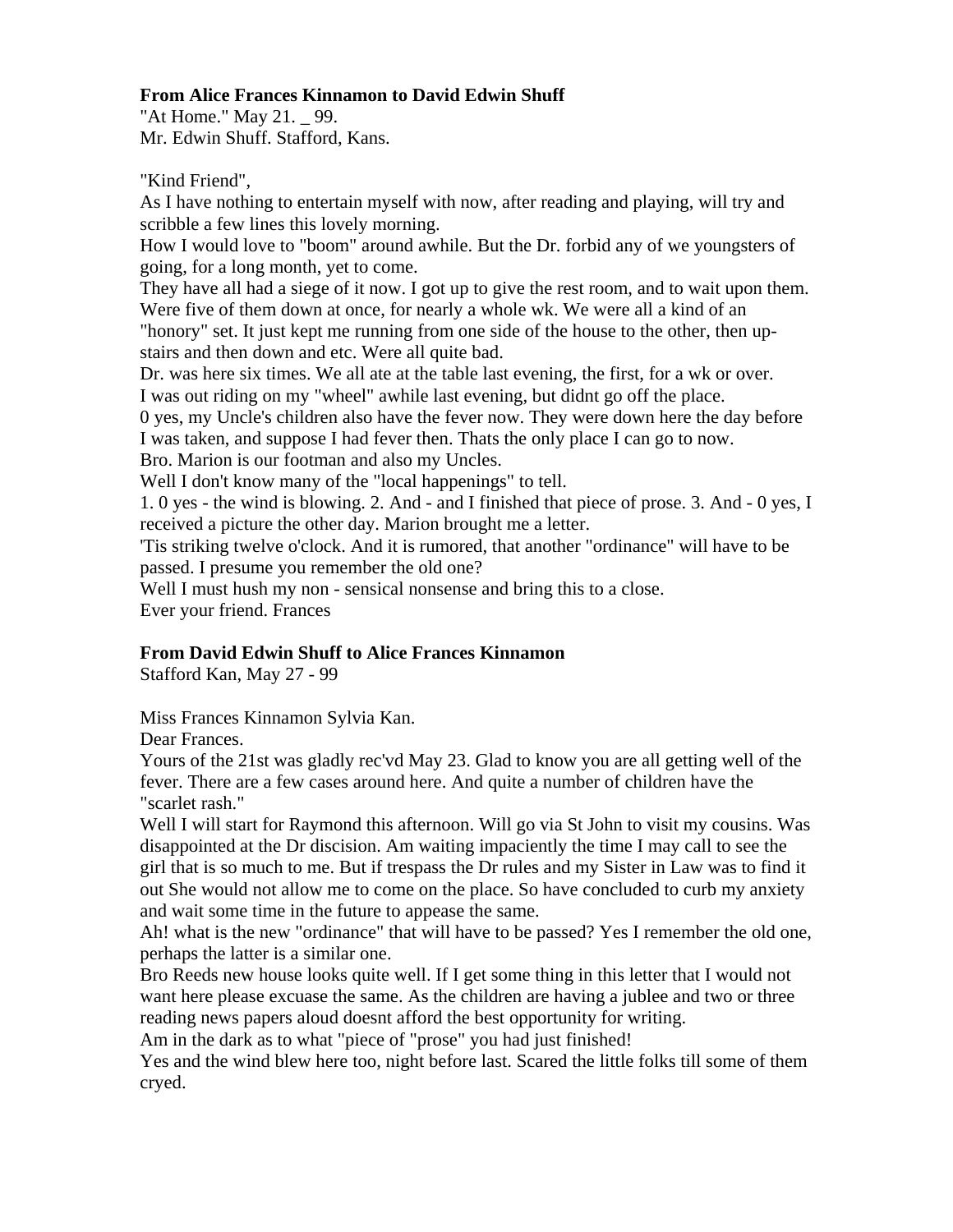Tell Oliver I said he should bring his Sister with him some time when he comes north. There is to be a select Party in the Neighborhood some time in the near future, and they two have a standing invitation to attend.

But must stop here or I will not get to where my cousins are. So wishing you health and enjoyment.

I remain yours truly Edwin.

## **From Alice Frances Kinnamon to David Edwin Shuff**

Sylvia, Kans. June 4th - 99 Mr Edwin Shuff. Raymond, Kans.

Dear Friend.

After enjoying the pleasure of a three mile spin, will now turn my attention to four or five letters, that are awaiting an answer.

My Uncle's were over and spent the day. Oliver and I were up there last Sunday.

Well, we fumigated last Mon. and have been cleaning house ever since, and will fumigate again this wk. And then we think there will be no danger.

We will have meeting next Sunday, as it is Bro Ungle's day. They have been to town several times. Nobody seems to run from us, so I guess we are not considered "

dangerous . " And so the "case" is before you. I will let you use your own judgement, as to when you come over. Come whenever you do not feel afraid.

I don't believe your sister-in-law need worry for I do not think there will be any danger. Clara was over awhile the other day. Oliver is going north on a "chase" next Sat. and Sunday.

What a long six wks, it will be. I can hardly wait until Sunday comes, to get out, among my friends, once more.

We had several rains here last wk. There were two cyclones within about five miles from here, one night. One was in north of Sylvia. It tore the house to pieces, and killed a little boy.

The other was north of Plevna, on Papas other place. It came in south of the house, but did not destroy anything there, but uprooted several large apple trees across the road. Well as it is getting quite late will have to close.

Please let me know as to your conclusions, and will direct my arrangements accordingly. Excuse my lead pencil, please. Ever Your Friend, Frances

# **From David Edwin Shuff to Alice Frances Kinnamon**

Raymond June 8th 99 Miss Frances Kinnamon Sylvia Kan.

Dear Frances.

Your "Kind" letter was rec'vd this morning. Glad to know you are all enjoying good health once more. You must be getting along nicely with your wheel, soon be an expert will you not? Yes I am satisfied in my mind there is no danger now. But as it is doubtful wheather I can get you this letter in time for you to look for me next Sunday will say that with no exceeding great hindering cause will be present Sat. evening 17th. Will be pleased to hear from you again if tis convenent. The Cyclone from north of Sylvia did some damage near Alden blew down several barns the papers say there were two persons killed near Huntsville and one near Stafford and the one you named.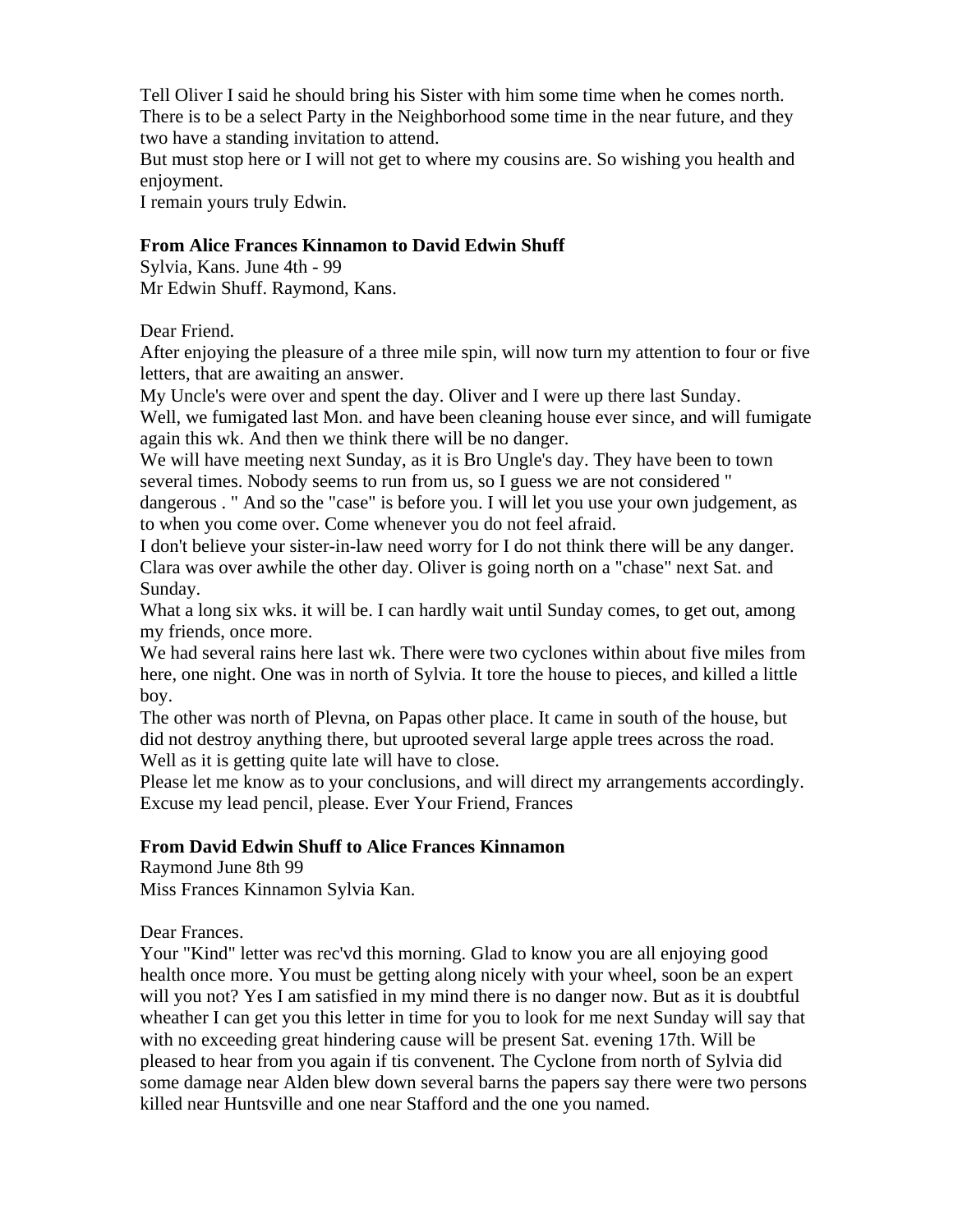It will no doubt be a grand treat to you, to get out and enjoy yourself once more after being caged up so long. Six wks is long enough but it looked for awhile as if it might be longer.

Well it is raining again to night, and frog's almost make one's ears hum.

Hope to see Oliver when he gets up in this country. We are not afraid of him. You better bid him good bye though before he leaves, as it has been so long since he has been up here he is apt to stay some time when he does come. this isnt intended for a hint to my Relatives up here either. I have thought of so many ways that we might enjoy our selves when I am honored with your company once more soon, although there never is anything lacking on this line, or Think how nice it would be to spend Sat evening or Mon morning in such sports as fishing, boating, or playing croquet . And as pardners, to gain the championship over all includeing Bro Draper & wife? And many other past times that might be mentioned here. But with this I will close and await the long look for opportunity and hope that many happy moments will be yours next Sunday when you get with your friends.

I remain as ever Your well wisher Edwin.

#### **From David Edwin Shuff to Alice Frances Kinnamon**

Raymond Kan June 21 - 99 Miss Frances Kinnamon Sylvia Kan

#### Dear Frances,

I arrived safely home Mon and have been very busy ever since. My friend Mr Werner has returned from Manhatton College and was up to see me while I was gone. The thoughts of my pleasent trip south are upermost in my mind, and am sorry to say it will be impossible for me to get down again before about Sat July 8th harvest is earlier than we expected. How I would love to spend every Sunday with the girl of my choice. I have been thinking some on your "prose" and if you will not missunderstand me, will state the lessons I gained from it in my next ie. in compliments, not criticism. And if you will not consider it flattery will compose a verse in each of my letters concerning my Ideal Girl, this letter will contain the second verse, have sent the first verse you remember perhaps.

The meeting here was lacking in attendence about as bad as Plevna. John thinks he and your Pa ought to object, but we boys and girls have to be excused some times. But with this will close and wait your ans.

Yours as ever Edwin Her hair is light, her face is fair, And mark the pureness of her mind. Her manners, looks, are just the kind That ruin my heart I do declare;

#### **From Alice Frances Kinnamon to David Edwin Shuff**

Sylvia Kans. June 29th - 99 Mr. Edwin Shuff Raymond, Kans.

Dear Friend

Your letter of June 21st, received, and centents noted; And this exceedingly warm afternoon, I endeavor to reply.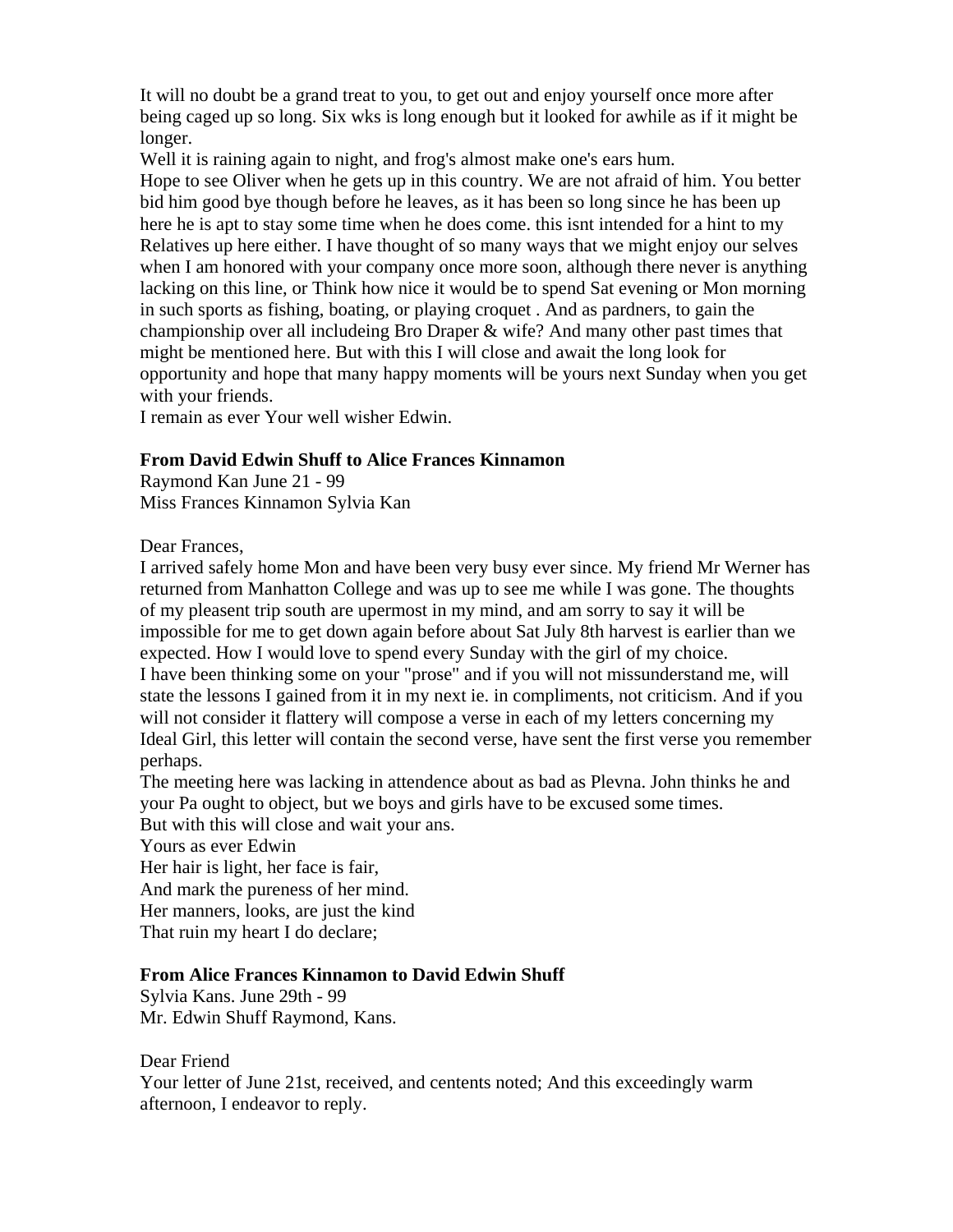The harvesters are in Oliver's wheat at present, but they expect to leave here this evening. At least I hope they do, for it is not very pleasant for one alone, to cook for them. They were here two days last wk and also two this week.

It was to bad, the different congs. were lacking in attendence so much, that Sun you speak of. Perhaps you had better mind your big brother hereafter.

We had quite a crowd last Sun. morning. I went to Plevna in the evening, and I saw lots of my friends and one was just out from Hutchinson.

As to that prose, I don't see where you could learn a lesson from it. "However, I think I shall have to frame it, and place it in the most conspicuous .. in the house."

And as to those verses. I think you have chosen rather a poor theme, to make so much out of it.

I won't allow boys to talk to me that way, but perhaps that girl you so often speak of won't object. "At any rate, I don't think that lady, away over south would, at all." Ben and Clara were up last Sun. 0 yes, have you seen anything of two green plums

travelling around, in that vicinity? I anticipate, the lost will be found, soon.

I see some tempting red ones over east, and think I shall go and take a peep at them. With this, will close, by saying Au Revoir

Your friend Frances

# **From Alice Frances Kinnamon to David Edwin Shuff**

Sylvia, Kans. Jan 20 \_ 1900 Mr. Edwin Shuff. Raymond, Kans.

Dear Edwin.

True to my promise, I endeavor to write you a few lines, if I can hold out, by resting along.

Well, the measles have caught me, I guess. At any rate, I discovered this morning, I was like a speckled turkey egg. Last Wed. morning I got up with a sore throat, and it is still sore. Mamma finally got me to bed yesterday. And to-day she is there too.

So you see both of the cooks are down; maybe I will be able to roll out in a day or two. Am now dieting on tea and soup.

You must excuse this lead pencil; I tried four pens, and none would work. And besides I can't write good lying down. I can hardly stand to be penned up.

Will look for your letter, which will break the monotony. Will try and finish up this time and will then close.

Seems like a long time since I last saw you. Wishing you a pleasant trip I will close. Yours, Frances

# **From David Edwin Shuff to Alice Frances Kinnamon**

Raymond Kan Jan 20 - 1900 Miss Frances Kinnamon Sylvia Kan.

Dear Frances

I seat myself this lovly afternoon to pen you a few lines. Have been putting in the day writting, just came in from a walk with Jewel and am now ready to continue my scribbling. Well my class at Zenar has gained some in numbers, and in interest, but had to give up my class at Huntsville. Stayed over night with Harry Hill friday night and started for here about Sunrise Sat morning, arrived at 11 a.m. found all well. My old singing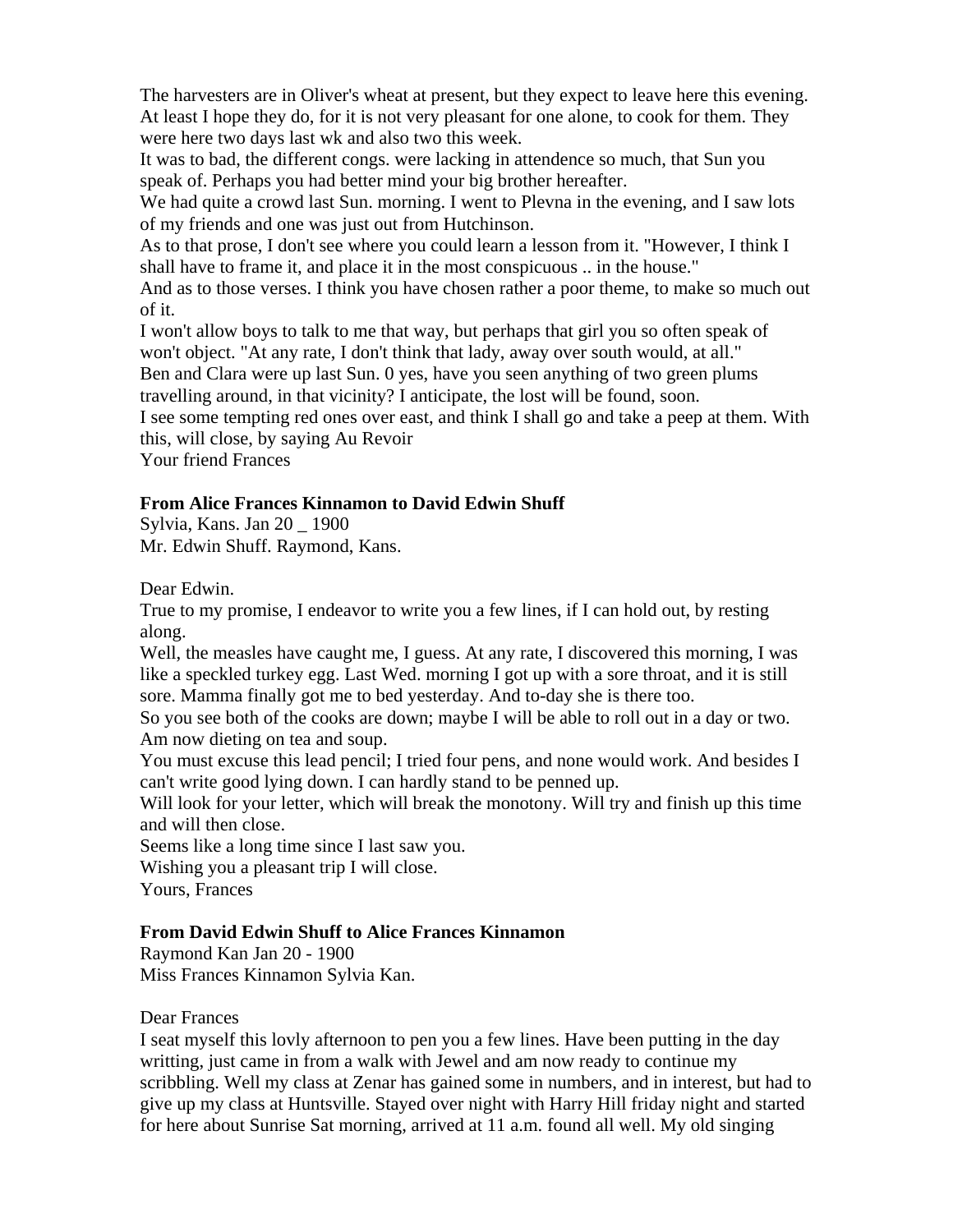teacher gave an entainment concert last night, went down and was pressed into service in his class. the Raymond band gave some very fine music as also did the Listen family, in duets and quartets. and one Mr Christie sang some comic soloes. It seamed like getting among old time friends, indeed it was a pleasent evening, and all it lacked of being complete was the absence of one who can make me happy or miserable at will. did I say absent? not true in full; for though absent in person dear Frances you are always present in mind. Wish you could have heard the concert with me last night.

Suppose Geo started for Nickerson before this, unless measels have prevented his plans from coming to pass.

If I had not kept myself so busy would have been completly lost today, feel very lonesome as it is.

Think this is the first Sunday we were not together since last July.

But will close and tell the rest when I return. Will take this to the office and if I get a letter with some requests to ans will write some more at the office. As ever your devoted Edwin.

P.S. just read your letter containing the news that you had the measels which did not surprize me a great deal only you have come down sooner than I expected. Sorry I am not there to cheer you a little if tis in my power. I know it is hard to be penned up but my dear now is the time to be carful. A little care now, may prevent suffering in yrs to come. Be pactient, I will be there friday noon. Sorry it was such a task to you, to write me, Take care of your eyes. Your Edwin.

# **From Alice Frances Kinnamon to David Edwin Shuff**

Sylvia, Kans. Feb. 13th 1900. Mr. Edwin Shuff. Stafford, Kans.

Dear Edwin.

At your request I will answer your welcome letter, rec'd this afternoon. Marion was at town and brought our mail out.

He says, Frances I got a letter from Ed. And he has run for Washington Has skipped clear out from the small pox.

Now you see I was scared, for my blue-eyed boy to run off that way. But I was handed a letter which gave the state of affairs. I had concluded that was the way of it. I did hate so to send you the telegram, but thought it best all the way around, which proved to be quite true, on the acct. of sickness here.

The Dr. has been out to see Theo. three times. Papa will go down tomorrow and get more medicine. He has the Cattarrahl Pneumonia. But is now considerable better. Fever was 105. We sit up with him of nights. Last night we had two patients on hand. I was sitting up with Theo. when Mamma took such pains that I had to call on Papa to take charge of Theo, while I would try to relieve Mamma.

I worked with her for over an hr. and finally she dropped off in a doze, about twelve. I staid right with her until between two and three, when she began to get some easier. Has been in bed all day. I sent her up stairs to night out of the noise. Theo is quite delirious, and she can hardly stand it.

The Dr. vaccinnated us yesterday. Quite a scare in the whole neighborhood. In fact we didn't know the girl was sick until Fri. morning, and she died early Sat. morning. I then went to town, Miss Minnie and I and sent you the telegram and saw Dr. Bauer.

0 yes, was there anything extra added to the telegram? Mr. Kirk was so full of his mischief, and said he put a lot more to it, and something extra to the agent there.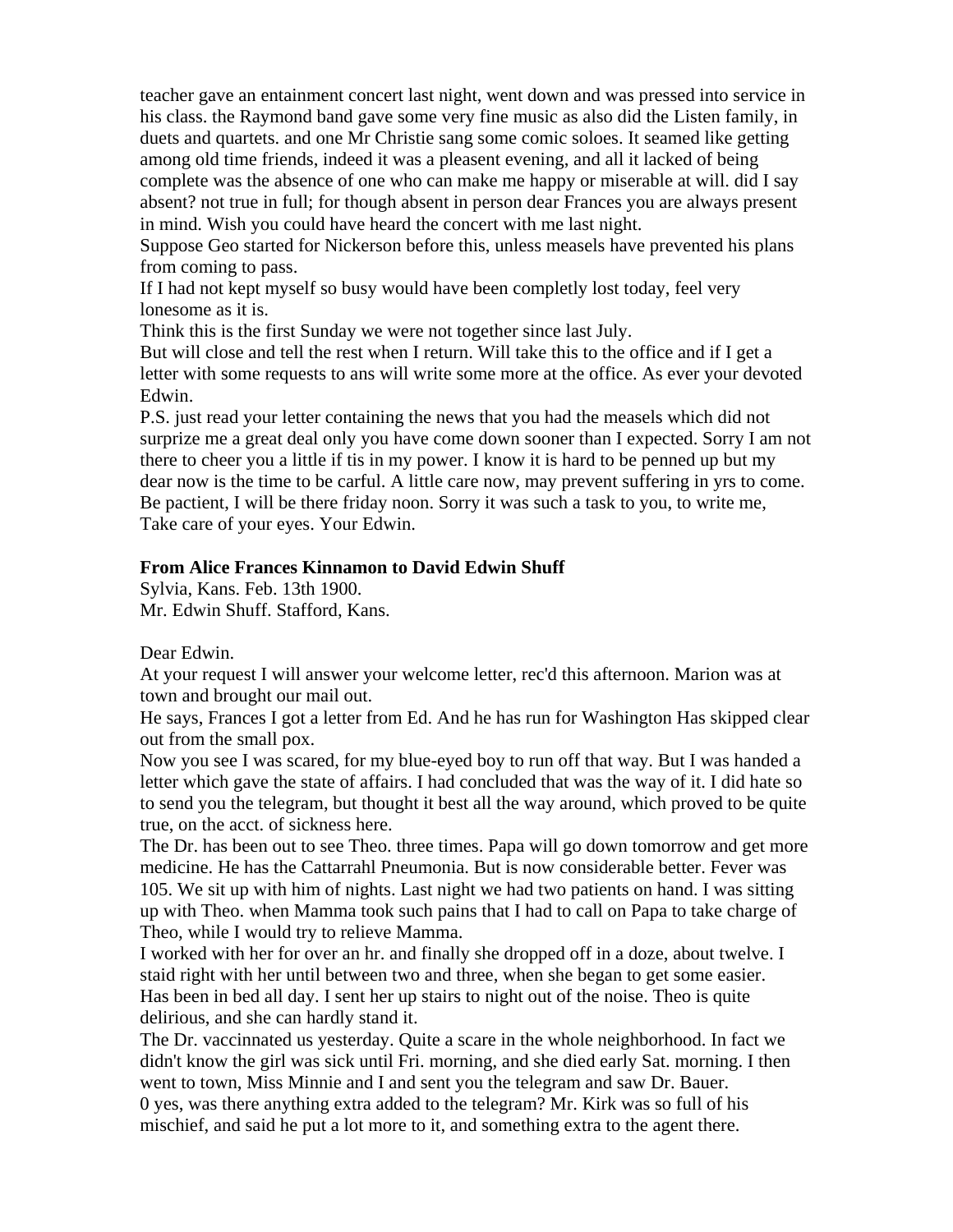The conductor said he would find you out and tell you about the message. We had quite a talk with him, as the train switched around so long.

Jesse brought our clothes home Fri. morning and also Reca's.

When we heard about the smallpox it scared us, but the Dr. told me, for us not to be alarmed. But to be on the safe side, I took all the clothes and fumigated them and sprinkled carbolic acid around.

But we dont hardly think it was the small pox, but of course the Dr. ought to know best. At least, I hope 'tis false. He said it hadn't reached the contagious stage, only a short time before she died. Was buried late Sat. evening. Only think, her father and brother, with the aid of Bob Turner had to do it.

A Mrs. Deets from up north was buried Sun. evening.

All of Mrs. Ingland's folks have been quarantined, for they were there while Bertha was sick.

And then Sun. Mr. Rose brought out a quarantine against Bro. Drapers. For them not to leave the place nor admit anyone for ten days. But they came out yesterday and raised the quarantine. They had understood that they had been to Ingland while she was sick. Said they were coming to quarantine us, but they didn't put in their appearance.

We have all contracted bad colds; I suppose from the change in the weather. I am quite hoarse this evening.

Well, I hope you enjoyed your visit.

Papa rec'd a letter from Uncle Dan with an offer on the Austin place. Papa has written you some in regard to it.

Well, it seems as usual, a long time since you left. This must be your last trip out to Zenar. You can get rested up now, and won't have to take those long, cold drives. Miss Minnie was down to see me a while Sun. and also was here on Sat.

Well, I expect you will begin to think, I will never bring my letter to a close. You see I have made up for that little no account letter I sent you while at Raymond.

You must please excuse all mistakes and blunder, for I have to see after my patient once in a while, and Cora has been going over a whole "rig-a-ma-role," and bothered me so. Said she was going to write some too.

Well I must close, or you will need those "specks" you spoke of, out at Zenar.

Wishing you success with your singing, I remain as ever

Your true clumsy, awkward [written backwards] Frances.

# **From David Edwin Shuff to Alice Frances Kinnamon**

At the postoffice Stafford Kan Feb 13th Miss Frances Kinnamon

Dear Frances.

Was greatly disappointed this morlling to get your Telegram as well as surprized at its content, to bad! Hope you have not all been exposed. People here this morning from Zenar say if I go back to that community they will be afraid of me, so have concluded all things considered I would go out to Bro Reeds and paint his house the first of the week. Sister R is in town. I showed her the telegram. I think it will turn out to be measels after all. Please write me here at Stafford. will be through here Wed. evening On my way to Zenar. shall be very anxious about you all. with this I will close. Except my Love pure and true yours ever Edwin Shuff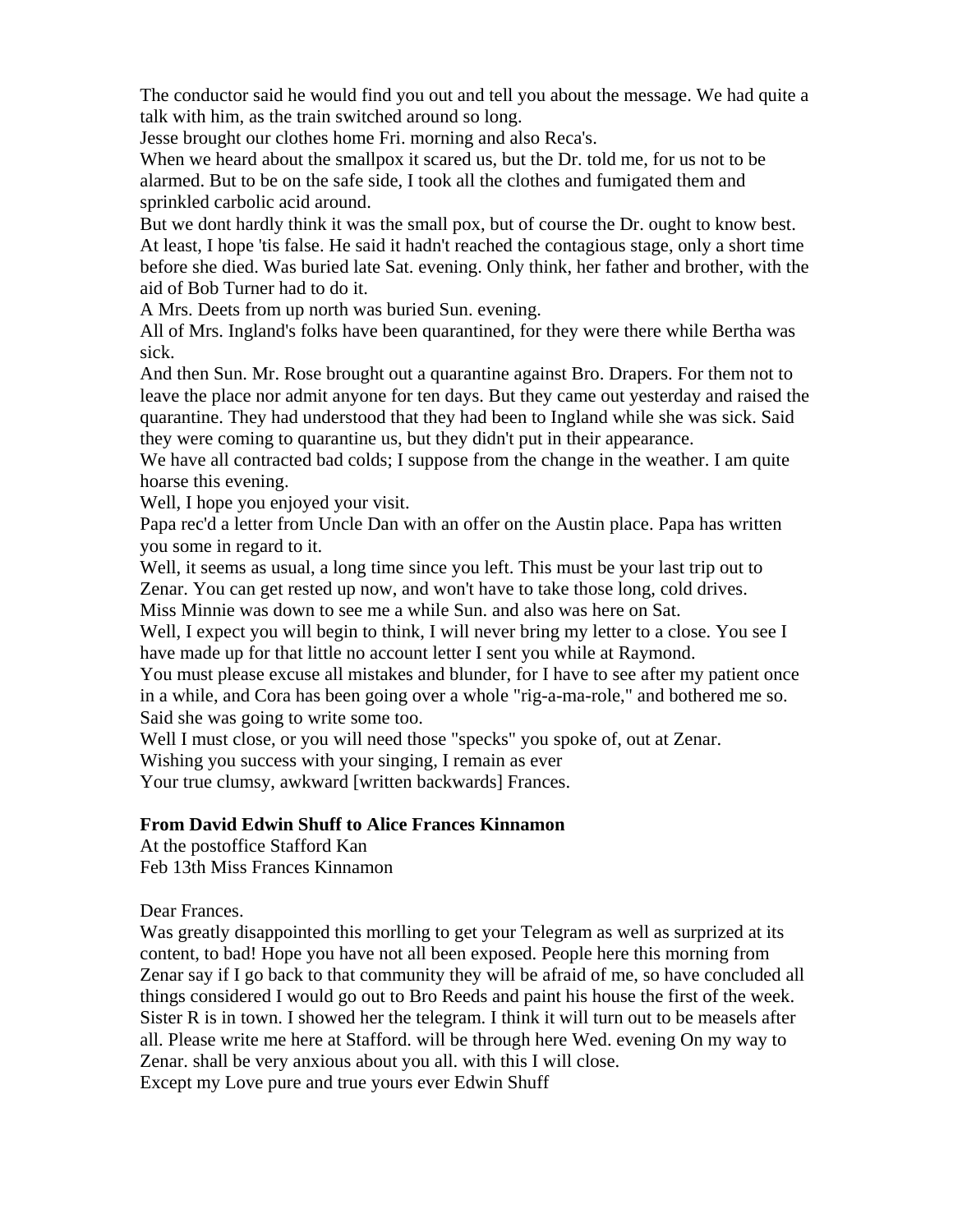### **From David Edwin Shuff to Alice Frances Kinnamon**

At home Mar 8th 1900 Miss Frances Kinnamon

#### Dear Frances

Will try to pen you a few lines to send back with Ralph have been quite poorly since the night I was at your place have eaten two parts of meals since slept very little. Had the Dr out to see me yesterday and that breaks my record as tis the first time in my life to call a Dr. in. seems very obstainate. Absess in one Tonsil and dropsy of the euvula, if thats the proper name, better this evening. but how I dread the night Hope to be out soon however. dont give your self any extra worry concerning me Yours Truly Edwin

#### **From Alice Frances Kinnamon to David Edwin Shuff**

"At Home." 3\_ 9\_ 1900 Fri. Mr. Edwin Shuff. Sylvia, Kans.

Dear Edwin.

This lovely morning, will write you a few lines, and send them over by Cora. Rec'd your welcome letter last night, through Ralph. Was sorry to hear you are having such a time with your throat. Hope it is still better this morning. When it gets where a person can't eat or sleep, it is a hard go.

Now my dear, you must take good care of your throat. Which Dr. did you have? I expect you think it strange, I havn't been up to see you. But really, I've had my hands so full, 'twas impossible for me to get away. Would have come up last night with Ralph; But we butchered yesterday, and had to make sausage last night. Will run over awhile to day, if I have the time, but kindly doubt it, as I have the lard to render, bread to bake, and ironing to do, if the clothes come home.

Perhaps, if Ralph will go with me, we may come over this evening awhile then, if I can't get away to day. However, will try my best towards it.

Mamma is still gaining. Little Theo plays around all the time.

Well, as 'tis time for Cora to go, must close: Hoping you are feeling better, I remain Au revoir your love Frances [written backwards]

#### **From David Edwin Shuff to Alice Frances Kinnamon**

At home May 10 - 1900

Miss Frances Kinnamon Sylvia Kan

My dearest

Your loving letter came to hand today noon.

Of course as I will get to see you any how will excuse you, dear! I will try to get this to you some way this evening. Perhaps will send it to the school house, hav'nt much time to write so will make this short, come and tell Geo to come a while to night if he can handy with this will close trusting to see you here to night And wish you and Miss Minnie a pleasent visit I remain your devoted Edwin.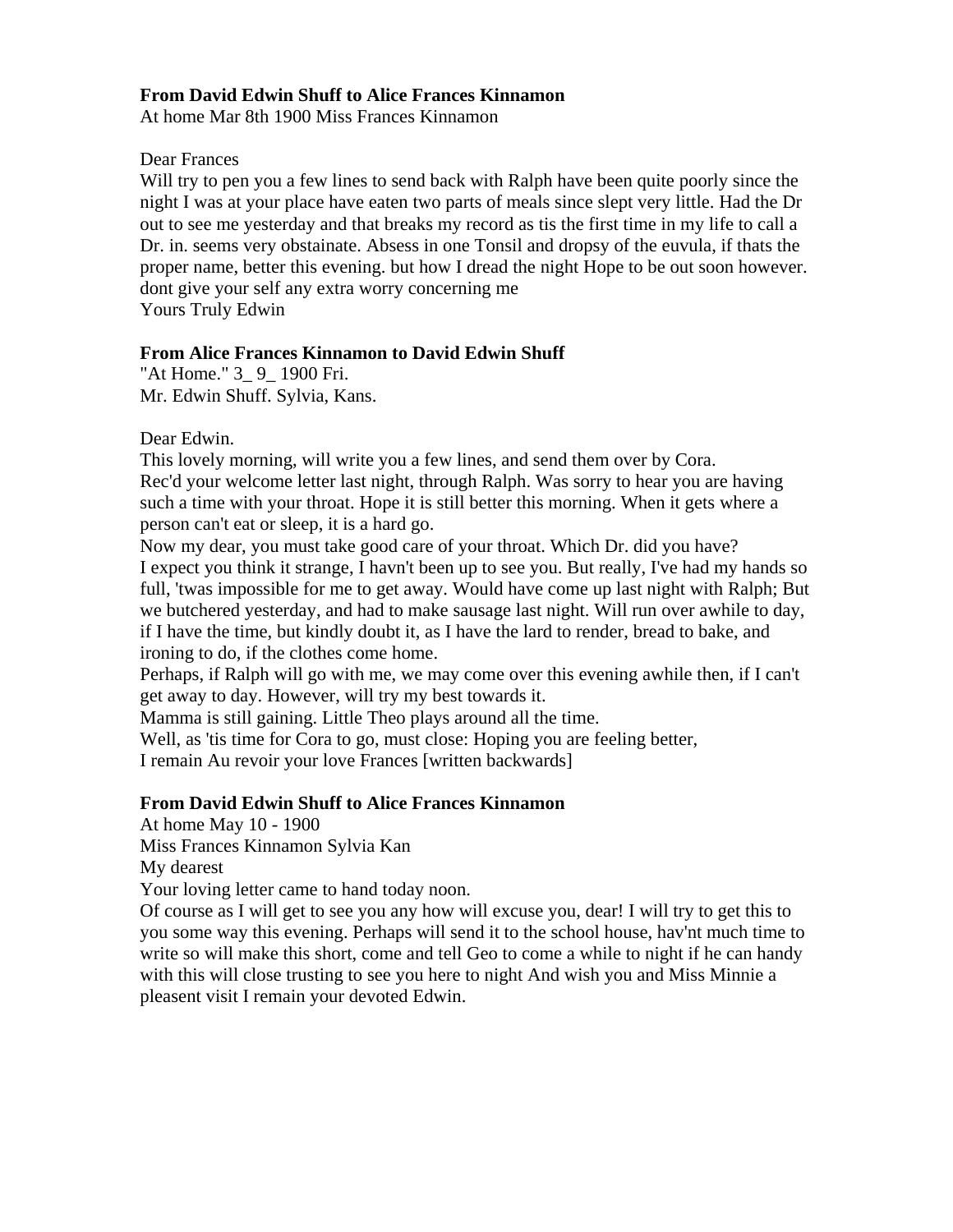### **From Alice Frances Kinnamon to David Edwin Shuff**

"At Home." Sat. May 26 - 1900 Mr. Edwin Shuff. 1001 Grove St., Drapertonville, Kans.

Dear Edwin.

Will write you a few lines, and send over by Ralph.

Clara and Ben came up today, intending to attend the Co. Commencement exercises at Plevna to night. I did not know of it before. They want me to go, and of course you know, I wouldn't go, without you? Would be pleased to go providing you can.

I guess I am none the worse off for the "ducking," I rec'd last night.

Rec'd a letter from Florence today. She is so pleased that I am coming. Rufo will be home in two wks. she says.

So I presume, I shall leave Thurs. night. Will have to go to Sylvia, for the train will not stop at Plevna.

Please let me know your decision for to night by Ralph. Ever Yours. Frances.

# **From David Edwin Shuff to Alice Frances Kinnamon**

Sylvia Kan June 3-1900 Miss Frances Kinnamon

Dearest Frances,

I am at home this evening and as might well be expected, am quite lonesome, as none of your folks went up to town yesterday did not hear how you got through. hope you found all well at Mr Hazens. give my respects to them. I came home from Sylvia in a few min fri night got here just a little while before the rain.

We had a good meeting today. have a new pupil in my class, there was a visitor present too and cant guess who. I expect after seeing me there alone, thought it "to good to be true."

Geo and I expect to go to hear the little Woods preacher. I suppose you have seen some of the city by this time. You must not get lost and run over by the street cars. 0 yes I recd a letter yesterday from Sister containg two pictures one of her self and one of my bro in law. She thought I would not know him because he had grown a long beard. tryed to leave the impression that he was her fellow and asked me how I would like him for a brother in law. Ans her letter today and told her he was my bro in law now wheather liked him or not. I have expressed my thought in poetry so will not write much this time as news of int. is not very plentiful will look for a letter from you at your earliest convenience. Your devoted Edwin.

(his chosen)

(1) Ah me! the girl I love so well. Where has she gone, will some one tell? I'm lost with out her pleasent smile, And very lonely all the while. She's gone to Lawrence so they say, There with her kin, a while to stay.

(2) So I will here contended be, Until my love returns to me. And then I shall behold her face, Her gentle form once more embrace.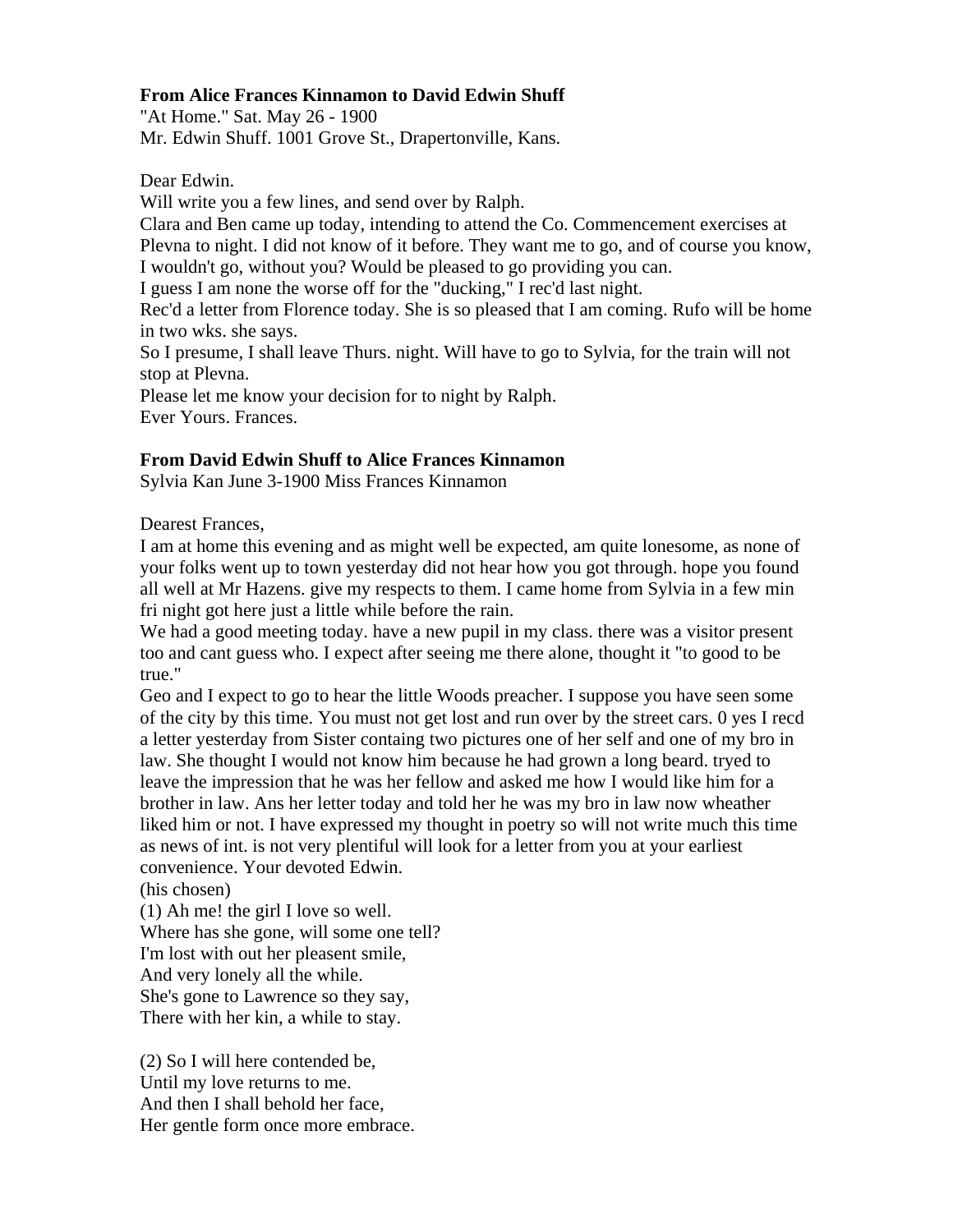A fairer face has not been found, Than hers, to whom my heart is bound.

(3) Then true to her, shall be my life, That she may be my loving wife. When through this life, yes side by side, With Frances dear, to be my bride, Who could but be a happy man, All judge who will, all judge who can.

(4) I love thee well, O Frances dear, The thought of thee, is ever near, So when thou hast thy visit done, Return to me, O dearest one. As dear as life, thou art to me And so to thee, I hope to be. Edwin

#### **From Alice Frances Kinnamon to David Edwin Shuff**

Lawrence, Kans. June 5-1900 Mr. Edwin Shuff. Sylvia, Kans.

My Dearest Edwin.

O, I was so glad to receive your welcome letter this morning, 9 A.M. Only wish I could receive one every day. I never was so glad to get a letter. Could hardly wait for the far, distant, Tues. to get here.

Well my dear, it seems about six wks. since last I saw you. And I am going to ans. your letter immediately.

How I would love to see my "sweet heart."

I reached Lawrence at eight o'clock in the morning. I didn't sleep but very little on the way. Just off and on from Hutch. to Strong City. It began to get light before we reached Emporia; So I saw the surrounding country, the rest of the way up here. We only stopped at Hutchinson, Newton, Florence, Strong City, Emporia, and Topeka. It rained all the way from Hutch. to Strong City.

Am glad you got home before the rain. How is Black Beauty? Is she realy crippled, the way you thought. I trust not.

I saw a horse pass here Sun. evening, that reminded me so much of Beauty. O, I havn't picked out that name yet, have I? Don't believe I could chose one as nice as "Bumpkin." Perhaps I can have one studied up by the next time, I write.

Yes, I have seen considerable of the city already. Will give you a few items. Am keeping a diary while here, and you may read it, when I reutrn.

Florence got tickets Fri. morning and we went to the Opera House, in the evening, to attend the commencement exercises, of the graduates of the High School. There were thirty seven. A part of the programme had been rendered the evening before. The music by the orchestra was fine.

Sat. morning, Florence and I went up town to do some shopping, and visited the Spooner library while there.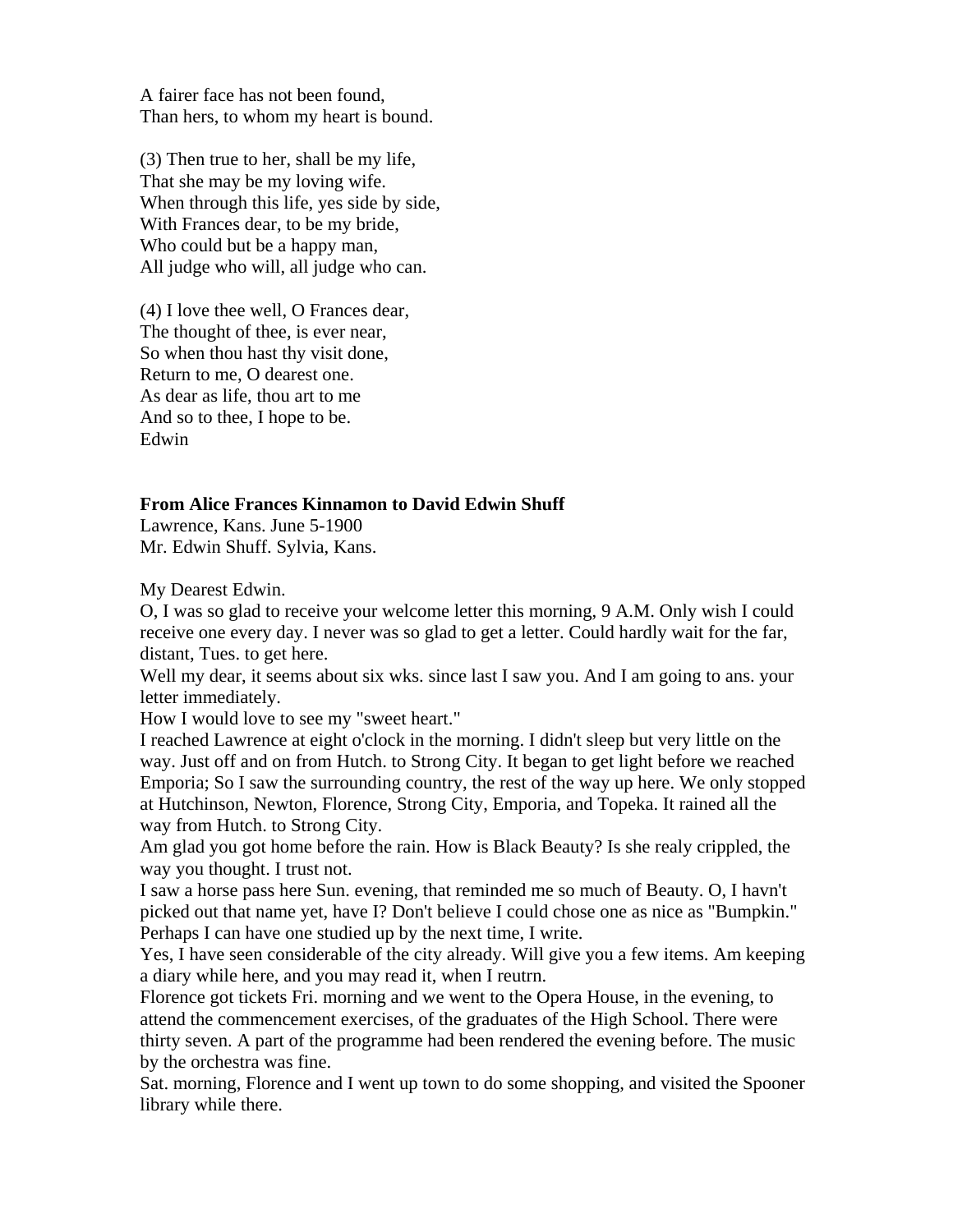Sun. morning, I went with Florence to the Cong. Church. A very old man talked. I could not understand scarcely anything he said, as he is so feeble, and we sat about the middle of the room. They have a large pipe organ.

Sun. evening the Baccalaureate sermon was preached in Fraser Hall, one of the University Blg's. My Uncle, Florence, and I walked over. It is over a mi. up there; and up hill all the way. Several tiers of steps, right up the side of hills. I never was so tired in all my life. I just thought while there, I never could stand to walk home. But I finally managed to get here. 0 my, if I wasn't stiff the next day.

But I am broken in now, and can stand it pretty well, a great deal better than I anticipated. I have walked to the University Blg's three times now. They are away in the south part of town, on a large hill, and can see for miles. From there Lawrence looks like a large forest of trees. Can scarcely see any of the houses, for the trees.

Last night Uncle, Florence, and I went to the Fraser Hall again, to a lecture. We went early, so as to visit some of the blg's. They are magnificent structures. All but the Fraser Hall was locked. So we went clear through it, and on the very top of the building. Just only think, away up on the very roof of it. Could see for mis. and mis. Couldn't see Lawrence at all, for the trees. We saw Blue Mount, several miles away. Also Haskel, the Indian School.

On the way home we stopped in the Art Bl'g. The pictures did look so lovely, by gas light. And we went to the dedication of the Fowler Machine Shops, one of the University Bl'g, this morning. And visited the State library, as we went down.

We are not going out to night, but shall rest. Altho there will be another lecture in Fraser Hall. Tomorrow is Commencement Day, which will finish it all. We intend to go. Florence and I are going to take a nap this afternoon. We tried to yesterday. But we

laughed all the time, and then some ladies called, so we didn't get to sleep any at all. I have had two afternoon naps since I came up here.

How I longed to have your company last Sun. (As for that matter, I do, all the time.) I felt rather lonesome.

Rufo's girl, Nina Nichols, came over and took us out buggy riding. We went in the country, N.W. of town.

I was turned around all day Fri. but arose Sat. morn, straightened out. 0! do tell who was your visitor last Sun? It undoubtedly wasn't Mrs. White. Altho' that was her speech you quoted.

Was it the little girl staying with Sister Farrands, that was your new pupil? What is our lesson for next Sun. please. As I want to study it.

How are the folks making it at home; Sincerely hope Papa's neck is improving; As I am greatly worried about him.

Was glad to receive your poetry. You may write what ever you chose, as I do love to read your poetry. Am so glad you think so kindly of me. You are always upper most in my thoughts. It would kill me, to have to part with you, and long for the time to be your loving wife. I shall always be true to you.

The cherry man has come, and Florence is calling me to come down, and help her eat some.

Well, have just had a delicious treat of cherries, also a swing in the hammock; But Florence pushed me out, so I left her.

She has now come up, and is trying to take a nap. Perhaps she will be asleep, by the time I get ready so she won't bother me.

I have been enjoying strawberries nearly every meal since here. They raise so many around here, also cherries. Almost all kind of fruits.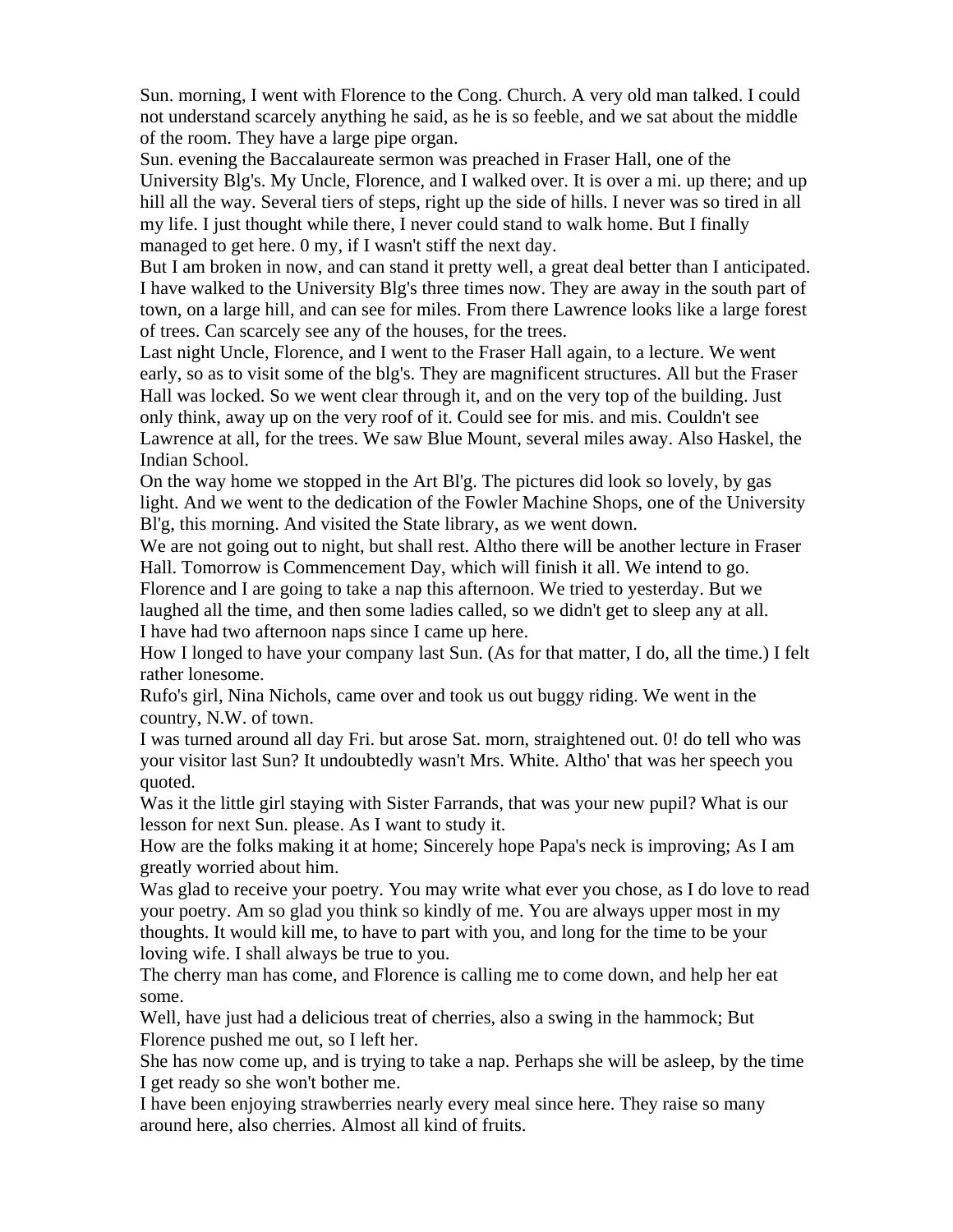Rufo hasn't arrived yet. Don't know just when, either. There has a couple of steamers arrived in San Francisco, but both have been quarantined for a short time, to see if any lurking diseases are aboard. And they have not heard from him.

I have contracted a slight cold since here, and Florence has also. But it is getting better. Am enjoying myself immensely. Only long for you to be present. You musn't work to hard, while I am gone.

I am seated upstairs at the south window. This ink and pen are so poor, can scarcely write at all. Expect you will need to borrow some glasses to read all this scribing.

It is thundering at present. Must close for this time. Do write me soon, or I'11 get so lonesome.

Forever Yours, Frances.

P.S. Well, Well I declare my watch says it is half past five, so I guess my nap is up for this afternoon.

#### **From David Edwin Shuff to Alice Frances Kinnamon**

Sylvia Kan June 10th 1900 Miss Frances Kinnamon

My dearest Frances.

Your loveing, and most welcome letter came to hand friday noon and as I was going to Sterling early after dinner, did not have time to ans untill now. Went over to sell my big horse but failed to do so. Mr Broomfield came out from Ottawa the other day went with me to Sterling. he is a nice young man of 22 yrs age, will help your Pappa this week, and Oliver through harvest. We staid over night with brother Iratons, and miss 'Leo was anxious to have music, her mother warned her to be carful, but she over done, and was in bed the next day then I was almost sorry we had stopped over night there.

Well Bro Crenshaw preached at Plevna this morning. Bro Lee's and Williamsons were out. Mr Frank James was the visitor last Sunday. Your lesson for today should hav been the last half of the 13 ch of Acts will be the same for the next Sunday. But before I go farthur must pause here to compliment you for your promptness in ans my letter. And its loveing tenor made my heart full with joy 0 how I miss you dear, but dont get homesick your stay will be short, although it seems to me a long time.

When you become my wife I will have but one regret. 0 how I wish my financial circumstances would permit me to furnish you as good a home as you will leave. I know you love me well, or you would never concent to do such a thing. But my dear, you are the object of my effecttions and the pride of my hope in future happiness. To say I love you, is putting it very mildly.

Glad you are enjoying yourself it will be a time long to be remembered by you no doubt. Your mother is here with us today for dinner. her and Reca are haveing a pleasent visit. Your Papa and Cora went home with Bro Sewards today exspecting to convey Bro C on his way to his farm. Beauty was crippled as I thought, but I cured her in a few days. yes the little girl at Ferrands was my new puple. they were none of them out today. Your Father is much better now. Folks are getting along nicely. Harvest comeing on fast. hope you will not have to come away before your visits are out.

Bro Draper went over to Ptoland yesterday. he was feeling bad when he left. 0 yes Geo went to Nickerson last Thus and brought Miss Minnie home with him. they went to Mr Dukes today. She is going home tomorrow. Mr Broomfield, Reca, Miss Minnie and myself had a game of Crocanole last night. And my side got beatten too. guess twas because my mind was far away. Tis getting real dry rained some last night. And the wind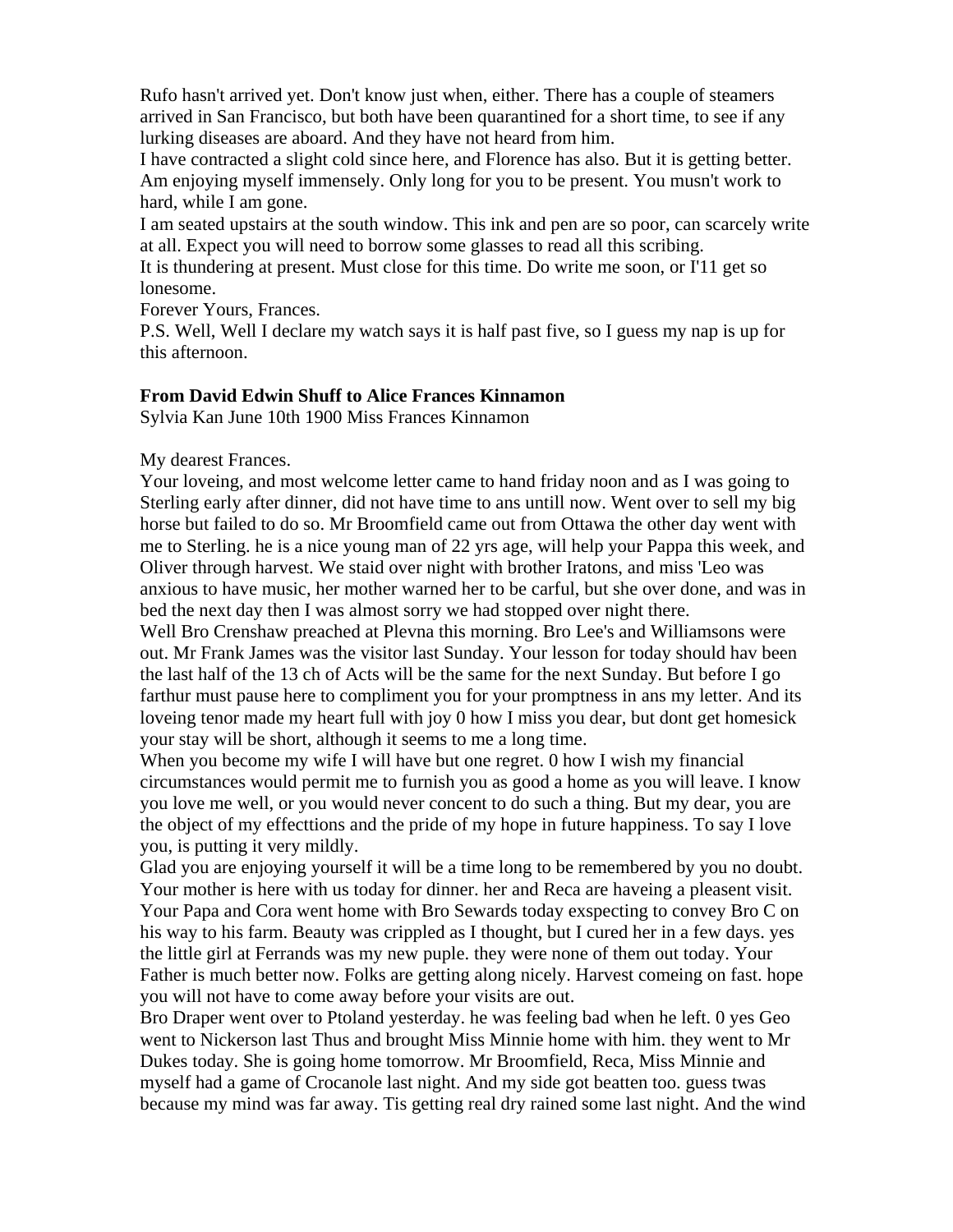blew very hard. Expect if it stays dry I will go up to Bro Sniffins and hunt for the last cow, as I could not break sod

Well I have told about all I can think of that would be of inst to you Will go over on the place and strole around perhaps then twill be chore time. Perhaps go to Town and mail this letter Sorry you will have to wait till Tue again before you get it.

Your mother wants to go home so I will go hitch pretty to the buggy and take her. Your devoted Edwin

#### **From Alice Frances Kinnamon to David Edwin Shuff**

Lawrence, Kans. June 12 - 1900 Mr. Edwin Shuff. Sylvia, Kans.

Dearest Edwin.

Just rec'd your 'longed" for letter. I looked for one Sun. Mon. and thought I would surely get one this morning. But none came, and I was so badly disappointed.

The train was late, and the carrier brought it with the afternoon's mail, so I understand. I got to thinking over, what could have happened, that I received none. A thought came to me Sun. night that almost scared me.

I rec'd your letter last Tues. morning, ans. it in the afternoon, and sent Daniel down town to mail it for me. I thought perhaps he didn't put it in the right place. And you had rec'd no letter from me at all, just only think, wouldn't that have been awful? What would you have thought of me anyway?

But Aunt Frank told me next morning that he had mailed letters before, and not to be alarmed for perhaps you didn't get my letter for several days, and you were busy. Florence said you had forsaken me. I was so glad to get your letter. If I hadn't soon, would have gotten homesick, and come home right away. I was so afraid my letter had been misplaced; that I sat down and write you one this morning, but hadn't mailed it yet. Am so homesick to see you. But as Miss Minnie says in her letter, I rec'd the other day, it would be the "last time." She said she wished she could have went to the train with me, and wonder if I would have to send you a dispatch this time. Expected you would want one before my visit was out. But you had one consolation, 'twould be the "last time." I hope so, for it does seem the longest time, six mo., since last I saw you. I get a little homesick at times, when I think I am so far, in distance, from you. But your letters cheer me up. Am having a lovely time. Only wish you were here to go with me.

Florence and I went up to Snow Hall a university bl'g, this morning. Went through the museum, and saw animals, birds, rocks, and everything imaginable. We are going through it again some day.

We walked out S.W. of Lawrence in the country, yesterday, to an old landmark of Lawrence. It is so old, is expected to topple over most any time. It is an old mill, will tell you all about it when I come home.

We went down to S. Park last Fri. evening to Band Concert. Had a fine time. Uncle Dan is night watch at a mill, for a few nights.

Rec'd a letter from Mamma also today. Says I may make calculations to come home the last of next wk. Shall let you know next week when I start.

Am glad they are getting along so nicely at home. Perhaps they will get use to it, you know.

Dear Edwin, there is one thing I would like to ask of you, and that is this: To not worry another bit on my acct. because you are not a rich man; I'm not marrying for riches, but for love. Did I say you were not rich? that is a mistake, for you are rich in your love, and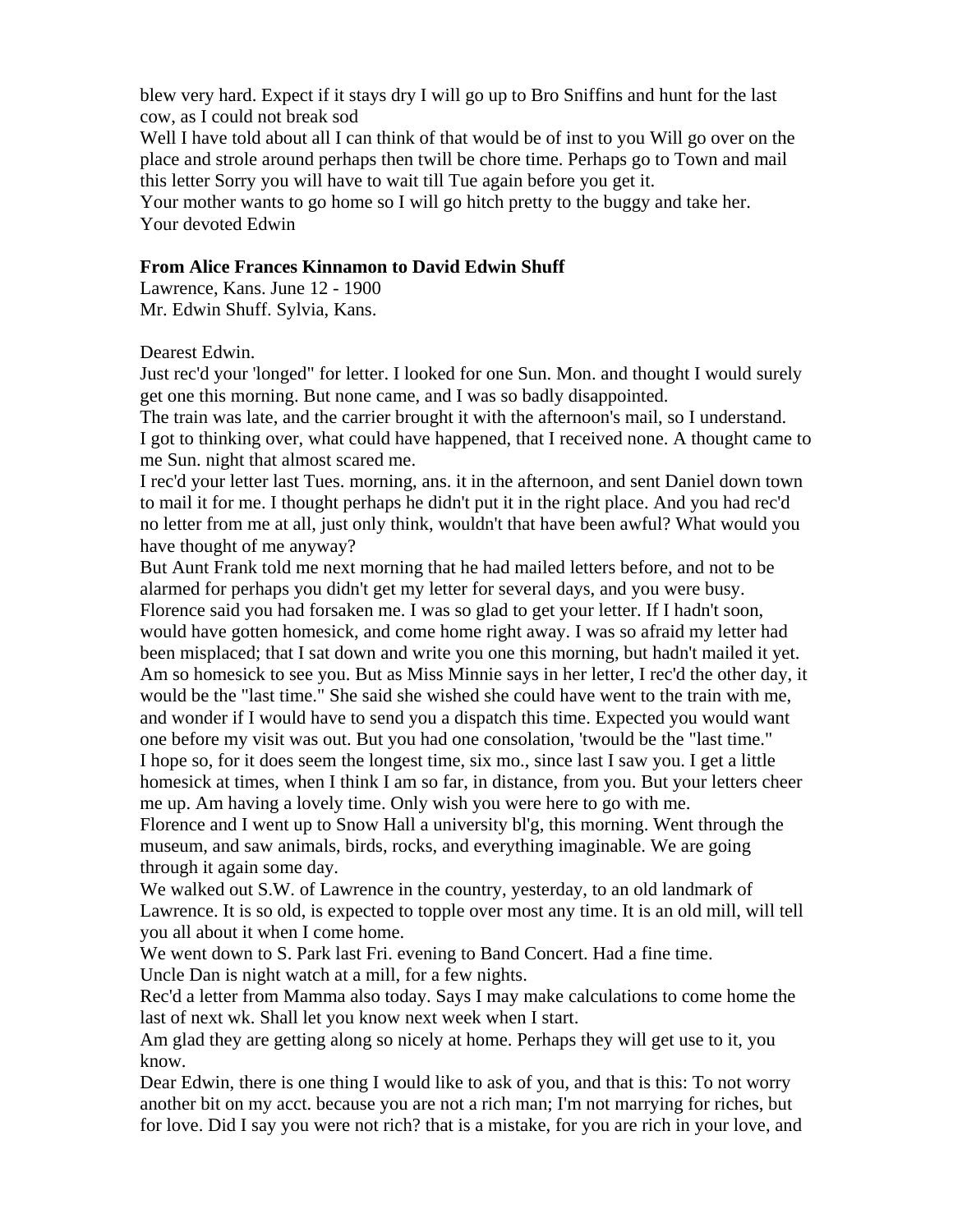that is what I ask for. I would never marry a man that did not love me, even if he was a millionare. Love is greater than riches. No home can be happy without it. I am marrying a man of my choice, and a good one at that. No better could be found. You are, as my friend in Hutchinson told me, old enough to know how to take care of me, and when I think of you being older, I love you more and more for it, for you know a little green girl like me, needs watching. And so I place all confidence in you. I did something this morning, that you would have shaken your finger at me, if you were present. I know Mamma would have scolded me. Florence and I had planned to go to Snow Hall, and it had to rain, but we took our umbrellas and went anyway. Florence is use to going out even if it does rain, but I wasn't, and I see I have taken a little more cold. I had on rubbers, but my feet got wet anyway, and my skirts were all drabbled. But I enjoyed the museum, and would have more, if I had gotten your letter this morning. Well as 'tis getting late, will have to close for this time. Anticipating a reply before Tues. will say Au revoir. Forever Yours, Frances.

#### **From David Edwin Shuff to Alice Frances Kinnamon**

Sylvia Kan June 13 - 1900 Miss Frances Kinnamon

Dear Frances.

Your letter came to me about five minutes ago through the kindness of Bro Draper. And Oh! was'nt I glad to get it. Am going to ans tonight and try to get it mailed tomorrow, so you will not have to wait so long this time. We had a good rain night before last and one last night also, have been plowing today. I am very sorry, but dearest I will be compeled to go and harvest the first of next week I think. am exspecting word any time, however write me when you intend to start, and if I must go before you come, will have your letter sent to me at Raymond. dont let this spoil your visit any dear, the thought of some sweet day will cheer me through the long harvest.

Dearest I will try not to worry as you say, and when you speak of me being older than you, and that you put all confidence in me, on account of that I wanted to kiss the lips that uttered it, but still my darling, there was something else you said that gave me pain, "green girl" never! I do not want to be looked upon as being your Superior, or as a little girl would her father, but as a companion, one who loved his wife for her merit, and truely dear, you posess those qualities which I so much admire. Your loveing eyes though not strong, yet so full of tender expression, that makes my life brighter and happier. And even temper, good looks, and hands that are useful, and above all a heart that is stout and loveing. Sorry you have taken cold. I fear it is an indication that your system is to over taxed to withstand any sudden change.

Be very carful dear. Always of your health, and I will do the same All our real happiness in the future depends on good health with out it there is no real enjoyment. only a kind of an existance, and a miserable one at that. Oh priceless jewel, is good health. I am very sorry you was disappointed in my promtness, but you see it could not be helped, trust it will not be so any more.

Geo and Mr Broomfield were up a little while tonight. it does seem a long time since I last saw you, and think, untill after harvest before I shall see, and embrace my love, I dream about you nearly every night (but not that you are 16 ft tall) you walk in my every thought, through the day as well as in my dreams. But I must stop as tis getting quite late, and know I must work tomorrow. hope to hear again soon and better still to see you soon. As ever your devoted Edwin.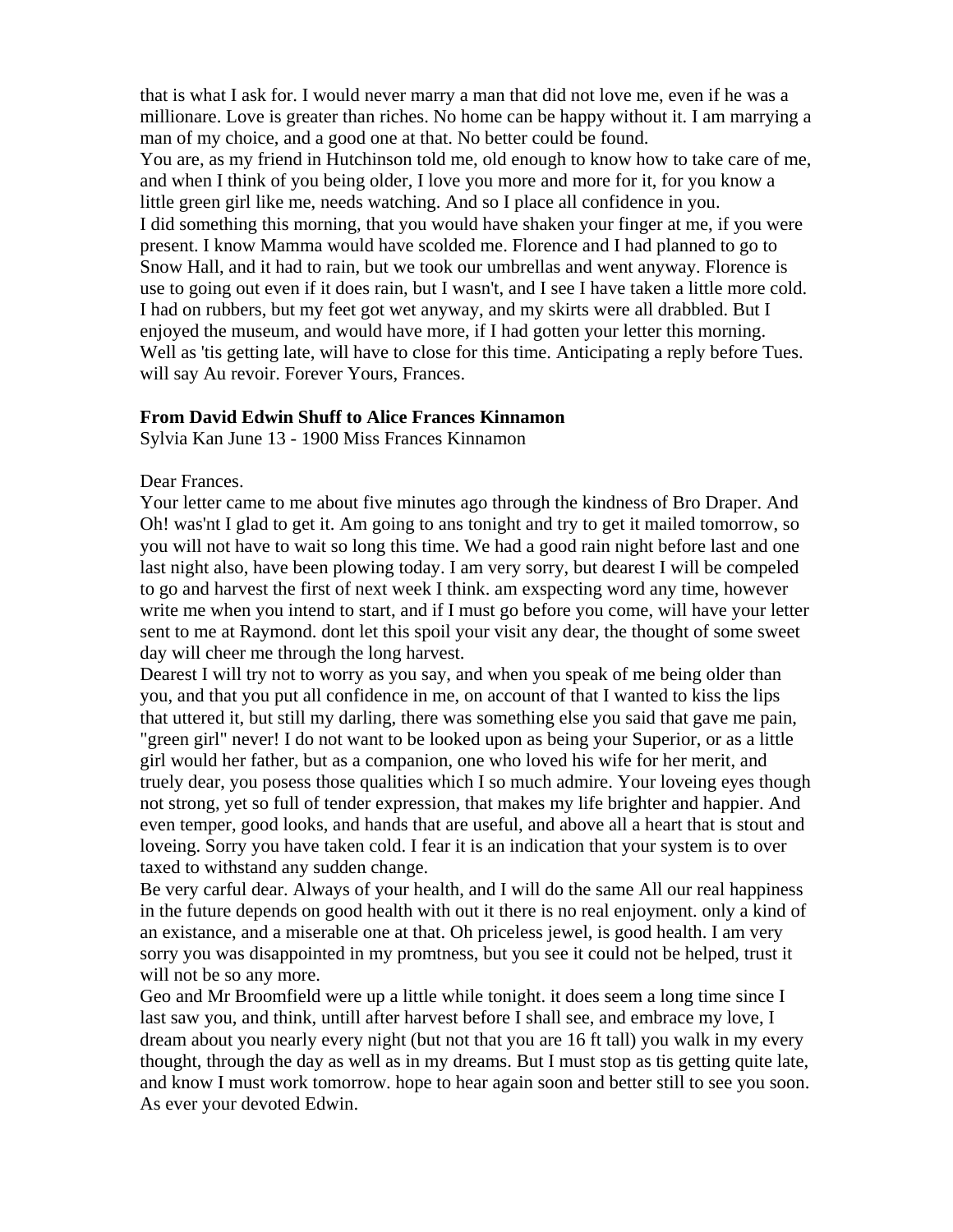## **From Alice Frances Kinnamon to David Edwin Shuff**

Lawrence, Kans. June 15 - 1900 Mr. Edwin Shuff. Sylvia, Kans.

Dearest Edwin.

Have just returned from a long walk across the river and in East Lawrence: And will now ans your most welcome letter rec'd this morning, as I had more time for writing, than you do.

I was so glad to receive your letter, and by my writing immediately, you will get it before migrating north.

Florence and I walked out across the river yesterday, and up quite aways in North Lawrence. We also went across today, and stood and watched the fishermen. The water looks so angry flowing over the dam just east of the bridge. There is a large mill there, run by water.

Florence and I are going to the Band Concert tonight, in Central Park. Yesterday morning Madaline Miller came after us in her buggy and drove us out to Haskel Institute. We drove around among the Blg's, but did not get out. They have some very nice large buildings.

Next wk. is commencement, and we will attend a part of it, especially all day Wed. You should have been here and seen our fine horse, fastest trotter in town. It was just so comical. Florence and I had a big laugh after we got home. Every step it would take its head would bob up and down; couldn't hardly get it to trot at all.

I told Florence all about Beauty, and she just fell in love with her.

Last Wed. evening Madaline came over and spent the evening. I was just getting ready to pose for a picture, when she came. Had one taken by myself, standing in the front yard. It is not very good of my face, for I had my hat on, standing under some trees, and it was after sundown, therefore my face is rather dark. Expect you will take it for a darkey. Over half the town here is composed of darkies. It should have been taken a little sooner, but Aunt had a caller and had to postpone it a little while.

Then we three girls had our pictures taken together. Aunt is going to try mine again. The neighbors south have a gasoline engine at work, drilling the well deeper. My! the awfulest noise it does make.

We are expecting Rufo in almost any day. Rec'd word he sailed on the 15th of May, on the Grant.

Am glad the folks are getting along alright at home. How are Bro Drapers?

It will seem so strange and very lonesome to come home, and not find you there. But shall try to stand it, and write you letters while you are away working.

But my dear you musn't work to hard. I will try to be a good little girl, and not say things that worry you, if only in fun.

Well, well guess I will just have to close, for Florence came in just as I commenced this sheet, and is reading out loud one min. singing the next, showing me my fellows picture in the paper, and then slap me, if I don't stop and listen to her. She is wanting to finish this letter for me, but can't trust it in her care a moment.

Anticipating an early reply, I close remaining

Forever Yours, Frances.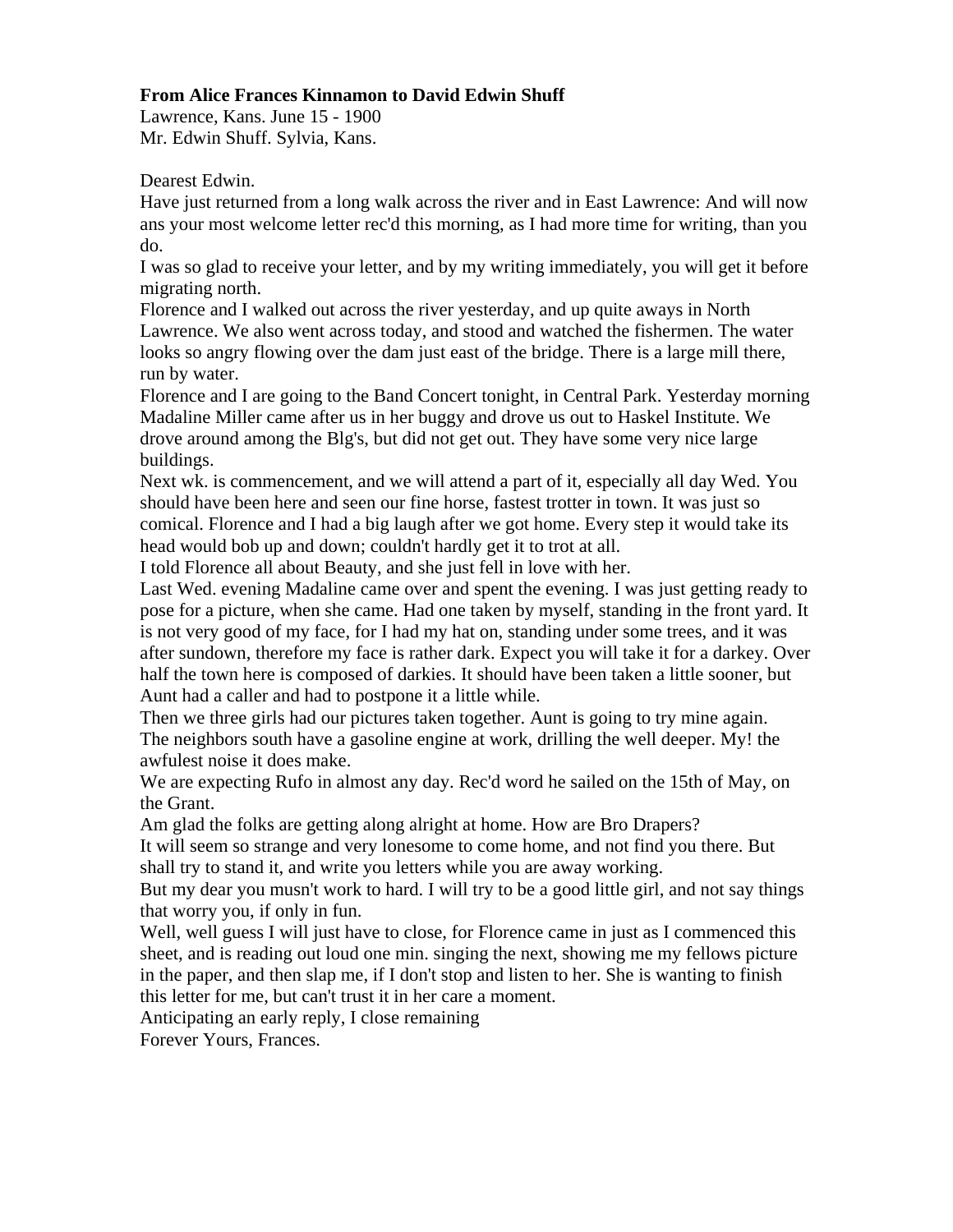#### **From David Edwin Shuff to Alice Frances Kinnamon**

Raymond Kan June 24, 1900 Miss Frances Kinnamon

My dearest.

As the pen they have here is poor, and I failed to bring mine with me, you will please excuse my pencil. And will endever to write you the news. Arrived here Thur 4 P.M. and began harvesting next day. Johns wheat is very good, but not nearly so heavy as what we were cutting down there. We are runing with six men. All are here for dinner, and but three of us besides the family for breakfast and supper. Have'nt met but few of my old acquaintances as yet. will go to the office to mail this letter late this evening, perhaps will get to see some of them then. But my greatest desire is to see one Miss Kinnamon. And to know of her well fare who holds the key to my fondest ambitions. Yes I am satisfied to be in her company only. Well! Well! who is this little Lady I hear in the house in feble cries that calls the attention of all, dark blue eyes, and dark hair. Guess. No meeting to go to here now. seems rather queer, when I think of the good meetings held here at R and led the singing when the house was crowed with eager listeners to both preaching and singing, and think of the many who obeyed the commands of God, and were burried with Christ and rose to live a new life. How we did rejoice to see so many then taking that stand, But the question now comes to me, where have they all gone? Some we are glad to say have gone on, and are trying to live as they should while others have gone back to the weak and beggerly eliments of the world. how sad. Shall this ever be said of us? God forbid. though all others should forsake us, let us resolve in our hearts that we will keep house for the Lord. Was greatly in hopes we would get through harvesting here before the fourth of July and may yet, but hardly think so. The band boys have a nice stand at Raymond now, want to go and hear them while I am here, think they are going to Sterling the 4th. Sterling is to have three bands, and a Sham battle. If you would like to get an idea of a real battle there is a chance. I saw one when I was thirteen yrs old in Willisca Iowa. And it looked so real that I wanted to go home. I put old Rowdy on the borg the first day and had some trouble with him, so put him on the header next and he proved to be one of the best. worked like he had always been worked there. cut about thirty acres yesterday. I am so lonesome today dont know how will manage to stay till harvest is over. have been here now about two weeks seemingly, but will look for a long letter soon which will break the spell, for a short time any way.

Hope you are all well. Tell me how Bro Draper stands the harvest, And when they cut our wheat. How was meeting today? Any visitors? Who were apt think it "to good to be true." Who took my class?

But now I will stop here for fear you will have trouble to read all of this scribbling. Except my love pure and true Edwin

Now Frances dear, while I am here

Your pen do freely use.

And tell to me, just how you be

Along with all the news.

For, if you dont, you see I wont

Just know the reason why.

The time would be, so long to me,

It seems I'd almost die.

It might be so, I'd homeward go.

To see you then some night.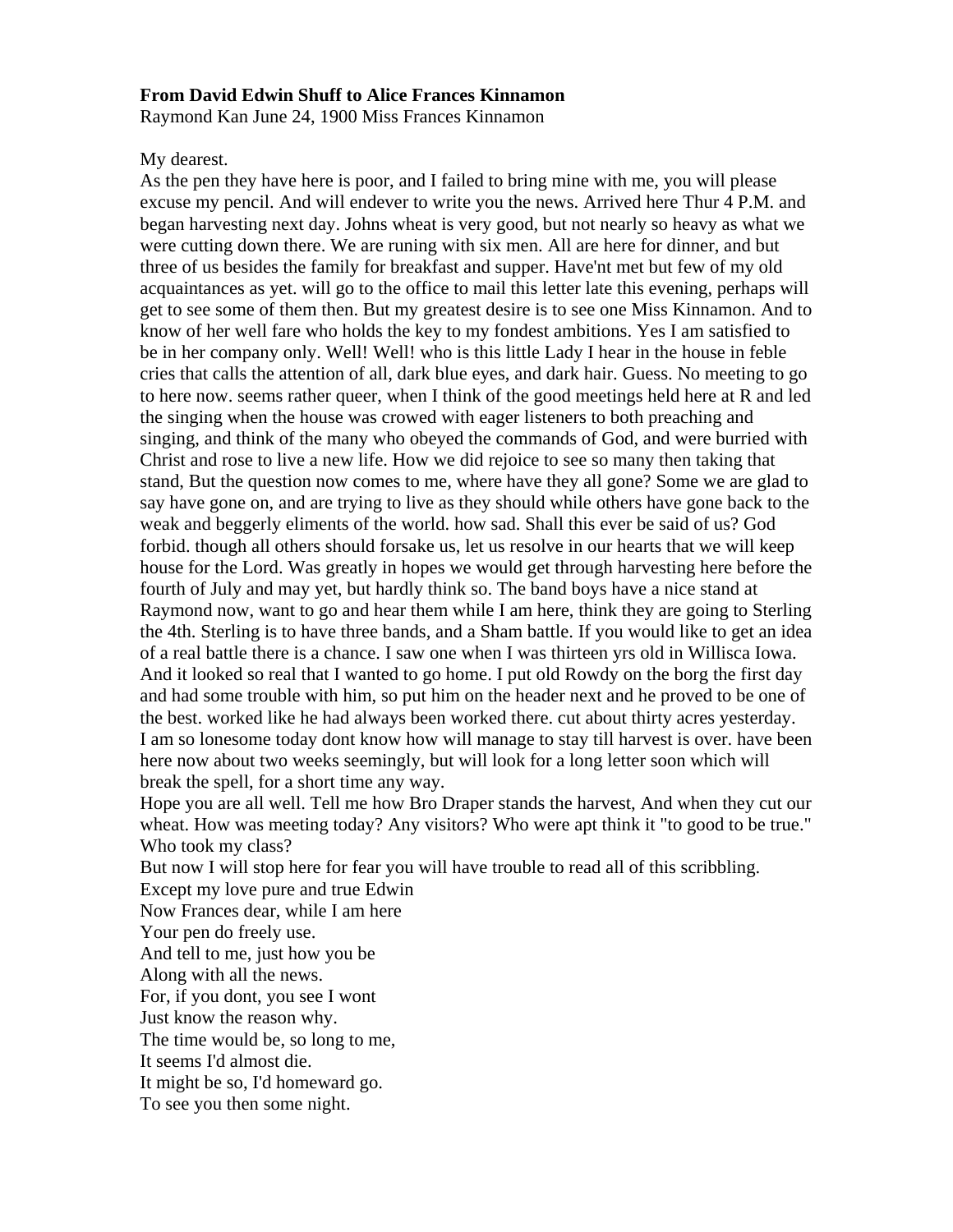And that would be, to hard on me, If you should fail to write. So now if you Should write me two, Before you get you one, On Sunday then I'd take my pen And write you all I've done.

#### **From Alice Frances Kinnamon to David Edwin Shuff**

"At Home" June 26 - 1900 Mr. Edwin Shuff. Raymond, Kans

Dearest Edwin.

Rec'd your letter a couple of hrs ago and will ans. it at once.

Was so glad as usual to hear from you and that you reached your destination safely, because old Rowdy might to have run away from you, or rather with you.

I went to town last Sat. evening after supper for the mail, but no letter was awaiting me. Reca was up yesterday and still there was none, but Mamma brought me one this morning.

My! but it is warm today. I feel sorry for the men working out in the hot sun. Only wish you were out here on the yard, resting under one of the shade trees!

I am writing this and baking bread and am about roasted.

Well, the harvesters finally left here, if it was Sat. morning. I thought they never would get through. After my resting two wks. I noticed the work a little more. (Please excuse my mistakes, I can scarcely write at all.)

Was about sick for a day and a half, but am as well and hearty as ever, now.

Of course, as usual they had several break downs while here. Only cut forty acres: they left a few acres of Oliver's its being to green.

They are now cutting up at Oliver's. Mamma saw him in town this morning. Broke a rod. I think they, Axtell's, are at Bro Drapers now, they were to come last night or this morning.

As soon as I get this letter written I am going up to help Reca, cook for my harvesters too. Will also go tomorrow.

Mamma and I went over to the graveyard yesterday evening, to fix our graves a little. Well, we had a good meeting last Sun. Bro. Ungle's and Ireton were there and we did not have any of the classes. There were quite a number out. A family with three children have moved in south of Plevna two and a half mi, by the name of McVey. They are members, and were out. Came from Ind. but understood there was a Christian Church in Plevna, but none of the Church of Christ. They did not bring letters, for they wouldn't put them in with the Christian Church. I think they will attend right along. Jim Gagnebine and his family, bro. to sister Williamson and Bro Ungle's niece, were also there. Perhaps, if we keep on we will have a crowd of us after all.

Try and influence your Bro John to come down this way to locate, also your Bro. Ben. Is your bro. from the eastern part of the state, out here harvesting? Is your bro Ben there with you? If he is, invite he and his girl to come down this way on a visit. There is going to be a big picnic in Uncle Dan's grove the Fourth. They might come then, that is, if you will be here by then. It would be so nice to play tennis, croquet and etc. also to eat icecream.

In general, I am no hand at guessing, but I will guess it was Miss Shuffs feeble voice you heard.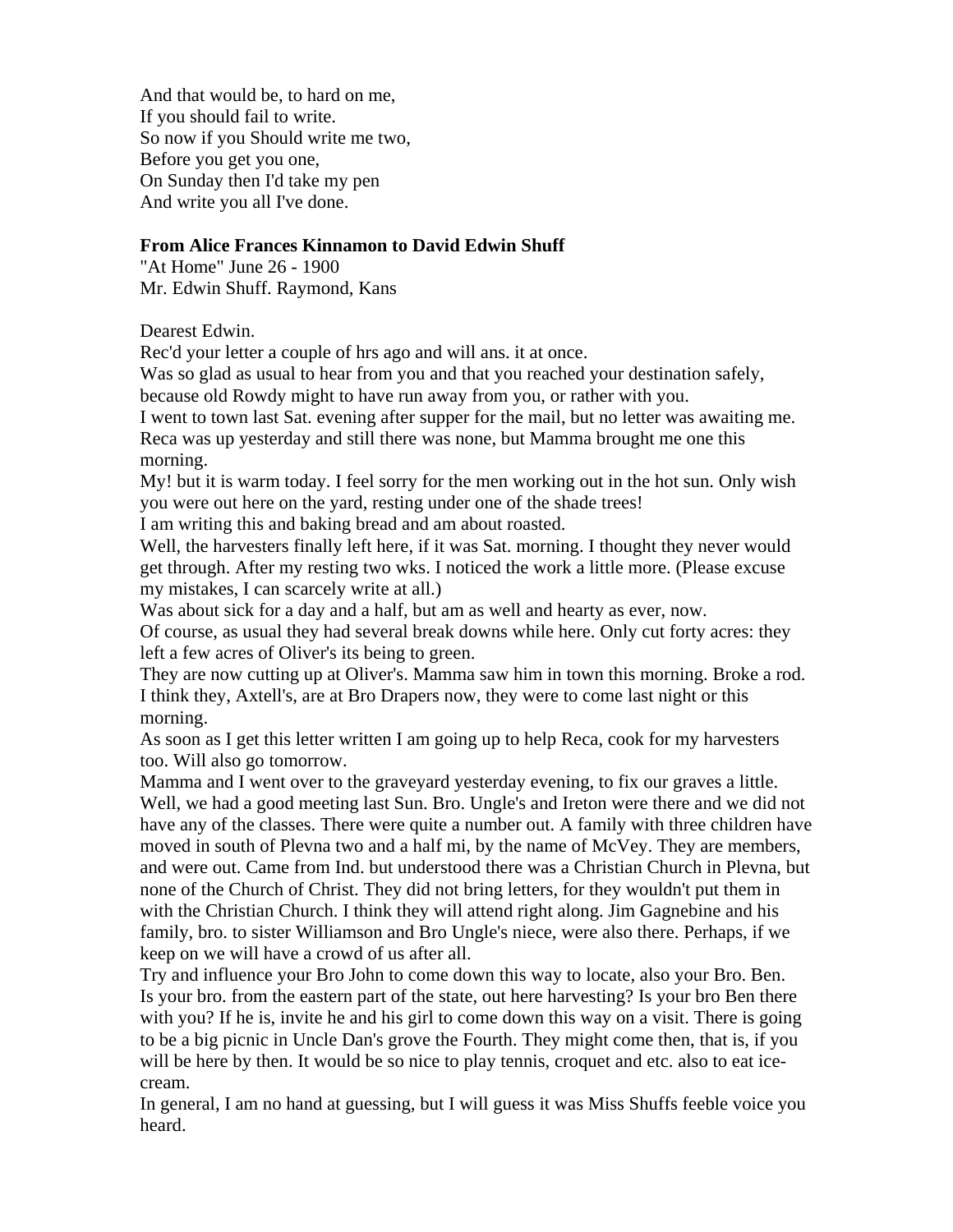Well, I must tell you of my calls last Sun. Just before church, I ran over to see Blanche and her dishwasher.

In the afternoon I went up to Olivers to see my new nephew. And on the way home, stopped to see "Ma White" and ten lb. dishwasher.

So you see, I put in the day calling on the young America's.

I was quite lonesome Sun. without your company, but will try and wait patiently until you can come. Could never find no other company to equal it.

Do you think you will be through by the Fourth?

Bro Draper, I think is standing harvest alright, havn't heard anything to the contrary. You musn't over do yourself my dear.

0 yes, Geo. said tell you there was a stray black calf in your pasture. I told him I would claim it, until you came.

And I drove around to see our cedar trees, also saw the kaffir corn as I came home from Olivers.

Was very glad to receive your poetry, wouldn't object to receive some every time.

I will try and write again about Fri. if I have a chance to mail it. Will send you a letter, we rec'd for you today.

Anticipating a reply at your earliest convenience, will close for this time, and start for Recas.

Forever Your Frances Au revoir

P.S. This old pen is so poor, think I shall have another one, before attempting to write again.

# **From Alice Frances Kinnamon to David Edwin Shuff**

Sylvia Kans June 29 - 1900 Mr. Edwin Shuff. Raymond, Kans.

My Dearest Edwin.

As you requested me to write again, will do so, with the greatest of pleasure. It is very warm and windy here today, and also presume it is there.

They finished cutting your wheat yesterday noon. I helped Reca Tues. afternoon and Wed. So you see, I got to help cook for my harvesters. I got Willie to mail my letter Wed. noon, had no chance to send it Tues. and was beginning to think Wed. I would have to take a trip to town and mail it.

Some of the men were asking me, if I had any interest in the wheat, if so, it was pretty fine wheat. Oliver is cutting at Uncle Sam's.

Geo. is up cultivating for Oliver this wk. I rec'd a letter from Miss Minnie last Sat. Don't know just when Geo. will go after her, perhaps next Wed, or he may just have her come on the train, as he is so busy, hasn't the time to go after her. Presume you will be here when she comes, so we can all have a good time.

The time is dragging slowly by: and perhaps next wk. will finally get here, and somebody whom I would love to see so well, with it.

Do you know how soon you will get through: before or after the Fourth?

Guess I will go over to the picnic awhile the Fourth, to pass the time away. Only wish you will be present, to go along.

I have been ironing all morning, and shall go to town this evening, to mail this letter. Have sewed all the carpet rags, I have on hand. Have about fifteen Ibs.

Clara and Ben came up yesterday noon, but went back in the evening. She wants us to come down; I told her we would, when you came back, as the plums are getting ripe, but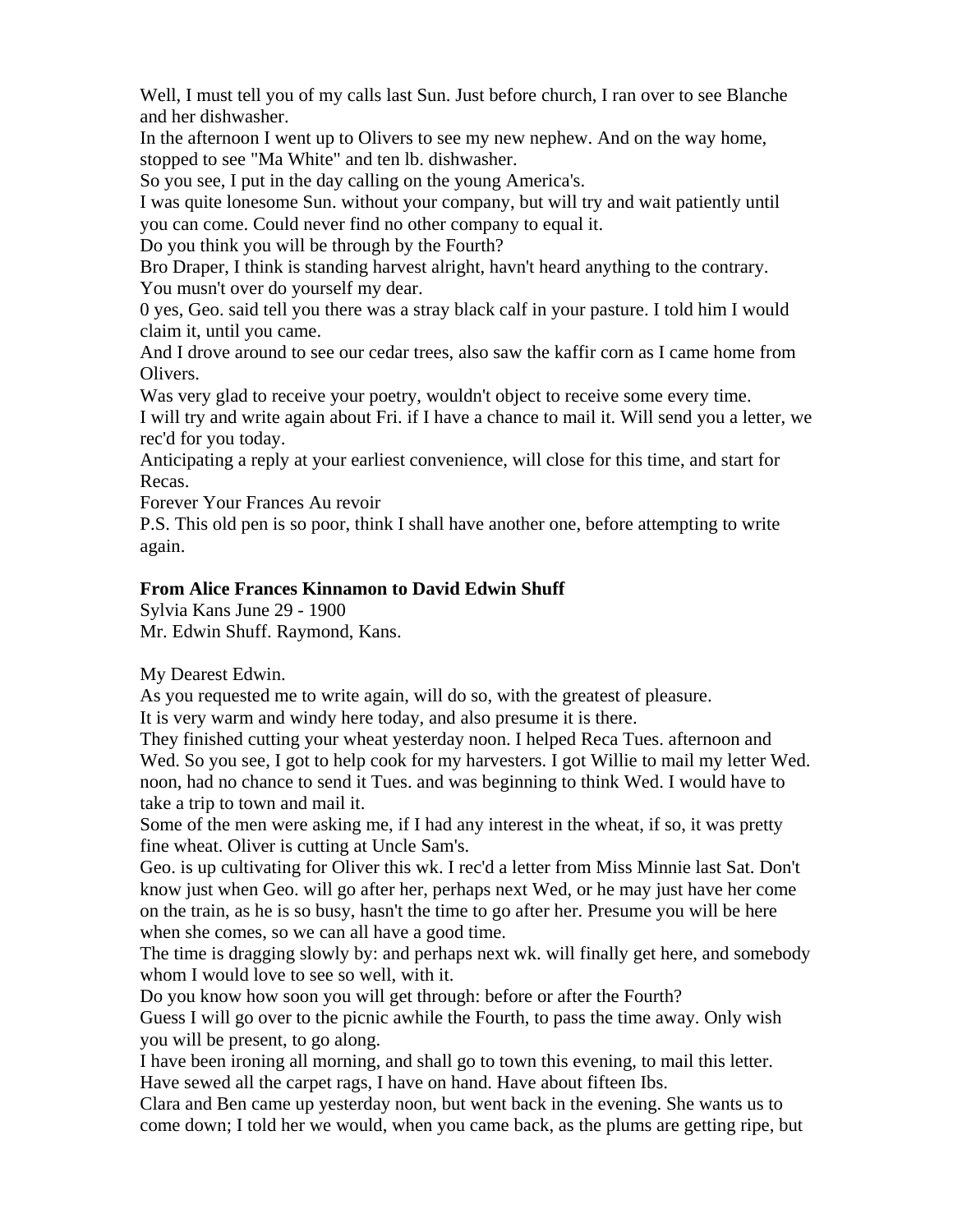then you know "green" ones are alright. She told me to come down during plum time, bring some cans with me, stay two or three days, and put me up some for this winter. Wonder what she thinks I would want with plums this winter? but I guess that would be easy to guess why. Think I shall go anyway, and see.

Papa finished cutting his oats today. Ralph has a sick headache and is lying around.

I havn't rec'd my pictures from Aunt Frank yet, and havn't written in my diary book, the items of the last two or three days there.

Expect I will nearly talk you to death, when you come home. You will want to run clear out of hearing distance.

I took a music lesson last Wed. for the first since I came home.

I called on the washerwoman last evening, and had quite a friendly chat.

Rec'd quite a lengthy letter from Leo yesterday. They are all usually well. She says Clyde Hugh is very ill. Had a surgical operation performed the sixth of this mo. and has been in the hospital ever since. Expect Sister Hugh is nearly crazy.

She said Bro. McFarland went to Louisiana early in the spring to raise rice. But had sold his interests there and returned to Hutchinson already.

Hurrah! for "Rowdy". Perhaps he will be alright now, as he has found out he has to work. How is the beautiful "Black Beauty" standing the times?

And you, my dear, musn't work to hard this sultry weather.

Are any of your folks coming up from Oklahoma this summer?

0 yes, I rec'd another letter from Mary Percy in the Strip. Mamma got it a few days after I left here, and as she didn't deem it very important, did not send it to me, and also forgot to mention it. I happened to run across it yesterday. And the most questions again to ans; but will be in no hurry about it. She only waited a couple of wks. after I answered her other numerous questions.

How is the little young Miss \_\_\_\_\_\_\_\_ Shuff?

Is Jewel still Uncle Ed's girl?

By the way, have you run across "scoup-shovel" yet? Ha! Ha!

You must be very careful, or your "lip" will tell on you again. But then I don't think I will worry anything about it.

Well, here I have managed to fill eight pages, you will have to borrow some glasses to read all this.

Have tried to make it a little like a newspaper. Havn't rec'd a response to that "newspaper item" yet, either. But I don't care. Hear she has applied for "Principalship" in Plevna schools.

Must close for this time, write a few words to Miss Minnie, practice my lesson, and then go to the city.

Shall look for a letter soon, and also my "sweetheart" From Your Loving Frances

# **From David Edwin Shuff to Alice Frances Kinnamon**

Raymond, Kan. July 1th 1900 Miss Frances Kinnamon Sylvia Kan.

Dearest Frances.

Your letter came to me in the harvest field early fri morning through the kindness of one of the hands, who lives in town. the day didn't seem half so long. How nice it is to get a letter from somebody who is interested in you. No one before seemed to think I could do to much. Your cautioning me not to over do sounded strange to me, yet comes like soothing balm to one used to hardships. I never knew a man could love a Lady so well as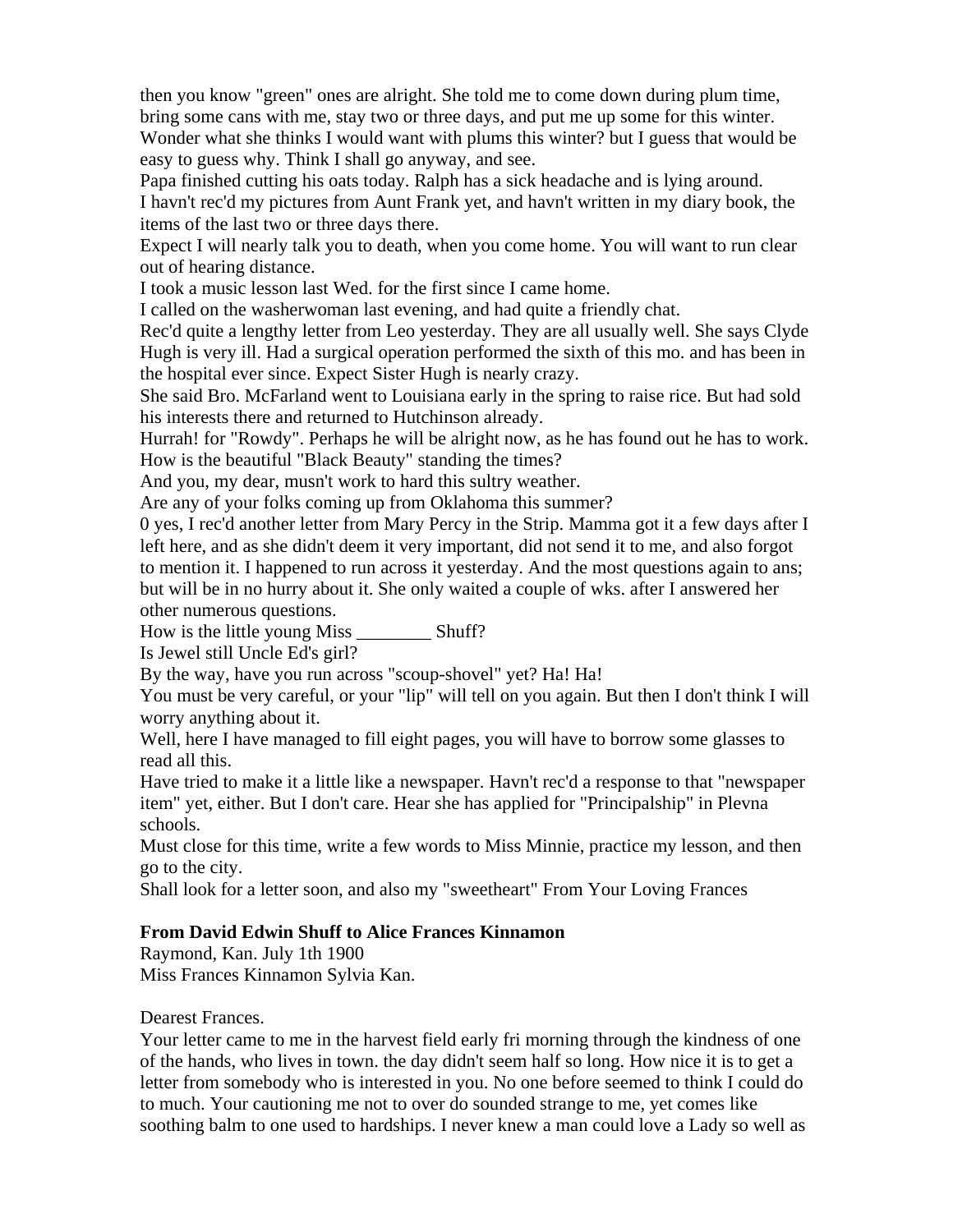I do you, my dearest. And I know of no reason why my love for you should ever deminish. So long as we prove faithful to each other, which I trust we ever shall, I will gladly amend all faults of mine that would tend to hinder your love for me if it is in my power to do so. Will keep no information back that would be to your intrest to know, only want to pass for what I am worth and no more, be that ever so little. Well we put in the week over here with a loss of about three hrs. One horse got sick at 11 o'clock one day, and fri evening it rained about two hrs before quiting time, one of the men got a little to warm Tue and was not very well again untill yesterday, but still worked on. as for myself I have stood it fine. The wheat has been very heavy the most of the time, and very soft wadeing round in it. tue night I was broken out with heat almost equal to measels, from wadeing waist deep in the wheat, but that is nothing uncomon for a stacker. Bro Ben nor Jim neither one are here. We have four days yet so you see I will have to miss the picnic. would like so well to be there. You must go and enjoy the day. I will have to harvest again this yr. Have harvested on the fourth for several yrs. Your guess was right. this is one of the bountiful yrs all round. The neighborhood here is blest with a goodly number of dishwashers and harvest hands. I guess it will be Tue again before you get this letter. did think I could get a letter off last night, but we were cutting 3 mi from home and when supper was over, and work done it was ten Oclock. Think I shall be home some time fri 6th. My thoughts will be at the picnic If I am not. Hope you will enjoy the day enough for me too. 0 yes I must tell you of a joke that took place yesterday. we were cutting for Grant Adams one of the hands, and his mother and another woman brought dinner to us. And it so happened that they forgot to bring bread. We were camped close to a house so they went in and got bread there on condition of some kind unknown to us. If they hadn't felt so bad about it we would have joked them for going in after a hand out. As it was we never let on that we knew what the trouble was. Think I shall go over east this evening one mi to see Albert Werner, then go down to mail this letter late this evening. walked down and back last Sunday. will do the same this evening.

Old Rowdy is the best horse on the header. I run the header yesterday untill John played out on the stack about 4 p.m. he not being used to the work could not stand the wadeing. Well I am writing in the kitchen and the cook has commenced dinner so will have to stop. If I get a letter at the office may write more, with this I am your devoted Edwin

#### **Newspaper clipping "Kinnamon-Shuff" wedding**

A most pleasant and enjoyable event was the marriage of Miss Frances Kinnamon and Mr. D.E. Shuff at the home of the bride's parents tow and a half miles east of Sylvia, Thursday evening, Nov. 29, 1900. This Thanksgiving was one which will long be remembered by those who were present. About eighty guests had assembled at five o'clock p.m. when Mrs. W.H. Cully began playing the wedding march. The bridal party, led by Miss Minnie Bemis, bridesmaid, and Geo. F. Kinnamon, groomsman, marched from an upper room to the parlor, where a beautiful evergreen arch, visible from three rooms, had been arranged. Under this the party formed in a semicircle, while Br. M.A. Draper pronounced the words which the contracting parties in marriage, afer which Bro. J.E. Sniffen asked that the richest blessings of our Heavenly Father might be bestowed upon them throughout life's entire journey. After congratulations by their many friends, Mrs Cully again played while the party marched to the dining room followed by the guests, where an elegant and sumptous supper was served. The remainder of the evening was spent in visiting and proved a very pleasant one indeed. The infare was given at the home of Bro. M.A. Draper Friday, Nov. 30. A more pleasant day would hardly have been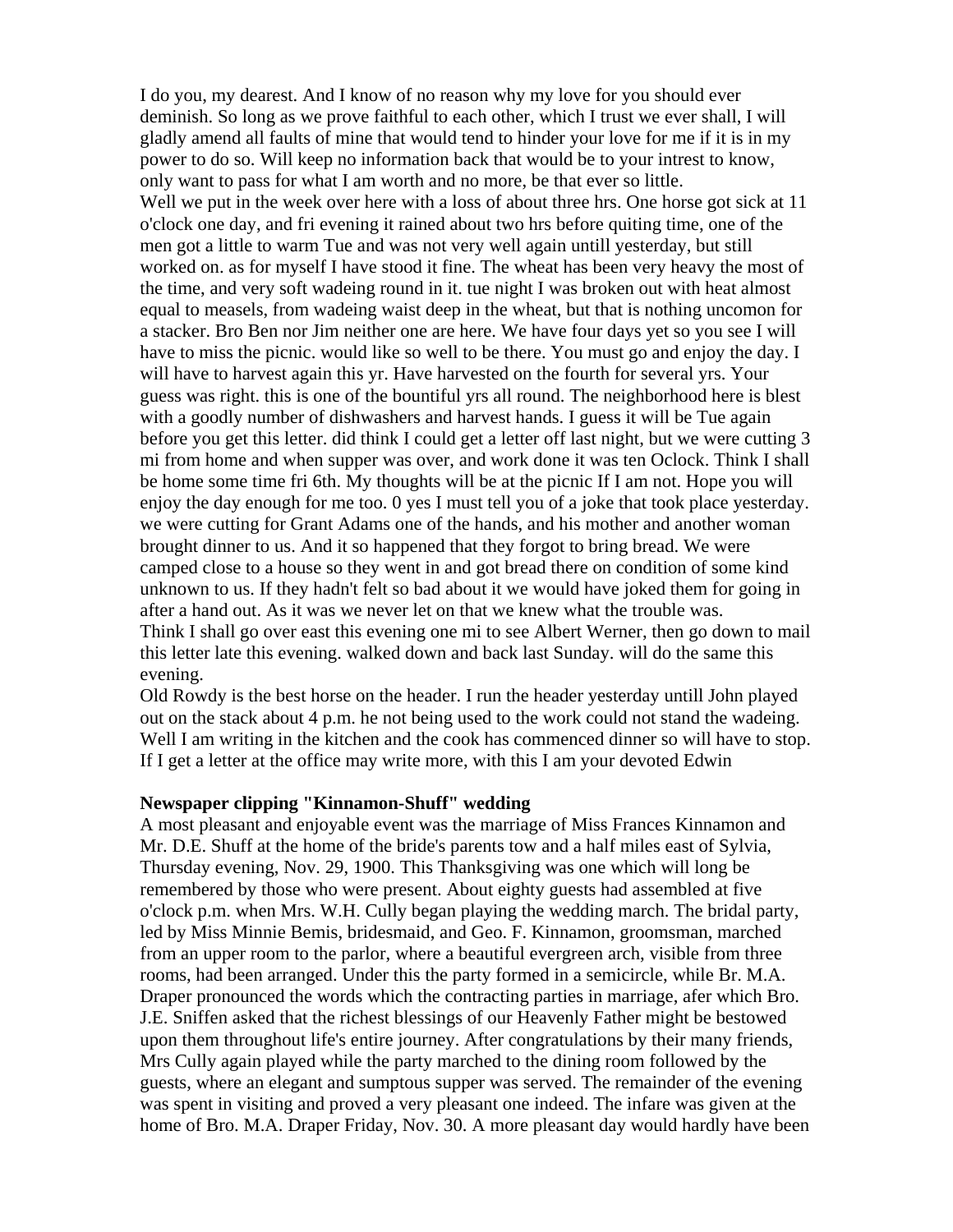possible and all enjoyed themselves with music, visiting, dinner, croquet, croconole, etc. until the shades of evening warned them that the happy day was drawing to a close. The bride is well known in and around Sylvia, and is one of whom it may be said "She needs but to be known to be loved." The groom is a young man known for his rare musical talent and his honest and upright dealings with all. Both are faithful members of the Church of Christ at Plevna. They will visit among their many friends for a few weeks, when the new house on his farm two and a half miles west of Plevna, will be ready for occupancy, where they will be at home to their friends. Many useful and beautiful presents were received.

May joy and happiness ever attend this happy couple is our earnest and sincere with. A Guest (Lack of space forbids our printing the list of presents. - Ed)

## *Biographical Sketches and Obits of John Richard Shuff*

# **From The Christian Leader, February 25, 1896**

#### JOHN RICHARD SHUFF

The subject of this sketch was born September 18, 1837, in Morgan County, Ill., and is the eldest son of John and Angelina Shuff, both deceased. In 1834 his parents migrated from Kentucky to Illinois, and purchased a farm five and one-half miles east of Jacksonville, where they raised a family of seven sons and four daughters, all of whom, except two brothers, are still living. He obeyed the gospel in 1854 under the labors of Wm. A. Mallory. Attended school at Berean College in Jacksonville in 1856-58. Of this school Jonathan Atkinson was first president. He was succeeded by Walter S. Russell. In 1857 he delivered his first discourse in the town of Virginia, Cass Co., Ill. In 1858 he went to Bethany College, Virginia, where he continued until the breaking out of the war in 1861; taught several terms of school and discoursed occasionally. December 24, 1863, he was married to Miss Elizabeth Ann Artt. There have been born to them twelve children - eight sons and four daughters. Their eldest daughter, Eva Ethelind, died in 1873, aged seven years. Ten days later Jesse Richard - twin boy - also passed away at the age of two years and two months. Also an infant son lies with them in Nodaway County, Mo. Their baby daughter, Laura Euzetta, left them January 4, 1896. Removed from Illinois to Nodaway County, Mo., in 1868, where he remained as a farmer-preacher for about ten years. Becoming financially involved, sold his farm and rented, first in Holt County, then in Nodaway, next in Montgomery and Taylor Counties, Ia. In 1885 moved to Western Kansas, Hodgeman County - went West to "grow up with the Country." But the country failed to grow, hence in 1889 came to Oklahoma Territory. Here he still works on his "claim" and preaches what he can. Has always been uncompromising with all perverts of the gospel. His children are all in the "one body." They much regret that the opportunities for their children receiving and education have been so limited. He has kept no account of names or number of those either baptized or married by him. They run, however, into the hundreds. His name has appeared occasionally in the A. C. (and O) Review, the Leader, Primitive Christian and Firm Foundation.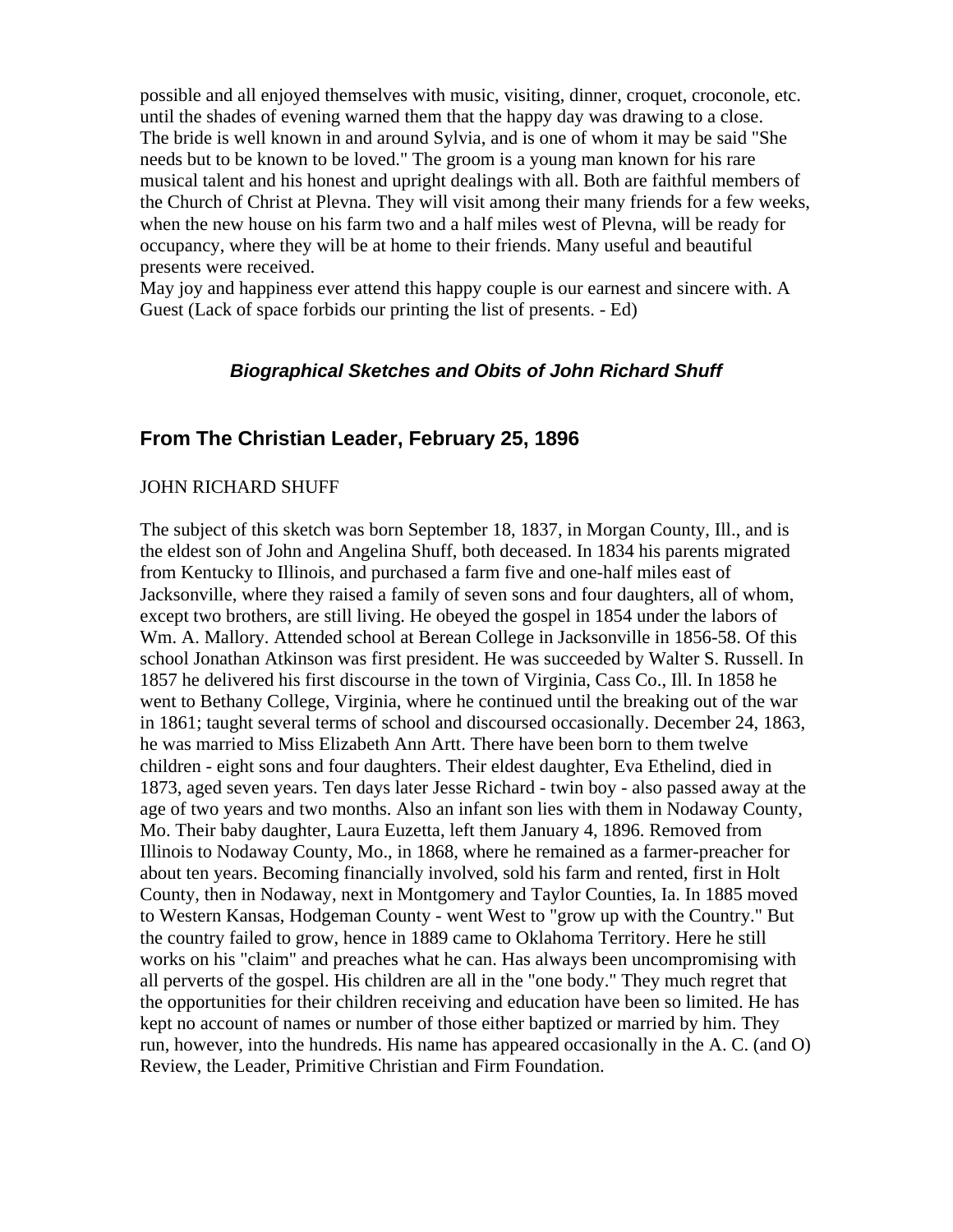# **From Portrait and Biographical Record of Oklahomans, 1901, pages 222 & 223**

JOHN R. SHUFF. Sixty-three years ago the birth of John R. Shuff, of Canadian county, occurred in Morgan county, Ill., the date being September 18,1837. He grew to maturity upon the homestead owned by his parents John and Angelina (Lindsay) Shuff, who early inculcated in their son the upright principles of conduct which always have animated him in all of life's vicissitudes. He is sincerely esteemed and looked up to by every one who knows him, and his earnest desire to aid and uplift his fellow-men has been a great influence for good wherever he has dwelt.

After completing his public-school course, it was the privilege of our subject to attend a college at Jacksonville, Ill., for three years, after which he pursued higher studies in Bethany College, in Virginia. He was there at the time the Civil war broke out, and as his health was poor, he could not respond to Lincoln's call for troops, though he had supported him by his ballot, and was in thorough sympathy with the Federals. Therefore he returned to his native state, and engaged in teaching school in Sangamon and Morgan counties for several terms.

On the 24th of December, 1863, Mr. Shuff married Elizabeth Ann Artt, whom he had known for a number of years. She was born near Georgetown, Ky., and went to Morgan county, Ill., when she was young. In 1868 the young couple went to Nodaway county, Mo., where they purchased a farm, but within a few years a financial loss was sistained which necessitated the sale of the property. Then for a period Mr. Shuff cultivated a rented farm in Holt and Nodaway counties, and finally bought a farm in Montgomery county, Iowa. After residing there but a year, he went to Taylor county, same state, and subsequently the family dwelt in western Kansas for a few years.

The large expenses incident to the rearing of several children, added to the reverses which he had suffered frequently by the failure of crops and the uncertain markets, at length decided Mr. Shuff in the question of removal to Oklahoma whenever it should be opened to settlement, as it seemed a veritable "promised land" to those who were acquainted with its resources. August 17, 1889, he came to Canadian county, and filed a claim to his present property, and in December he moved his family here. They were sheltered in a sod house for several years, but later better accommodations came as the result of indefatigable labor. The farm is situated on section 34, township 14, range 6, Mathewson being the postoffice. Mrs. Shuff inherited some money from a relative and invested a portion of it in a quarter-section of land adjoining the property belonging to our subject.

Ervin A., their eldest son, is unmarried and assists his father in the work of the farm. Eva E., who died when seven years of age, rests in the cemetery near the old family home in Nodaway county. John Artt, who married and has two children, is a farmer of Rice county, Kans. D. Edwin is engaged in farming in Reno county, Kans., and James W. is similarly occupied in Coffey county, Kans. Lizzie L. is the wife of Charles J. Hunter, of this county. Her twin, Jesse R., died when in his third year. Mollie A. died when twentyfour years old, and with the youngest member of the family, Laura Euzetta, who died when in her thirteenth year, was buried in the Mathewson cemetery. Harvey O. is a student in the normal school at Edmond, Okla., and Benjamin F. resides in Reno county, Kans., while Armilda Ann is living with her parents and is engaged in teaching. John R. Shuff, when he was in his seventeenth year, became identified with The Church of Christ in Illinois, his parents having previously become members also. He early was called upon to occupy pulpits, and for a great many years has preached the gospel.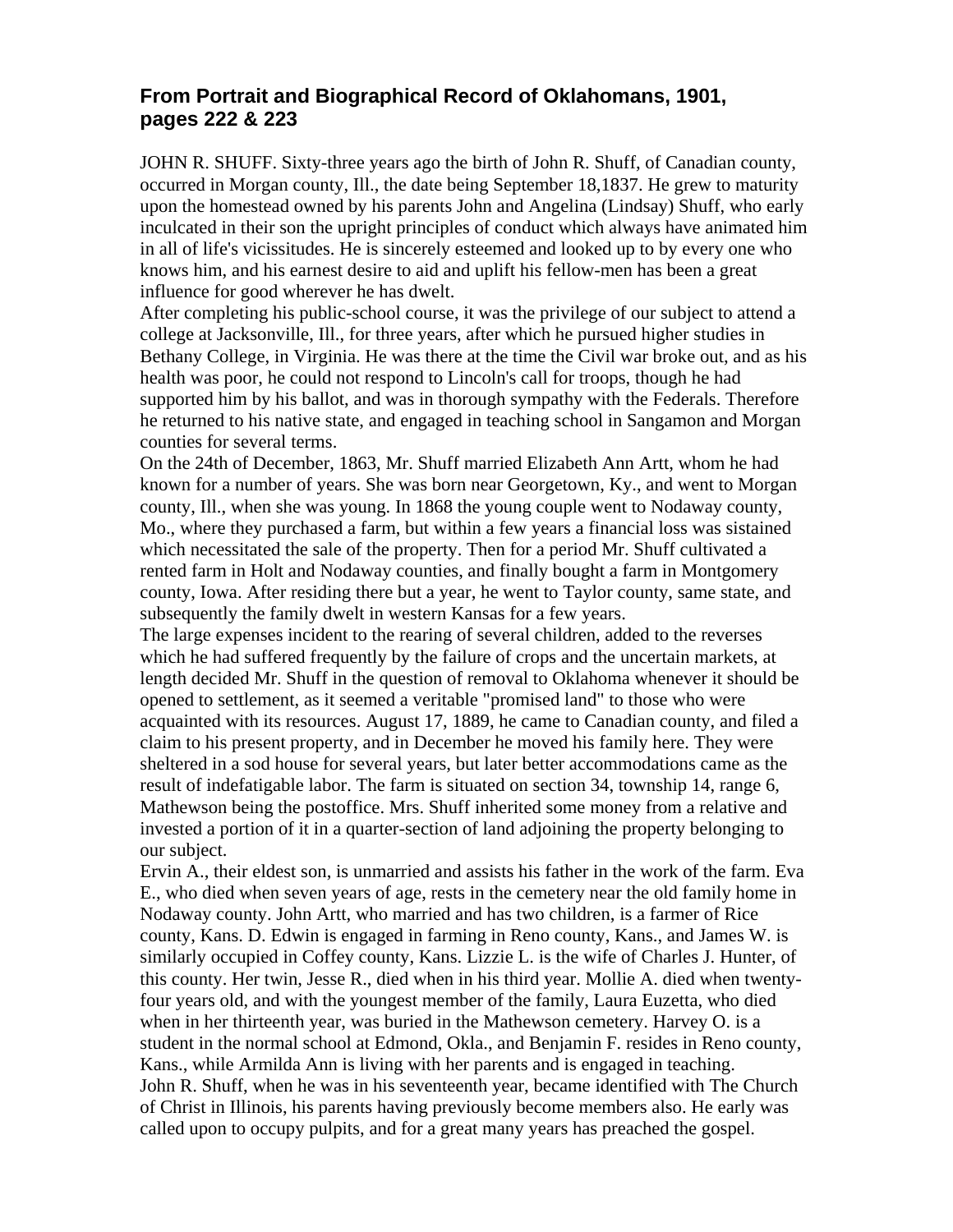Politically, he was a Republican until 1884, when he espoused the cause of the Union Labor party and at one time was its nominee for the position of probate judge of Hodgeman county, Kans., though he was not elected, and had not expected to win.

### **From Christian Worker, May 1977**

# **PREACHERS OF YESTERDAY; EARLY AREA PREACHER "POTENT FORCE" by Loyd L. Smith**

The subject of this sketch was born in 1837, about the time of Harding, Brents, Garfield and McGarvey. Thus he belongs to a period much earlier than most of the preachers who have worked in this area. We are happy to have this information volunteered by Sister Geneva Meredith, Elkhart, Kansas, a granddaughter of Brother Shuff. In his early years the Millennial Harbinger was a potent force among the brethren and he sometimes made reports to it, as well as to the Christian Leader, the Primitive Christian, the Octagraphic Review, and in later years to the Firm Foundation. During his lifetime the Missionary Society and Instrumental Music questions arose and were largely settled --- by division. Most of his work was in Illinois, Missouri, Iowa, Kansas and Oklahoma. In some of these areas of the "society forces" were very strong. If he was ever tempted to submit to them there is no indication of it.

JOHN RICHARD SHUFF was born September 18, 1837 at Jacksonville, Illinois, not a great distance Southwest of Springfield. His father was John W. Shuff, a native of Scott county, Kentucky. Scott county joins Bourbon county, home of Barton W. Stone, on the West. Under the influence of such men, they became members of The Lord's Body in very early times. Brother J. R. Shuff often related how Stone, Benjamin Franklin, and other gospel preachers often visited in his father's home. His mother was Angelina Lindsay, a native of Carrol county Virginia whose parents moved to Illinois. His father was a farmer, and evidently a rather prosperous one. He was a faithful Christian and brought his large family up in "the nurture and admonition of The Lord." In 1834 he moved from Kentucky to Morgan county, Illinois where he bought a farm five and a half miles East of Jacksonville.

At the age of seventeen Brother Shuff obeyed the gospel under the preaching of Wm. A. Mallory in 1856. He attended the schools available to him, and then attended Berea College, Jacksonville, Illinois, for two years, beginning in 1856. We do not know the level of the work done here, but following this he enrolled in Bethany College, founded by Alexander Campbell in 1841, in West Virginia in 1858. He continued his studies here until the outbreak of the Civil War in 1861. Due to poor health he was not drafted into the Army and so saw no service in this war. But his sympathies were with the Union and he voted for Lincoln. In 1857 he had preached his first sermons at Virginia, Cass county, just North of his home county. He continued to preach as opportunities were available. His stay at Bethany came at a very interesting time, for the famous fire had destroyed much of the college property the year before he went there. When the fire came, many thought it would be the end of the College, but classes were missed only one day. Though Campbell was getting old, he and Professor Pendleton were soon on the road raising funds with which to rebuild, and "Old Main", the result of that labor, still stands on Bethany campus. (It is a pity that The Faith held by these builders does not remain.) On December 24, 1863 he was married to Elizabeth Ann Artt, with whom he had been aquainted for a number of years. She was a native of Kentucky, but with her parents had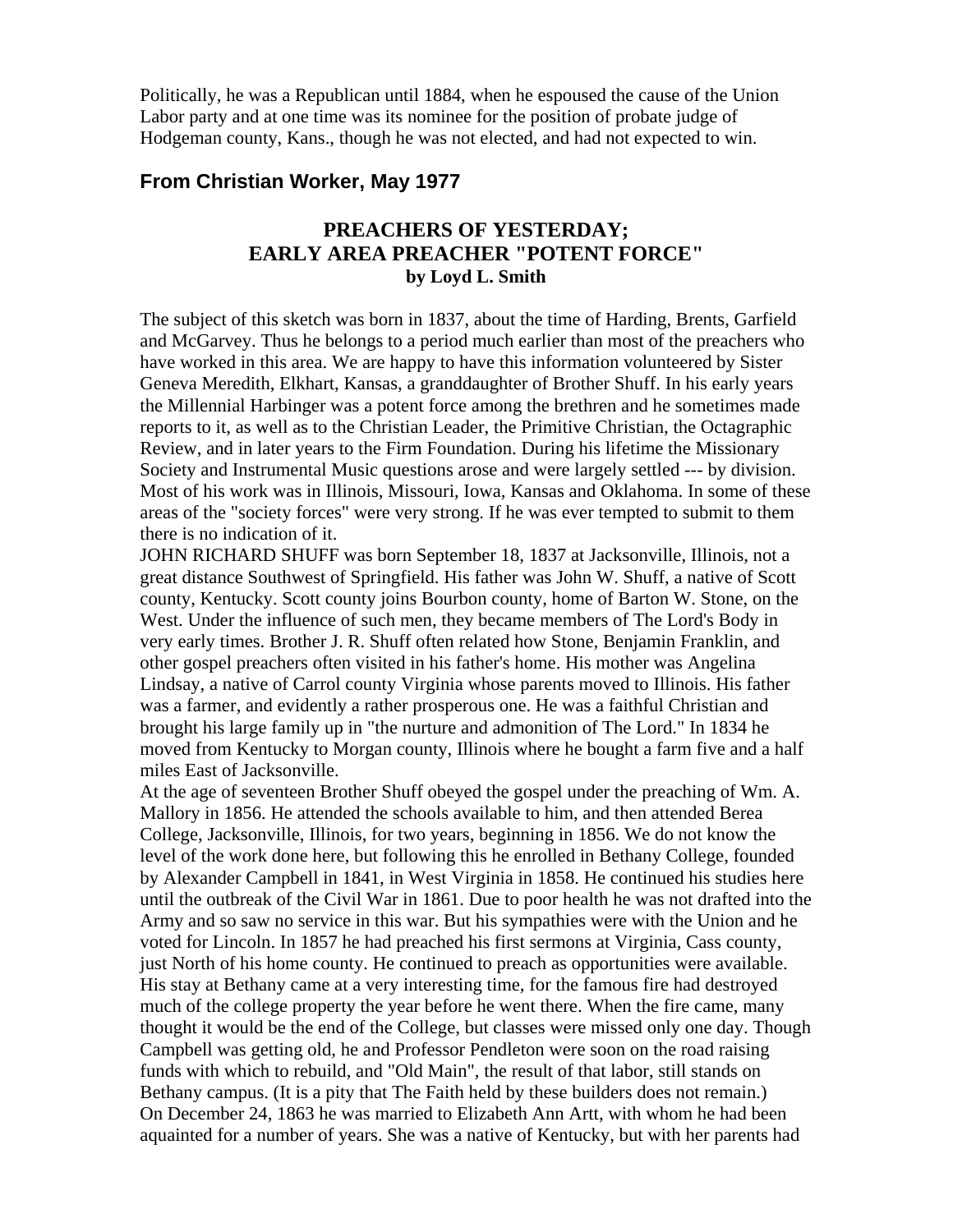moved to Morgan county when she was quite young. Eight sons and five daughters were born to them. Several of their children died in infancy and childhood, thus they knew first hand the sorrows of the average family. After his return from Bethany he farmed, taught school, preached, led singing, taught singing schools, and wrote poetry. In 1868 he moved from Illinois to Nodaway county, Missouri (in the Northwest corner of the state) where he again farmed, preached, and carried on as before. Here he lived for about ten years when financial difficulties forced him to sell his farm, and for a time he rented land and moved several times, the last move in this area being to Taylor county Iowa. In 1885 he moved to Hodgeman county, Kansas, just North of Dodge City, where he planned to "grow up with the country." But due to drought and similar problems, the country didn't grow much. Their first year in Kansas was the year of the famous blizzard of '85. On the first of January of this year, the Wichita Eagle Beavon carried a story on the ninety first anniversary of that blizzard. It tells that the summer of '85 had been so dry no crops were made. The blizzard started the afternoon of Dec. 31, 1884, the following day the wind had turned to the North, and by the next morning it was twenty below at Dodge City. With the poor homes the people had they were ill prepared for such a storm. There was very little timber in the country, so fuel was scarce, and it is estimated that as many as three hundred people perished, along with thousands of animals. Sister Meredith sent an article about this that her mother had written, and which she sold to a number of papers and magazines. Brother Shuff and one of his sons were away from home when the blizzard came, but kindly neighbors looked after his family that was left at home. For some years he had heard fabulous tales of the wealth of the Oklahoma Territory and often thought if it was ever opened to white settlement, he would go there. The Unassigned Lands were opened in 1889 and he "made the run", getting a claim near Mathewson, now Piedmont, in Canadian county. Like most other settlers, they lived in a sod house the first few years, but finally through eternal hard work, frugal living, and good management they were able to build a better house. Sister Shuff inherited some money and they bought a quarter section ajoining their claim. This was a good farming area, and was "home" for the rest of their lives.

Like most preachers of his time, he never did "local work", but preached in gospel meetings and in such public places as were available. Most of the congregations were small and very few owned a meeting house. Often the people of a church that had managed to build a house, would let others use it. There was no such thing as a "salary" for the preacher. The people were very poor for money was vary scarce, but they did freely extend the hospitality of their homes, and would share such things as the farm produced with the preacher and his family. When the preacher was away in meeting work, brethren and neighbors would usually take care of an emergancy that might arise in his family. (Pioneer people were good - thoughtful...) Preachers of his time had to fight for every inch of ground they gained from the forces of religious error, and so debates were quite common. The family has a record of one debate that he had with a Presbyterian, and thinks there were other debates. A legible, handwritten tract of 238 pages is in possession of Sister Meredith. It is a reply to a "Tract on Good Friday" by B Arkins, and so far as she knows, was never published. She is saving it for Ralph Hunter, great grandson of Brother Shuff, who is now preaching the gospel in Australia, but expected home soon. In his life time the controversy over the Missionary Society and Instrumental music was in progress, and the "digressives" managed to get control of most of the property the brethren had. Faithful brethren were thus often forced to do the best they could. Of course preachers took all kinds of stand on these issues, but there is no indication Brother Shuff ever "wobbled on the line", in fact the contrary seems to be the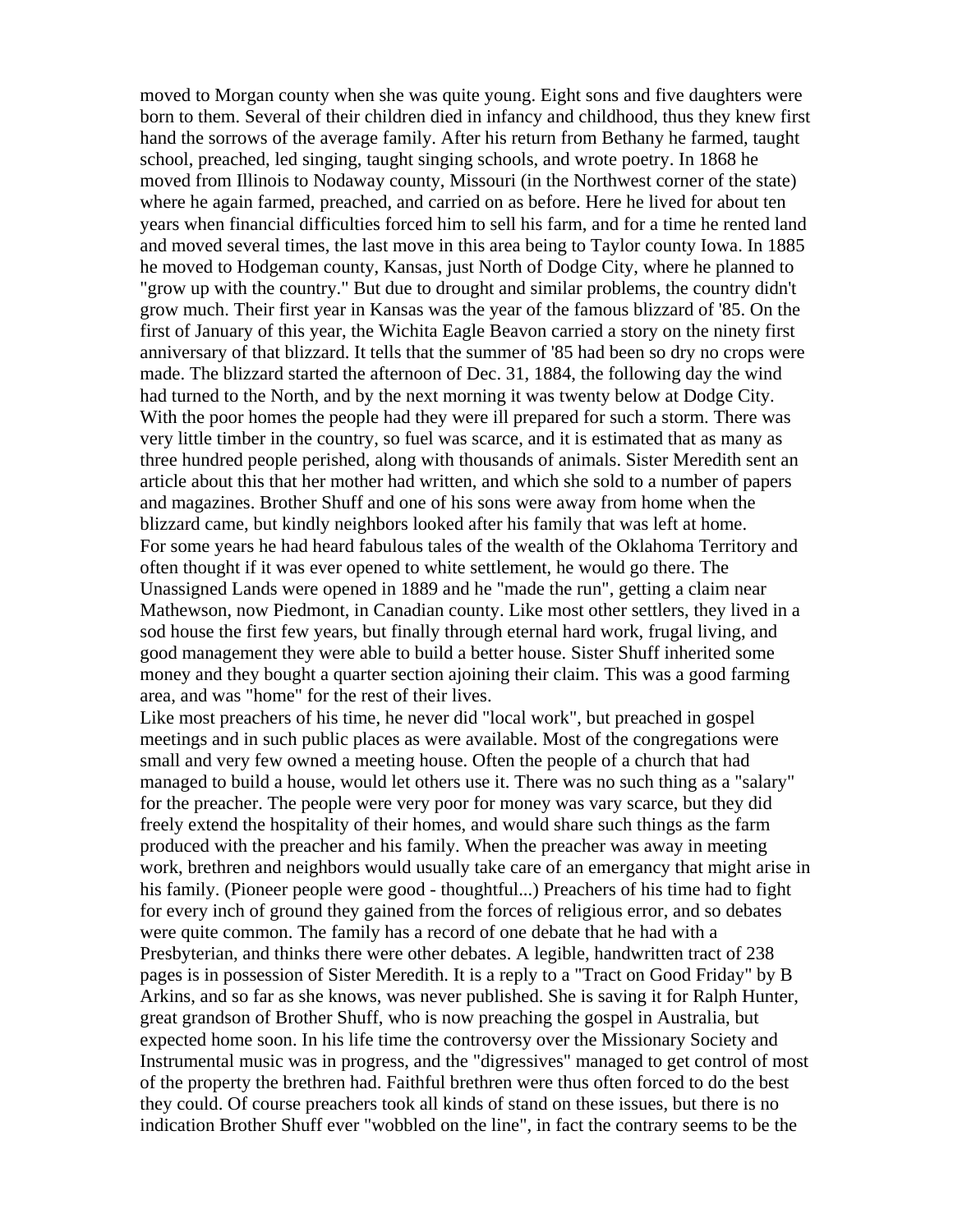case, for in the Febrary 25, 1896 issue of the Christian Leader is found the following statement about him: "He has always been uncompromising with all perverts of the gospel."

All his children and their mates were faithful and active Christians. I have a record that shows four of his sons served as elders in The Church; four, including three of the elders, were song leaders, others, along with their wives are spoken of as "excellent Bible teachers." Numbers of them were involved in the establishment of the Church in Kansas and California. Two of his grandsons were gospel preachers, two were elders, three were song leaders, and others were good Bible teachers, and this pattern continues down to the grandchildren of the present. It is to be regretted that we do not know more details of his work, for he lived and worked in a very important time and led many souls to The Lord. His family says more about him than we could possibly write, for it reminds me of a thing Jehovah said about Abraham: "For I have known him, to the end that he may command his children and his household after him, that they may keep the way of Jehovah, to do righteousness and justice..." Genesis 18:19.

Like most great and good men, Brother Shuff had a faithful companion that walked by his side through all the years, providing the strength that comes only from such a source. She is described as one who was "always calm and with a soft speaking voice." In 1904 he developed "blood poisoning" from an accident on the farm, and did not recover. His companion continued until 1923. Their bodies sleep in the good Oklahoma soil in the Mathewson cemetery at Piedmont. We enjoy helping preserve the memory of such people. May The Lord bless their kind!

#### **Death of Bro. J. R. Shuff (source unknown)**

John Richard Shuff eldest son of John and Angelina Shuff was born in Morgan Co., Ills. Sept. 18, 1837. He was married to Elizabeth Ann Artt Dec. 24, 1863. He united with the church of Christ when sixteen years of age and began preaching at the age of twenty. He lived and labored in the cause of the Master for fifty years and passed to his reward at 11:15 o'clock Feb. 10, 1904, aged 66 years, 4 months and 23 days. He leaves a wife, two daughters, and six sons to mourn their loss, but they are comforted in the christian's hope. Many of our readers will be surprised and pained to learn that Bro. Shuff, so long and favorably known both as a preacher and a writer, is dead. While in one sense it is a comfort to know that the conflicts of life are over, the loss of one true man is felt in this age of the world, for there are already too few. The writer was called to be present at funeral services, and spoke to a very large assembly who gathered as a last tribute of respect. I tried to impress all with the fact that the Christian shared the honor of the life that now is, and of such two things can be said that can be said of no other: (1) A Christian is the only one the world cannot afford to loose. (2) A Christian is the only one who can afford to loose this world. The Christian is the light in this world, but his treasures are in heaven. His "lease" on all things earthly expires at death. He brought nothing into this world, and when he departs he takes nothing out. In death the "millionaire" is as poor and helpless as his lowest servant, and leaves the enjoyment of all he possessed; but the Christian goes to the enjoyment of his wealth, for his labors are ended, and he is ready to enter into the inheritance of saints. Truly, "blessed are the dead who die in the Lord."

For a number of years, Bro. Shuff has lived near Matthewson, Okla., where he was living at the time of his death. It is needless to speak of the trials and provoking circumstances under which he labored to establish the church through this section. All is beyond the aid